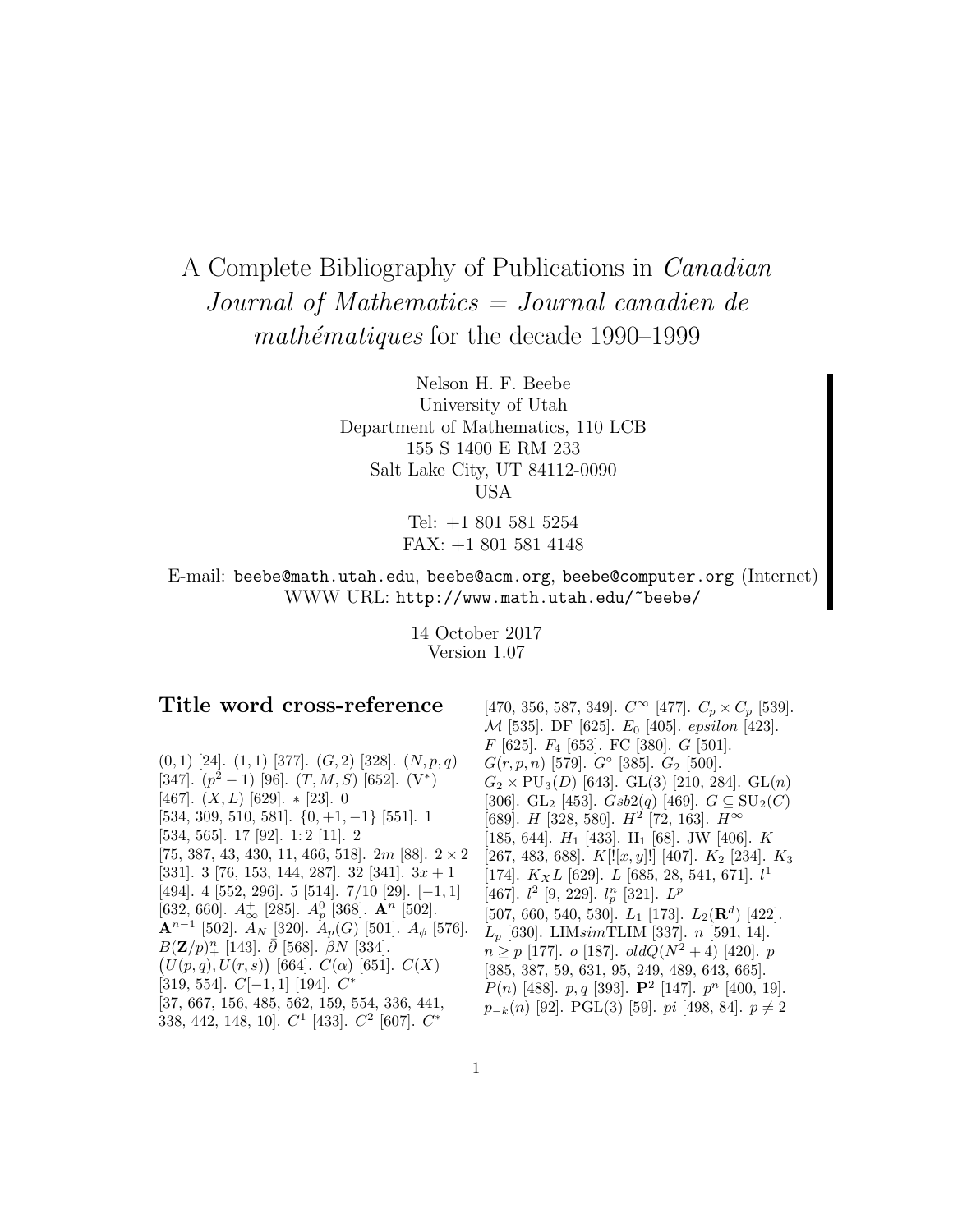[106]. pq [372]. q  $[436, 598, 535, 529, 16, 390, 592, 189]$ .  $Q_p$ [594].  $R$  [615].  $\mathbb{R}^3$  [396].  $R^d$  [512].  $\mathbb{R}^n$  $[51, 66, 410]$ .  $RG$  [19].  $S_R^{-p}$  [33].  $S_k(n, p)$ [177].  $S_N$  [320].  $scrA$  [348].  $scrK$  [348].  $SK_2$ [174]. SL $(3, R)$  [552]. SL $(n, R)/$  SO $(n)$  [522].  $SO_{2n+1} \times SO_{2m}$  [344].  $SO_n$  [197].  $SO_{n-1}$ [197]. SU(2) [390].  $T_{\mathbf{R}}^{-p}$  [33]. Θ [590].  $\theta(z,q)$ [254]. U(3) [398].  $U(n,n)$  [645].  $U_t(rmsl(2))$ [542]. VN(G) [559]. W [581]. W\* [510].  $y'' = f(t, y, y')$  [117, 117].  $Z_2$  [483].  $Z_p$ [631, 605].  $|L(1,\chi)|$  [612].  $|x|^{\alpha}$  [556].

**-Adic** [643, 385, 59]. **-algebra** [562]. **-algebras** [23, 667, 470, 587, 406, 485, 37, 554, 336, 441, 338, 442, 148, 10]. **-analogues** [393]. **-Bessel** [189]. **-bimodules** [356]. **-Carleson** [535]. **-centre** [591]. **-class** [631]. **-complemented** [565]. **-convex** [349]. **-convexity** [156]. **-dimensional** [552, 76, 309, 287, 14, 96]. **-extensions** [43, 631]. **-families** [423]. **-Functions** [685, 671, 541]. **-group** [380]. **-Groups** [665, 430, 489]. **-harmonic** [535]. **-harmonics** [580]. **-Hermite** [436]. **-invariant** [576]. **-Kostka** [598]. **-Laguerre** [16]. **-lattice** [19]. **-lattices** [24]. **-Legendre** [390]. **-local** [615]. **-manifolds** [514, 153, 144]. **-means** [347]. **-minimal** [187]. **-Nets** [652]. **-Neumann** [568]. **-norm** [9, 229]. **-partial** [498]. **-power** [625]. **-rank** [518]. **-ranks** [296]. **-regular** [95, 249]. **-representations** [590]. **-second** [477]. **-semigroups** [405]. **-separable** [84]. **-series** [529, 592, 28]. **-solvable** [95, 249]. **-space** [368]. **-spaces** [630]. **-structures** [328]. **-subalgebras** [159]. **-Sylow-subgroup** [75]. **-tactics** [267]. **-theoretic** [483]. **-Theory** [688]. **-tic** [400]. **-unconditional** [565].

**A.** [150]. **a.s** [286]. **abelian** [354, 62, 481, 80, 376, 681, 663]. **absolute** [112]. **Abstract** [282, 360]. **across** [411]. **Action** [512, 473, 283]. **actions**

[483, 452, 69, 252, 605]. **Acyclic** [447]. **Acyclicity** [5]. **Addendum** [60, 150]. **Addition** [379, 390, 460, 189]. **Additive** [316, 101, 26, 340]. **Adic** [643, 385, 59]. **adjoint** [571, 511]. **adjunction** [536]. **adjunction-theoretic** [536]. **advances** [420]. **AF** [483, 79, 389, 69]. **AF-algebras** [79]. **Affine** [689]. **Algebra** [684, 673, 413, 448, 360, 269, 463, 559, 562, 262, 211, 532, 489]. **Algebraic** [354, 658, 359, 330, 187, 326, 547, 615, 226, 633]. **Algebras** [657, 667, 659, 672, 665, 457, 435, 23, 582, 470, 255, 618, 279, 177, 585, 15, 587, 483, 343, 257, 207, 332, 269, 184, 589, 270, 579, 79, 389, 406, 485, 373, 37, 554, 336, 41, 639, 510, 441, 272, 311, 160, 338, 312, 442, 374, 21, 237, 566, 188, 96, 148, 10, 581, 487]. **Alg`ebres** [639, 546]. **alg´ebriques** [226]. **algorithm** [407, 2]. **almost** [595, 493, 227, 609, 444]. **along** [150]. **Alternating** [106]. **alternative** [519]. **amalgamated** [336]. **amalgams** [22]. **ambiguity** [82]. **ambiguous** [620]. **amenability** [362]. **amenable** [622, 289]. **ample** [150]. **ampleness** [492]. **analogues** [254, 395, 393]. **Analysis** [666, 185, 179, 181, 277]. **Analytic** [392, 428, 37, 272, 311, 644, 180, 401, 369, 449, 155, 264, 564, 456]. **anisotropic** [544]. **appear** [563]. **applicable** [266]. **Application** [597, 671, 179, 227, 116, 361, 11, 125]. **Applications** [650, 76, 359, 330, 22, 168, 305, 198, 69, 612, 454, 397, 642, 14, 97]. **approach** [162]. **approximants** [556]. **approximate** [36, 312]. **approximating** [597]. **Approximation** [194, 195, 553, 459, 183, 258, 508, 118, 324, 530, 214, 642]. **approximations** [248]. **argument** [181]. **arising** [367, 587, 485]. **arithmetic** [601]. **Arrays** [652, 519]. **Artamonov** [305]. **Artin** [149]. **Aspects** [657]. **asphericity** [232]. **Associated** [133, 665, 470, 208, 35, 173, 408, 580].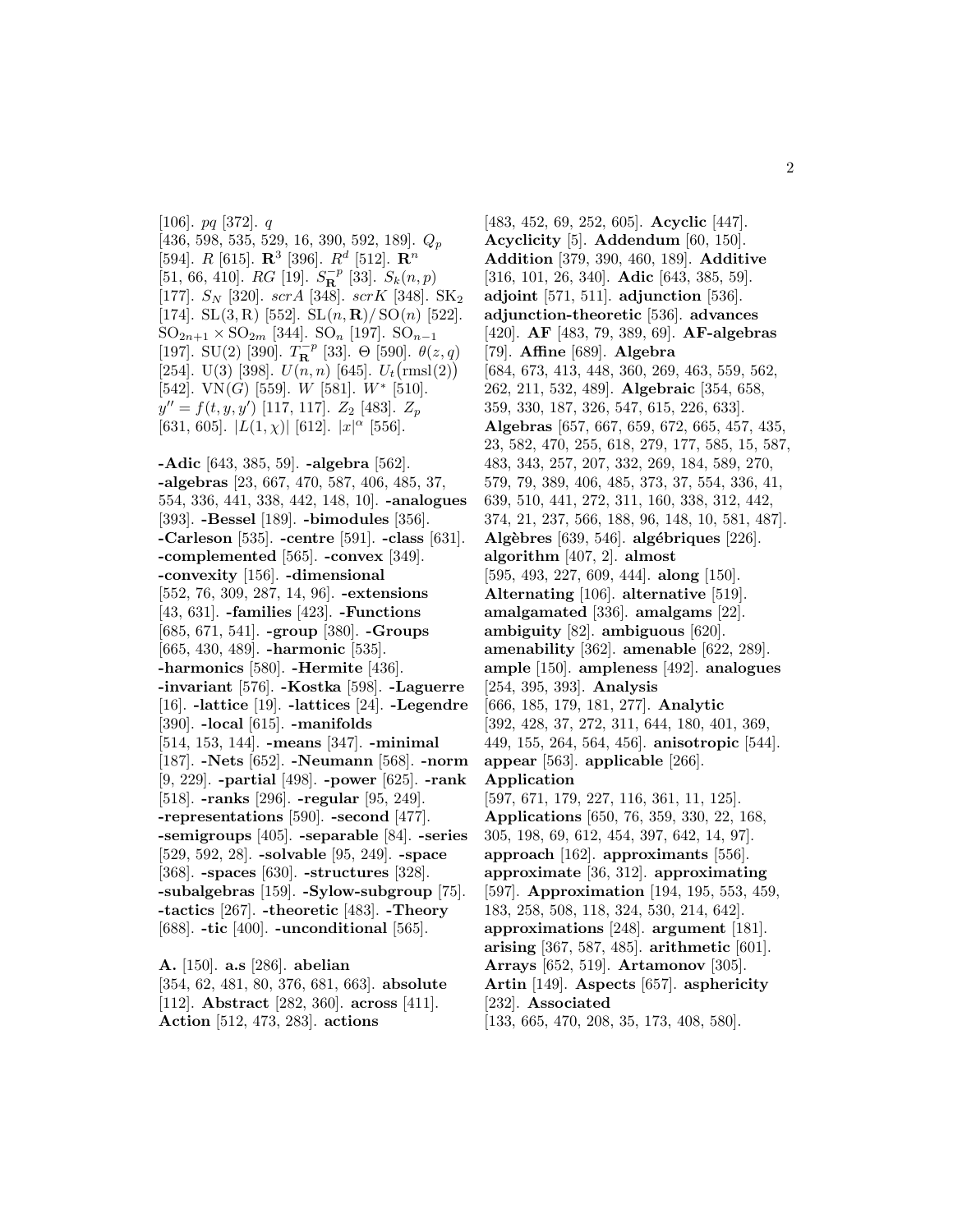**Association** [652]. **Asymptotic** [647, 572, 592, 265, 490, 366, 642, 123]. **Asymptotics** [361, 105]. **ATM** [361]. **atomic** [598, 220]. **Atomicity** [20]. **attaining** [383]. **attracting** [367]. **attractive** [520]. **auteurs** [570, 635, 696]. **Author** [570, 635, 696]. **Automorphic** [677, 671, 316]. **Automorphism** [102, 279, 68, 590]. **Automorphisms** [15, 50, 510, 470, 241, 292, 387, 21]. **Averages** [660, 239, 384, 410, 276]. **avoid** [142]. **axes** [44]. **axiom** [109]. **axioms** [67].

**Bailey** [32]. **baker** [251]. **balanced** [100]. **Banach** [267, 381, 638, 661, 476, 54, 248, 160, 289, 291, 188, 191]. **Bargmann** [670]. **based** [247]. **Bases** [688, 257, 565, 422, 298]. **basic** [236]. **BC** [523]. **be** [56]. **Beauregard** [217]. **behavior** [118, 265, 297]. **behaviour** [416, 630, 642, 123]. **Berg** [69]. **Bergman** [445, 482]. **Bernstein** [91, 416, 250]. **Bessel** [61, 49, 136, 189, 98]. **Best** [214, 183, 118, 556]. **between** [429, 271, 581]. **Bi** [668]. **Bi-Period** [668]. **Bianchi** [70]. **bibasic** [1]. **bicubic** [25]. **Bicyclic** [25, 518]. **bifurcations** [11, 521]. **big** [390]. **billiard** [597]. **bimodules** [356]. **binˆomes** [218]. **binary** [379, 282]. **binomials** [218]. **biquadratic** [620, 518]. **Birelative** [234]. **Birkhoff** [212]. **bivariant** [164]. **Blaschke** [656]. **Bloch** [316]. **Block** [96, 100, 200]. **blocks** [414]. **Bochner** [467]. **bodies** [3]. **body** [129]. **Boltzmann** [115, 208]. **Boolean** [73, 373]. **Borel** [204]. **bound** [629, 363]. **boundaries** [152, 333]. **boundary** [514, 129, 158, 388, 440]. **Bounded** [459, 45]. **Boundedness** [280, 544, 114, 362]. **Bounds** [699, 119, 140, 599, 612, 226]. **Bourgain** [184]. **box** [63]. **braid** [223]. **branched** [144, 150]. **branching** [506, 295, 116]. **Brauer** [414, 497, 395, 13]. **Bridge** [357]. **Brown** [335]. **Brownian** [666, 462, 123]. **Bruhat** [193]. **Brunn** [655]. **bump** [248].

**bundle** [253]. **bundles** [492, 39, 160]. **Butler** [65].

**C** [150]. **calculus** [476, 266]. **can** [56]. **cancellation** [31]. **canonical** [309]. **Carath´eodory** [244, 117]. **Carleson** [426, 535, 209]. **Carnot** [244]. **Carpets** [666, 682]. **carrés** [639]. **Cartan** [581]. **cascades** [103]. **Case** [643, 367, 514, 609]. **cases** [258]. **categories** [12]. **category** [107, 615]. **Cauchy** [603, 120]. **cells** [397]. **center** [531]. **Central** [457, 192, 29, 172, 441]. **centralizer** [503]. **centralizers** [219]. **Centre** [673, 591]. **CEP** [104]. **certain** [180, 282, 52, 143, 497, 464, 347, 50, 622, 58, 420, 55, 5]. **certains** [622]. **chain** [325]. **chains** [381, 142]. **character** [403, 398, 164]. **Characteristic** [525, 683, 43, 510, 581]. **characteristics** [469]. **characterization** [178, 368, 93, 555]. **characterizations** [360, 321, 519]. **characterize** [153]. **Characters** [641, 579, 498, 84]. **charge** [29]. **Chébli** [617]. **Chern** [164]. **Chevalley** [469]. **Chinburg** [307]. **chiral** [399]. **chromatic** [293]. **Circle** [545, 30]. **Circulant** [296]. **circular** [382]. **Class** [186, 139, 619, 307, 296, 631, 60, 18, 299, 137, 518, 251, 489, 490, 34, 566, 216]. **class-group** [566]. **class-numbers** [60, 18]. **Classes** [396, 446, 358, 359, 330, 33, 39, 95, 249, 326, 614, 273]. **Classical** [528, 512, 436, 135]. **Classification** [220, 548, 76, 483, 402, 82]. **classifications** [43]. **Classifying** [514]. **Cliques** [414]. **clone** [503]. **clones** [345]. **close** [551]. **Closed** [413, 502]. **closure** [124]. **Co** [328]. **Co-** [328]. **Coactions** [667]. **cobordism** [317, 252]. **Cocharacters** [331]. **cocycles** [242]. **Codimension** [11, 342, 536]. **codimensions** [331]. **coefficients** [551]. **coercive** [408]. **Cohomology** [674, 288, 76, 211, 441]. **coinvariants** [261]. **Collapsing** [244]. **Collision** [111]. **Coloring** [142]. **combinaisons** [226].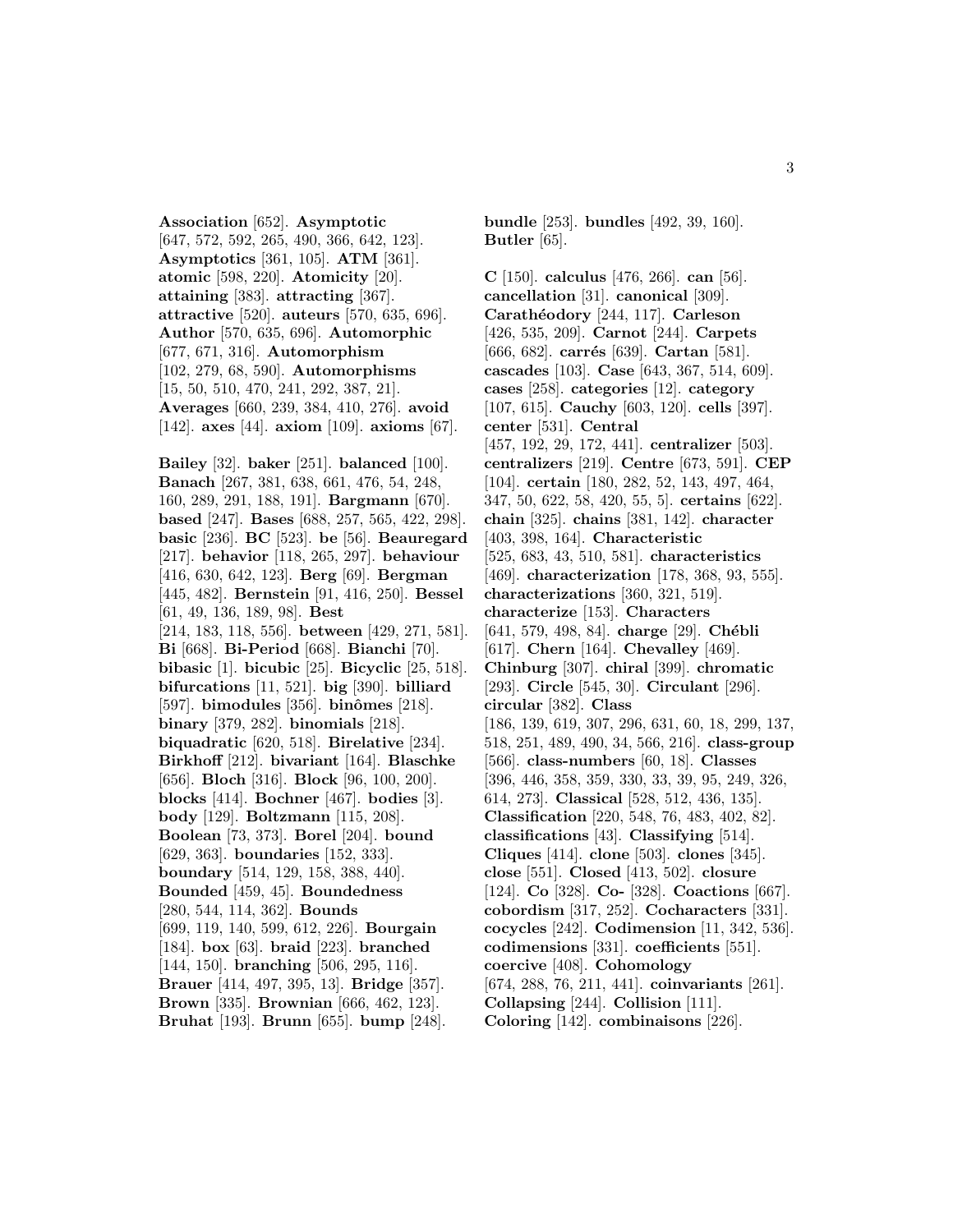**combinations** [226]. **Combinatorial** [685, 213, 237]. **Commutative** [160, 166, 639]. **commutatives** [639]. **Commutativity** [255]. **commutators** [102]. **Commuting** [41, 275]. **Compact** [670, 444, 367, 452, 559, 45, 362, 501, 235, 55]. **compacta** [298]. **compactly** [63]. **Compactness** [208, 501]. **Comparison** [394]. **compartmental** [125]. **Competing** [654]. **Complemented** [467, 565]. **complements** [232]. **completable** [315]. **complete** [520, 21, 147]. **completely** [178, 42]. **completeness** [187]. **completions** [477]. **Complex** [674, 135, 342, 193, 8, 579, 429, 211, 642, 411, 616, 253]. **complexes** [8, 107]. **complexity** [187, 85]. **components** [548, 99]. **Composite** [648]. **composition** [45]. **Compound** [625]. **concerning** [420]. **Condition** [281, 285]. **Conditional** [238, 265]. **conditions** [471, 472, 131, 299, 603, 325, 544]. **conductor** [147]. **cones** [191]. **Configurations** [693]. **congruence** [73]. **congruences** [292, 92]. **Conjecture** [636, 469, 382, 212, 550]. **conjectures** [420, 203]. **Conjugacy** [359, 330, 326, 614, 494]. **conjugate** [7, 604]. **connected** [385, 38, 487]. **Connes** [68]. **Consistency** [418]. **constant** [181, 561]. **constants** [524]. **Constrained** [508]. **constraints** [214]. **Construction** [434]. **Constructions** [13, 154, 587]. **constructive** [497]. **Contact** [684, 260, 477]. **Contactomorphisms** [675]. **containing** [345, 119]. **continua** [357]. **Continuation** [411]. **Continuations** [161, 564]. **continued** [412, 186, 274]. **continuity** [112, 9, 229]. **Continuous** [181, 401, 76, 133]. **Continuum** [246, 109]. **Continuum-wise** [246]. **Contractions** [540]. **contractive** [312]. **contrasting** [313]. **contre** [583]. **Contributions** [243]. **controllability** [277]. **Convergence** [648, 112, 114, 471, 472, 116, 632, 520, 297].

**Converse** [660]. **Convex** [675, 152, 3, 89, 278, 198, 81, 349, 456]. **Convexity** [281, 156, 333, 347, 190]. **Convexly** [648]. **Convolution** [377, 413, 63, 299, 364, 393]. **coordinates** [123]. **copies** [467]. **corona** [10]. **Correction** [359, 699, 249, 311]. **correspondence** [623]. **correspondences** [403, 84]. **Corrigenda** [61]. **Corrigendum** [697, 698]. **Corson** [298]. **coset** [463]. **cotype** [466]. **countably** [289]. **counterexample** [583, 530]. **counterexamples** [375]. **Counting** [699, 679, 599]. **Covering** [267, 106]. **coverings** [457, 134, 144, 376, 365, 150]. **Covers** [681, 186]. **Coxeter** [695, 689]. **Criteria** [281, 492, 478, 276]. **criterion** [152, 116]. **critical** [402, 577, 199, 521]. **crochet** [302]. **cross** [619]. **cross-sections** [619]. **crossed** [485, 441, 273]. **crossing** [223]. **Cubic** [254, 1, 236]. **Curvature** [247, 181, 437, 52, 561]. **curve** [492]. **Curves** [683, 264, 212, 122]. **cusps** [396]. **CW** [107]. **CW-complexes** [107]. **cycles** [354, 525]. **cyclic** [586, 124, 150].

**D.** [150]. **Dade** [469]. **dans** [396]. **d'aronde** [396]. **dealing** [287]. **Decaying** [88]. **deciding** [407]. **decomposable** [339]. **Decomposition** [167, 618, 431, 672, 598, 197]. **decompositions** [563]. **Dedekind** [187, 646, 698]. **defect** [307]. **defined** [515, 215]. **defining** [469, 464]. **definite** [74, 371, 479, 443, 175]. **deformations** [152]. **Degenerate** [258]. **degenerations** [491]. **Degree** [324, 155, 40]. **degrees** [577]. **delay** [394]. **Dense** [279, 270]. **Densities** [373]. **Density** [538, 456, 53, 47]. **dependence** [182]. **dependent** [138]. **derivation** [50, 172]. **Derivations** [582, 241, 219, 121]. **derivative** [129]. **derivatives** [266]. **designs** [100]. **Determinantal** [517, 34]. **determined** [558]. **deux** [120].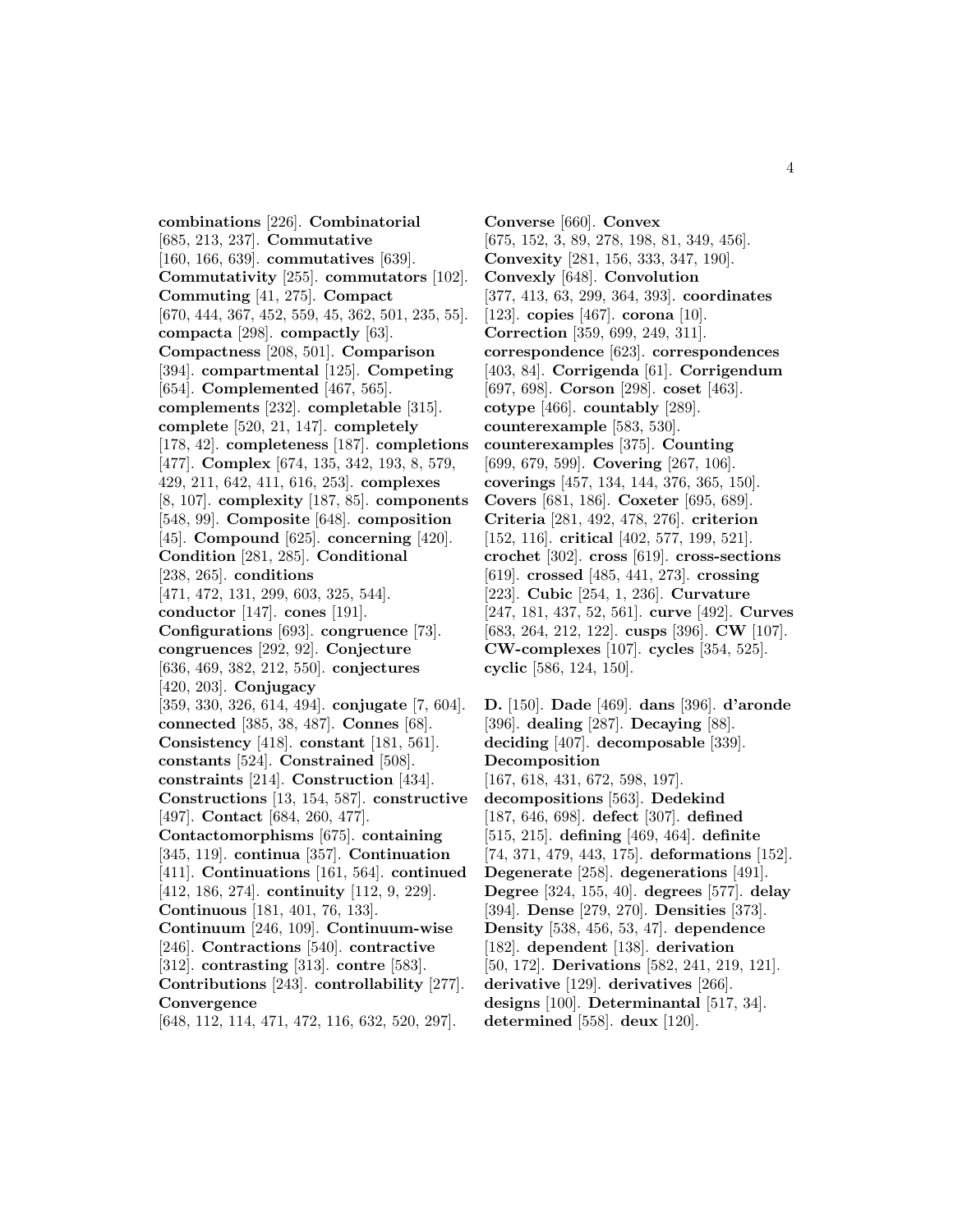**d'homotopie** [302, 396]. **diagrams** [40, 107]. **Diameters** [3]. **Dickson** [300]. **difference** [446]. **different** [358, 43]. **differentiability** [278]. **differentiable** [248, 191]. **Differential** [180, 515, 181, 493, 304, 171, 478, 224, 313, 276, 125]. differentiation [27]. différentiel [583]. **Diffusion** [314, 352, 468]. **diffusions** [367, 295]. **dihedral** [174, 365]. **Dilatations** [656]. **dilation** [391]. **Dilations** [540, 41]. **dimension** [629, 288, 546]. **Dimensional** [662, 552, 76, 542, 93, 309, 287, 490, 225, 313, 14, 96]. **Dimensions** [692, 699, 682, 129, 599]. **Diophantine** [105]. **direct** [325, 338]. **directed** [230]. **Dirichlet** [228, 375, 291]. **disc** [585]. **Disciplined** [503]. **disconnected** [445]. **Discrete** [667, 564, 444]. **Disjointly** [26]. **disproof** [420]. **Distance** [409, 290, 610]. **distinct** [627]. **Distribution** [545, 315, 127, 63, 438, 361, 286]. **distribution-valued** [127]. **distributions** [36, 113, 17, 66, 14]. **distributive** [292]. **distributivity** [128]. **divergence** [596]. **divergent** [85]. **divisibility** [230]. **division** [271]. **divisor** [150]. **divisors** [492]. **Dixmier** [273]. **domain** [568]. **Domains** [697, 445, 516, 65, 388, 397, 607]. **Douady** [273]. **double** [463, 504]. **Doubling** [154, 103]. **Douglas** [184]. **dovetails** [396]. **Dual** [664, 643, 397, 455]. **duality** [480, 484, 298]. **Dyer** [269]. **dynamical** [273]. **Dynamics** [512, 531]. **Dynkin** [689]. **each** [48]. **Effective** [560]. **effectives** [560]. **Eichler** [605]. **Eigenpolytopes** [610]. **Eigenvalue** [557, 139]. **Eigenvalues** [52].

**Einstein** [253]. **Eisenstein** [645]. **Elementary** [381, 575]. **Elements** [688, 619, 227, 282, 628, 417, 56, 121]. **elliptic** [88, 492, 459, 264, 199, 108]. **Embeddings** [662, 51, 356, 69, 213, 502, 616]. **Endoscopic**

### [685]. **endoscopy** [417]. **Ends** [697, 516].

**energy** [199]. **entières** [218]. **entire** [368, 64, 474]. **entropy** [151, 238]. **Enumerator** [647]. **envelopes** [374]. **enveloping** [589]. **epi** [266]. **epi-derivatives** [266]. **´epimorphismes** [245]. **epimorphisms** [245]. **equation** [171, 560, 287, 547, 175, 560]. **Equations** [680, 36, 595, 493, 459, 515, 17, 8, 304, 115, 208, 78, 198, 478, 263, 224, 108, 313, 276, 125, 87, 277, 544, 8, 115]. **equidecomposability** [31, 353]. **equivalence** [567, 302]. **equivalences** [6, 302]. **Equivariant** [103, 590, 283]. **Erdos** [471, 472, 47]. **Ergodic** [679, 410, 384, 404, 308, 54, 297, 351, 190]. **Erratum** [700]. **espaces** [622]. **essential** [481]. **Essentially** [275]. **estimate** [192]. **Estimates** [611, 507, 649, 522, 377, 446, 626, 129, 202, 149]. **Eta** [646, 698]. **Euclidean** [690]. **Euler** [204]. **every** [56]. **everywhere** [85]. **Exact** [329, 40, 624]. **exactly** [282]. **examples** [375]. **Exceptional** [658, 653]. **exchangeable** [182]. **exclude** [201]. **exemple** [583]. **Existence** [694, 117, 289, 597, 402, 117]. **exit** [361]. **expansion** [490]. **expansions** [379, 131, 428, 398]. **expansive** [470, 246]. **Explicit** [453, 43, 122, 567, 568]. **exponent** [458, 78]. **Exponential** [362, 424, 64, 632, 338]. **exposed** [169]. **extension** [124]. **Extensions** [476, 435, 481, 539, 620, 43, 631, 337, 399, 238]. **Exterior** [656, 671, 511]. **Exton** [189]. **Extra** [341]. **Extra-special** [341]. **extrema** [366]. **Extremal** [33, 165]. **Extreme** [678, 415, 169, 188].

**facially** [220]. **factor** [68]. **factorisability** [307]. **Factorization** [389, 562, 55]. **Factors** [668, 329, 205]. **failure** [31]. **families** [354, 35, 201, 423]. **Family** [513, 450, 256, 57, 264, 400]. **Fan** [183]. **Fejér** [173]. **Fermat** [218, 560]. **Fiber** [477]. **Fibers** [675]. **fibrations** [588]. **field**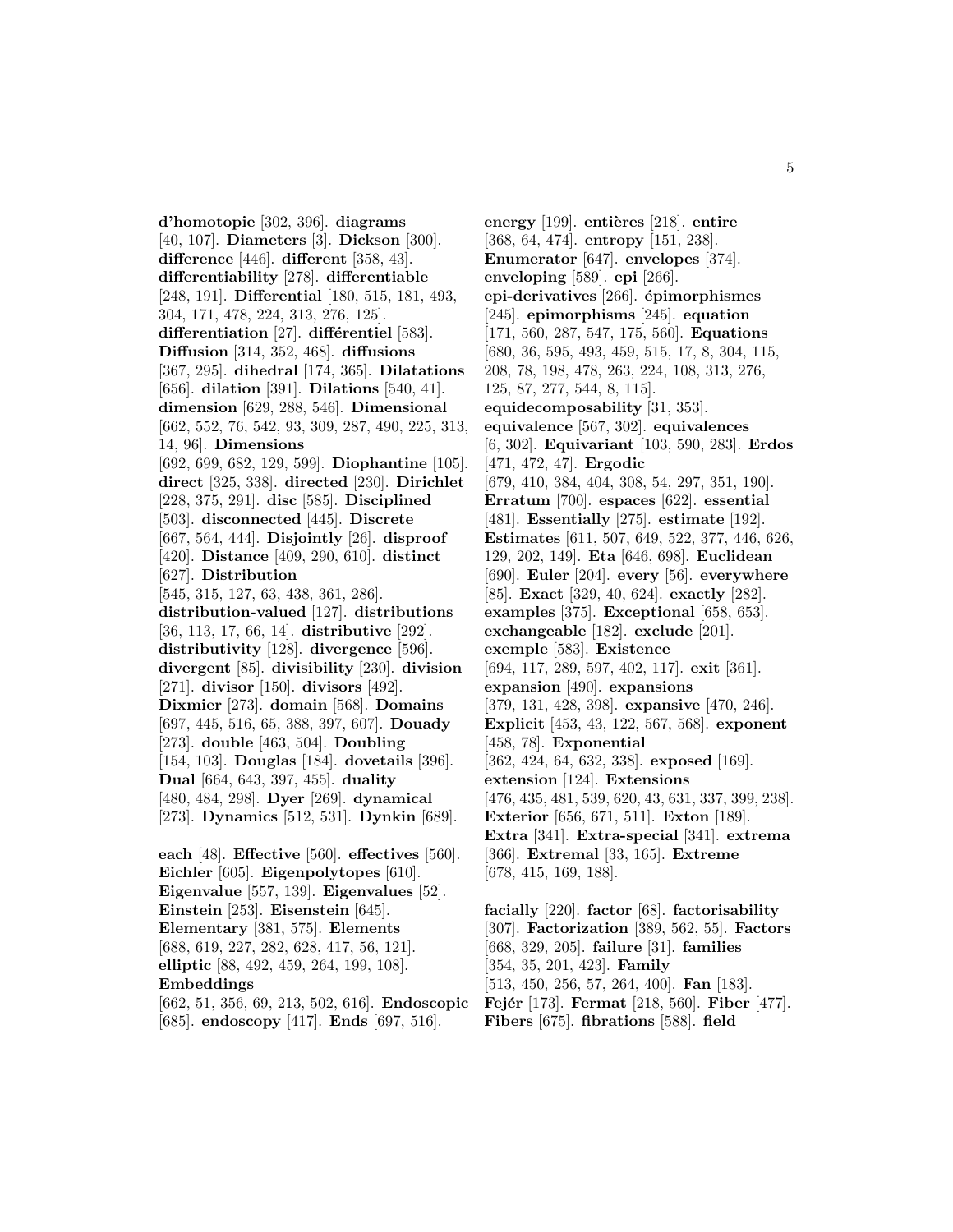[59, 43, 124]. **Fields** [637, 75, 425, 318, 515, 262, 60, 18, 186, 518, 420, 25, 400]. **Fine** [526, 534]. **Finite** [656, 495, 345, 542, 662, 481, 582, 572, 403, 283, 104, 82, 465, 363, 199, 607, 504]. **finitely** [340]. **First** [684, 526, 534, 473, 664]. **First-order** [526, 534]. **Fixed** [387, 190, 191, 176, 103, 360, 119]. **flag** [252, 569, 548]. **Flat** [180]. **flow** [608, 537]. **flows** [334]. **Fluctuations** [115, 208, 115]. **FN** [368]. **fondamental** [110]. **Fong** [84]. **Forbidden** [487]. **forces** [129]. **Form** [670, 596, 380, 318, 634]. **formal** [616]. **formality** [283]. **forme** [634]. **Forms** [677, 690, 180, 23, 582, 437, 282, 517, 453, 408, 375, 291, 434]. **Formula** [668, 584, 1, 386, 390, 567, 32]. **Formulae** [647, 393]. **Formulas** [335, 64, 1, 236, 189]. **formule** [32]. **Four** [692, 595, 100, 282, 56, 200]. **Fourier** [617, 22, 66, 322, 85, 297, 327]. **fractal** [202]. **Fractals** [606]. **Fraction** [270, 412, 274]. **Fraction-dense** [270]. **fractional** [573, 555, 454, 603]. **fractions** [543, 186]. **Frames** [200, 422]. **Fréchet** [278, 638]. **Fr´echet-Like** [638]. **Fredholm** [608]. **Free** [405, 58, 399, 481, 584, 227, 279, 318, 586, 15, 587, 609, 170, 387, 234, 479, 532, 34]. **freedom** [577]. **French** [583, 218, 8, 302, 115, 117, 245, 560, 396, 622, 120, 634, 639, 546, 226, 110, 32]. **Fubini** [46]. **Fuchsian** [227, 70, 120, 524]. **fuchsiennes** [120]. **fully** [486]. **fully-ramified** [486]. **Function** [699, 646, 698, 7, 424, 599, 332, 254, 467, 290, 548, 147]. **Functional** [36, 17, 71, 125]. **functional-differential** [125]. **functionals** [383, 402, 171, 188]. **Functions** [685, 507, 626, 648, 671, 680, 545, 513, 126, 401, 316, 493, 368, 369, 74, 167, 278, 53, 413, 558, 535, 392, 358, 449, 228, 194, 303, 574, 64, 195, 474, 386, 517, 222, 306, 541, 135, 553, 101, 324, 543, 61, 49, 136, 530, 410, 248, 578, 482, 479, 351, 642, 189, 98, 216]. **functors** [12]. **fundamental**

[575, 417, 93, 110]. **fusion** [195].

**Gˆateaux** [278]. **gages** [215]. **Galois** [676, 539, 620, 628, 134, 395, 430, 431, 341, 365]. **game** [267]. **games** [267]. **Gateaux** [248]. **Gaussian** [113, 127, 9, 294, 71, 202]. **Gel'fand** [160]. **General** [153, 243, 204, 87]. **g´en´eralis´ee** [560]. **generalization** [183, 439, 16]. **Generalized** [22, 393, 126, 377, 378, 450, 91, 208, 116, 171, 560, 613, 397, 251, 216, 581]. **Generated** [686, 9, 294, 633, 289, 125]. **Generators** [464]. **Generic** [242]. **Genus** [700, 514, 83, 363, 533]. **Geodesic** [537]. **Geometric** [368, 501]. **Geometry** [303, 67, 350]. **germ** [155]. **Gilbert** [217]. **given** [551, 415, 48, 201, 149]. **Gorenstein** [527]. **Goresky** [636]. **Goulden** [550]. **governed** [277]. **Graded** [231, 582]. **Gradient** [626]. **Gradings** [657]. **graph** [39, 213, 265, 201]. **Graphs** [681, 689, 293, 627, 230, 610, 296, 201, 376]. **Greenberg** [499]. **Green's** [574]. **Gröbner** [257]. **Gross** [382]. **Group** [67, 86, 252, 148, 571, 378, 380, 611, 495, 586, 130, 473, 283, 575, 372, 307, 559, 395, 390, 37, 562, 591, 543, 363, 518, 501, 2, 21, 489, 566, 504]. **Group-theoretic** [67]. **groupes** [622, 110]. **Groups** [686, 667, 658, 670, 134, 695, 687, 106, 665, 355, 179, 192, 469, 193, 458, 62, 481, 619, 128, 227, 279, 76, 221, 359, 330, 586, 102, 414, 403, 588, 385, 452, 170, 579, 387, 497, 260, 231, 541, 296, 362, 499, 68, 174, 430, 42, 622, 631, 70, 234, 56, 593, 431, 350, 84, 94, 95, 249, 288, 271, 86, 489, 5, 341, 34, 72, 163, 314, 352, 468, 524, 110, 580]. **growth** [179, 205, 544, 487]. **Gyroscopically** [139].

**Hahn** [181, 133, 189]. **half** [66]. **half-space** [66]. **Hamiltonian** [80, 577, 531]. **Hamiltonians** [633]. **handlebodies** [83]. **Hankel** [607]. **Hardy** [126, 617, 426, 209, 604, 222, 509, 454, 482, 351]. **Harmonic** [666, 656, 179, 535, 626, 303, 158, 145, 530,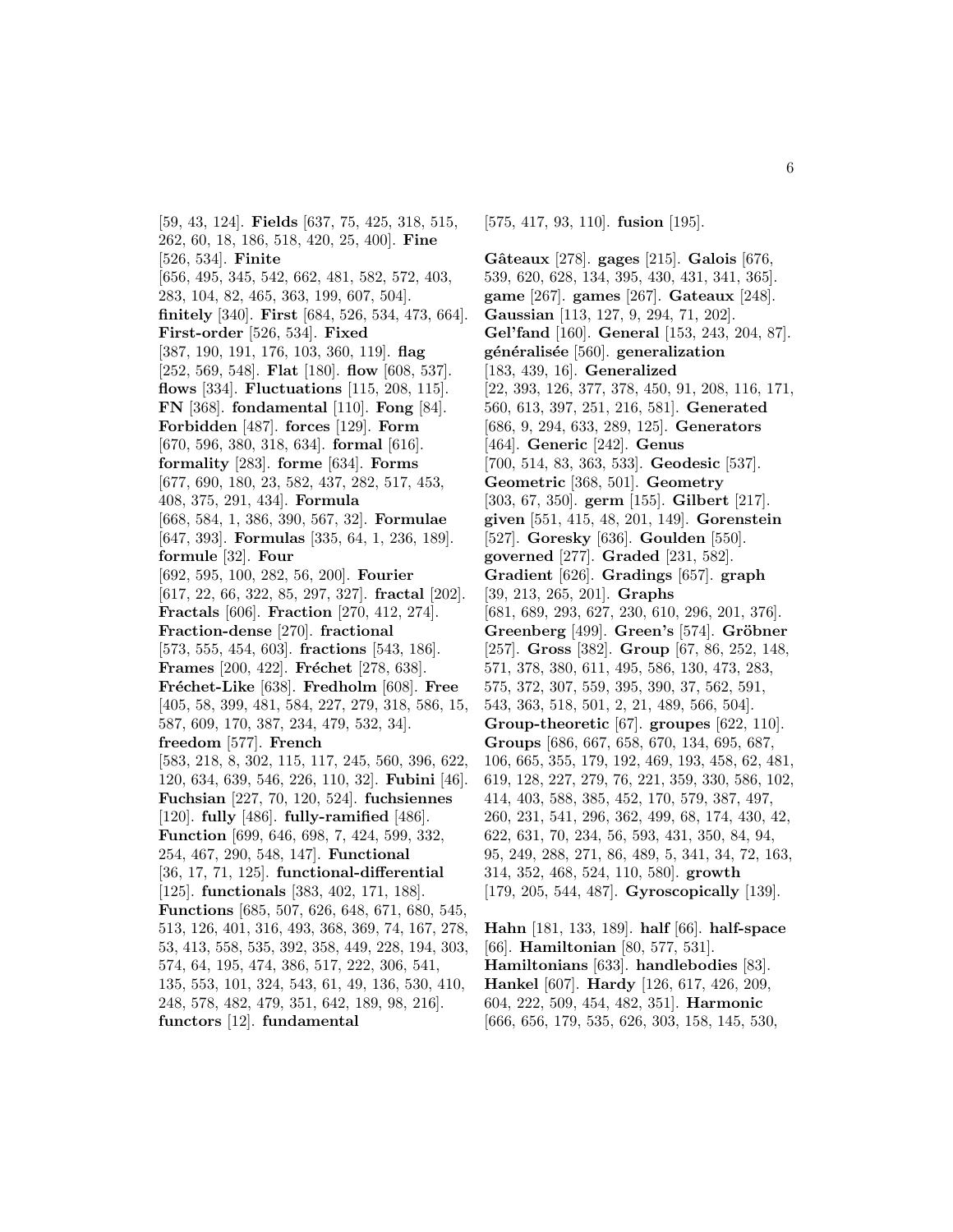275]. **harmonics** [580]. **Harnack** [179]. **Hasse** [541, 634]. **Hauptmoduls** [427]. **Hausdorff** [178, 322, 682]. **having** [278, 147]. **head** [286]. **heat** [265, 175, 522, 202]. **Hecke** [579, 306, 566]. **Heights** [28]. **Heisenberg** [343, 659]. **Hereditarily** [661]. **heredity** [480]. **Hermite** [436, 173, 640]. **Hermitian** [525, 547, 253]. **Herz** [454]. **Herz-type** [454]. **hierarchically** [367]. **higher** [166, 317, 224]. **higher-order** [224]. **Hilbert** [356, 331, 384, 46, 14, 147]. **Hölder** [78]. **holomorphic** [413, 388, 429, 564]. **Homeomorphic** [644]. **homeomorphism** [5]. **homeomorphisms** [246]. **homoclinic** [11]. **Homogeneous** [219, 342, 515, 52, 102, 230, 622, 235, 502, 253]. **homog`enes** [622]. **homogenization** [179]. **Homological** [480, 657]. **Homology** [144, 681, 376, 342, 602, 261]. **homomorphism** [458]. **Homomorphisms** [332, 292, 554, 34]. **Homotopy** [650, 107, 458, 76, 302, 211, 6, 44, 615, 396]. **hook** [302]. **Hopf** [435, 269, 488, 237, 673]. **Horn** [697, 516]. **Horn-Like** [697, 516]. **Hughes** [57]. **Hulls** [675]. **Hurewicz** [458]. **Hurwitz** [524]. **hyperbolic** [499, 263]. **hypercentral** [86]. **hypercentre** [591]. **hyperelliptic** [122]. **hypergeometric** [236, 216]. **Hypergroups** [641, 74, 617, 444]. **hypersurfaces** [13]. **hypoellipticity** [299]. **hypothesis** [109].

**Ideal** [644, 537, 259, 296, 185]. **ideals** [413, 620, 464, 47, 172, 186]. **idempotents** [241]. **identities** [36, 331, 59, 172, 312]. **Identity** [685]. **II** [624, 180, 140, 141, 534, 472, 527, 64, 292, 260, 210, 101, 651, 105, 543, 233, 326, 569, 352, 164, 98]. **III** [284, 137, 468, 10]. **images** [235]. **imaginary** [518]. **Imbedding** [433]. **immanants** [203]. **implicit** [245]. **implicites** [245]. **Imprimitively** [633]. **incomplete** [71]. **increasing** [222]. **Indecomposable**

[661, 609, 491]. **Indefinite** [557, 1]. **independence** [63]. **Index** [570, 635, 696, 597, 103, 385, 223]. **Induced** [667, 672, 90]. **Induction** [498]. **inductive** [483]. **Inequalities** [660, 578, 179, 126, 329, 51, 573, 91, 222, 561, 322, 555, 351]. **inequality** [209, 364, 250]. **infinie** [546]. **infinite** [448, 587, 452, 394, 440, 546, 225]. **infinite-dimensional** [225]. **Infinitely** [680]. **infinity** [191]. **Inflection** [136, 61, 49, 98]. **injective** [269, 346, 68, 325]. **inner** [305, 121]. **integer** [138, 218, 63]. **integer-valued** [138].  $Integers [695, 205, 539]$ .  $intégraphilité$ [546]. **integrability** [546]. **integrable** [64, 577]. **Integral** [130, 631, 112, 23, 280, 573, 495, 372, 59, 591, 247, 276, 277]. **int´egrales** [110]. **integrals** [370, 549, 306, 210, 93, 284, 421, 490, 110]. **Intégration** [583, 240, 454, 173, 583]. **interacting** [367]. **interactions** [295]. **interior** [158, 119]. **internal** [10]. **Interpolants** [678]. **interpolating** [368]. **interpolation** [424, 51, 471, 472, 77, 173, 632, 290]. **intersection** [147]. **Intertwining** [580]. **interval** [440]. **invariance** [130]. **Invariant** [323, 509, 663, 582, 381, 574, 132, 475, 307, 576, 465, 337, 634, 350, 289, 422, 566]. **Invariants** [658, 693, 625]. **inverse** [58]. **inversion** [14]. **invertibility** [137]. **invertible** [389, 562]. **involution** [331, 121]. **involving** [276]. **IP** [30]. **IP-sets** [30]. **Irrationalities** [646, 698]. **irreducible** [414, 344]. **irregularly** [474]. **Isometric** [319, 321]. **Isomorphism** [627, 39, 693, 21]. **Isomorphisms** [271, 581, 37]. **Isoperimetric** [561]. **isotropic** [568]. **iterated** [370, 225]. **iterative** [77]. **Iwahori** [579]. **Iwasawa** [563].

**Jackson** [550]. **Jacobi** [256, 366, 434]. **Jacobian** [254, 631]. **Joubert** [640]. **jump** [361].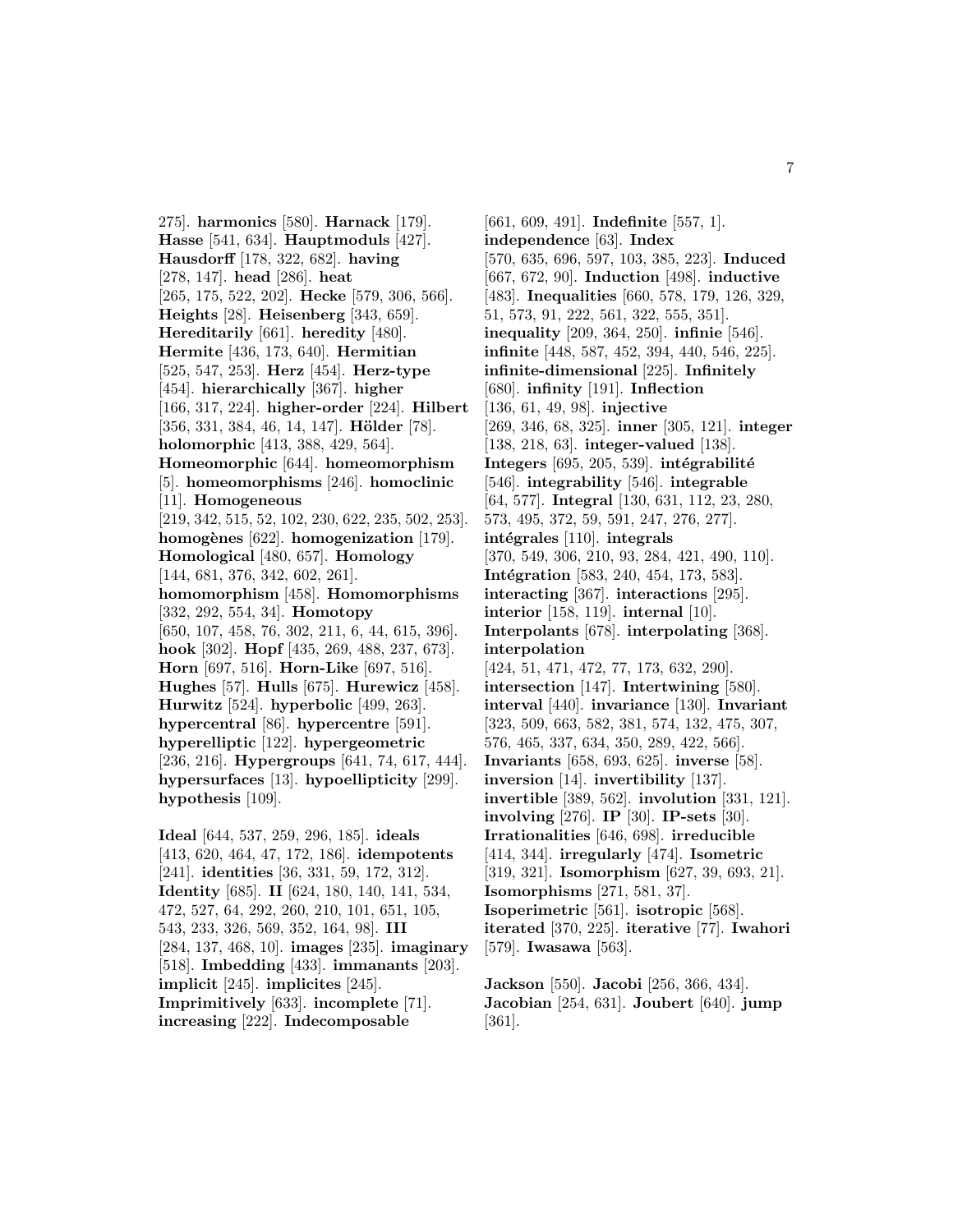**Kac** [619]. **K¨ahler** [283]. **kaleidoscope** [397]. **Kernel** [294, 75, 573, 287, 522, 202]. **kernels** [130, 265]. **Killing** [634]. **kind** [300]. **Kloosterman** [210, 284]. **knot** [232]. **Knotted** [681]. **Kodaira** [629]. **K¨onigsberg** [357]. **Kostka** [598]. **Kottwitz** [636]. **Kukles** [521].

**lacunary** [113]. **Lagrange** [471, 472, 632]. **Laguerre** [16, 131]. **Langevin** [171]. **Langlands** [671]. **Lanteri** [150]. **Laplacian** [697, 516, 574, 202]. **Laplacians** [244]. **large** [606]. **Lashof** [269]. **Lattice** [647, 386, 154, 119, 19]. **lattices** [73, 24, 292, 54, 397, 289]. **law** [225]. **Lawrence** [4]. **laws** [526, 534, 31]. **Leeuw** [377]. **Leffler** [600]. **left** [289]. **Legendre** [390, 630]. **lemma** [575, 417, 110]. **lemme** [110]. **leur** [245]. **level** [166, 577]. **Liapunov** [394]. **Lie** [179, 457, 582, 618, 448, 221, 15, 670, 260, 172, 42, 622, 633, 510, 374, 546, 532, 665, 96, 314, 352, 468, 581]. **Lie-algebraic** [633]. **lifting** [453]. **lifts** [498]. **light** [145]. **Like** [697, 638, 516]. **Limit** [677, 512, 523, 113, 526, 534, 483, 261, 286]. **limiting** [416]. **limits** [38, 338]. **line** [173]. **lin´eaires** [8, 226, 110]. **Linear** [686, 233, 367, 595, 63, 383, 410, 214, 271, 502, 226, 110]. **links** [223, 376]. **L'invariant** [634]. **Liouville** [596]. **Lipschitz** [626, 281, 165]. **Littlewood** [454, 351, 327]. **Lizorkin** [423]. **Local** [684, 145, 398, 521, 165, 111, 617, 470, 241, 8, 609, 453, 213, 615, 8]. **Localization** [621, 195]. **locally** [315, 463, 549, 559, 362, 198, 104, 501, 34]. **Location** [293]. **Loeb** [178]. **logarithm** [225]. **logarithmes** [226]. **logarithms** [226]. **longest** [286]. **Loops** [350, 196]. **Lorentz** [484, 351]. **Lower** [140, 192, 629, 363, 226]. **Lusternik** [615].

**MacPherson** [636]. **Maddox** [157]. **Majorations** [560]. **manifold** [148].

**Manifolds** [674, 514, 626, 52, 153, 473, 283, 600, 144, 82, 252, 569, 548]. **Many** [680]. **map** [494, 155]. **Mappings** [241, 656, 255, 158, 388, 429, 145, 27]. **Maps** [463, 549, 691, 644, 76, 588, 198, 191]. **Marcinkiewicz** [240]. **marginals** [415]. **Markov** [53, 496, 91, 361, 408]. **Markusevic** [298]. **Martin** [109]. **matrices** [140, 331, 256, 290, 443, 175]. **matricial** [156]. **matrix** [448, 371, 496, 538, 323]. **maxima** [108]. **Maximal** [644, 359, 330, 142, 185, 465, 489, 351, 97]. **maximizations** [560]. **Mazur** [267]. **Mean** [632, 471, 472, 54, 337]. **means** [347]. **measurability** [178]. **measurable** [558, 176]. **Measure** [295, 111, 209]. **Measure-valued** [295, 111]. **Measures** [215, 426, 535, 371, 415, 268, 340, 202]. **medium** [78]. **Mellin** [137, 421]. **memoriam** [217]. **Meromorphic** [642]. **metabelian** [170, 305]. **metacirculant** [627]. **Method** [671, 382, 204]. **metric** [451]. **Metrics** [437, 626, 244]. **mild** [151, 238]. **Mills** [162]. **Minimal** [89, 97, 334, 187, 223]. **minimality** [165]. **minimax** [146]. **Minkowski** [655]. **Minorations** [226]. **Mittag** [600]. **Mittag-Leffler** [600]. **mixed** [625, 322]. **mixing** [151, 238]. **Moak** [16]. **Mod** [261]. **Model** [654]. **models** [447, 2]. **modifications** [268]. **Modular** [680, 261, 26, 21, 489, 434]. **module** [539, 620, 309, 262]. **modules** [29, 608, 65, 609, 346, 613, 325, 146, 491]. **moduli** [9, 229]. **modulo** [92, 19]. **modulus** [287]. **moment** [538, 418]. **moments** [415, 528]. **monochromatic** [142]. **monoid** [614]. **monoids** [326]. **monomial** [231]. **Monotone** [125, 89]. **monotonic** [101]. **Monotonicity** [281, 366]. **Moody** [619]. **Moore** [328, 458, 441]. **Mordell** [541]. **Morphisms** [650]. **Morse** [597]. **Motion** [666, 462, 123]. **Moufang** [196, 653]. **moved** [410]. **Moving** [239, 404]. **moyennables** [622]. **multi** [93, 198, 490].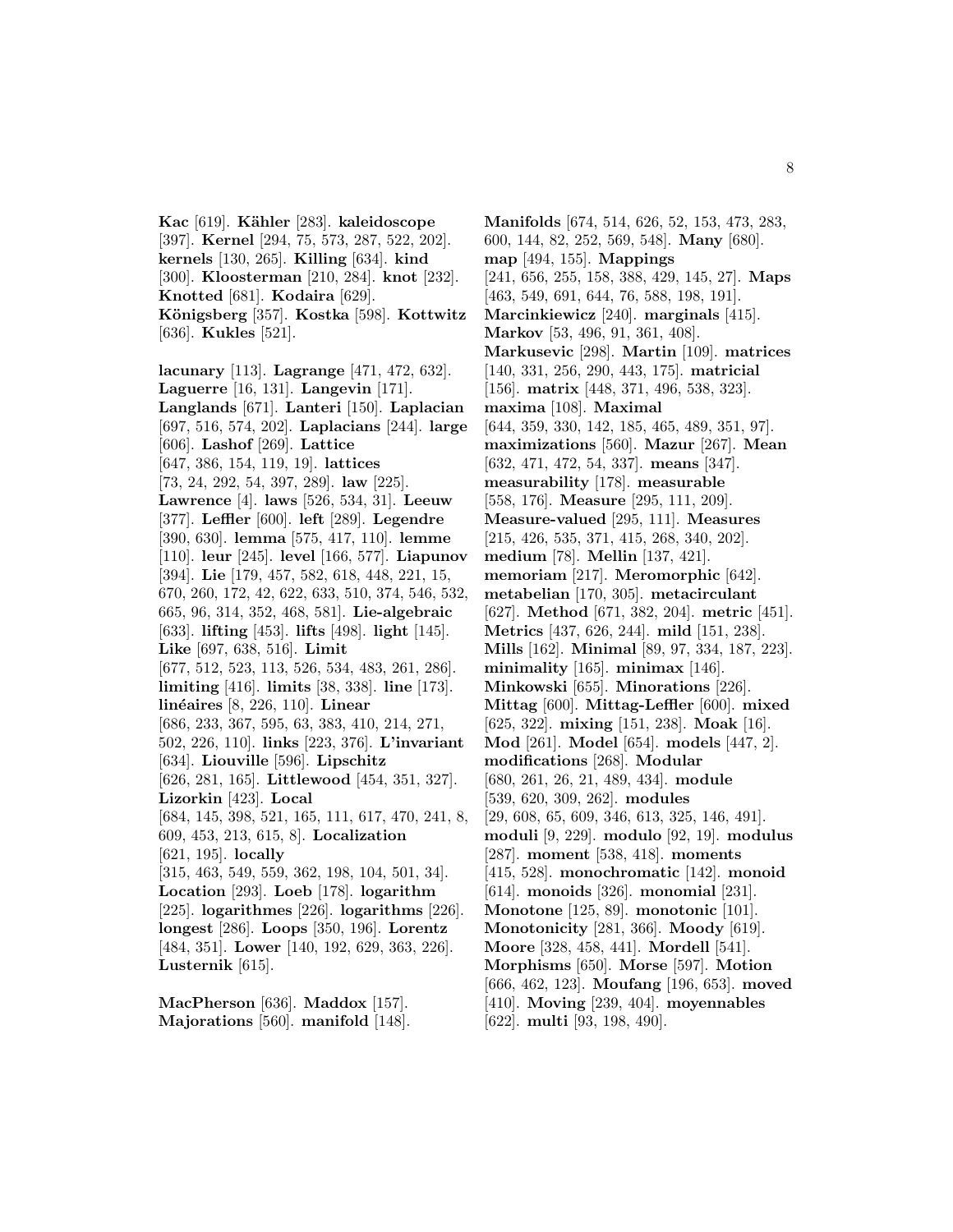**multi-dimensional** [93, 490]. **multi-valued** [198]. **Multidimensional** [77]. **multigraded** [231]. **Multiparameter** [308, 557, 54]. **multiple** [553]. **Multiplication** [509, 122]. **Multiplicities** [677]. **multiplier** [131, 137, 327, 10]. **Multipliers** [369, 603, 240, 377, 617, 356, 228, 79]. **multisigned** [231]. **multivalued** [588, 191]. **multivariable** [523]. **multivariate** [167]. **Murnaghan** [579].

**Nakayama** [579]. **nature** [429]. **Navier** [129]. **near** [118]. **near-best** [118]. **nearest** [520]. **Necessary** [471, 472, 299, 131]. **negative** [629, 136]. **neighborhoods** [152]. **Nets** [652]. **networks** [265]. **Neumann** [697, 568, 255, 256, 516, 117, 79, 559]. **neutral** [304, 198, 323, 478, 224, 125]. **Nevanlinna** [678]. **NFDEs** [394]. **nilpotence** [20]. **Nilpotency** [665]. **Nilpotent** [598, 688, 121, 355, 552, 15, 614]. **nilpotents** [409]. **Noguchi** [429]. **noise** [287]. **nombres** [226]. **Non** [113, 676, 547, 469, 367, 127, 402, 629, 385, 410, 568, 536, 487]. **non-connected** [385]. **non-defining** [469]. **Non-Gaussian** [113, 127]. **Non-Hermitian** [547]. **non-isotropic** [568]. **non-linear** [367, 410]. **non-negative** [629]. **non-polynomial** [487]. **non-singular** [536]. **non-smooth** [402]. **Non-Surjective** [676]. **Nonabelian** [486, 76, 72, 163]. **Noncommutative** [585, 162]. **Noncompact** [649, 260, 123]. **nondirecting** [491]. **nonexpansive** [190]. **nonincreasing** [126]. **nonlinear** [208, 190, 276]. **Nonlinearity** [557]. **Nonlocal** [221]. **nonnegative** [91]. **Nonnilpotent** [56]. **nonoscillation** [304]. **Nonsymmetric** [291]. **Norm** [297, 391, 9, 229, 383, 573, 209, 13, 322, 555, 351]. **norm-attaining** [383]. **Normal** [507, 318, 205, 102, 124]. **Normals** [638]. **norms** [329, 589, 247]. **Notes** [435]. **nuclear** [23]. **number** [75, 119, 94, 223]. **Numbers** [683, 60, 18, 186, 226, 393]. **numerator** [324]. **Numerical** [492].

**objects** [58]. **obstacles** [456]. **obstruction** [243]. **Occurrence** [664]. **occurs** [48]. **Odd** [699, 599, 261]. **ODE** [477]. **old** [310]. **One** [540, 68, 83, 555, 351, 313]. **one-dimensional** [313]. **One-parameter** [68]. **one-sided** [555, 351]. **open** [362]. **operations** [245, 261, 335, 176, 245]. **Operator** [312, 505, 181, 391, 141, 52, 256, 416, 455, 351, 148, 97, 580]. **Operators** [699, 596, 89, 53, 90, 280, 573, 319, 473, 599, 389, 45, 26, 555, 299, 289, 339, 275, 607, 423]. **optimization** [266]. **orbit** [367, 53, 598, 552]. **orbital** [306, 59, 110]. **orbitales** [110]. **order** [88, 193, 526, 534, 627, 473, 372, 477, 478, 61, 49, 136, 234, 248, 224, 341, 98, 276]. **Ordered** [652, 142, 333, 235, 353]. **orders** [102]. **orientable** [463, 549]. **oriented** [569]. **origin** [191]. **Orlicz** [169]. **Ornstein** [127, 9, 229, 291, 225]. **orthodox** [73]. **Orthogonal** [268, 652, 545, 513, 436, 301, 371, 496, 517, 135, 528, 2, 523]. **Oscillation** [304, 478, 276]. **Oscillations** [224].

**Packing** [682]. **packings** [572]. **Pair** [643]. **pairings** [44]. **Pairs** [664, 323]. **Pairwise** [100]. **Paley** [327]. **paper** [150]. **Parabolic** [663, 544]. **parallelizability** [569]. **Parameter** [540, 294, 68]. **Parametrizing** [70]. **Partial** [641, 245, 498, 313]. **partially** [569]. **particle** [116, 520]. **partielles** [245]. **parts** [185]. **path** [294, 257]. **paths** [386]. patterns<sup>[48]</sup>. **Peano** [357]. **Pelczyński** [467]. **Period** [668, 103]. **period-doubling** [103]. **periodic** [493, 597, 148]. **Periods** [105, 521]. **permutability** [419]. **permutation** [122]. **permutations** [300, 345]. **Perron** [93]. **perturbations** [87]. **Peterson** [335]. **Pexider** [17]. **Pick** [678]. **Pierce** [212]. **Pieri** [584, 567]. **pinching**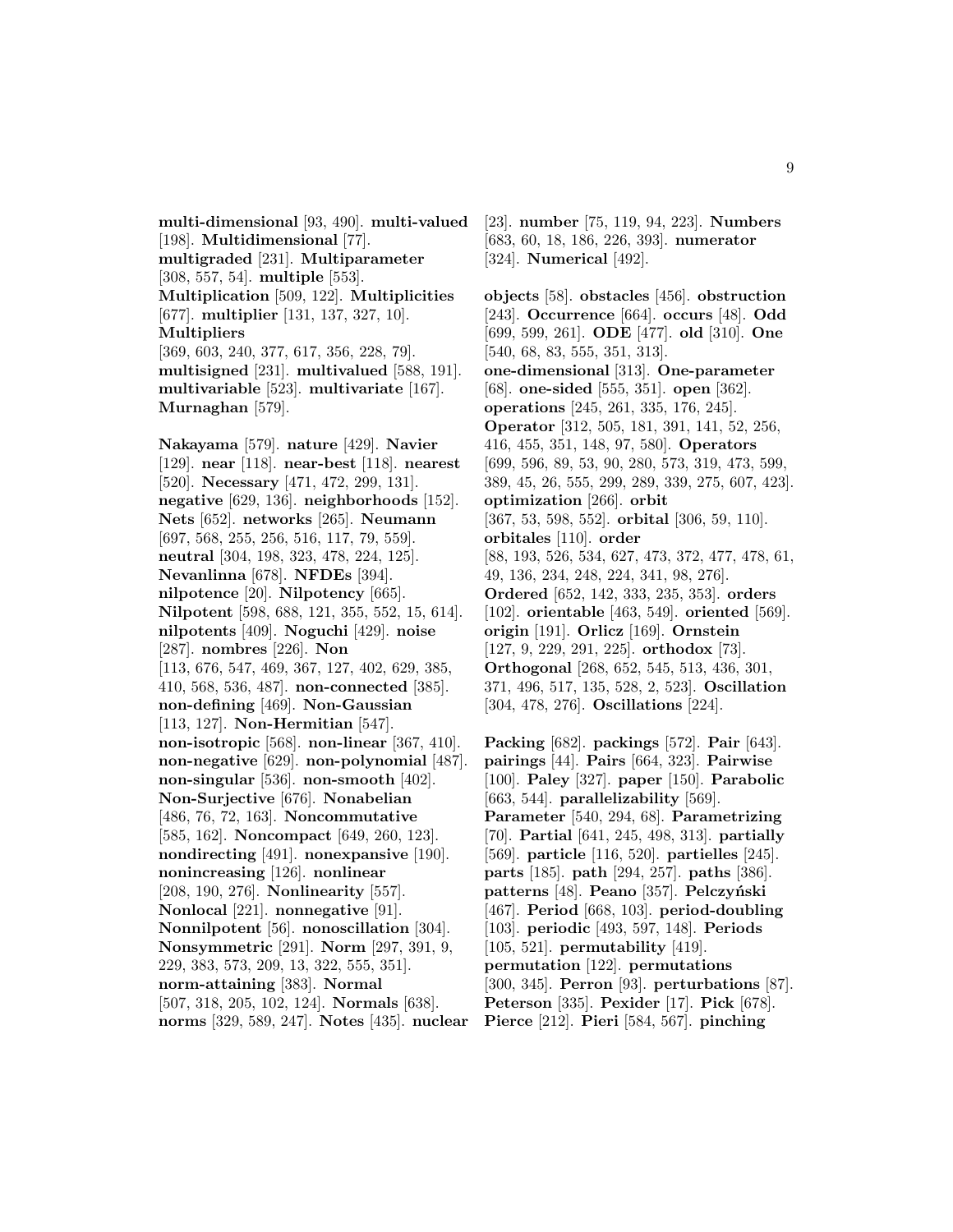[247]. **PL** [514]. **Planar** [697, 516]. **Planarity** [292, 213]. **Plane** [683, 57]. **pluri** [195]. **Point** [647, 551, 103, 360, 190, 191, 176]. **Points** [108, 278, 402, 474, 169, 387, 334, 119, 61, 49, 136, 147, 188, 98]. **pointwise** [459]. **polar** [123]. **polarized** [629]. **Poles** [671, 645, 578, 642]. **polycyclic** [192, 543]. **polydiscs** [45]. **polygon** [602]. **polyhedra** [537]. **Polynˆomes** [218]. **Polynomial** [675, 448, 658, 132, 179, 331, 50, 590, 214, 487]. **Polynomials** [551, 250, 700, 513, 181, 138, 436, 329, 370, 293, 598, 300, 219, 194, 371, 496, 91, 268, 463, 133, 35, 135, 528, 118, 630, 16, 390, 60, 18, 186, 533, 523, 122, 366, 218]. **polytopes** [4, 119, 593, 399]. **porous** [78]. **position** [153]. **Positive** [138, 23, 74, 182, 540, 199, 479, 443, 437, 371, 389, 61, 49, 339, 175, 188, 98]. **Positive-definite** [479, 443]. **positivity** [408]. **pour** [570, 635, 696, 8, 115, 117, 560, 110]. **power** [460, 625, 428]. **powers** [574, 92, 511, 443]. **Pragacz** [386]. **prescribed** [324, 578, 250, 642]. **preservation** [104]. **preserve** [241]. **preserving** [255, 416, 408]. **presheaves** [621]. **primary** [62]. **Prime** [425, 60, 18, 595, 205, 586, 385, 186, 121]. **prime-producing** [186]. **Primes** [601, 680, 595, 460, 627, 438, 101, 407]. **primitive** [227, 221]. **Primitivity** [170, 305]. **principle** [484]. **principles** [191]. **priori** [446]. **pro** [387]. **pro-** [387]. **probabilities** [192]. **probability** [53]. **problem** [597, 627, 538, 117, 388, 47, 105, 120, 21, 489, 568, 357]. **Problème** [120, 117]. **Problems** [557, 88, 139, 243, 33, 199, 440]. **processes** [111, 506, 127, 9, 229, 294, 116, 404, 361, 54, 408, 291, 225]. **producing** [60, 18, 186]. **Product** [513, 470, 242, 627, 587, 428, 452, 231, 173, 56, 441, 189]. **Products** [669, 339, 141, 29, 586, 450, 406, 485, 336, 6, 364, 564, 273]. **profinite** [72, 163]. **progressions** [601].

**projectionless** [485]. **projections** [409]. **Projective** [674, 269, 231, 693, 492, 67, 464, 320, 346, 211, 94]. **Prokhorov** [451]. **Proof** [420, 550, 575]. **Propagation** [263]. **Properties** [638, 505, 294, 153, 383, 304, 428, 145, 466, 501, 71, 313, 150, 536]. **property** [7, 596, 53, 80, 467, 201]. **Proto** [27]. **Proto-differentiation** [27]. **proximal** [583, 277]. **pseudo** [152, 53, 69]. **pseudo-actions** [69]. **pseudo-orbit** [53]. **pseudoconvex** [388, 607]. **Purely** [587, 340].

**Quadrangles** [653]. **Quadratic** [695, 646, 698, 139, 1, 60, 18, 186, 420, 531, 236, 124]. **quadrics** [536]. **Quantization** [552]. **Quantizations** [262]. **Quantized** [512]. **quantum** [343, 390, 563, 288, 504]. **Quartic** [207, 683, 1, 124]. **Quasi** [356, 375, 480, 515, 629, 639, 639]. **Quasi-commutative** [639]. **quasi-commutatives** [639]. **quasi-heredity** [480]. **quasi-homogeneous** [515]. **Quasi-multipliers** [356]. **quasi-polarized** [629]. **Quasi-regular** [375]. **quasibundles** [432]. **Quasiconformal** [675]. **quasiconvex** [499]. **questions** [538]. **queues** [396]. **Quillen** [305]. **Quiver** [650]. **Quotient** [661, 641, 414]. **Quotients** [649, 457, 559]. **R** [96]. **radially** [78]. **Radical** [663, 571]. **radius** [419]. **Ramanujan** [412, 92, 32]. **ramified** [539, 486]. **Ramsey** [201]. **Random** [228, 138]. **Randomization** [229]. **range** [558, 392, 137, 87]. **ranges** [156]. **rank** [305, 387, 541, 264, 518, 338, 10]. **ranks** [296]. **rates** [451]. **Rational** [424, 427, 211, 545, 548, 268, 324, 578, 556, 567]. **Ray** [556]. **Razumikhin** [394]. **Real** [320, 139, 166, 358, 359, 330, 628, 549, 323, 60,

18, 186, 173, 363, 420, 160, 400, 188, 122, 10]. **realization** [613]. **Realizations** [691]. **rearrangement** [475].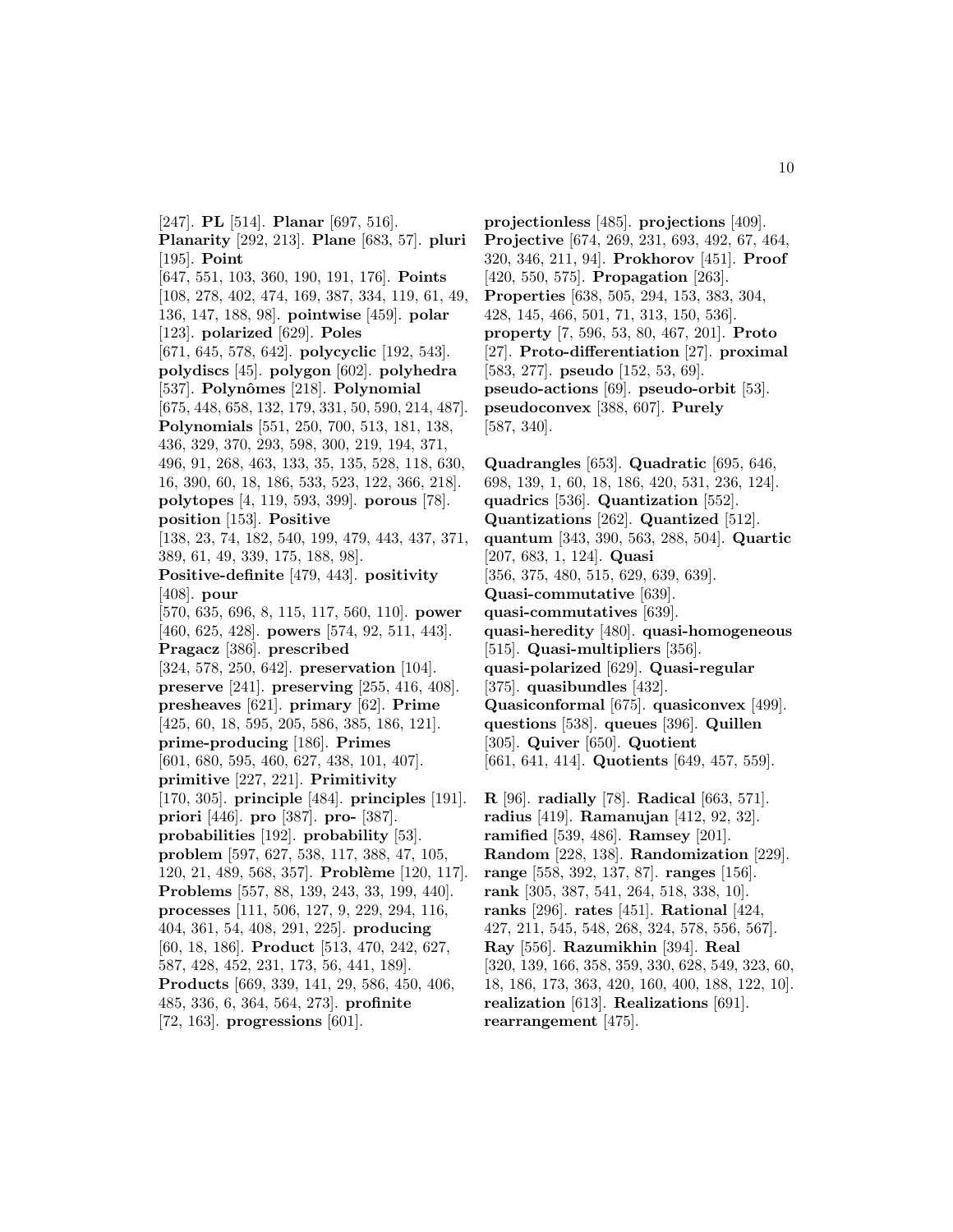**rearrangement-invariant** [475]. **rebroussements** [396]. **Reconstruction** [474]. **recovery** [449]. **rectifiable** [411]. **reduced** [186, 336, 521]. **Reducibility** [385]. **Reduction** [638, 338, 417, 19]. **reductive** [193, 614]. **Rees** [149]. **refinable** [553]. **Reflection** [686, 687, 130, 579, 580]. **Regular** [691, 178, 514, 610, 593, 95, 249, 375]. **Related** [682, 74, 293, 146]. **relating** [395]. **relation** [245]. **relationship** [245]. **Relative** [403, 210, 284, 366]. **Remarks** [109]. **renormalization** [367, 611]. **reordered** [56]. **Repercussions** [47]. **replicable** [427]. **represent** [282]. **Representation** [64, 673, 197, 631, 511, 504]. **Representations** [676, 650, 343, 659, 260, 672, 96, 23, 414, 344, 231, 320, 542, 590, 42, 398, 160, 2, 623, 87]. **residual** [500]. **Residue** [421, 186, 616]. **R´esolubilit´e** [8]. **resolutions** [180]. **Resonance** [699, 599, 11]. **resonances** [456]. **respect** [371]. **Restricted** [374, 34, 197]. **Restricting** [42]. **restriction** [498]. **restrictions** [292]. **result** [439]. **results** [597, 242, 395]. **reversible** [520]. **Riccati** [547]. **ridge** [290]. **Riemann** [594, 256, 600, 55, 161, 605]. **Riemannian** [181, 600, 244]. **Riesz** [179, 450, 622, 482]. **rigid** [628]. **rigidity** [388]. **Ring** [673, 571, 166, 158, 395, 50, 591, 543, 488, 504]. **Rings** [657, 465, 380, 282, 219, 495, 586, 527, 372, 543, 121, 431, 94, 271, 86, 55, 21]. **Riordan** [519]. **Robinson** [217]. **Rogers** [412]. **Root** [692, 582, 551, 397]. **roots** [542]. **rotation** [360]. **rough** [573]. **rules** [579, 476, 173]. **run** [48, 286].

**Samelson** [6]. **sample** [474]. **Satisfying** [680]. **scalaires** [115]. **scalar** [437, 115]. **Scattering** [87]. **scheme** [309]. **Schemes** [652, 446]. **Schensted** [2]. **Schilder** [462]. **Schnirelmann** [615]. **Schoenberg** [416].

**Schreier** [532]. **Schrödinger** [699, 148, 599]. **Schur** [177, 517, 94]. **Second** [248, 300, 477, 478, 276]. **Second-order** [248]. **sections** [619, 486, 350, 160]. **Segal** [670, 171]. **segments** [425, 601, 503]. **selections** [168]. **self** [6]. **self-homotopy** [6]. **Semi** [689, 8, 440]. **Semi-Affine** [689]. semi-infinite<sup>[440]</sup>. semi-linéaires<sup>[8]</sup>. **semidirect** [242]. **semiflows** [125]. **Semigroup** [657, 289]. **Semigroups** [540, 73, 585, 405, 58, 479, 190, 353, 176]. **Semilattices** [669]. **semilinear** [8, 102, 263, 199, 108]. **semimartingales** [46]. **semisimple** [618]. **sens** [117]. **sense** [117]. **Sensitivity** [277]. **Separable** [638, 84]. **Separating** [334]. **separation** [633]. **Sequence** [151, 114, 157, 651, 238]. **sequences** [505, 182, 429, 556]. **Sergeev** [386]. **Series** [645, 113, 331, 132, 28, 529, 592, 564, 236, 85, 327]. **set** [383, 183, 101, 337, 44, 27]. **set-valued** [183, 27]. **Sets** [558, 682, 30, 89, 142, 81, 577, 349, 411]. **several** [391, 392, 216]. **Severi** [13]. **shadowing** [53]. **Shahidi** [671]. **Shape** [588, 572, 416]. **Sharpness** [364]. **shift** [319, 422]. **shift-invariant** [422]. **short** [601, 87]. **sided** [555, 351]. **Siegel** [645, 568]. **Sierpinski** [666, 682]. **Signed** [641]. **signs** [315]. **Similar** [694]. **Similarity** [692]. **Simple** [658, 485, 359, 330, 587, 260, 407, 548]. **simplicial** [621]. **Simplicity** [336]. **Simply** [38, 487]. **single** [477]. **singular** [295, 602, 287, 440, 536]. **Singularities** [317, 477, 263]. **Site** [663]. **Six** [595, 196]. **size** [200]. **sizes** [100]. **Skeleton** [159]. **skew** [425, 386, 50, 323, 121, 265]. **Slicings** [168]. **Smale** [442]. **small** [89, 489]. **Smooth** [662, 616, 402]. **smoothness** [228, 603]. **Sobolev** [426, 461, 508, 454]. **solenoids** [470]. **solid** [12]. **solitons** [624]. **solution** [568]. **solutions** [88, 624, 493, 597, 459, 258, 117, 78, 477, 199, 547, 313, 544]. **Solvability**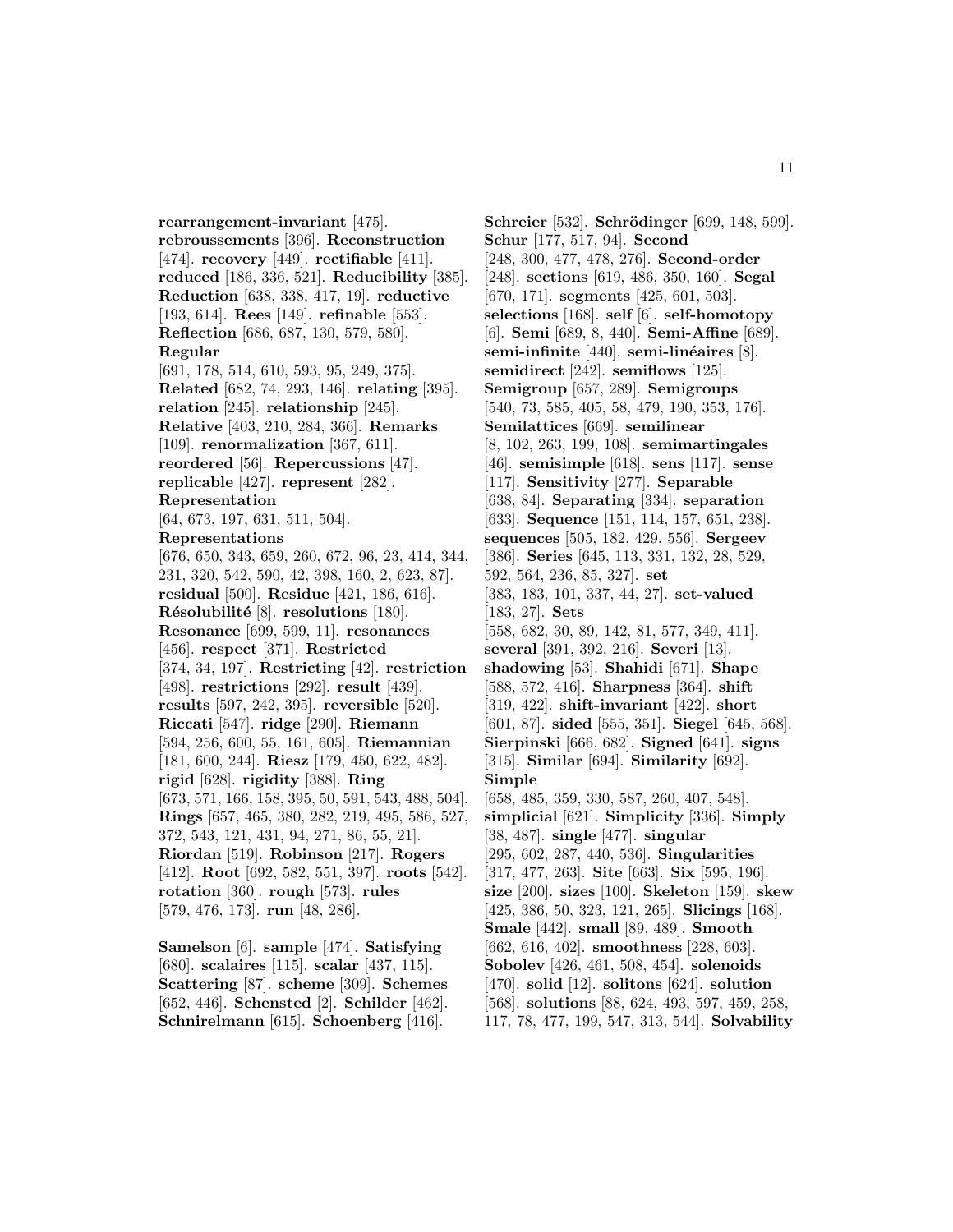[440, 8, 108]. **solvable** [497, 42, 95, 249]. **Some** [412, 589, 305, 529, 682, 236, 665, 700, 203, 536, 446, 280, 294, 208, 1, 79, 388, 43, 577, 519, 48, 440, 533, 189, 150]. **sous** [583, 546]. **sous-algèbres** [546]. **sous-diff´erentiel** [583]. **Space** [690, 644, 368, 437, 53, 381, 66, 464, 185, 171, 81, 46, 211, 291, 548, 123, 191]. **Space-Forms** [690]. **spaced** [474]. **Spaces** [677, 638, 660, 540, 661, 509, 512, 342, 178, 445, 180, 328, 594, 181, 369, 141, 617, 525, 114, 426, 535, 625, 461, 303, 220, 484, 157, 169, 209, 604, 270, 475, 333, 508, 429, 476, 198, 630, 602, 261, 321, 26, 233, 622, 454, 466, 248, 6, 482, 235, 442, 467, 565, 175, 503, 423]. **Spacetime** [655]. **sparse** [185]. **Spatial** [506, 376]. **special** [341]. **specialised** [274]. **Species** [654]. **Spectra** [452, 458, 206, 526, 534]. **Spectral** [240, 649, 516, 697, 608, 419, 188, 87]. **spectrum** [139, 166, 301, 256, 68, 500, 148]. **Spheres** [513]. **spherical** [437, 108]. **spline** [63]. **Square** [671, 234]. **square-free** [234]. **squared** [9, 229]. **squares** [639]. **stability** [348]. **stabilized** [139]. **Stable** [668, 569, 458, 143, 422, 99]. **stably** [485]. **standard** [417]. **star** [401, 593]. **star-polytopes** [593]. **states** [188]. **Steenrod** [639]. **Stein** [7]. **Steinberg** [457]. **Steiner** [301]. **Steps** [684]. **Stiefel** [674]. **Stirling** [393]. **Stochastic** [46, 171, 313]. **Stokes** [129]. **stratification** [149]. **strictly** [456]. **strips** [40]. **Strong** [114, 660]. **Strongly** [80, 152]. **Structural** [466]. **Structure** [95, 249, 470, 177, 539, 620, 157, 349, 10, 99]. **structures** [328, 187, 237]. **Struppa** [150]. **stunted** [211]. **sub** [244]. **sub-Laplacians** [244]. **Subalgebras** [563, 448, 360, 159, 546, 532]. **subcategories** [487]. **subdifferential** [583, 476]. **Subdifferentials** [648]. **Subgradient** [281, 27]. **subgroup** [378, 75]. **Subgroups** [571, 663, 62, 279, 221, 495, 102, 499, 348, 70].

**subharmonic** [195]. **sublattice** [119]. **Sublattices** [694]. **Submodules** [692]. **submultiplicativity** [419]. **subnormal** [455]. **subordination** [506]. **Subquotients** [687]. **Subregular** [688]. **subrings** [465]. **subsemigroups** [362]. **Subspaces** [475, 509, 381, 559, 576, 323, 651, 565, 422]. **subvarities** [536]. **sufficient** [471, 472, 299]. **Sufficiently** [502]. **sum** [515, 81]. **summability** [204]. **summands** [143, 491]. **Summation** [668, 1, 529, 236]. **Summing** [531]. **sums** [40, 71, 325]. **super** [29, 462]. **super-Brownian** [462]. **super-Virasoro** [29]. **superadditive** [404, 54]. **supercritical** [116]. **supercuspidal** [398]. **Superresolution** [451]. **supersingular** [438]. **supersymmetric** [386]. **supported** [63, 66]. **Supporting** [638]. **surfaces** [594, 256, 629, 600, 259, 463, 549, 464, 561, 396, 55, 161, 605]. **Surjective** [676, 258]. **surjectivit´e** [245]. **surjectivity** [245]. **Suslin** [305]. **Sweeping** [505]. **Sylow** [75]. **symbols** [258, 275]. **Symmetric** [690, 651, 106, 181, 525, 220, 549, 78, 333, 323, 11, 233, 123]. **Symmetries** [206, 83]. **symplectic** [317, 517, 162]. **Synergy** [257]. **system** [116, 521]. **Systems** [692, 139, 582, 301, 258, 604, 418, 577, 520, 531, 273, 125, 277]. **Tableaux** [613]. **tactics** [267]. **TAF**

[311, 272]. **tame** [75, 487]. **Tauberian** [347, 310, 204]. **Tauberian-** [347]. **Taylor** [132]. **technique** [69, 532]. **temperatures** [604]. **Tempered** [66, 623]. **Tensor** [141, 29, 669, 672, 564, 452, 406, 262, 2, 253]. **tent** [423]. **Tessellations** [690]. **Testing** [663]. **th** [88]. **Thaine** [382]. **their** [23, 470, 558, 294, 66, 168, 245, 498, 350, 421, 374, 10]. **Theorem** [655, 640, 112, 183, 496, 462, 497, 79, 333, 93, 198, 499, 54, 46, 520, 189, 190, 204]. **theorems** [377, 379, 414, 404, 600, 305, 394,

529, 308, 429, 347, 348, 454, 310, 176, 327].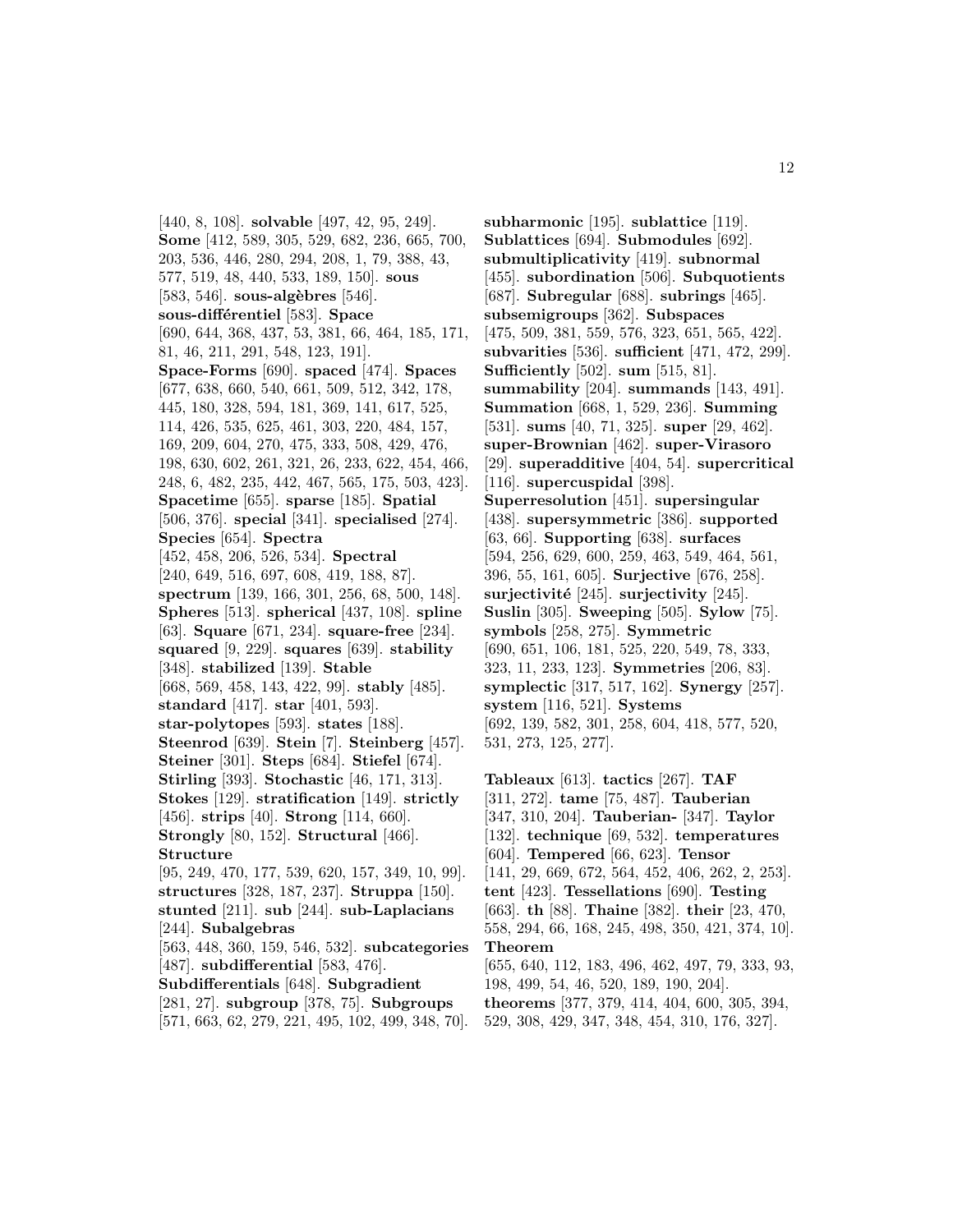**theoretic** [483, 67, 536]. **theories** [257, 621]. **Theory** [697, 679, 688, 663, 179, 391, 154, 243, 516, 628, 132, 134, 395, 173, 160, 107, 297, 615, 162, 353, 97, 87]. **theta** [254, 623]. **third** [307]. **three** [100, 129, 95, 249]. **tic** [400]. **till** [48]. **time** [138, 294, 48]. **times** [111]. **Toeplitz** [275]. **top** [342]. **Topological** [383, 429, 198, 150]. **Topologizing** [358]. **topology** [432]. **tordues** [110]. **Tori** [686, 359, 330, 162]. **Toroidal** [659, 691]. **torsion** [481, 317, 584]. **torus** [576]. **Total** [12]. **Totally** [628]. **Towers** [649]. **Trace** [619, 543, 605]. **Traces** [676]. **Tractable** [637]. **Transfer** [668, 193]. **Transferability** [669]. **Transform** [670, 22, 384, 322, 14]. **transformation** [367, 1, 37]. **transformations** [611, 260, 529, 233, 410, 592, 251]. **transform´ees** [622]. **transforms** [179, 66, 622, 603, 137, 421, 297]. **transitions** [523]. **translates** [63]. **transversality** [198]. **Triebel** [423]. **trigonometric** [113]. **Trim`eche** [617]. **triple** [301]. **truncated** [538]. **tubular** [152]. **Twisted** [380, 541, 231, 59, 441, 110, 504]. **Two** [209, 35, 313, 342, 515, 294, 429, 81, 555, 120, 577, 536]. **two-time** [294]. **Two-weight** [209]. **Type** [655, 670, 104, 653, 328, 377, 493, 426, 91, 462, 64, 416, 452, 394, 78, 171, 68, 50, 555, 454, 55, 523, 607, 123, 581]. **types** [211, 31, 353]. **typical** [3].

**Uhlenbeck** [127, 9, 229, 291, 225]. **Ulam** [47]. **ultraproducts** [373]. **ultraspherical** [630]. **unconditional** [565]. **Unification** [355]. **uniform** [112, 258, 41]. **Unipotent** [306, 663]. **Uniqueness** [654]. **Unit** [545, 417, 591, 86]. **unitals** [57]. **Unitary** [687, 457, 29, 575]. **Units** [586, 372, 380, 382, 196, 289]. **unity** [542]. **Univalent** [656, 158]. **Universal** [24, 178, 589, 353]. **Upper** [599, 699, 612]. **uscos** [89].

**valeurs** [218]. **valuation** [65]. **valuations** [395]. **Value** [128, 440]. **valued** [138, 111, 127, 183, 303, 295, 198, 477, 27, 434]. **Values** [646, 698, 412, 218, 242, 129, 40]. **vanishing** [158]. **variable** [391]. **variables** [138, 392, 120, 633, 216]. **variation** [206]. **Variational** [557]. **varieties** [354, 355, 368, 598, 618, 24, 13, 104, 80, 58, 411]. **variety** [631, 614]. **vector** [515, 303, 81, 434, 253]. **vector-valued** [303]. **Verma** [613]. **Veronesean** [259]. **versality** [152]. **Vertical** [62]. **very** [492]. **via** [322, 291, 567, 277]. **view** [243]. **view-obstruction** [243]. **Vilenkin** [327]. **Virasoro** [29, 659]. **Virasoro-Toroidal** [659]. **Vitali** [112]. **Voronoi** [397].

**waiting** [48]. **Waldspurger** [439]. **Ward** [624]. **wave** [287, 87]. **Weak** [401, 377, 466, 289]. **Weak-star** [401]. **Weakly** [346, 340, 388]. **wedge** [143]. **Weight** [513, 209, 135, 555, 410, 397]. **Weighted** [126, 51, 573, 660, 222, 322, 351, 239, 461, 209, 308, 482, 202]. **Weights** [106, 471, 472, 632]. **Weil** [541]. **Weiss** [7]. **Weyl** [79]. **which** [278, 241, 558, 563, 56, 2, 201]. **Whitehead** [302]. **whose** [380]. **width** [213]. **Wielandt** [378]. **wildly** [539]. **Wilson** [35]. **wise** [246]. **without** [190]. **Witt** [282, 527, 497, 395, 262, 431, 634]. **Wold** [672]. **word** [499].

**Yang** [162]. **Young** [40, 322, 364].

**Zero** [545, 68, 250, 10]. **Zeros** [370, 700, 293, 118, 642, 533]. **zonal** [463].

# **References**

**Gasper:1990:IBS**

[1] George Gasper and Mizan Rahman. An indefinite bibasic summation formula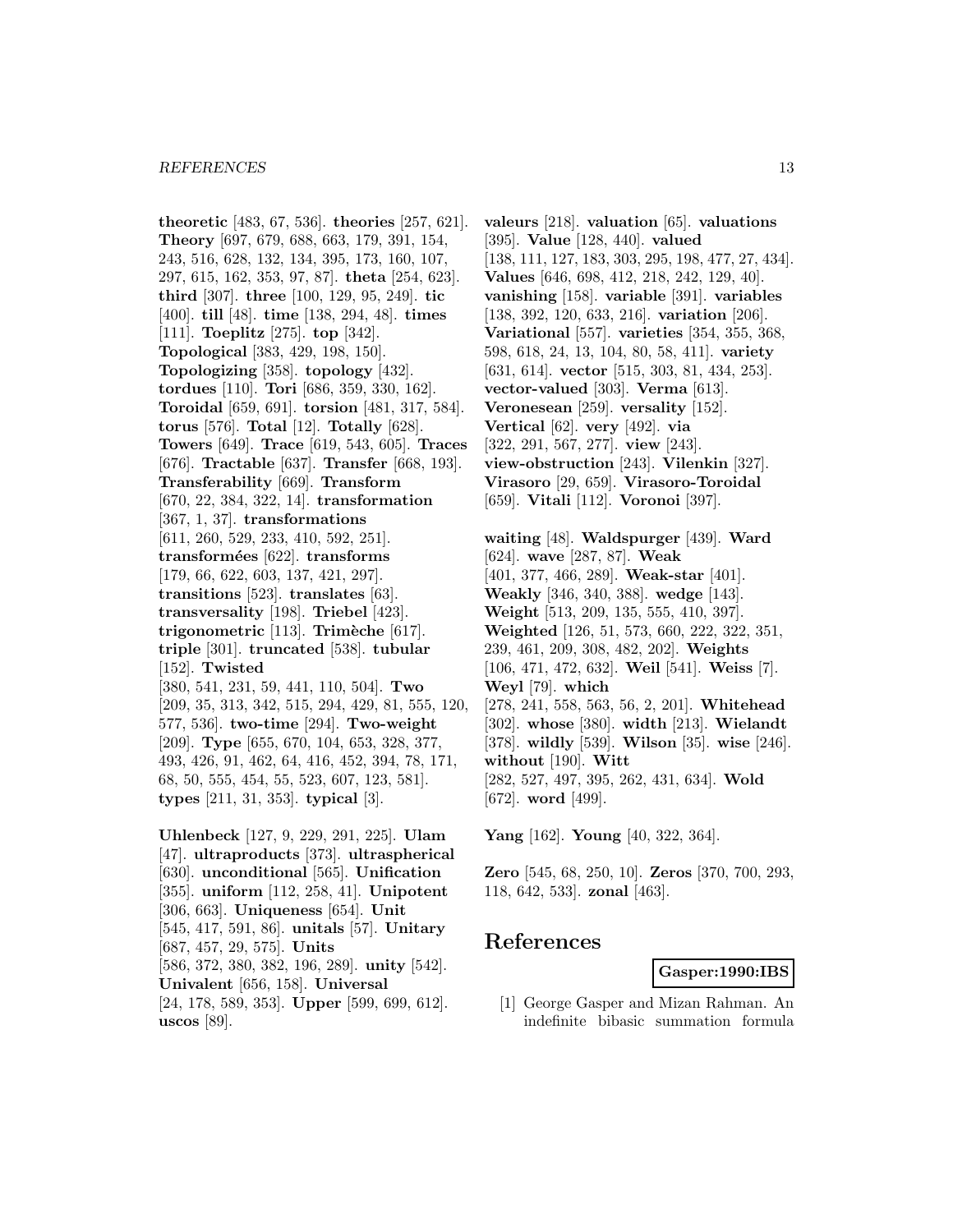and some quadratic, cubic and quartic summation and transformation formulas. Canadian Journal of Mathematics  $=$  Journal canadien de mathématiques, 42(??):1–27, ???? 1990. CODEN CJ-MAAB. ISSN 0008-414X (print), 1496- 4279 (electronic).

# **Proctor:1990:SAW**

[2] Robert A. Proctor. A Schensted algorithm which models tensor representations of the orthogonal group. Canadian Journal of Mathematics = Journal canadien de mathématiques,  $42(??)$ : 28–49, ???? 1990. CODEN CJ-MAAB. ISSN 0008-414X (print), 1496- 4279 (electronic).

### **Barany:1990:DTC**

[3] Imre Bárány and Tudor Zamfirescu. Diameters in typical convex bodies. Canadian Journal of Mathematics = Journal canadien de mathématiques,  $42(??)$ : 50–61, ???? 1990. CODEN CJ-MAAB. ISSN 0008-414X (print), 1496- 4279 (electronic).

#### **Bayer:1990:LP**

[4] Margaret Bayer and Bernd Sturmfels. Lawrence polytopes. Canadian Journal of Mathematics = Journal canadien de mathématiques,  $42(??):62-79, ????$ 1990. CODEN CJMAAB. ISSN 0008- 414X (print), 1496-4279 (electronic).

#### **Sankaran:1990:ACH**

[5] P. Sankaran and K. Varadarajan. Acyclicity of certain homeomorphism groups. Canadian Journal of Mathemat $ics = Journal\,c$  and  $i$ emathématiques, 42(??):80–94, ???? 1990. CODEN CJ-MAAB. ISSN 0008-414X (print), 1496- 4279 (electronic).

# **Moller:1990:SPS**

[6] Jesper Michael Møller. Samelson products in spaces of self-homotopy equivalences. Canadian Journal of Mathematics = Journal canadien de mathématiques,  $42(??):95-108$ , ???? 1990. CODEN CJMAAB. ISSN 0008- 414X (print), 1496-4279 (electronic).

# **Asmar:1990:SWP**

[7] Nakhlé Asmar. On a Stein and Weiss property of the conjugate function.  $Canadian$  Journal of Mathematics  $=$ Journal canadien de mathématiques, 42 (??):109–125, ???? 1990. CODEN CJ-MAAB. ISSN 0008-414X (print), 1496- 4279 (electronic).

# **Dehman:1990:RLP**

[8] B. Dehman. Résolubilité local pour des équations semi-linéaires complexes. (French) [Local solvability of semilinear complex equations]. Canadian Journal of Mathematics = Journal canadien de mathématiques,  $42(??):126-140, ????$ 1990. CODEN CJMAAB. ISSN 0008- 414X (print), 1496-4279 (electronic).

### **Csorgo:1990:MCG**

[9] Miklós Csörgö and Zheng Yan Lin. On moduli of continuity for Gaussian and  $l^2$ -norm squared processes generated by Ornstein–Uhlenbeck processes. Canadian Journal of Mathematics = Journal canadien de mathématiques,  $42(??)$ : 141–158, ???? 1990. CODEN CJ-MAAB. ISSN 0008-414X (print), 1496- 4279 (electronic).

### **Zhang:1990:ARR**

[10] Shuang Zhang. C∗-algebras with real rank zero and the internal structure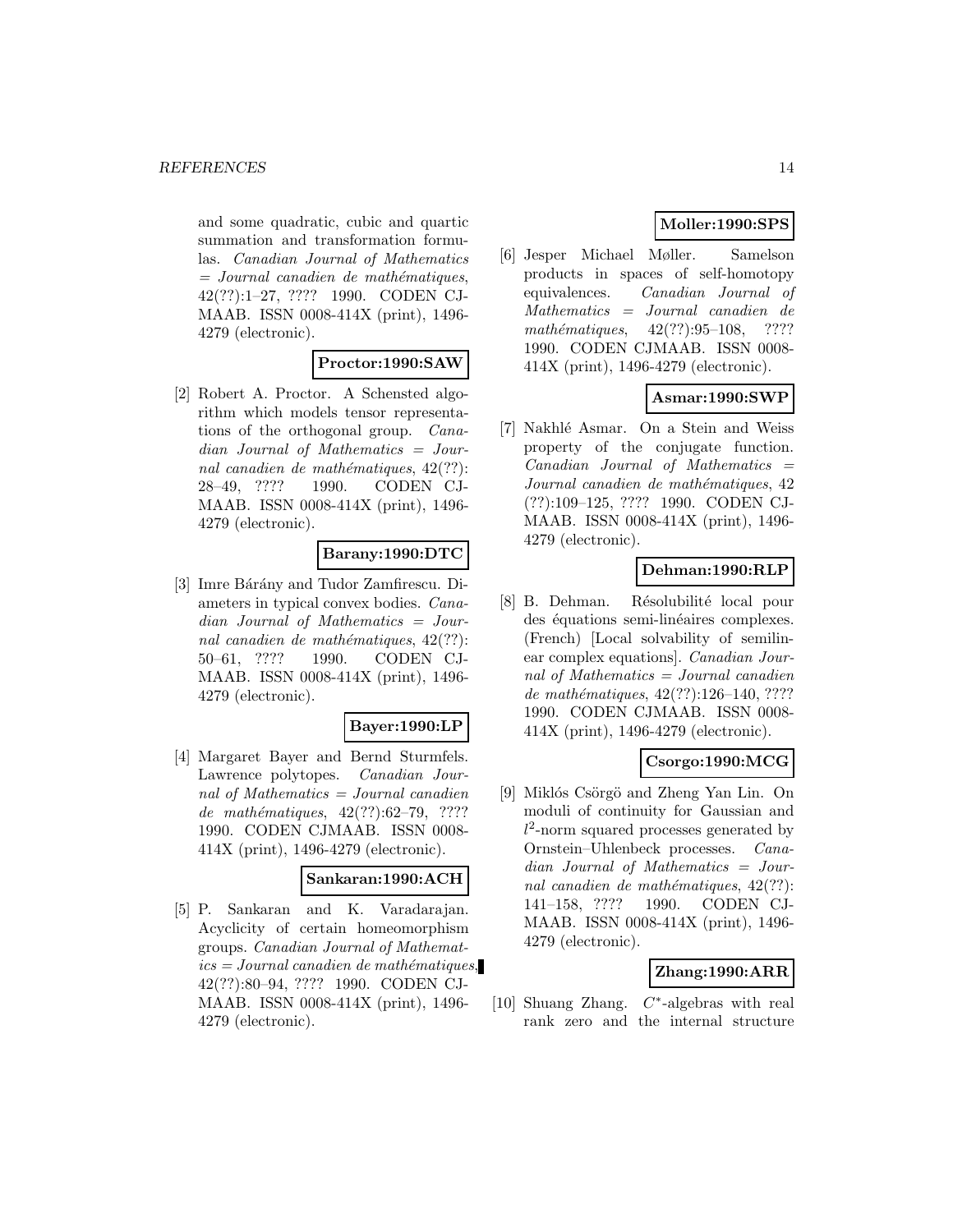of their corona and multiplier algebras. III. Canadian Journal of Mathematics = Journal canadien de mathématiques, 42 (??):159–190, ???? 1990. CODEN CJ-MAAB. ISSN 0008-414X (print), 1496- 4279 (electronic).

# **Li:1990:CSH**

[11] Cheng Zhi Li and Christiane Rousseau. Codimension 2 symmetric homoclinic bifurcations and application to 1:2 resonance. Canadian Journal of Mathematics = Journal canadien de mathématiques,  $42(??):191-212$ , ???? 1990. CODEN CJMAAB. ISSN 0008- 414X (print), 1496-4279 (electronic).

### **Borger:1990:TCS**

[12] Reinhard Börger and Walter Tholen. Total categories and solid functors.  $Canadian$  Journal of Mathematics  $=$ Journal canadien de mathématiques, 42 (??):213–229, ???? 1990. CODEN CJ-MAAB. ISSN 0008-414X (print), 1496- 4279 (electronic).

#### **Kang:1990:CBS**

[13] Ming Chang Kang. Constructions of Brauer–Severi varieties and norm hypersurfaces. Canadian Journal of Mathematics = Journal canadien de mathématiques,  $42(??):230-238$ , ???? 1990. CODEN CJMAAB. ISSN 0008- 414X (print), 1496-4279 (electronic).

### **Singh:1990:DHT**

[14] O. P. Singh and J. N. Pandey. The ndimensional Hilbert transform of distributions, its inversion and applications.  $Canadian$  Journal of Mathematics  $=$ Journal canadien de mathématiques, 42 (??):239–258, ???? 1990. CODEN CJ-

MAAB. ISSN 0008-414X (print), 1496- 4279 (electronic).

#### **Drensky:1990:AFN**

[15] Vesselin Drensky and C. K. Gupta. Automorphisms of free nilpotent Lie algebras. Canadian Journal of Mathematics  $=$  Journal canadien de mathématiques, 42(??):259–279, ???? 1990. CODEN CJ-MAAB. ISSN 0008-414X (print), 1496- 4279 (electronic).

### **Koekoek:1990:GML**

[16] Roelof Koekoek. A generalization of Moak's q-laguerre polynomials. Canadian Journal of Mathematics = Journal canadien de mathématiques,  $42(??)$ : 280–303, ???? 1990. CODEN CJ-MAAB. ISSN 0008-414X (print), 1496- 4279 (electronic).

# **Deeba:1990:PFE**

[17] E. Y. Deeba and E. L. Koh. The Pexider functional equations in distributions. Canadian Journal of Mathematics  $=$  Journal canadien de mathématiques, 42(??):304–314, ???? 1990. CODEN CJ-MAAB. ISSN 0008-414X (print), 1496- 4279 (electronic).

#### **Louboutin:1990:PPQ**

[18] Stéphane Louboutin. Prime producing quadratic polynomials and classnumbers of real quadratic fields. Canadian Journal of Mathematics = Journal canadien de mathématiques,  $42(??)$ : 315–341, ???? 1990. CODEN CJ-MAAB. ISSN 0008-414X (print), 1496- 4279 (electronic).

#### **Symonds:1990:RLM**

[19] Peter Symonds. The reduction of an RG-lattice modulo  $p^n$ . Canadian Jour-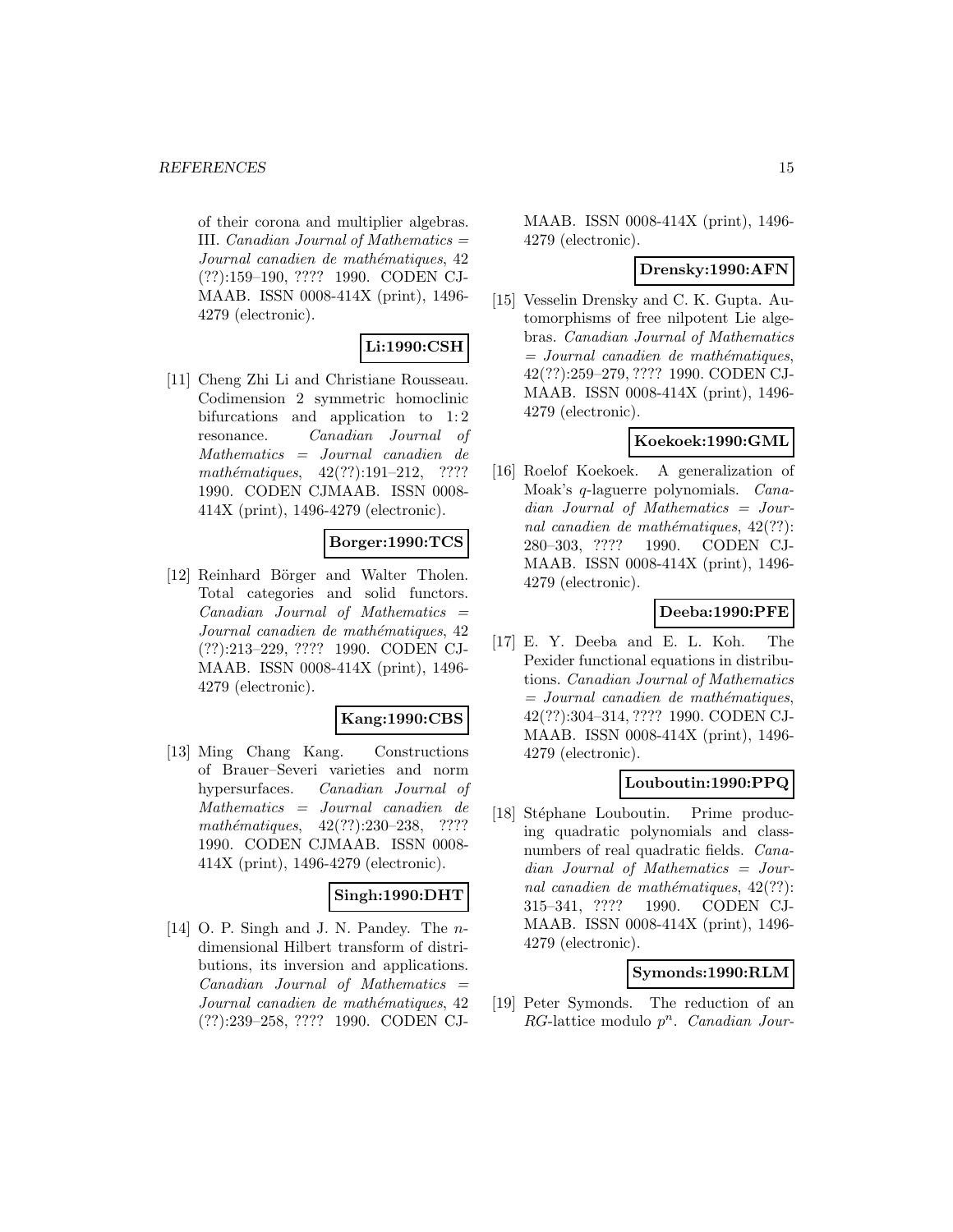nal of Mathematics  $=$  Journal canadien de mathématiques, 42(??):342–364, ???? 1990. CODEN CJMAAB. ISSN 0008- 414X (print), 1496-4279 (electronic).

# **Kearnes:1990:AN**

[20] Keith A. Kearnes. Atomicity and nilpotence. Canadian Journal of Mathematics = Journal canadien de mathématiques,  $42(??):365-382$ , ???? 1990. CODEN CJMAAB. ISSN 0008- 414X (print), 1496-4279 (electronic).

#### **Rohl:1990:ACA**

[21] Frank Röhl. On automorphisms of complete algebras and the isomorphism problem for modular group rings. Canadian Journal of Mathematics = Journal canadien de mathématiques,  $42(??)$ : 383–394, ???? 1990. CODEN CJ-MAAB. ISSN 0008-414X (print), 1496- 4279 (electronic).

#### **Feichtinger:1990:GAA**

[22] Hans G. Feichtinger. Generalized amalgams, with applications to Fourier transform. Canadian Journal of Mathematics  $=$  Journal canadien de mathématiques, 42(??):395–409, ???? 1990. CODEN CJ-MAAB. ISSN 0008-414X (print), 1496- 4279 (electronic).

# **Belanger:1990:PFN**

[23] Alain Belanger and Erik G. F. Thomas. Positive forms on nuclear ∗-algebras and their integral representations. Canadian Journal of Mathematics = Journal canadien de mathématiques,  $42(??)$ : 410–469, ???? 1990. CODEN CJ-MAAB. ISSN 0008-414X (print), 1496- 4279 (electronic).

### **Goralcik:1990:UVL**

[24] P. Goralcík, V. Koubek, and J. Sichler. Universal varieties of (0, 1)-lattices.  $Canadian$  Journal of Mathematics  $=$ Journal canadien de mathématiques, 42 (??):470–490, ???? 1990. CODEN CJ-MAAB. ISSN 0008-414X (print), 1496- 4279 (electronic).

# **Parry:1990:BBF**

[25] Charles J. Parry. Bicyclic bicubic fields.  $Canadian$  Journal of Mathematics  $=$ Journal canadien de mathématiques, 42 (??):491–507, ???? 1990. CODEN CJ-MAAB. ISSN 0008-414X (print), 1496- 4279 (electronic).

### **Labuda:1990:DAO**

[26] Iwo Labuda. Disjointly additive operators and modular spaces. Canadian Journal of Mathematics = Journal canadien de mathématiques,  $42(??)$ : 508–519, ???? 1990. CODEN CJ-MAAB. ISSN 0008-414X (print), 1496- 4279 (electronic).

### **Poliquin:1990:PDS**

[27] René A. Poliquin. Proto-differentiation of subgradient set-valued mappings.  $Canadian$  Journal of Mathematics  $=$ Journal canadien de mathématiques, 42 (??):520–532, ???? 1990. CODEN CJ-MAAB. ISSN 0008-414X (print), 1496- 4279 (electronic).

### **Hatcher:1990:HS**

[28] Rhonda Lee Hatcher. Heights and L-series. Canadian Journal of Mathematics = Journal canadien de mathématiques,  $42(??):533-560$ , ???? 1990. CODEN CJMAAB. ISSN 0008- 414X (print), 1496-4279 (electronic).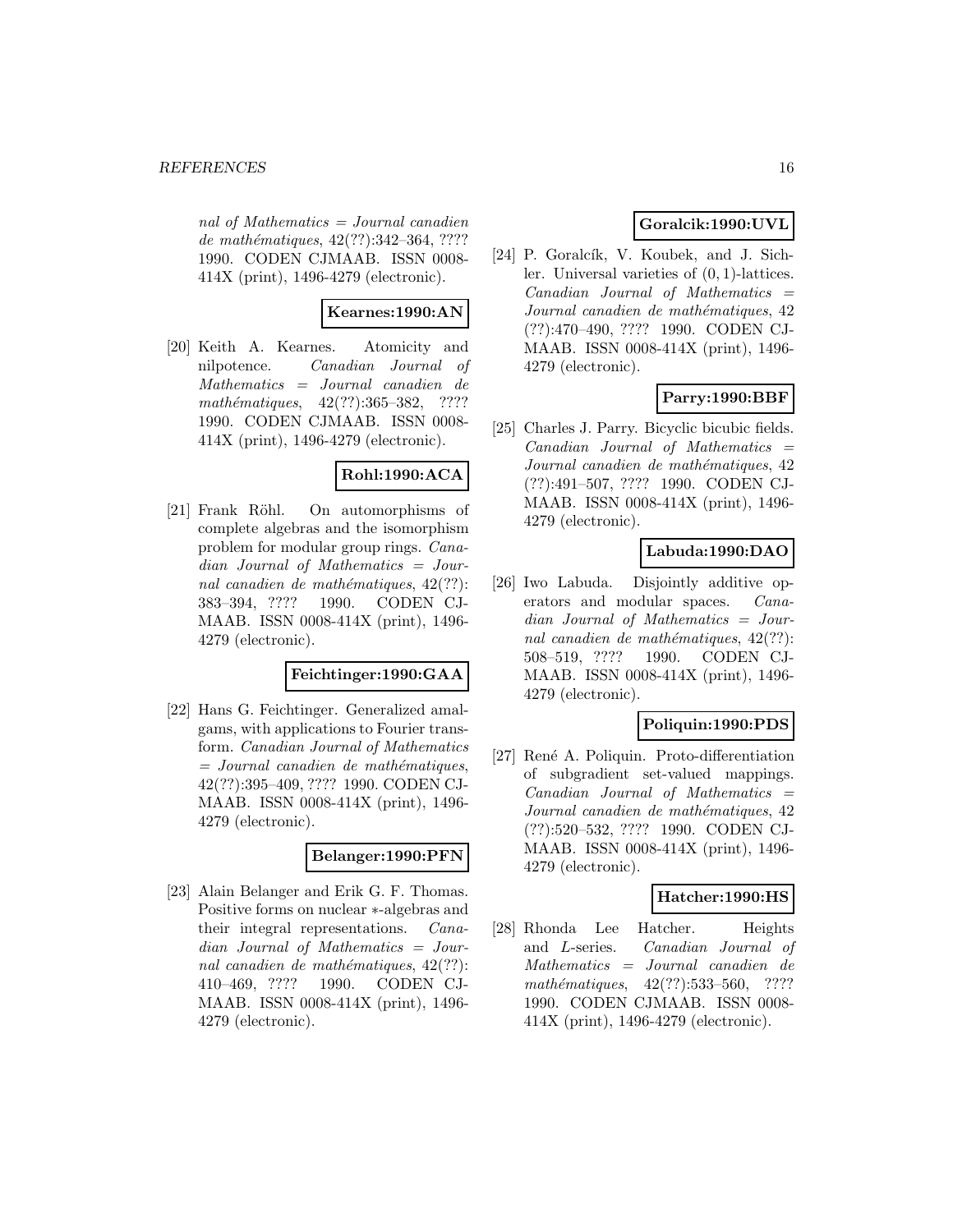#### **Bremner:1990:TPU**

[29] Murray R. Bremner. Tensor products of unitary super-Virasoro modules with central charge 7/10. Canadian Journal of Mathematics = Journal canadien de mathématiques,  $42(??):561-574, ????$ 1990. CODEN CJMAAB. ISSN 0008- 414X (print), 1496-4279 (electronic).

# **Berend:1990:ISC**

[30] Daniel Berend. IP-sets on the circle. Canadian Journal of Mathematics  $=$  Journal canadien de mathématiques, 42(??):575–589, ???? 1990. CODEN CJ-MAAB. ISSN 0008-414X (print), 1496- 4279 (electronic).

#### **Truss:1990:FCL**

[31] J. K. Truss. The failure of cancellation laws for equidecomposability types.  $Canadian$  Journal of Mathematics  $=$ Journal canadien de mathématiques, 42 (??):590–606, ???? 1990. CODEN CJ-MAAB. ISSN 0008-414X (print), 1496- 4279 (electronic).

#### **Zeng:1990:FRB**

[32] Jiang Zeng. Sur une formule de Ramanujan–Bailey. (French) [On a formula of Ramanujan–Bailey]. Canadian Journal of Mathematics = Journal canadien de mathématiques,  $42(??)$ : 607–618, ???? 1990. CODEN CJ-MAAB. ISSN 0008-414X (print), 1496- 4279 (electronic).

#### **Hengartner:1990:EPC**

[33] Walter Hengartner and Wojciech Szapiel. Extremal problems for the classes  $S_{\mathbf{R}}^{-p}$  and  $T_{\mathbf{R}}^{-p}$ **<sup>R</sup>** . Canadian Journal of Mathematics = Journal canadien de mathématiques,  $42(??):619-645, ????$ 

1990. CODEN CJMAAB. ISSN 0008- 414X (print), 1496-4279 (electronic).

#### **Snaith:1990:RDH**

[34] Victor Snaith. Restricted determinantal homomorphisms and locally free class groups. Canadian Journal of Mathematics = Journal canadien de mathématiques,  $42(??):646-658$ , ???? 1990. CODEN CJMAAB. ISSN 0008- 414X (print), 1496-4279 (electronic).

### **Ismail:1990:TFA**

[35] M. E. H. Ismail, J. Letessier, G. Valent, and J. Wimp. Two families of associated Wilson polynomials. *Canadian Jour*nal of Mathematics = Journal canadien de mathématiques,  $42(??):659-695, ????$ 1990. CODEN CJMAAB. ISSN 0008- 414X (print), 1496-4279 (electronic).

### **Baker:1990:FED**

[36] John A. Baker. Functional equations, distributions and approximate identities. Canadian Journal of Mathematics  $=$  Journal canadien de mathématiques, 42(??):696–708, ???? 1990. CODEN CJ-MAAB. ISSN 0008-414X (print), 1496- 4279 (electronic).

#### **Lamoureux:1990:AIT**

[37] Michael P. Lamoureux. Analytic isomorphisms of transformation group C∗-algebras. Canadian Journal of Mathematics = Journal canadien de  $mathématiques, 42(??):709-730, ????$ 1990. CODEN CJMAAB. ISSN 0008- 414X (print), 1496-4279 (electronic).

### **Pare:1990:SCL**

[38] Robert Paré. Simply connected limits. *Canadian Journal of Mathematics*  $=$ Journal canadien de mathématiques, 42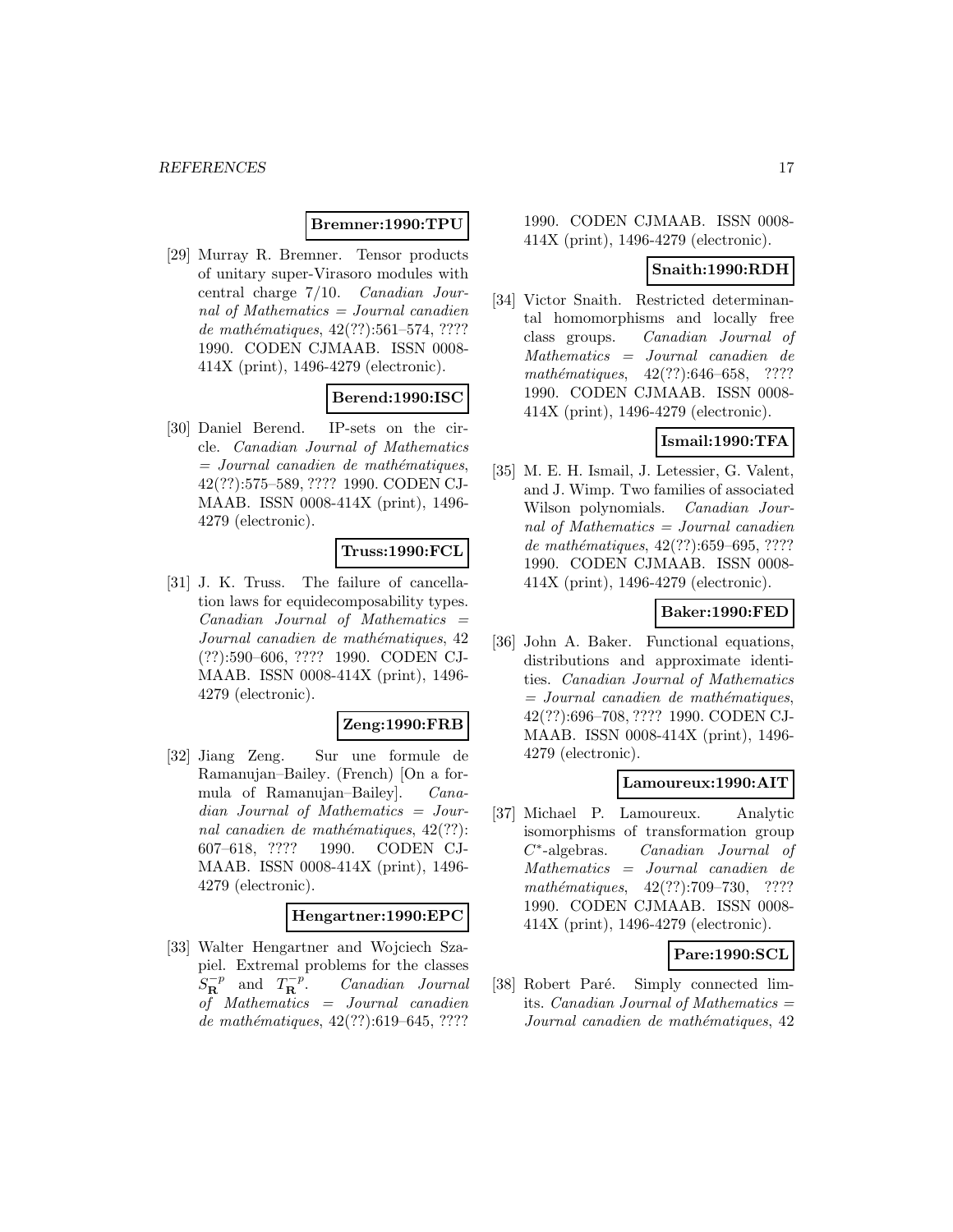(??):731–746, ???? 1990. CODEN CJ-MAAB. ISSN 0008-414X (print), 1496- 4279 (electronic).

# **Kwak:1990:ICG**

[39] Jin Ho Kwak and Jaeun Lee. Isomorphism classes of graph bundles. Canadian Journal of Mathematics = Journal canadien de mathématiques,  $42(??)$ : 747–762, ???? 1990. CODEN CJ-MAAB. ISSN 0008-414X (print), 1496- 4279 (electronic).

### **Goulden:1990:EVD**

[40] I. P. Goulden. Exact values for degree sums over strips of Young diagrams.  $Canadian$  Journal of Mathematics  $=$ Journal canadien de mathématiques, 42 (??):763–775, ???? 1990. CODEN CJ-MAAB. ISSN 0008-414X (print), 1496- 4279 (electronic).

### **Nakazi:1990:CDU**

[41] Takahiko Nakazi. Commuting dilations and uniform algebras. Canadian Journal of Mathematics = Journal canadien de mathématiques, 42(??):776–789, ???? 1990. CODEN CJMAAB. ISSN 0008- 414X (print), 1496-4279 (electronic).

# **Lipsman:1990:RRC**

[42] R. L. Lipsman. Restricting representations of completely solvable Lie groups.  $Canadian$  Journal of Mathematics  $=$ Journal canadien de mathématiques, 42 (??):790–824, ???? 1990. CODEN CJ-MAAB. ISSN 0008-414X (print), 1496- 4279 (electronic).

### **Kiming:1990:ECS**

[43] Ian Kiming. Explicit classifications of some 2-extensions of a field of characteristic different from 2. Canadian Journal of Mathematics  $=$  Journal canadien de mathématiques, 42(??):825–855, ???? 1990. CODEN CJMAAB. ISSN 0008- 414X (print), 1496-4279 (electronic).

# **Oda:1990:HSA**

[44] Nobuyuki Oda. The homotopy set of the axes of pairings. Canadian Journal of Mathematics = Journal canadien de mathématiques, 42(??):856–868, ???? 1990. CODEN CJMAAB. ISSN 0008- 414X (print), 1496-4279 (electronic).

# **Jafari:1990:BCC**

[45] F. Jafari. On bounded and compact composition operators in polydiscs.  $Canadian$  Journal of Mathematics  $=$ Journal canadien de mathématiques, 42 (??):869–889, ???? 1990. CODEN CJ-MAAB. ISSN 0008-414X (print), 1496- 4279 (electronic).

### **Leon:1990:SFT**

[46] Jorge A. León. Stochastic Fubini theorem for semimartingales in Hilbert space. Canadian Journal of Mathematics = Journal canadien de mathématiques,  $42(??):890-901$ , ???? 1990. CODEN CJMAAB. ISSN 0008- 414X (print), 1496-4279 (electronic).

### **Just:1990:RPE**

[47] Winfried Just. Repercussions of a problem of Erdős and Ulam on density ideals. *Canadian Journal of Mathematics*  $=$ Journal canadien de mathématiques, 42 (??):902–914, ???? 1990. CODEN CJ-MAAB. ISSN 0008-414X (print), 1496- 4279 (electronic).

### **Mori:1990:MWT**

[48] Tamás F. Móri. More on the waiting time till each of some given pat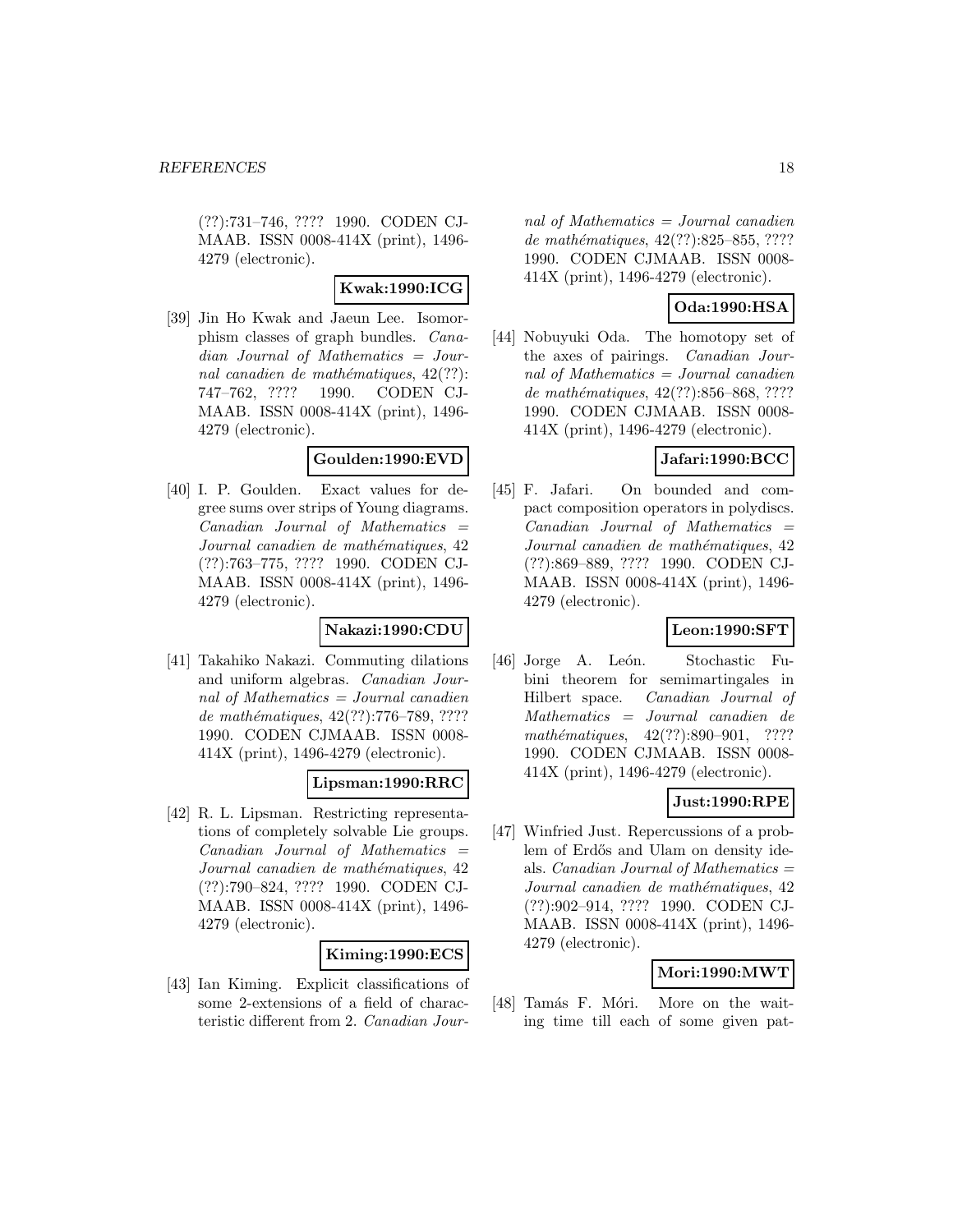terns occurs as a run. Canadian Journal of Mathematics = Journal canadien de mathématiques,  $42(??):915-932, ????$ 1990. CODEN CJMAAB. ISSN 0008- 414X (print), 1496-4279 (electronic).

### **Lorch:1990:PIB**

[49] Lee Lorch and Peter Szego. On the points of inflection of Bessel functions of positive order. I. Canadian Journal of Mathematics = Journal canadien de mathématiques,  $42(5):933-948$ , October 1990. CODEN CJMAAB. ISSN 0008- 414X (print), 1496-4279 (electronic). See corrigenda [61].

#### **Kikumasa:1990:ACS**

[50] Isao Kikumasa. Automorphisms of a certain skew polynomial ring of derivation type. Canadian Journal of Mathematics  $=$  Journal canadien de mathématiques, 42(??):949–958, ???? 1990. CODEN CJ-MAAB. ISSN 0008-414X (print), 1496- 4279 (electronic).

#### **Brown:1990:WII**

[51] R. C. Brown and D. B. Hinton. Weighted interpolation inequalities and embeddings in  $\mathbb{R}^n$ . *Canadian Jour*nal of Mathematics = Journal canadien de mathématiques, 42(??):959-980, ???? 1990. CODEN CJMAAB. ISSN 0008- 414X (print), 1496-4279 (electronic).

### **DAtri:1990:ECO**

[52] J. E. D'Atri and I. Dotti Miatello. Eigenvalues of the curvature operator for certain homogeneous manifolds. Canadian Journal of Mathematics = Journal canadien de mathématiques,  $42(??)$ : 981–999, ???? 1990. CODEN CJ-MAAB. ISSN 0008-414X (print), 1496- 4279 (electronic).

# **Boyarsky:1990:POS**

[53] Abraham Boyarsky and Pawel Góra. The pseudo-orbit shadowing property for Markov operators in the space of probability density functions. Canadian Journal of Mathematics = Journal canadien de mathématiques,  $42(??)$ : 1000–1017, ???? 1990. CODEN CJ-MAAB. ISSN 0008-414X (print), 1496- 4279 (electronic).

# **Lee:1990:MET**

[54] Felix Lee. A mean ergodic theorem for multiparameter superadditive processes on Banach lattices. Canadian Journal of Mathematics = Journal canadien de  $mathématiques, 42(??):1018–1040, ????$ 1990. CODEN CJMAAB. ISSN 0008- 414X (print), 1496-4279 (electronic).

# **Ripoll:1990:RCT**

[55] Pascual Cutillas Ripoll. On rings with a certain type of factorization and compact Riemann surfaces. Canadian Journal of Mathematics = Journal canadien de mathématiques,  $42(??)$ : 1041–1052, ???? 1990. CODEN CJ-MAAB. ISSN 0008-414X (print), 1496- 4279 (electronic).

# **Maj:1990:NGW**

[56] M. Maj and S. E. Stonehewer. Nonnilpotent groups in which every product of four elements can be reordered. Canadian Journal of Mathematics = Journal canadien de mathématiques,  $42(??)$ : 1053–1066, ???? 1990. CODEN CJ-MAAB. ISSN 0008-414X (print), 1496- 4279 (electronic).

### **Kestenband:1990:FUH**

[57] Barbu C. Kestenband. A family of unitals in the Hughes plane. Cana-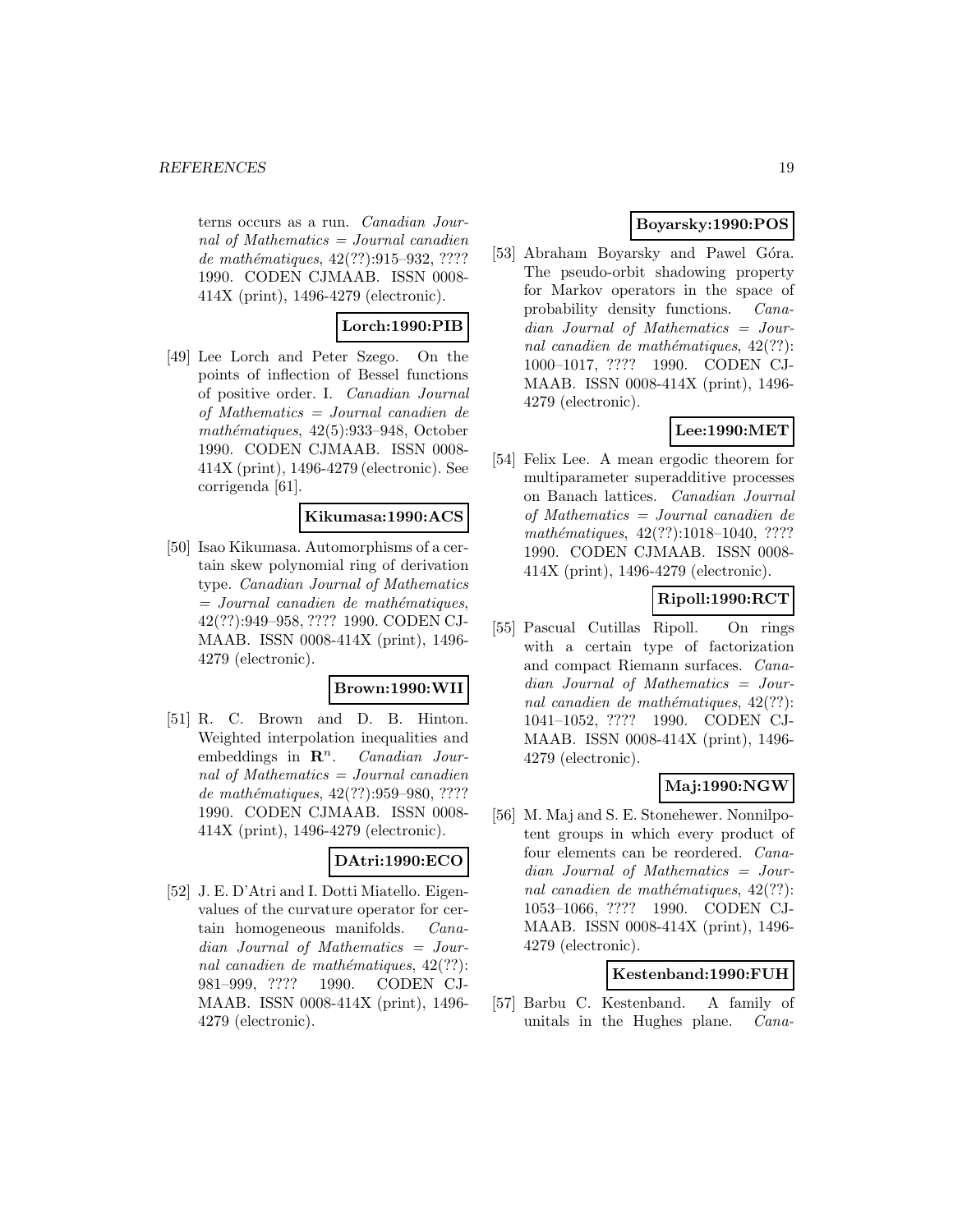dian Journal of Mathematics = Journal canadien de mathématiques,  $42(??)$ : 1067–1083, ???? 1990. CODEN CJ-MAAB. ISSN 0008-414X (print), 1496- 4279 (electronic).

# **Margolis:1990:FOC**

[58] S. W. Margolis, J. C. Meakin, and J. B. Stephen. Free objects in certain varieties of inverse semigroups. Canadian Journal of Mathematics = Journal canadien de mathématiques,  $42(??):1084-1097, ????$ 1990. CODEN CJMAAB. ISSN 0008- 414X (print), 1496-4279 (electronic).

### **Joyner:1990:TOI**

[59] David Joyner. On twisted orbital integral identities for PGL(3) over a p-adic field. Canadian Journal of Mathematics  $=$  Journal canadien de mathématiques, 42(??):1098–1130, ???? 1990. CODEN CJMAAB. ISSN 0008-414X (print), 1496-4279 (electronic).

#### **Louboutin:1990:APP**

[60] S. Louboutin. Addendum: "Prime producing quadratic polynomials and class-numbers of real quadratic fields". Canadian Journal of Mathematics = Journal canadien de mathématiques, 42 (??):1131, ???? 1990. CODEN CJ-MAAB. ISSN 0008-414X (print), 1496- 4279 (electronic).

#### **Lorch:1990:CPI**

[61] Lee Lorch and Peter Szego. Corrigenda to: "On the points of inflection of Bessel functions of positive order. I". Canadian Journal of Mathematics = Journal canadien de mathématiques,  $42(6)$ : 1132, December 1990. CODEN CJ-MAAB. ISSN 0008-414X (print), 1496- 4279 (electronic). See [49].

### **Benabdallah:1991:VSP**

[62] K. Benabdallah, B. Charles, and A. Mader. Vertical subgroups of primary abelian groups. Canadian Journal of Mathematics = Journal canadien de mathématiques, 43(??):3–18, ???? 1991. CODEN CJMAAB. ISSN 0008-414X (print), 1496-4279 (electronic).

# **Chui:1991:CBS**

[63] Charles K. Chui and Amos Ron. On the convolution of a box spline with a compactly supported distribution: linear independence for the integer translates. Canadian Journal of Mathematics  $=$  Journal canadien de mathématiques, 43(??):19–33, ???? 1991. CODEN CJ-MAAB. ISSN 0008-414X (print), 1496- 4279 (electronic).

# **Frappier:1991:RFI**

[64] Clément Frappier. Representation formulas for integrable and entire functions of exponential type. II. Canadian Journal of Mathematics  $=$  Journal canadien de mathématiques,  $43(??):34-47, ????$ 1991. CODEN CJMAAB. ISSN 0008- 414X (print), 1496-4279 (electronic).

### **Fuchs:1991:BMV**

[65] L. Fuchs and E. Monari Martinez. Butler modules over valuation domains. Canadian Journal of Mathematics = Journal canadien de mathématiques,  $43(??)$ : 48–60, ???? 1991. CODEN CJ-MAAB. ISSN 0008-414X (print), 1496- 4279 (electronic).

#### **Gabardo:1991:TDS**

[66] Jean-Pierre Gabardo. Tempered distributions supported on a half-space of **R**<sup>n</sup>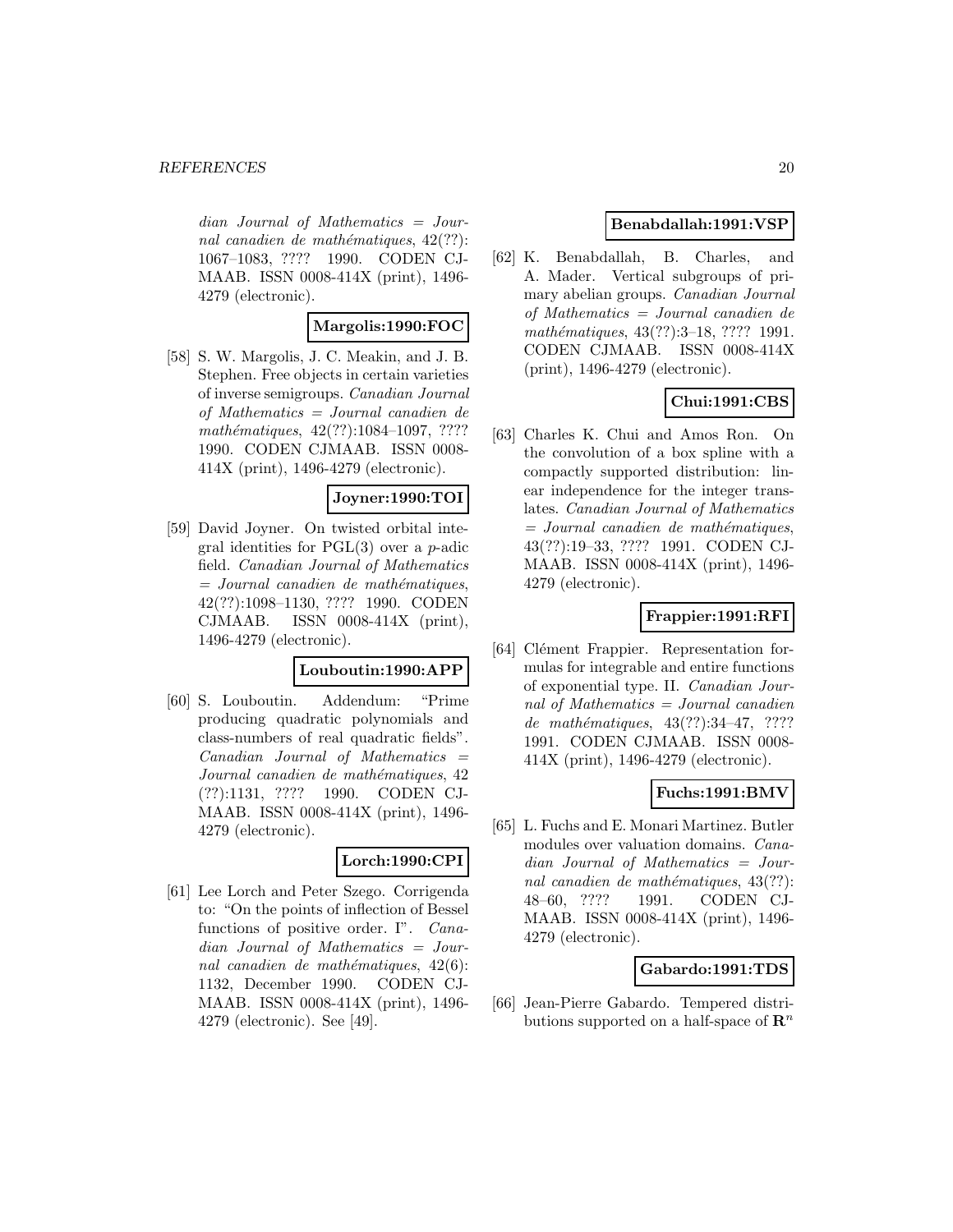and their Fourier transforms. Canadian Journal of Mathematics = Journal canadien de mathématiques,  $43(??)$ : 61–88, ???? 1991. CODEN CJ-MAAB. ISSN 0008-414X (print), 1496- 4279 (electronic).

### **Gottlieb:1991:GTA**

[67] Alex D. Gottlieb and Joseph Lipman. Group-theoretic axioms for projective geometry. Canadian Journal of Mathematics = Journal canadien de mathématiques,  $43(??):89-107, ????$ 1991. CODEN CJMAAB. ISSN 0008- 414X (print), 1496-4279 (electronic).

#### **Kawahigashi:1991:OPA**

[68] Yasuyuki Kawahigashi. One-parameter automorphism groups of the injective factor of type  $II_1$  with Connes spectrum zero. Canadian Journal of Mathematics  $=$  Journal canadien de mathématiques, 43(??):108–118, ???? 1991. CODEN CJ-MAAB. ISSN 0008-414X (print), 1496- 4279 (electronic).

#### **Loring:1991:BTP**

[69] Terry A. Loring. Berg's technique for pseudo-actions with applications to AF embeddings. Canadian Journal of Mathematics = Journal canadien de mathématiques, 43(??):119–157, ???? 1991. CODEN CJMAAB. ISSN 0008- 414X (print), 1496-4279 (electronic).

#### **Maclachlan:1991:PFS**

[70] C. Maclachlan and A. W. Reid. Parametrizing Fuchsian subgroups of the Bianchi groups. Canadian Journal of Mathematics = Journal canadien de mathématiques, 43(??):158–181, ???? 1991. CODEN CJMAAB. ISSN 0008- 414X (print), 1496-4279 (electronic).

# **Oskolkov:1991:FPI**

[71] K. I. Oskolkov. On functional properties of incomplete Gaussian sums. Canadian Journal of Mathematics = Journal canadien de mathématiques,  $43(??)$ : 182–212, ???? 1991. CODEN CJ-MAAB. ISSN 0008-414X (print), 1496- 4279 (electronic).

# **Ulbrich:1991:NPG**

[72] K.-H. Ulbrich. On nonabelian  $H^2$ for profinite groups. Canadian Journal of Mathematics = Journal canadien de mathématiques,  $43(??):213-224, ????$ 1991. CODEN CJMAAB. ISSN 0008- 414X (print), 1496-4279 (electronic).

### **Auinger:1991:BCL**

[73] Karl Auinger. Boolean congruence lattices of orthodox semigroups. Canadian Journal of Mathematics = Journal canadien de mathématiques,  $43(??)$ : 225–241, ???? 1991. CODEN CJ-MAAB. ISSN 0008-414X (print), 1496- 4279 (electronic).

#### **Bloom:1991:PDR**

[74] Walter R. Bloom and Paul Ressel. Positive definite and related functions on hypergroups. Canadian Journal of Mathematics = Journal canadien de mathématiques,  $43(??):242-254, ????$ 1991. CODEN CJMAAB. ISSN 0008- 414X (print), 1496-4279 (electronic).

#### **Brauckmann:1991:SST**

[75] Boris Brauckmann. The 2-sylowsubgroup of the tame kernel of number fields. Canadian Journal of Mathematics  $=$  Journal canadien de mathématiques, 43(??):255–264, ???? 1991. CODEN CJ-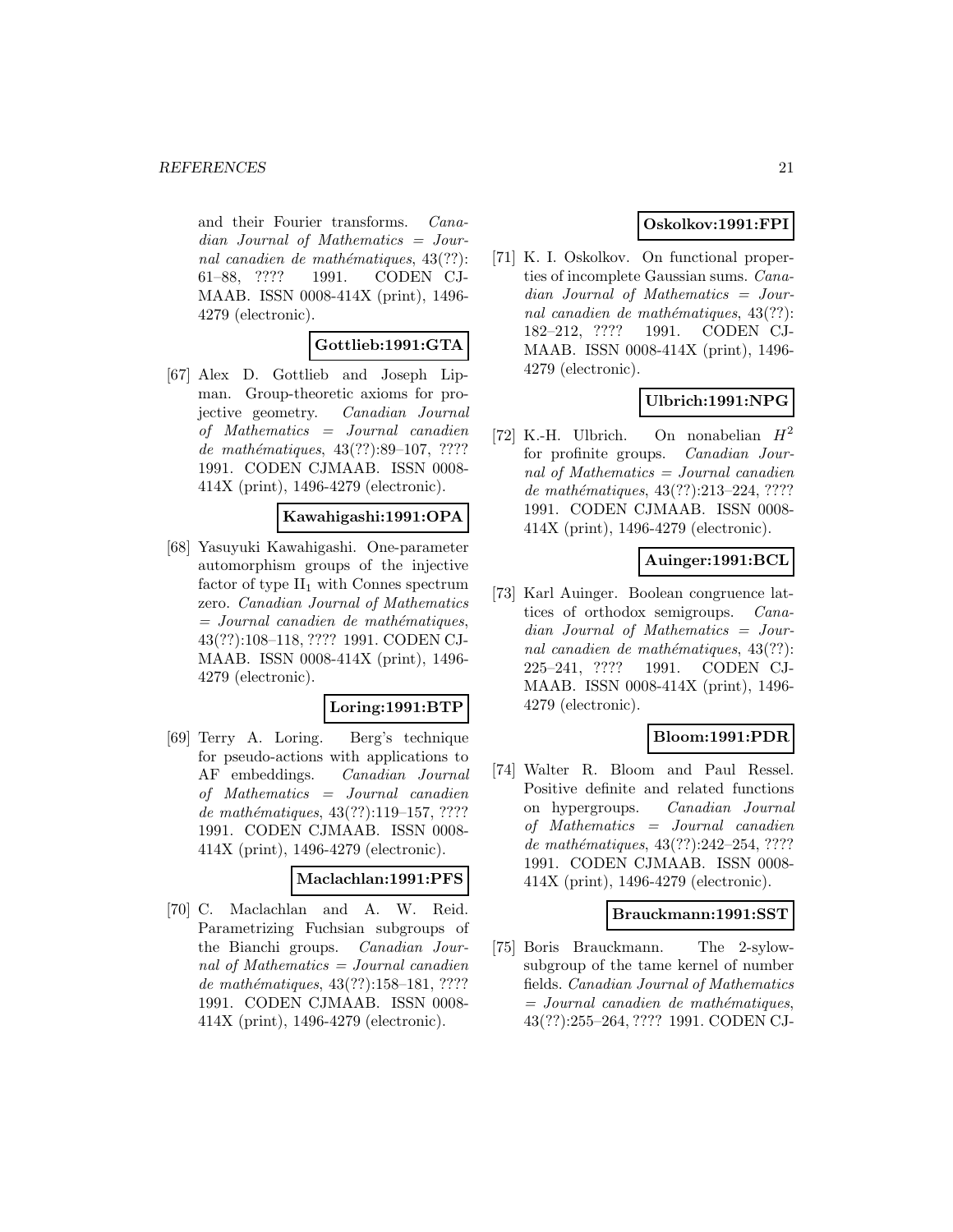MAAB. ISSN 0008-414X (print), 1496- 4279 (electronic).

#### **Bullejos:1991:DNC**

[76] Manuel Bullejos and Antonio M. Cegarra. A 3-dimensional nonabelian cohomology of groups with applications to homotopy classification of continuous maps. Canadian Journal of Mathematics = Journal canadien de mathématiques,  $43(??):265-296$ , ???? 1991. CODEN CJMAAB. ISSN 0008- 414X (print), 1496-4279 (electronic).

# **Deslauriers:1991:MII**

[77] Gilles Deslauriers, Jacques Dubois, and Serge Dubuc. Multidimensional iterative interpolation. Canadian Journal of Mathematics  $=$  Journal canadien de mathématiques,  $43(??):297-312, ????$ 1991. CODEN CJMAAB. ISSN 0008- 414X (print), 1496-4279 (electronic).

#### **Hernandez:1991:HER**

[78] Gastón E. Hernández and Ioannis M. Roussos. The Hölder exponent for radially symmetric solutions of porous medium type equations. Canadian Journal of Mathematics = Journal canadien de mathématiques,  $43(??):313-321, ????$ 1991. CODEN CJMAAB. ISSN 0008- 414X (print), 1496-4279 (electronic).

#### **Higson:1991:WNT**

[79] Nigel Higson and Mikael Rørdam. The Weyl–von Neumann theorem for multipliers of some AF-algebras. Canadian Journal of Mathematics = Journal canadien de mathématiques,  $43(??)$ : 322–330, ???? 1991. CODEN CJ-MAAB. ISSN 0008-414X (print), 1496- 4279 (electronic).

# **Kiss:1991:SAV**

[80] E. Kiss and M. Valeriote. Strongly abelian varieties and the Hamiltonian property. Canadian Journal of Mathematics = Journal canadien de mathématiques,  $43(??):331-346$ , ???? 1991. CODEN CJMAAB. ISSN 0008- 414X (print), 1496-4279 (electronic).

# **Krantz:1991:VST**

[81] Steven G. Krantz and Harold R. Parks. On the vector sum of two convex sets in space. Canadian Journal of Mathematics = Journal canadien de mathématiques,  $43(??):347-355$ , ???? 1991. CODEN CJMAAB. ISSN 0008- 414X (print), 1496-4279 (electronic).

### **Kreck:1991:CMF**

[82] Matthias Kreck and Georgia Triantafillou. On the classification of manifolds up to finite ambiguity. Canadian Journal of Mathematics = Journal canadien de mathématiques, 43(??):356–370, ???? 1991. CODEN CJMAAB. ISSN 0008- 414X (print), 1496-4279 (electronic).

#### **Kalliongis:1991:SGO**

[83] John Kalliongis and Andy Miller. The symmetries of genus one handlebodies.  $Canadian$  Journal of Mathematics  $=$ Journal canadien de mathématiques, 43 (??):371–404, ???? 1991. CODEN CJ-MAAB. ISSN 0008-414X (print), 1496- 4279 (electronic).

#### **Navarro:1991:FCC**

[84] Gabriel Navarro. Fong characters and correspondences in pi-separable groups.  $Canadian$  Journal of Mathematics  $=$ Journal canadien de mathématiques, 43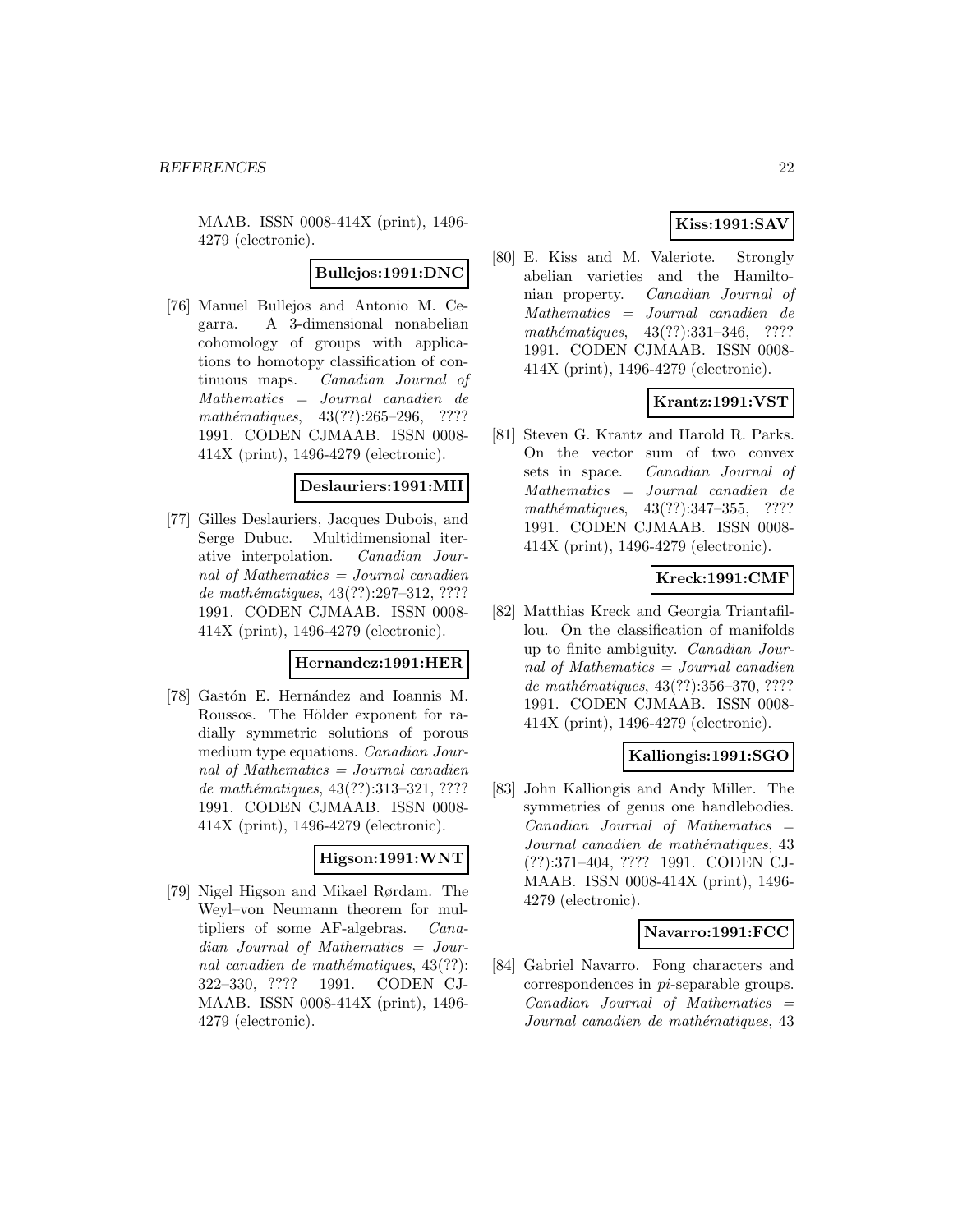(??):405–412, ???? 1991. CODEN CJ-MAAB. ISSN 0008-414X (print), 1496- 4279 (electronic).

### **Ramsamujh:1991:CED**

[85] T. I. Ramsamujh. The complexity of everywhere divergent Fourier series. Canadian Journal of Mathematics = Journal canadien de mathématiques,  $43(??)$ : 413–424, ???? 1991. CODEN CJ-MAAB. ISSN 0008-414X (print), 1496- 4279 (electronic).

#### **Riley:1991:GRH**

[86] David M. Riley. Group rings with hypercentral unit groups. Canadian Journal of Mathematics = Journal canadien de mathématiques,  $43(??):425-434, ????$ 1991. CODEN CJMAAB. ISSN 0008- 414X (print), 1496-4279 (electronic).

#### **Yamamoto:1991:STS**

[87] Kazuhiro Yamamoto. Scattering theory and spectral representations for general wave equations with short range perturbations. Canadian Journal of Mathematics = Journal canadien de mathématiques, 43(??):435–448, ???? 1991. CODEN CJMAAB. ISSN 0008- 414X (print), 1496-4279 (electronic).

#### **Allegretto:1991:DSO**

[88] W. Allegretto and L. S. Yu. Decaying solutions of 2mth order elliptic problems. Canadian Journal of Mathematics  $=$  Journal canadien de mathématiques, 43(??):449–460, ???? 1991. CODEN CJ-MAAB. ISSN 0008-414X (print), 1496- 4279 (electronic).

#### **Borwein:1991:MCU**

[89] Jonathan Borwein, Simon Fitzpatrick, and Petàr Kenderov. Minimal convex uscos and monotone operators on small sets. Canadian Journal of Mathematics  $=$  Journal canadien de mathématiques, 43(3):461–476, June 1991. CODEN CJ-MAAB. ISSN 0008-414X (print), 1496- 4279 (electronic).

# **Bradley:1991:IO**

[90] R. E. Bradley. On induced operators.  $Canadian$  Journal of Mathematics  $=$ Journal canadien de mathématiques, 43 (??):477–494, ???? 1991. CODEN CJ-MAAB. ISSN 0008-414X (print), 1496- 4279 (electronic).

### **Erdelyi:1991:BMT**

[91] Tamás Erdélyi. Bernstein and Markov type inequalities for generalized nonnegative polynomials. Canadian Journal of Mathematics = Journal canadien de mathématiques,  $43(??):495-505, ????$ 1991. CODEN CJMAAB. ISSN 0008- 414X (print), 1496-4279 (electronic).

#### **Hughes:1991:RCM**

[92] Kim Hughes. Ramanujan congruences for  $p_{-k}(n)$  modulo powers of 17. Canadian Journal of Mathematics = Journal canadien de mathématiques,  $43(??)$ : 506–525, ???? 1991. CODEN CJ-MAAB. ISSN 0008-414X (print), 1496- 4279 (electronic).

#### **Jurkat:1991:CMD**

[93] W. B. Jurkat and R. W. Knizia. A characterization of multi-dimensional Perron integrals and the fundamental theorem. Canadian Journal of Mathematics  $=$  Journal canadien de mathématiques, 43(??):526–539, ???? 1991. CODEN CJ-MAAB. ISSN 0008-414X (print), 1496- 4279 (electronic).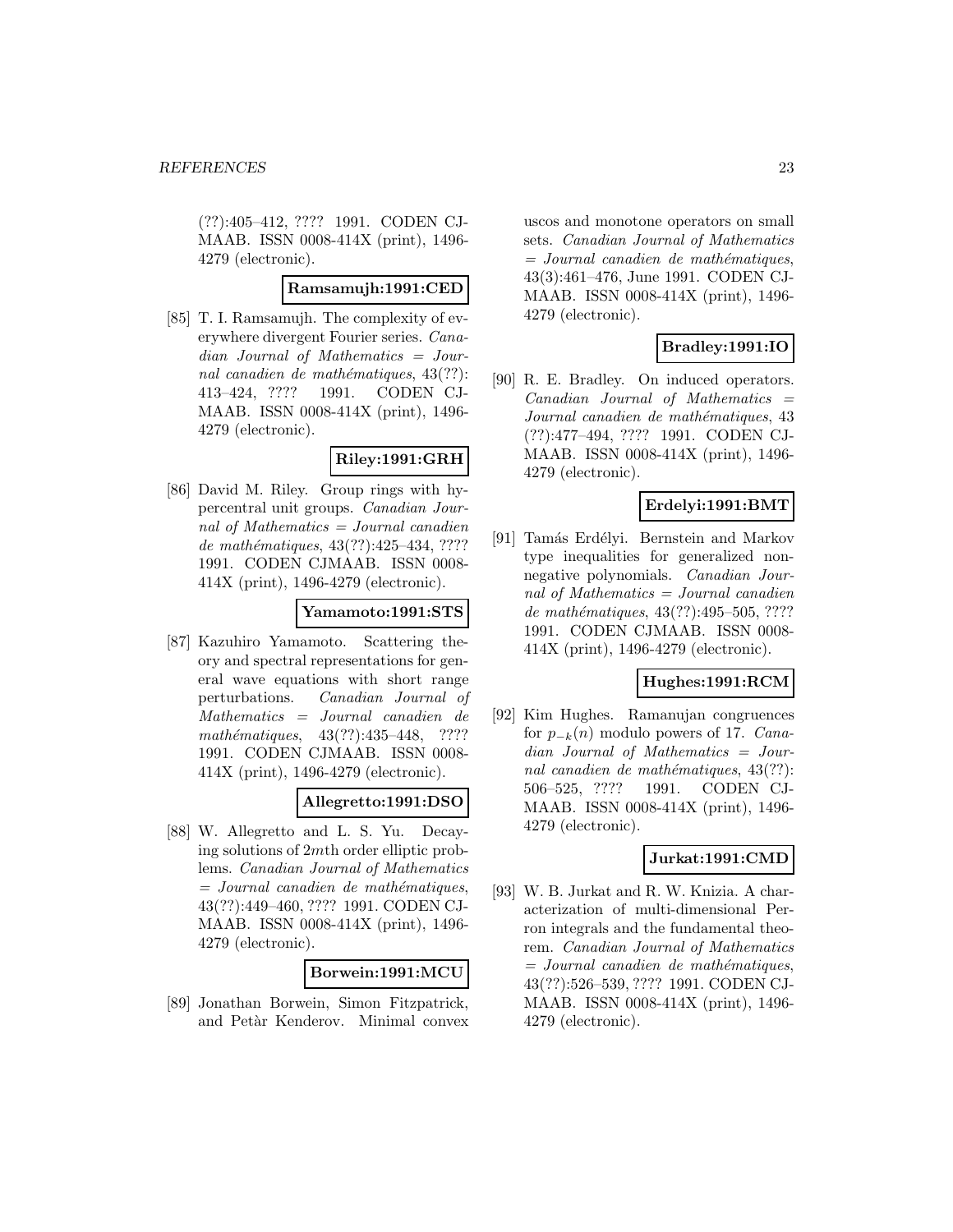# **Nelis:1991:SPS**

[94] Peter Nelis. Schur and projective Schur groups of number rings. Canadian Journal of Mathematics  $=$  Journal canadien de mathématiques, 43(??):540–558, ???? 1991. CODEN CJMAAB. ISSN 0008- 414X (print), 1496-4279 (electronic).

### **Ninomiya:1991:SSG**

[95] Yasushi Ninomiya. Structure of psolvable groups with three p-regular classes. Canadian Journal of Mathemat $ics = Journal\,c$  and  $i$ emathématiques, 43(??):559–579, ???? 1991. CODEN CJ-MAAB. ISSN 0008-414X (print), 1496- 4279 (electronic). See correction [249].

#### **Strade:1991:RDL**

[96] Helmut Strade. Representations of the  $(p^2 - 1)$ -dimensional Lie algebras of R. E. block. Canadian Journal of Mathematics = Journal canadien de mathématiques, 43(??):580–616, ???? 1991. CODEN CJMAAB. ISSN 0008- 414X (print), 1496-4279 (electronic).

#### **Wong:1991:MMO**

[97] M. W. Wong. Minimal and maximal operator theory with applications. Canadian Journal of Mathematics = Journal canadien de mathématiques,  $43(??)$ : 617–627, ???? 1991. CODEN CJ-MAAB. ISSN 0008-414X (print), 1496- 4279 (electronic).

#### **Wong:1991:PIB**

[98] R. Wong and T. Lang. On the points of inflection of Bessel functions of positive order. II. Canadian Journal of Mathematics  $=$  Journal canadien de mathématiques, 43(??):628–651, ???? 1991. CODEN CJMAAB. ISSN 0008- 414X (print), 1496-4279 (electronic).

# **Zhang:1991:SSC**

[99] Ying Bo Zhang. The structure of stable components. Canadian Journal of Mathematics = Journal canadien de mathématiques,  $43(??):652-672, ????$ 1991. CODEN CJMAAB. ISSN 0008- 414X (print), 1496-4279 (electronic).

### **Colbourn:1991:PBD**

[100] Charles J. Colbourn, Alexander Rosa, and Douglas R. Stinson. Pairwise balanced designs with block sizes three and four. Canadian Journal of Mathematics  $=$  Journal canadien de mathématiques, 43(??):673–704, ???? 1991. CODEN CJ-MAAB. ISSN 0008-414X (print), 1496- 4279 (electronic).

#### **Koninck:1991:AFM**

[101] Jean-Marie De Koninck, Imre Kátai, and Armel Mercier. Additive functions monotonic on the set of primes. II. Canadian Journal of Mathematics = Journal canadien de mathématiques, 43 (??):705–720, ???? 1991. CODEN CJ-MAAB. ISSN 0008-414X (print), 1496- 4279 (electronic).

### **Droste:1991:AGH**

[102] M. Droste, W. C. Holland, and H. D. Macpherson. Automorphism groups of homogeneous semilinear orders: normal subgroups and commutators. *Cana*dian Journal of Mathematics = Journal canadien de mathématiques,  $43(??)$ : 721–737, ???? 1991. CODEN CJ-MAAB. ISSN 0008-414X (print), 1496- 4279 (electronic).

#### **Erbe:1991:EFP**

[103] L. H. Erbe, K. Geba, and W. Krawcewicz. Equivariant fixed point index and the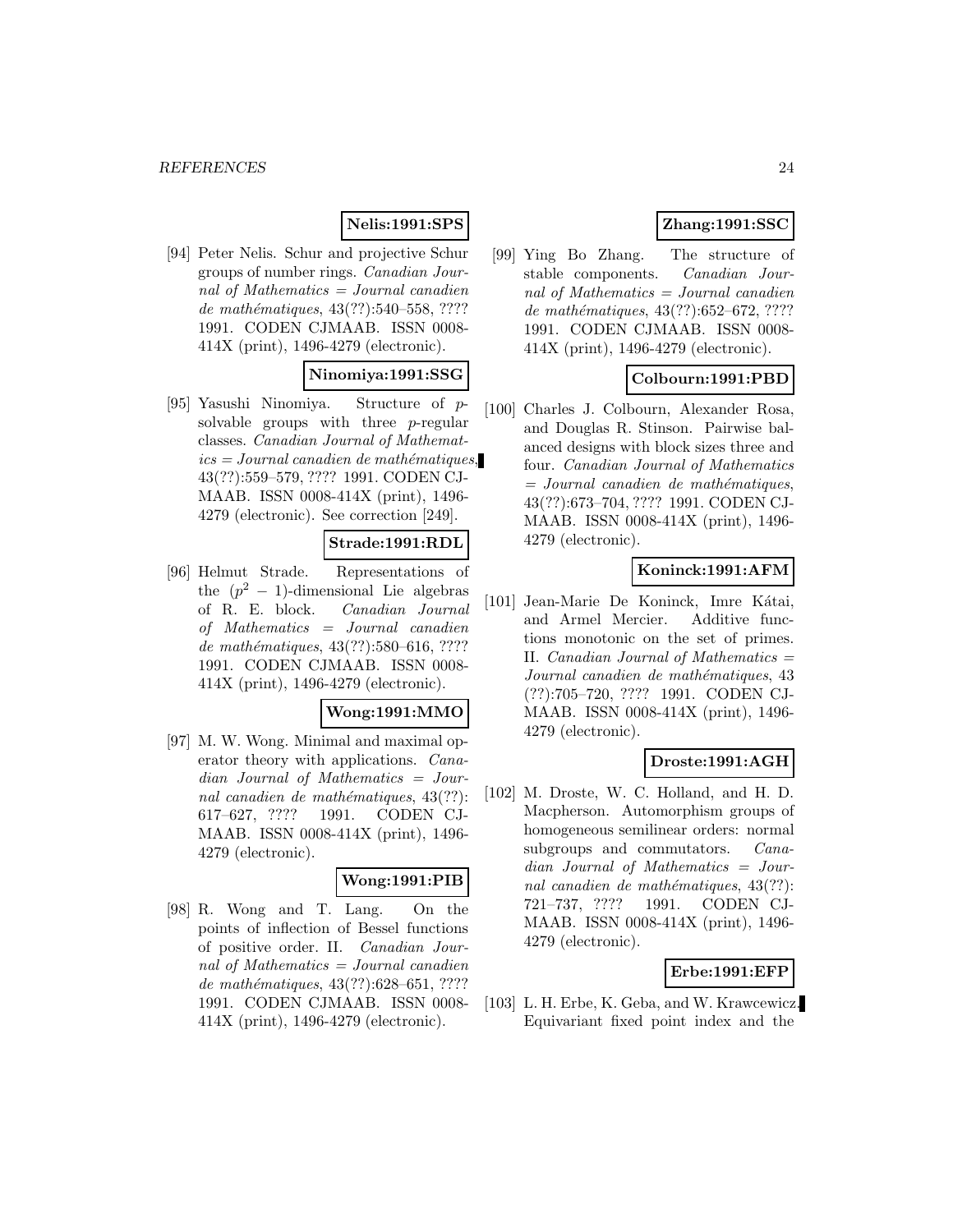period-doubling cascades. Canadian Journal of Mathematics = Journal canadien de mathématiques,  $43(??):738-747$ , ???? 1991. CODEN CJMAAB. ISSN 0008-414X (print), 1496-4279 (electronic).

#### **Kearnes:1991:TPL**

[104] Keith A. Kearnes. Type preservation in locally finite varieties with the CEP.  $Canadian$  Journal of Mathematics  $=$ Journal canadien de mathématiques, 43 (??):748–769, ???? 1991. CODEN CJ-MAAB. ISSN 0008-414X (print), 1496- 4279 (electronic).

### **Lichtin:1991:PAD**

[105] Ben Lichtin. Periods and the asymptotics of a Diophantine problem. II.  $Canadian$  Journal of Mathematics  $=$ Journal canadien de mathématiques, 43 (??):770–791, ???? 1991. CODEN CJ-MAAB. ISSN 0008-414X (print), 1496- 4279 (electronic).

#### **Michler:1991:WCG**

[106] G. O. Michler and J. B. Olsson. Weights for covering groups of symmetric and alternating groups,  $p \neq 2$ . Canadian Journal of Mathematics = Journal canadien de mathématiques,  $43(4)$ : 792–813, August 1991. CODEN CJ-MAAB. ISSN 0008-414X (print), 1496- 4279 (electronic).

### **Piacenza:1991:HTD**

[107] Robert J. Piacenza. Homotopy theory of diagrams and CW-complexes over a category. Canadian Journal of Mathematics = Journal canadien de mathématiques, 43(??):814–824, ???? 1991. CODEN CJMAAB. ISSN 0008- 414X (print), 1496-4279 (electronic).

#### **Schechter:1991:PSM**

[108] Martin Schechter and Kyril Tintarev. Points of spherical maxima and solvability of semilinear elliptic equations.  $Canadian$  Journal of Mathematics  $=$ Journal canadien de mathématiques, 43 (??):825–831, ???? 1991. CODEN CJ-MAAB. ISSN 0008-414X (print), 1496- 4279 (electronic).

### **Todorcevic:1991:RMA**

[109] Stevo Todorcević. Remarks on Martin's axiom and the continuum hypothesis. *Canadian Journal of Mathematics*  $=$ Journal canadien de mathématiques, 43 (??):832–851, ???? 1991. CODEN CJ-MAAB. ISSN 0008-414X (print), 1496- 4279 (electronic).

# **Waldspurger:1991:IOT**

[110] J.-L. Waldspurger. Sur les intégrales orbitales tordues pour les groupes linéaires: un lemme fondamental. (French) [On twisted orbital integrals for linear groups: a fundamental lemma].  $Canadian$  Journal of Mathematics  $=$ Journal canadien de mathématiques, 43 (??):852–896, ???? 1991. CODEN CJ-MAAB. ISSN 0008-414X (print), 1496- 4279 (electronic).

# **Barlow:1991:CLT**

[111] Martin T. Barlow, Steven N. Evans, and Edwin A. Perkins. Collision local times and measure-valued processes. Canadian Journal of Mathematics = Journal canadien de mathématiques,  $43(??)$ : 897–938, ???? 1991. CODEN CJ-MAAB. ISSN 0008-414X (print), 1496- 4279 (electronic).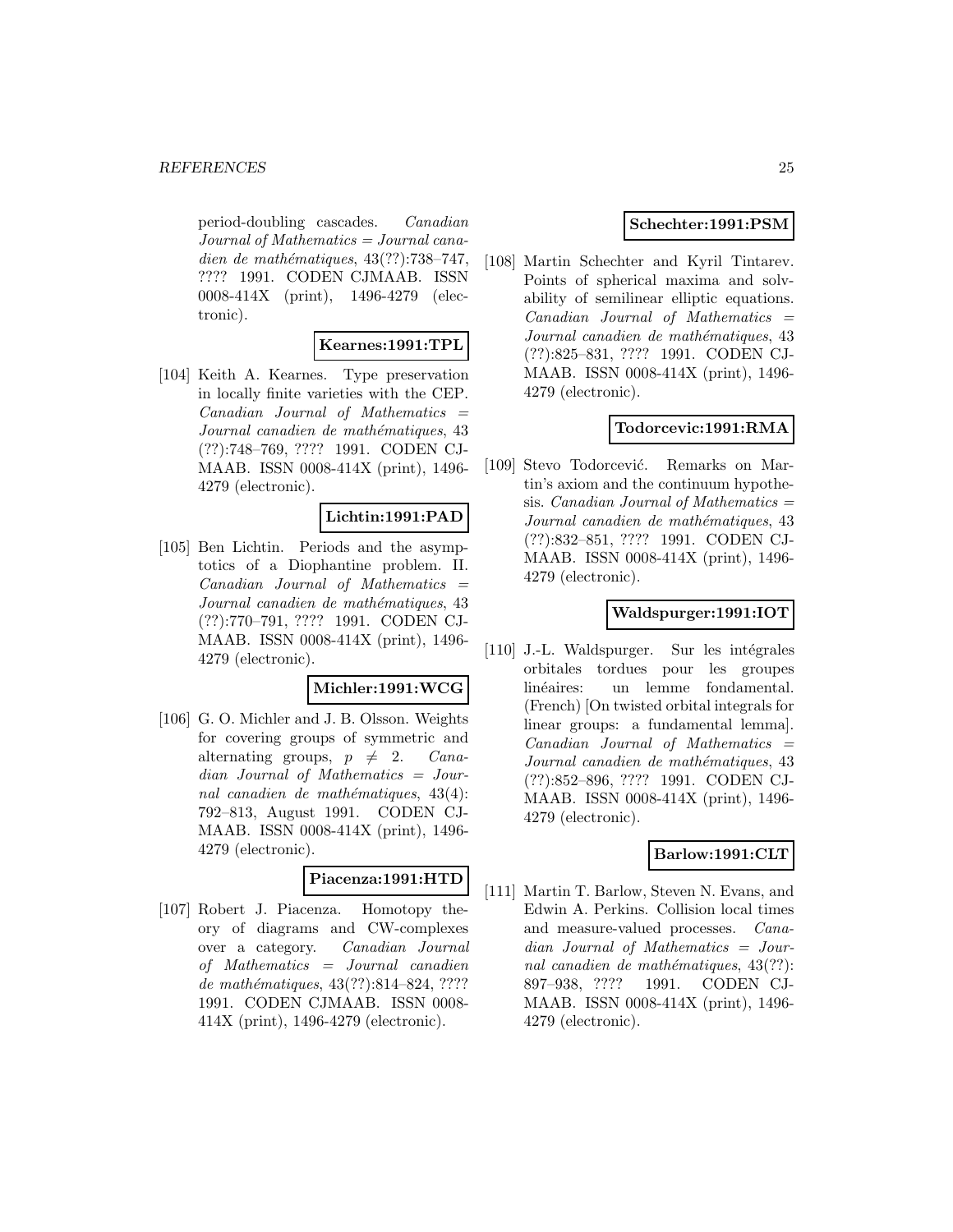#### **Bator:1991:VIC**

[112] Elizabeth M. Bator, Russell G. Bilyeu, and Paul W. Lewis. The Vitali integral convergence theorem and uniform absolute continuity. Canadian Journal of Mathematics = Journal canadien de mathématiques, 43(??):939-947, ???? 1991. CODEN CJMAAB. ISSN 0008- 414X (print), 1496-4279 (electronic).

# **Berkes:1991:NGL**

[113] I. Berkes. Non-Gaussian limit distributions of lacunary trigonometric series. Canadian Journal of Mathematics  $=$  Journal canadien de mathématiques, 43(??):948–959, ???? 1991. CODEN CJ-MAAB. ISSN 0008-414X (print), 1496- 4279 (electronic).

### **Buntinas:1991:SBS**

[114] Martin Buntinas and Naza Tanović-Miller. Strong boundedness and strong convergence in sequence spaces. Canadian Journal of Mathematics = Journal canadien de mathématiques,  $43(??)$ : 960–974, ???? 1991. CODEN CJ-MAAB. ISSN 0008-414X (print), 1496- 4279 (electronic).

### **Ferland:1991:FPE**

[115] René Ferland. Fluctuations pour des équations de Boltzmann scalaires. (French) [Fluctuations for scalar Boltzmann equations]. Canadian Journal of Mathematics = Journal canadien de mathématiques, 43(??):975–984, ???? 1991. CODEN CJMAAB. ISSN 0008- 414X (print), 1496-4279 (electronic).

#### **Fernandez:1991:CCG**

[116] Begoña Fernández and Luis G. Gorostiza. A criterion of convergence of generalized processes and an application to

a supercritical branching particle system. Canadian Journal of Mathematics  $=$  Journal canadien de mathématiques, 43(??):985–997, ???? 1991. CODEN CJ-MAAB. ISSN 0008-414X (print), 1496- 4279 (electronic).

#### **Guennoun:1991:ESA**

[117] Zine E. A. Guennoun. Existence de solutions au sens de Carathéodory pour le problème de Neumann  $y'' = f(t, y, y')$ . (French) [Existence of solutions in the Carathéodory sense for the Neumann problem  $y'' = f(t, y, y')$ . )]. Canadian Journal of Mathematics = Journal canadien de mathématiques,  $43(??)$ : 998–1009, ???? 1991. CODEN CJ-MAAB. ISSN 0008-414X (print), 1496- 4279 (electronic).

### **Ivanov:1991:BZP**

[118] K. G. Ivanov, E. B. Saff, and V. Totik. On the behavior of zeros of polynomials of best and near-best approximation. Canadian Journal of Mathematics  $=$  Journal canadien de mathématiques, 43(??):1010–1021, ???? 1991. CODEN CJMAAB. ISSN 0008-414X (print), 1496-4279 (electronic).

#### **Lagarias:1991:BLP**

[119] Jeffrey C. Lagarias and Günter M. Ziegler. Bounds for lattice polytopes containing a fixed number of interior points in a sublattice. Canadian Journal of Mathematics = Journal canadien de mathématiques, 43(??):1022-1035, ???? 1991. CODEN CJMAAB. ISSN 0008- 414X (print), 1496-4279 (electronic).

# **Madi:1991:PCD**

[120] Nour Saïd Madi. Problème de Cauchy à deux variables fuchsiennes.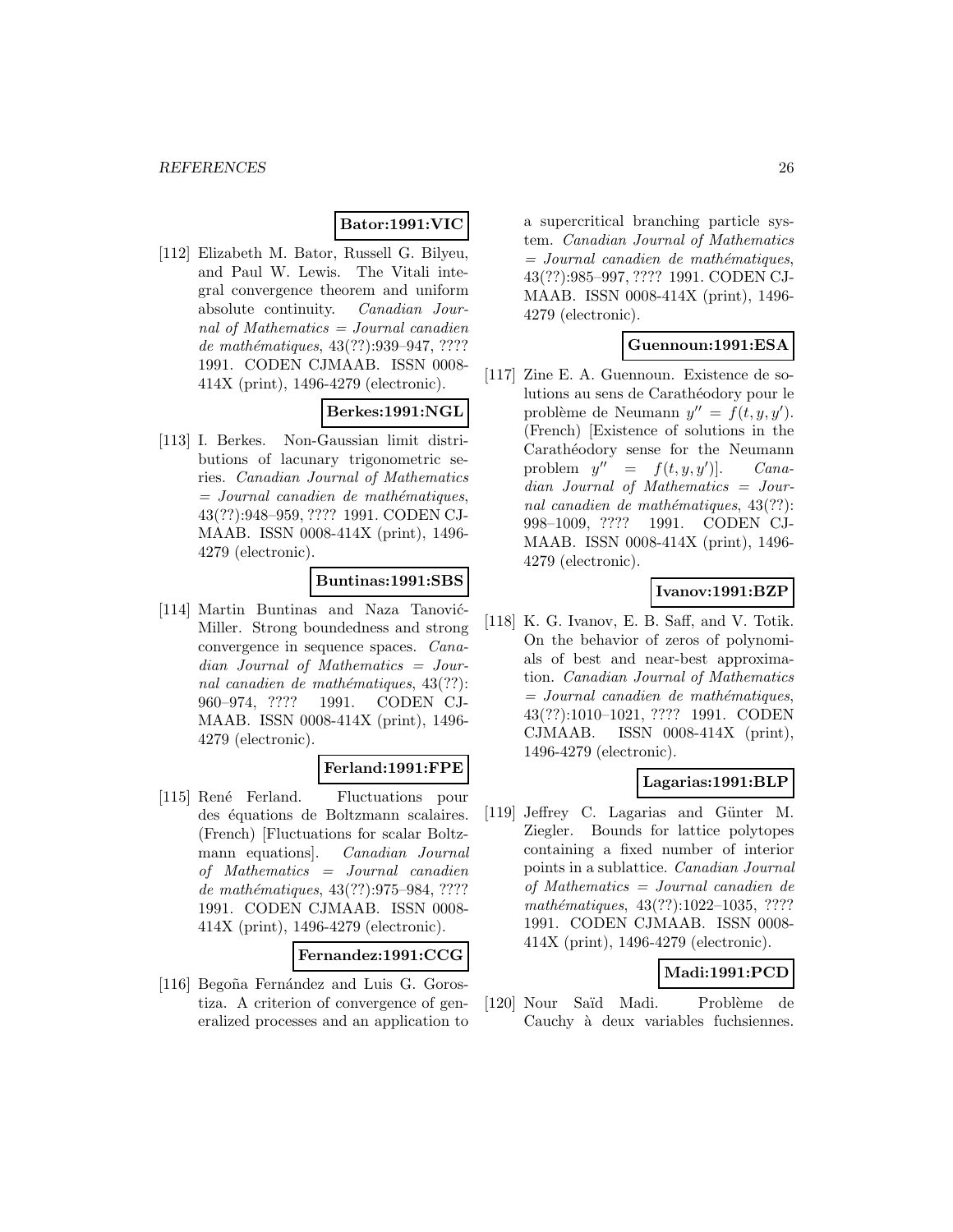#### *REFERENCES* 27

(French) [Cauchy problem in two Fuchsian variables]. Canadian Journal of Mathematics = Journal canadien de mathématiques, 43(??):1036-1044, ???? 1991. CODEN CJMAAB. ISSN 0008- 414X (print), 1496-4279 (electronic).

#### **Martindale:1991:NID**

[121] W. S. Martindale III and C. Robert Miers. Nilpotent inner derivations of the skew elements of prime rings with involution. *Canadian Journal of* Mathematics = Journal canadien de mathématiques,  $43(??):1045-1054, ????$ 1991. CODEN CJMAAB. ISSN 0008- 414X (print), 1496-4279 (electronic).

# **Tautz:1991:EHC**

[122] Walter Tautz, Jaap Top, and Alain Verberkmoes. Explicit hyperelliptic curves with real multiplication and permutation polynomials. Canadian Journal of Mathematics = Journal canadien de mathématiques,  $43(??):1055-1064, ????$ 1991. CODEN CJMAAB. ISSN 0008- 414X (print), 1496-4279 (electronic).

### **Taylor:1991:BMS**

[123] J. C. Taylor. Brownian motion on a symmetric space of noncompact type: asymptotic behaviour in polar coordinates. Canadian Journal of Mathematics = Journal canadien de mathématiques,  $43(??):1065-1085$ , ???? 1991. CODEN CJMAAB. ISSN 0008- 414X (print), 1496-4279 (electronic).

#### **Vaughan:1991:NCQ**

[124] Theresa P. Vaughan. The normal closure of a quadratic extension of a cyclic quartic field. Canadian Journal of Mathematics = Journal canadien de mathématiques,  $43(??):1086-1097, ????$ 

1991. CODEN CJMAAB. ISSN 0008- 414X (print), 1496-4279 (electronic).

### **Wu:1991:MSG**

[125] Jian Hong Wu and H. I. Freedman. Monotone semiflows generated by neutral functional-differential equations with application to compartmental systems. Canadian Journal of Mathematics  $=$  Journal canadien de mathématiques, 43(??):1098–1120, ???? 1991. CODEN CJMAAB. ISSN 0008-414X (print), 1496-4279 (electronic).

#### **Andersen:1991:WGH**

[126] Kenneth F. Andersen. Weighted generalized Hardy inequalities for nonincreasing functions. Canadian Journal of Mathematics = Journal canadien de mathématiques,  $43(??):1121-1135$ , ???? 1991. CODEN CJMAAB. ISSN 0008- 414X (print), 1496-4279 (electronic).

### **Bojdecki:1991:GNG**

[127] Tomasz Bojdecki and Luis G. Gorostiza. Gaussian and non-Gaussian distribution-valued Ornstein–Uhlenbeck processes. Canadian Journal of Mathematics = Journal canadien de mathématiques, 43(??):1136-1149, ???? 1991. CODEN CJMAAB. ISSN 0008- 414X (print), 1496-4279 (electronic).

#### **Brungs:1991:VGD**

[128] H.-H. Brungs and J. Gräter. Value groups and distributivity. Canadian Journal of Mathematics = Journal canadien de mathématiques,  $43(??):1150-$ 1160, ???? 1991. CODEN CJ-MAAB. ISSN 0008-414X (print), 1496- 4279 (electronic).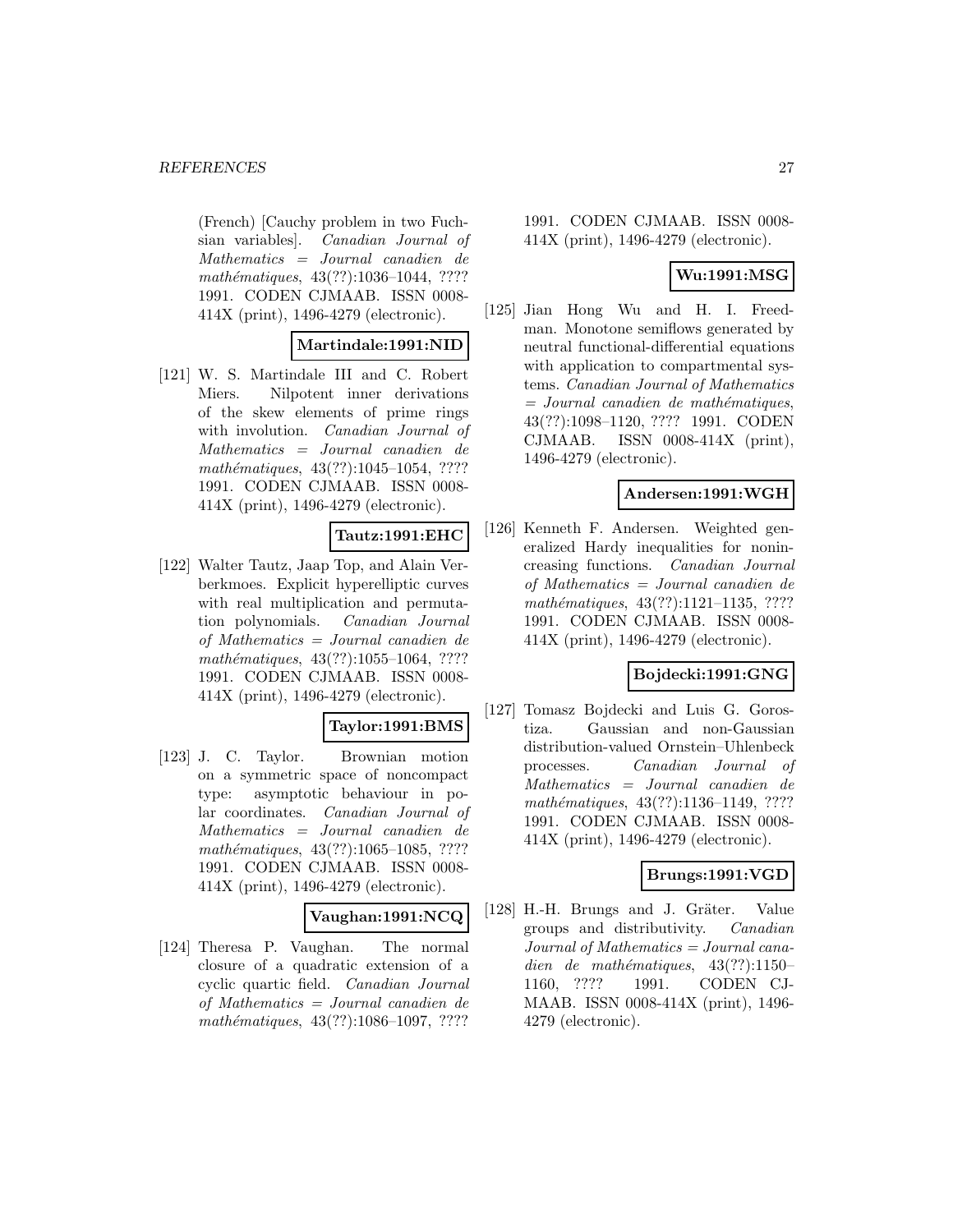# **Duff:1991:NSD**

[129] G. F. D. Duff. Navier–Stokes derivative estimates in three dimensions with boundary values and body forces. Canadian Journal of Mathematics = Journal canadien de mathématiques,  $43(??)$ : 1161–1212, ???? 1991. CODEN CJ-MAAB. ISSN 0008-414X (print), 1496- 4279 (electronic).

### **Dunkl:1991:IKR**

[130] Charles F. Dunkl. Integral kernels with reflection group invariance. *Cana*dian Journal of Mathematics = Journal canadien de mathématiques,  $43(??)$ : 1213–1227, ???? 1991. CODEN CJ-MAAB. ISSN 0008-414X (print), 1496- 4279 (electronic).

#### **Gasper:1991:NMC**

[131] George Gasper and Walter Trebels. On necessary multiplier conditions for Laguerre expansions. Canadian Journal of Mathematics = Journal canadien de mathématiques, 43(??):1228-1242, ???? 1991. CODEN CJMAAB. ISSN 0008- 414X (print), 1496-4279 (electronic).

### **Gilbert:1991:PIT**

[132] John E. Gilbert. Polynomial invariant theory and Taylor series. Canadian Journal of Mathematics = Journal canadien de mathématiques,  $43(??)$ : 1243–1262, ???? 1991. CODEN CJ-MAAB. ISSN 0008-414X (print), 1496- 4279 (electronic).

#### **Gupta:1991:ACH**

[133] Dharma P. Gupta, Mourad E. H. Ismail, and David R. Masson. Associated continuous Hahn polynomials. Canadian Journal of Mathematics = Journal canadien de mathématiques,  $43(??)$ : 1263–1280, ???? 1991. CODEN CJ-MAAB. ISSN 0008-414X (print), 1496- 4279 (electronic).

#### **Hansen:1991:GCG**

[134] Vagn Lundsgaard Hansen and Peter V. Petersen. Groups, coverings and Galois theory. Canadian Journal of Mathematics = Journal canadien de mathématiques, 43(??):1281-1293, ???? 1991. CODEN CJMAAB. ISSN 0008- 414X (print), 1496-4279 (electronic).

# **Ismail:1991:CWF**

[135] Mourad E. H. Ismail, David R. Masson, and Mizan Rahman. Complex weight functions for classical orthogonal polynomials. Canadian Journal of Mathematics = Journal canadien de mathématiques, 43(??):1294-1308, ???? 1991. CODEN CJMAAB. ISSN 0008- 414X (print), 1496-4279 (electronic).

### **Lorch:1991:IPB**

[136] Lee Lorch, Martin E. Muldoon, and Peter Szego. Inflection points of Bessel functions of negative order. Canadian Journal of Mathematics = Journal canadien de mathématiques,  $43(??)$ : 1309–1322, ???? 1991. CODEN CJ-MAAB. ISSN 0008-414X (print), 1496- 4279 (electronic).

### **McBride:1991:RIC**

[137] A. C. McBride and W. J. Spratt. On the range and invertibility of a class of Mellin multiplier transforms. III. Canadian Journal of Mathematics = Journal  $cana dien de mathématiques, 43(6):1323-$ 1338, December 1991. CODEN CJ-MAAB. ISSN 0008-414X (print), 1496- 4279 (electronic). To Professor Tim Rooney with best wishes.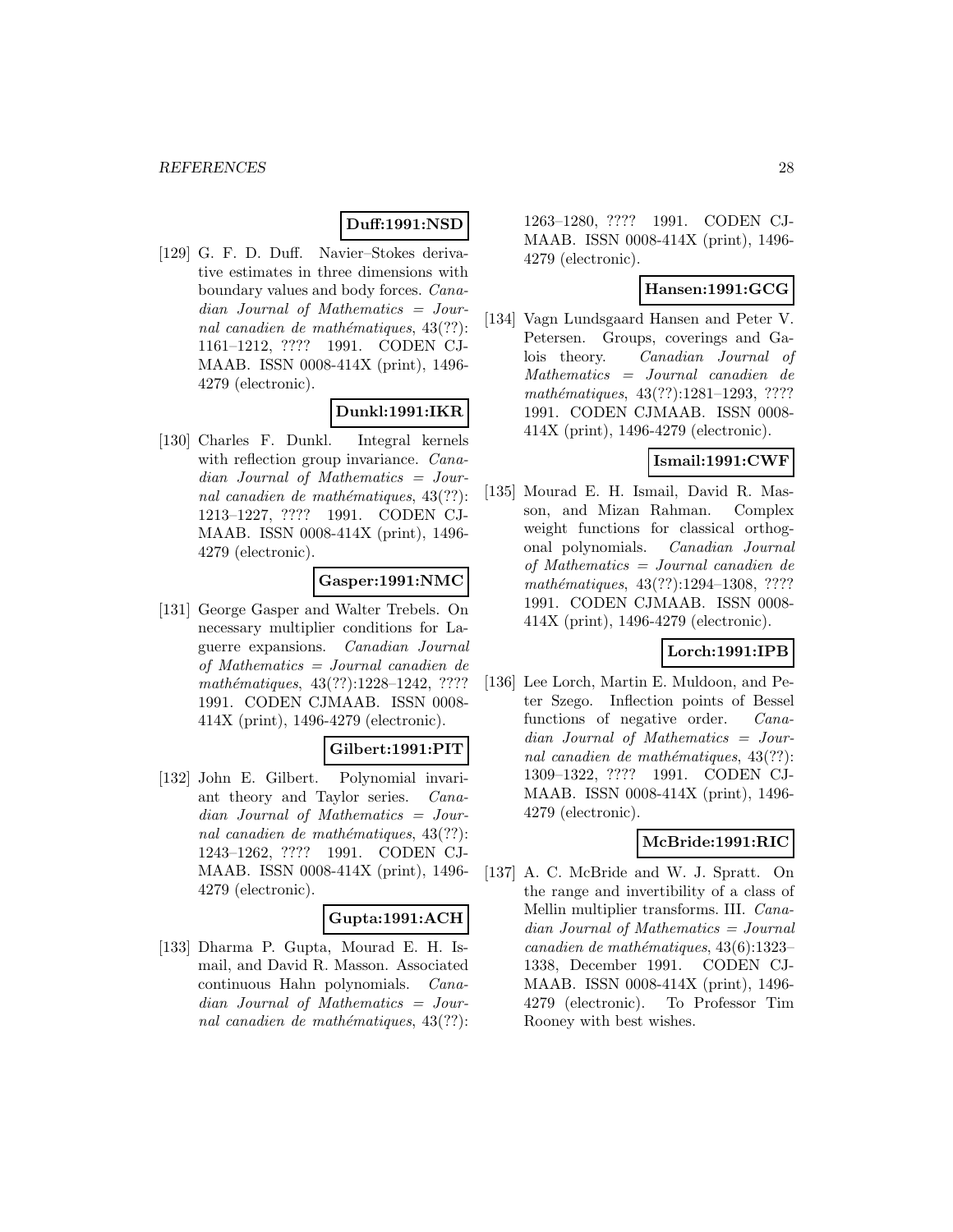### **Baker:1992:PPT**

[138] B. M. Baker and D. E. Handelman. Positive polynomials and time dependent integer-valued random variables. Canadian Journal of Mathematics = Journal canadien de mathématiques,  $44(1)$ : 3–41, February 1992. CODEN CJ-MAAB. ISSN 0008-414X (print), 1496- 4279 (electronic).

### **Barkwell:1992:GSS**

[139] Lawrence Barkwell, Peter Lancaster, and Alexander S. Markus. Gyroscopically stabilized systems: a class of quadratic eigenvalue problems with real spectrum. Canadian Journal of Mathematics = Journal canadien de mathématiques, 44(1):42–53, February 1992. CODEN CJMAAB. ISSN 0008- 414X (print), 1496-4279 (electronic).

#### **Bennett:1992:LBM**

[140] Grahame Bennett. Lower bounds for matrices. II. Canadian Journal of Mathematics = Journal canadien de mathématiques, 44(1):54–74, February 1992. CODEN CJMAAB. ISSN 0008- 414X (print), 1496-4279 (electronic).

### **Blecher:1992:TPO**

[141] David P. Blecher. Tensor products of operator spaces. II. Canadian Journal of Mathematics = Journal canadien de mathématiques,  $44(1)$ :75–90, February 1992. CODEN CJMAAB. ISSN 0008- 414X (print), 1496-4279 (electronic).

#### **Duffus:1992:COS**

[142] D. Duffus, V. Rödl, N. Sauer, and R. Woodrow. Coloring ordered sets to avoid monochromatic maximal chains.  $Canadian$  Journal of Mathematics  $=$ 

Journal canadien de mathématiques, 44 (1):91–103, February 1992. CODEN CJ-MAAB. ISSN 0008-414X (print), 1496- 4279 (electronic).

### **Harris:1992:CSW**

[143] John C. Harris. On certain stable wedge summands of  $B(\mathbf{Z}/p)^n_+$ . Canadian Journal of Mathematics = Journal canadien de mathématiques,  $44(1)$ : 104–118, February 1992. CODEN CJ-MAAB. ISSN 0008-414X (print), 1496- 4279 (electronic).

### **Hempel:1992:HBC**

[144] John Hempel. Homology of branched coverings of 3-manifolds. Canadian Journal of Mathematics = Journal canadien de mathématiques,  $44(1):119-$ 134, February 1992. CODEN CJ-MAAB. ISSN 0008-414X (print), 1496- 4279 (electronic).

### **Lyzzaik:1992:LPL**

[145] Abdallah Lyzzaik. Local properties of light harmonic mappings. Canadian Journal of Mathematics = Journal canadien de mathématiques,  $44(1)$ : 135–153, February 1992. CODEN CJ-MAAB. ISSN 0008-414X (print), 1496- 4279 (electronic).

# **Rudlof:1992:MRM**

[146] Peter Rudlof. On minimax and related modules. Canadian Journal of Mathematics = Journal canadien de mathématiques,  $44(1):154-166$ , February 1992. CODEN CJMAAB. ISSN 0008-414X (print), 1496-4279 (electronic).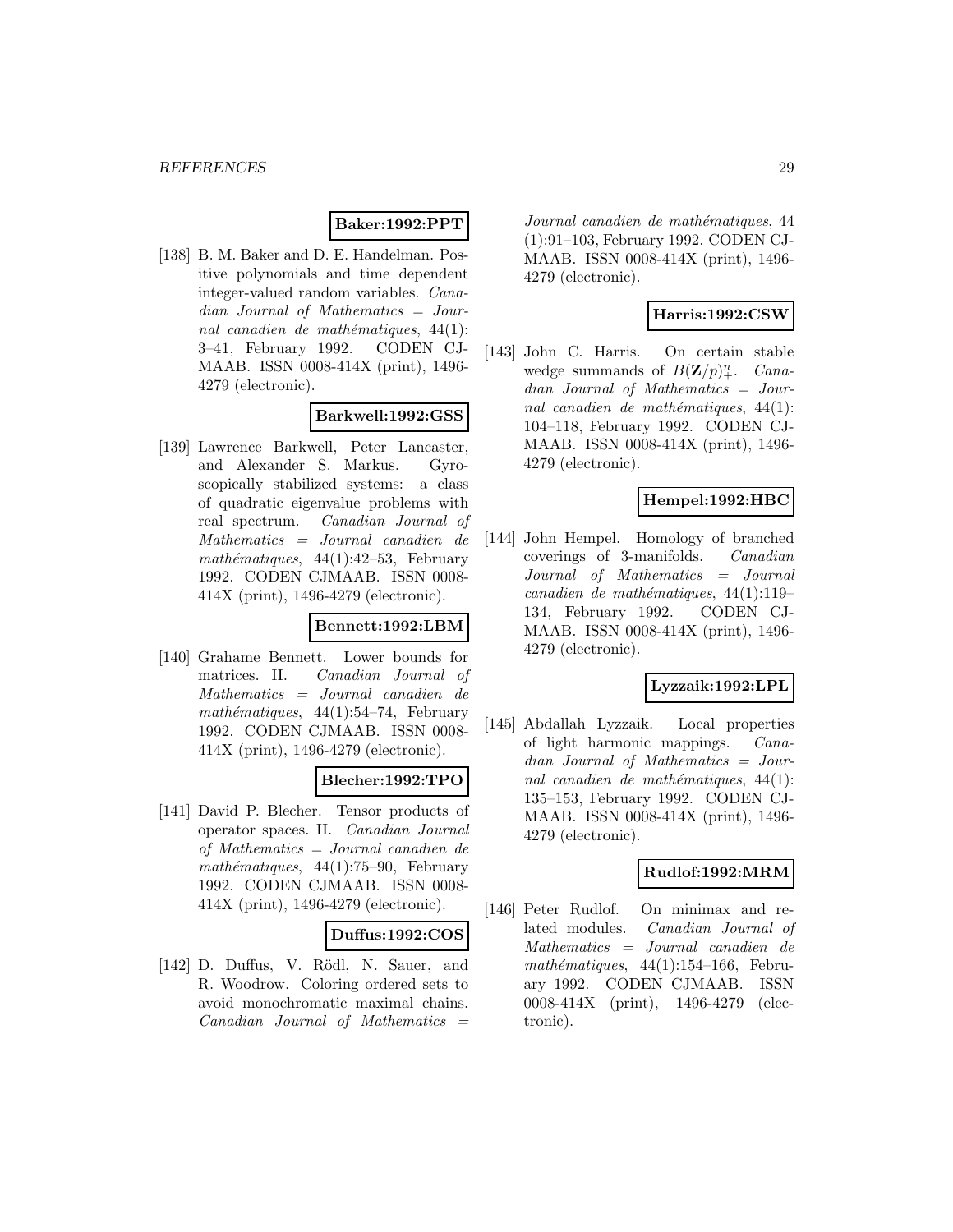# **Sodhi:1992:CPH**

[147] Amar Sodhi. The conductor of points having the Hilbert function of a complete intersection in **P**<sup>2</sup>. Canadian Journal of Mathematics = Journal canadien de mathématiques,  $44(1):167-$ 179, February 1992. CODEN CJ-MAAB. ISSN 0008-414X (print), 1496- 4279 (electronic).

# **Sunada:1992:GAS**

[148] Toshikazu Sunada. Group C∗-algebras and the spectrum of a periodic schrödinger operator on a manifold.  $Canadian$  Journal of Mathematics  $=$ Journal canadien de mathématiques, 44 (1):180–193, February 1992. CODEN CJMAAB. ISSN 0008-414X (print), 1496-4279 (electronic).

#### **Wang:1992:SGA**

[149] Ti Wang. A stratification given by Artin–Rees estimates. Canadian Journal of Mathematics = Journal canadien de mathématiques,  $44(1):194-205$ , February 1992. CODEN CJMAAB. ISSN 0008-414X (print), 1496-4279 (electronic).

#### **Wisniewski:1992:TPS**

[150] Jarosław A. Wiśniewski. On topological properties of some coverings. an addendum to a paper of A. Lanteri and D. C. Struppa: "Topological properties of cyclic coverings branched along an ample divisor". Canadian Journal of Mathematics = Journal canadien de mathématiques,  $44(1):206-214$ , February 1992. CODEN CJMAAB. ISSN 0008-414X (print), 1496-4279 (electronic).

# **Zhang:1992:SEM**

[151] Qing Zhang. Sequence entropy and mild mixing. Canadian Journal of Mathematics = Journal canadien de mathématiques,  $44(??):215-224$ , ???? 1992. CODEN CJMAAB. ISSN 0008- 414X (print), 1496-4279 (electronic).

# **Akahori:1992:CVD**

[152] Takao Akahori. A criterion for versality of deformations of tubular neighborhoods of strongly pseudo convex boundaries. Canadian Journal of Mathematics  $=$  Journal canadien de mathématiques, 44(??):225–233, ???? 1992. CODEN CJ-MAAB. ISSN 0008-414X (print), 1496- 4279 (electronic).

#### **Daverman:1992:GPP**

[153] R. J. Daverman and D. Repovs. General position properties that characterize 3-manifolds. Canadian Journal of Mathematics = Journal canadien de mathématiques, 44(??):234-251, ???? 1992. CODEN CJMAAB. ISSN 0008- 414X (print), 1496-4279 (electronic).

# **Day:1992:DCL**

[154] Alan Day. Doubling constructions in lattice theory. Canadian Journal of Mathematics = Journal canadien de mathématiques, 44(??):252-269, ???? 1992. CODEN CJMAAB. ISSN 0008- 414X (print), 1496-4279 (electronic).

#### **Duszak:1992:DAM**

[155] Zbigniew Duszak. On the degree of an analytic map germ. Canadian Journal of Mathematics = Journal canadien de mathématiques, 44(??):270–279, ???? 1992. CODEN CJMAAB. ISSN 0008- 414X (print), 1496-4279 (electronic).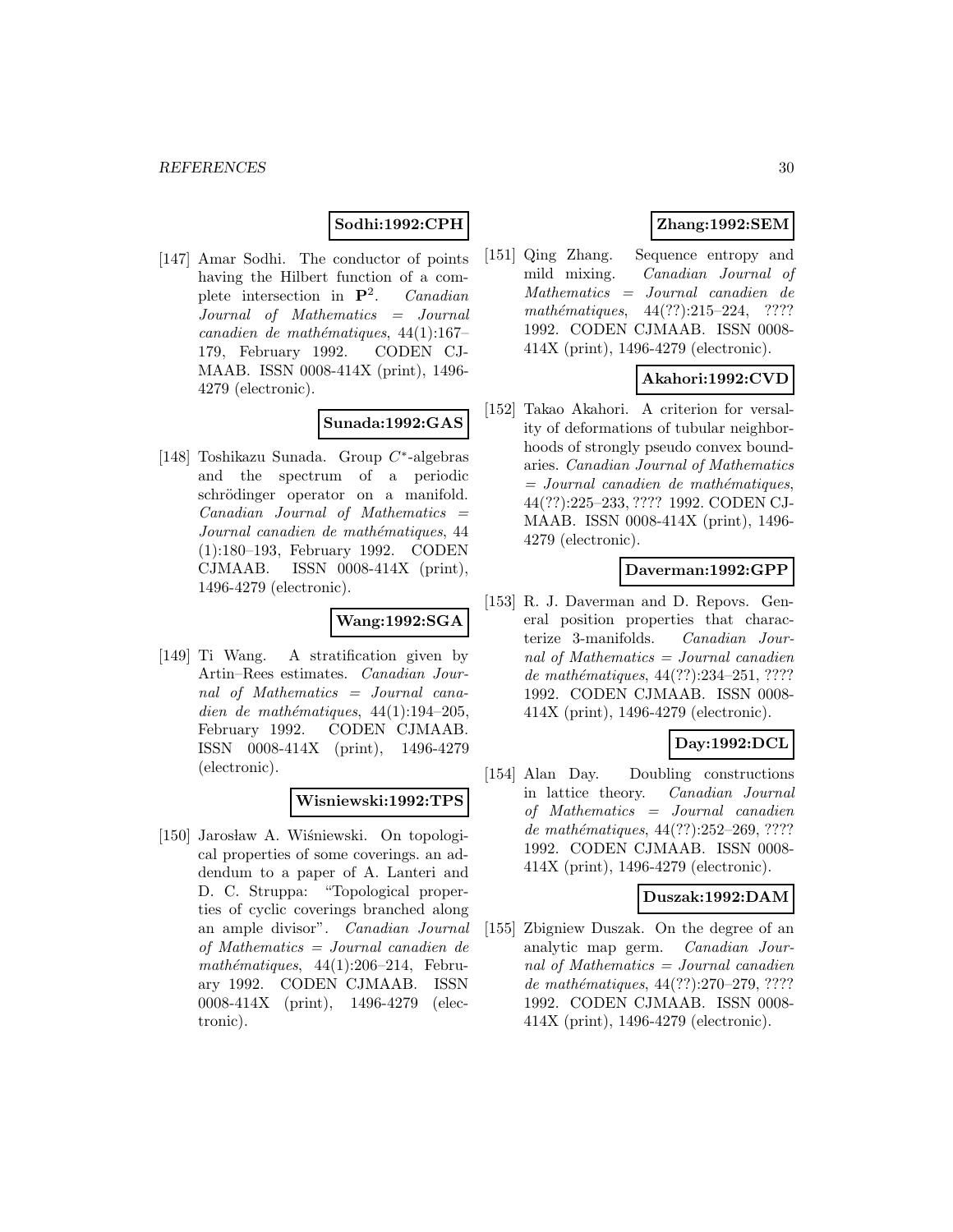#### **Farenick:1992:CMR**

[156] D. R. Farenick. C∗-convexity and matricial ranges. Canadian Journal of Mathematics = Journal canadien de mathématiques,  $44(??):280-297, ????$ 1992. CODEN CJMAAB. ISSN 0008- 414X (print), 1496-4279 (electronic).

#### **Grosse-Erdmann:1992:SSS**

[157] Karl-Goswin Grosse-Erdmann. The structure of the sequence spaces of Maddox. Canadian Journal of Mathematics  $=$  Journal canadien de mathématiques, 44(??):298–307, ???? 1992. CODEN CJ-MAAB. ISSN 0008-414X (print), 1496- 4279 (electronic).

#### **Hengartner:1992:UHR**

[158] Walter Hengartner and Jan Szynal. Univalent harmonic ring mappings vanishing on the interior boundary. Canadian Journal of Mathematics = Journal canadien de mathématiques,  $44(??)$ : 308–323, ???? 1992. CODEN CJ-MAAB. ISSN 0008-414X (print), 1496- 4279 (electronic).

# **Lin:1992:SS**

[159] Hua Xin Lin. Skeleton C∗-subalgebras.  $Canadian$  Journal of Mathematics  $=$ Journal canadien de mathématiques, 44 (??):324–341, ???? 1992. CODEN CJ-MAAB. ISSN 0008-414X (print), 1496- 4279 (electronic).

### **Pfaffenberger:1992:CGT**

[160] W. E. Pfaffenberger and J. Phillips. Commutative Gel'fand theory for real Banach algebras: representations as sections of bundles. Canadian Journal of Mathematics = Journal canadien de mathématiques,  $44(??):342-356, ????$ 

1992. CODEN CJMAAB. ISSN 0008- 414X (print), 1496-4279 (electronic).

#### **Sakai:1992:CRS**

[161] Makoto Sakai. Continuations of Riemann surfaces. Canadian Journal of Mathematics = Journal canadien de mathématiques,  $44(??):357-367$ , ???? 1992. CODEN CJMAAB. ISSN 0008- 414X (print), 1496-4279 (electronic).

### **Spera:1992:SAY**

[162] Mauro Spera. A symplectic approach to Yang–Mills theory for noncommutative tori. Canadian Journal of Mathematics  $=$  Journal canadien de mathématiques, 44(??):368–387, ???? 1992. CODEN CJ-MAAB. ISSN 0008-414X (print), 1496- 4279 (electronic).

#### **Ulbrich:1992:NPG**

[163] K.-H. Ulbrich. On nonabelian  $H^2$ for profinite groups. Canadian Journal of Mathematics = Journal canadien de mathématiques, 44(??):388-399, ???? 1992. CODEN CJMAAB. ISSN 0008- 414X (print), 1496-4279 (electronic).

### **Wang:1992:BCC**

[164] Xiaolu Wang. A bivariant Chern character. II. Canadian Journal of Mathematics = Journal canadien de mathématiques,  $44(??):400-435$ , ???? 1992. CODEN CJMAAB. ISSN 0008- 414X (print), 1496-4279 (electronic).

### **Zeidan:1992:LML**

[165] Vera Zeidan. Local minimality of a Lipschitz extremal. Canadian Journal of Mathematics = Journal canadien de mathématiques, 44(??):436-448, ???? 1992. CODEN CJMAAB. ISSN 0008- 414X (print), 1496-4279 (electronic).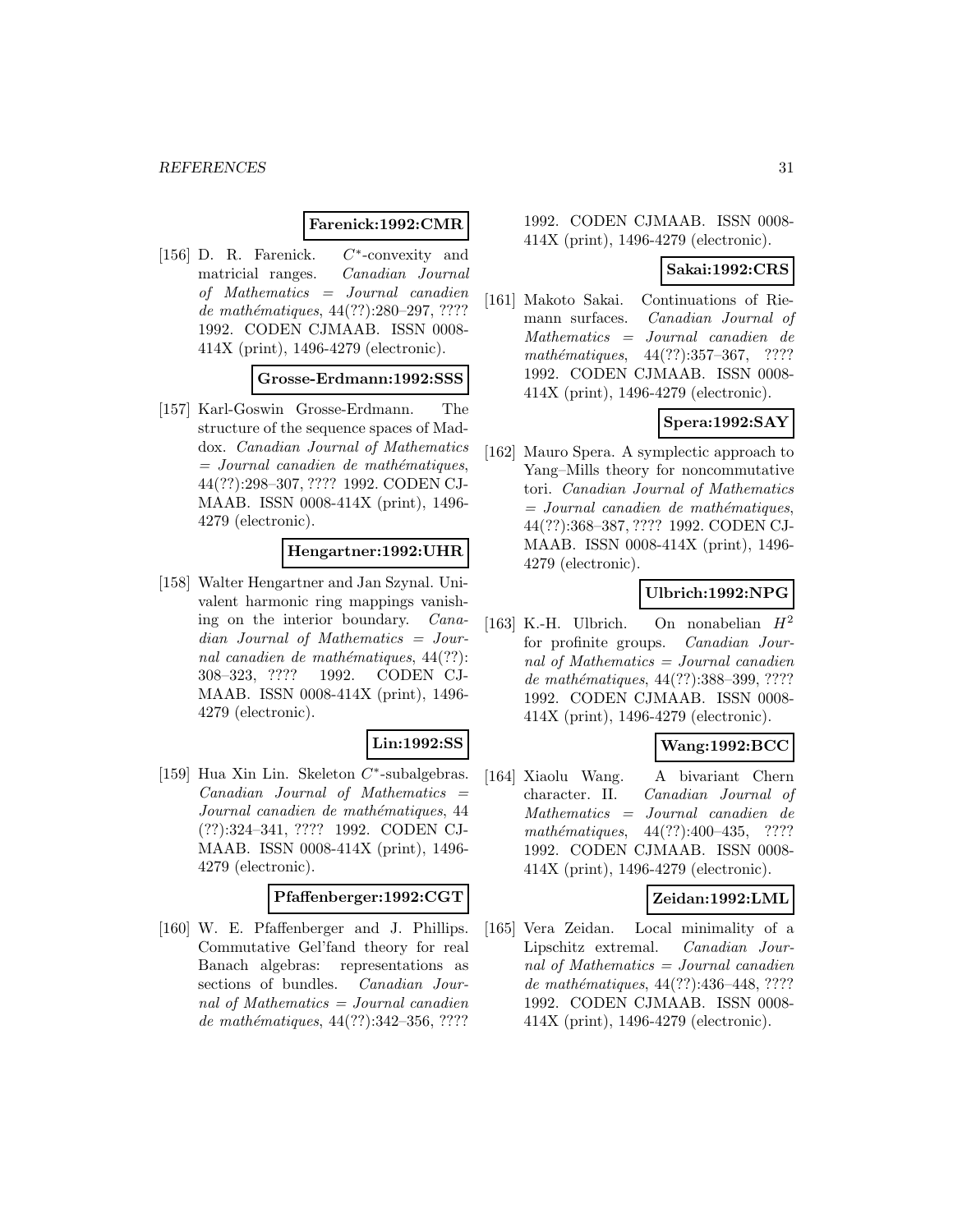### **Barton:1992:RSH**

[166] Susan Maureen Barton. The real spectrum of higher level of a commutative ring. Canadian Journal of Mathematics  $=$  Journal canadien de mathématiques, 44(??):449–462, ???? 1992. CODEN CJ-MAAB. ISSN 0008-414X (print), 1496- 4279 (electronic).

#### **Borwein:1992:DMF**

[167] J. M. Borwein and A. S. Lewis. Decomposition of multivariate functions. Canadian Journal of Mathematics = Journal canadien de mathématiques,  $44(??)$ : 463–482, ???? 1992. CODEN CJ-MAAB. ISSN 0008-414X (print), 1496- 4279 (electronic).

#### **Ghoussoub:1992:SST**

[168] N. Ghoussoub, B. Maurey, and W. Schachermayer. Slicings, selections and their applications. Canadian Journal of Mathematics  $=$  Journal canadien de mathématiques, 44(??):483-504, ???? 1992. CODEN CJMAAB. ISSN 0008- 414X (print), 1496-4279 (electronic).

#### **Grzaslewicz:1992:EEP**

[169] R. Grza´slewicz, H. Hudzik, and W. Kurc. Extreme and exposed points in Orlicz spaces. Canadian Journal of Mathematics = Journal canadien de mathématiques,  $44(??):505-515, ????$ 1992. CODEN CJMAAB. ISSN 0008- 414X (print), 1496-4279 (electronic).

# **Gupta:1992:PFG**

[170] C. K. Gupta, N. D. Gupta, and V. A. Roman'ckov. Primitivity in free groups and free metabelian groups. Canadian Journal of Mathematics = Journal canadien de mathématiques,  $44(??)$ :

516–523, ???? 1992. CODEN CJ-MAAB. ISSN 0008-414X (print), 1496- 4279 (electronic).

#### **Kallianpur:1992:SLT**

[171] Gopinath Kallianpur and Itaru Mitoma. A Segal–Langevin type stochastic differential equation on a space of generalized functionals. Canadian Journal of Mathematics = Journal canadien de mathématiques,  $44(??):524-552, ????$ 1992. CODEN CJMAAB. ISSN 0008- 414X (print), 1496-4279 (electronic).

# **Lanski:1992:LIC**

[172] Charles Lanski. Lie ideals and central identities with derivation. Canadian Journal of Mathematics = Journal canadien de mathématiques,  $44(??)$ : 553–560, ???? 1992. CODEN CJ-MAAB. ISSN 0008-414X (print), 1496- 4279 (electronic).

### **Lubinsky:1992:HHF**

[173] D. S. Lubinsky and P. Rabinowitz. Hermite and Hermite–Fejer interpolation and associated product integration rules on the real line: the  $L_1$  theory. Canadian Journal of Mathematics = Journal canadien de mathématiques,  $44(??)$ : 561–590, ???? 1992. CODEN CJ-MAAB. ISSN 0008-414X (print), 1496- 4279 (electronic).

#### **Laubenbacher:1992:DG**

[174] Reinhard C. Laubenbacher and Bruce A. Magurn.  $SK_2$  and  $K_3$  of dihedral groups.  $Canadian$  Journal of Mathematics  $=$ Journal canadien de mathématiques, 44 (??):591–623, ???? 1992. CODEN CJ-MAAB. ISSN 0008-414X (print), 1496- 4279 (electronic).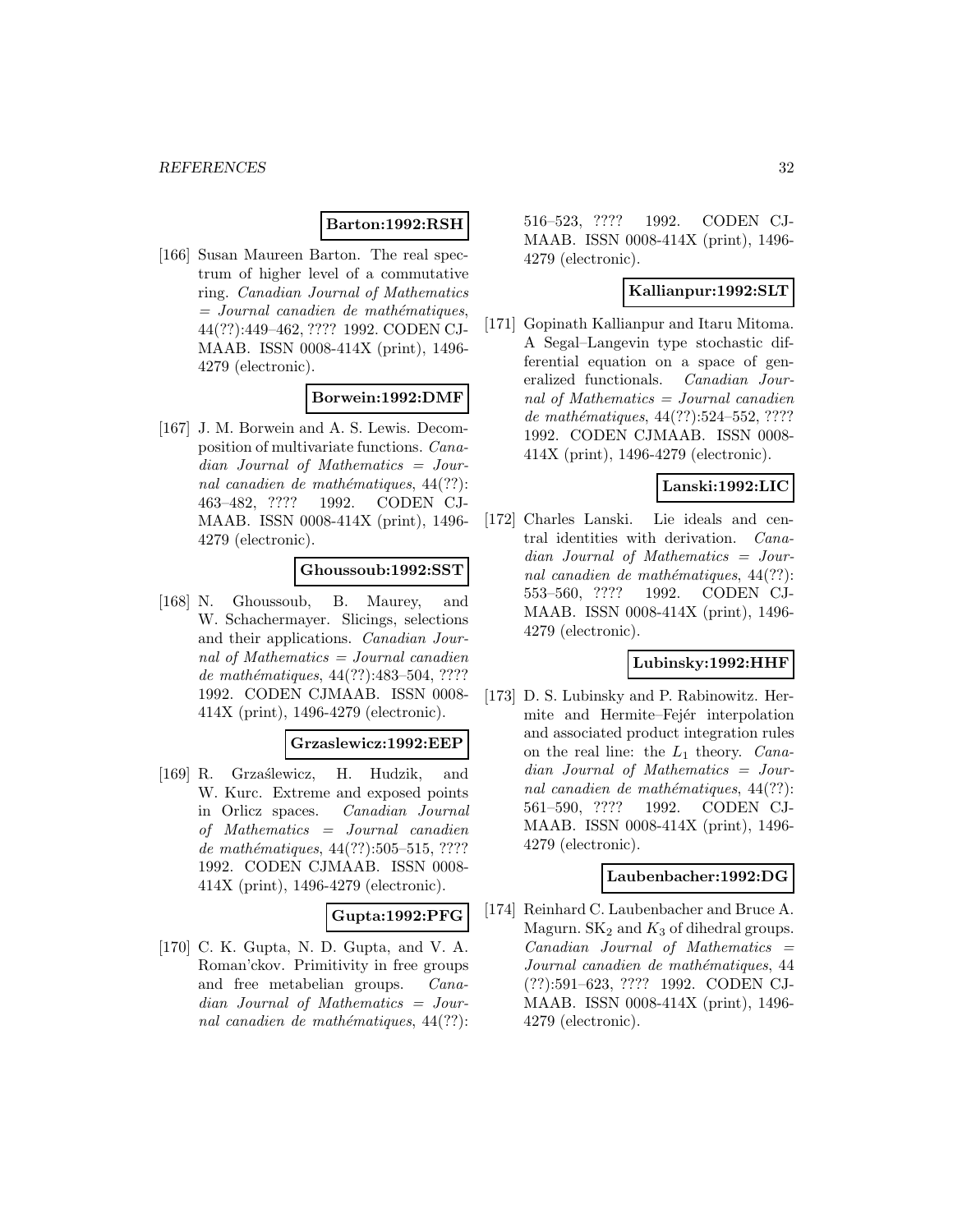#### **Sawyer:1992:HES**

[175] P. Sawyer. The heat equation on the spaces of positive definite matrices. Canadian Journal of Mathematics  $=$  Journal canadien de mathématiques, 44(??):624–651, ???? 1992. CODEN CJ-MAAB. ISSN 0008-414X (print), 1496- 4279 (electronic).

# **Wong:1992:FPT**

[176] James C. S. Wong. Fixed point theorems for measurable semigroups of operations. Canadian Journal of Mathematics  $=$  Journal canadien de mathématiques, 44(??):652–664, ???? 1992. CODEN CJ-MAAB. ISSN 0008-414X (print), 1496- 4279 (electronic).

#### **Chang:1992:SSA**

[177] Chang Chang Xi. The structure of Schur algebras  $S_k(n, p)$  for  $n \geq p$ . Canadian Journal of Mathematics = Journal canadien de mathématiques,  $44(??)$ : 665–672, ???? 1992. CODEN CJ-MAAB. ISSN 0008-414X (print), 1496- 4279 (electronic).

#### **Aldaz:1992:CUL**

[178] J. M. Aldaz. A characterization of universal Loeb measurability for completely regular Hausdorff spaces. Canadian Journal of Mathematics = Journal canadien de mathématiques,  $44(??)$ : 673–690, ???? 1992. CODEN CJ-MAAB. ISSN 0008-414X (print), 1496- 4279 (electronic).

**Alexopoulos:1992:AHT**

[179] G. Alexopoulos. An application of homogenization theory to harmonic analysis: Harnack inequalities and Riesz

transforms on Lie groups of polynomial growth. Canadian Journal of Mathematics = Journal canadien de mathématiques,  $44(??):691-727$ , ???? 1992. CODEN CJMAAB. ISSN 0008- 414X (print), 1496-4279 (electronic).

#### **Ancona:1992:DFR**

[180] Vincenzo Ancona and Bernard Gaveau. Differential forms and resolutions on certain analytic spaces. II. flat resolutions. Canadian Journal of Mathematics  $=$  Journal canadien de mathématiques, 44(??):728–749, ???? 1992. CODEN CJ-MAAB. ISSN 0008-414X (print), 1496- 4279 (electronic).

#### **Badertscher:1992:CHP**

[181] Erich Badertscher and Tom H. Koornwinder. Continuous Hahn polynomials of differential operator argument and analysis on Riemannian symmetric spaces of constant curvature. Canadian Journal of Mathematics = Journal canadien de mathématiques,  $44(??)$ : 750–773, ???? 1992. CODEN CJ-MAAB. ISSN 0008-414X (print), 1496- 4279 (electronic).

### **Burton:1992:PDE**

[182] R. M. Burton and A. R. Dabrowski. Positive dependence of exchangeable sequences. Canadian Journal of Mathematics = Journal canadien de mathématiques,  $44(??):774-783$ , ???? 1992. CODEN CJMAAB. ISSN 0008- 414X (print), 1496-4279 (electronic).

### **Ding:1992:SVG**

[183] Xie Ping Ding and Kok-Keong Tan. A set-valued generalization of Fan's best approximation theorem. Canadian Journal of Mathematics = Jour-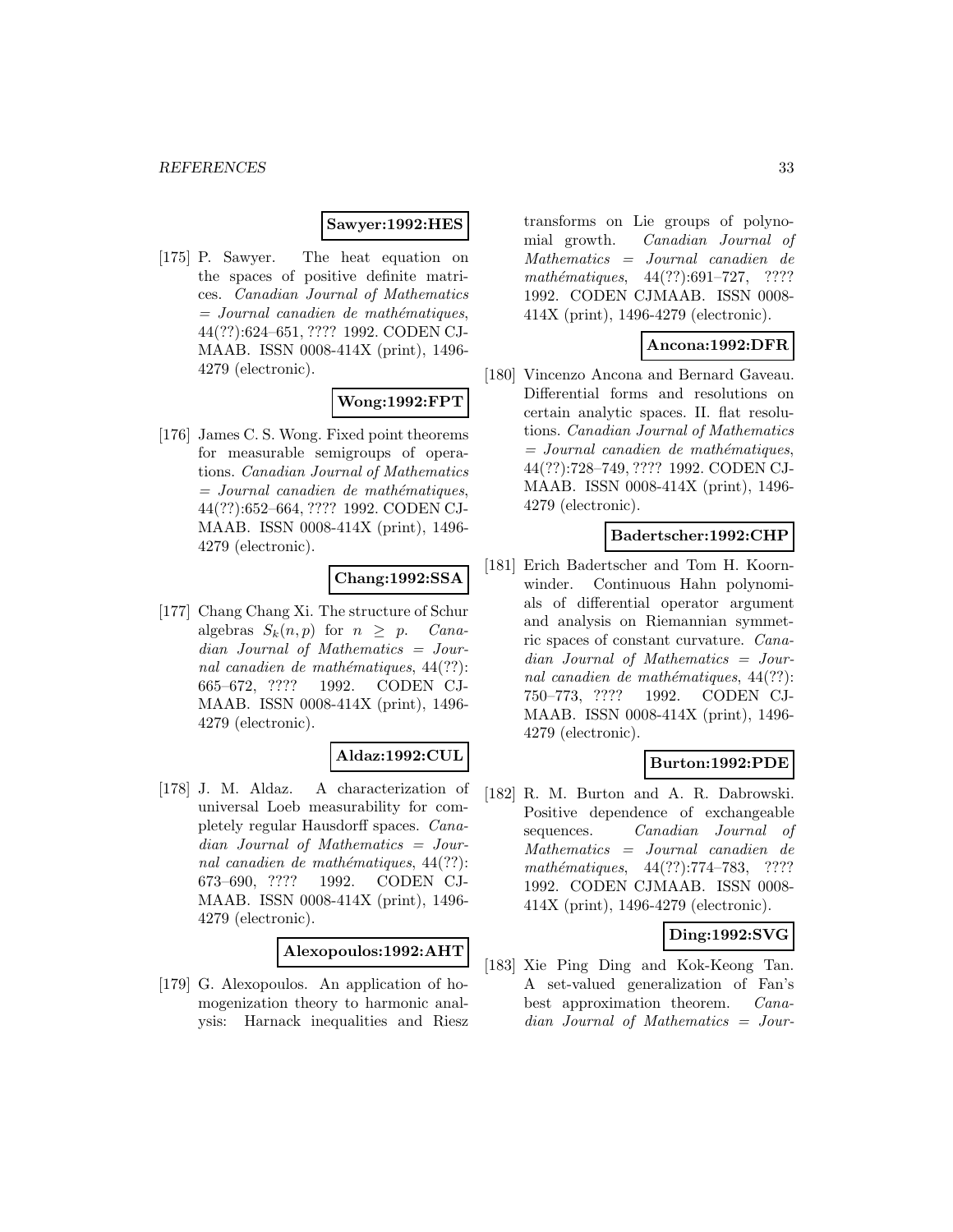nal canadien de mathématiques,  $44(??)$ : 784–796, ???? 1992. CODEN CJ-MAAB. ISSN 0008-414X (print), 1496- 4279 (electronic).

### **Gorkin:1992:BAD**

[184] Pamela Gorkin, Keiji Izuchi, and Raymond Mortini. Bourgain algebras of Douglas algebras. Canadian Journal of Mathematics = Journal canadien de mathématiques, 44(??):797–804, ???? 1992. CODEN CJMAAB. ISSN 0008- 414X (print), 1496-4279 (electronic).

# **Izuchi:1992:ASP**

[185] Keiji Izuchi. Analysis on sparse parts in the maximal ideal space of  $H^{\infty}$ . Canadian Journal of Mathematics = Journal canadien de mathématiques,  $44(??)$ : 805–823, ???? 1992. CODEN CJ-MAAB. ISSN 0008-414X (print), 1496- 4279 (electronic).

#### **Louboutin:1992:CNR**

[186] S. Louboutin, R. A. Mollin, and H. C. Williams. Class numbers of real quadratic fields, continued fractions, reduced ideals, prime-producing quadratic polynomials and quadratic residue covers. *Canadian Journal of Mathematics*  $=$ Journal canadien de mathématiques, 44 (??):824–842, ???? 1992. CODEN CJ-MAAB. ISSN 0008-414X (print), 1496- 4279 (electronic).

#### **Mekler:1992:DCA**

[187] Alan Mekler, Matatyahu Rubin, and Charles Steinhorn. Dedekind completeness and the algebraic complexity of o-minimal structures. Canadian Journal of Mathematics  $=$  Journal canadien de mathématiques, 44(??):843–855, ????

1992. CODEN CJMAAB. ISSN 0008- 414X (print), 1496-4279 (electronic).

#### **Srivastav:1992:EPP**

[188] Anand Srivastav. Extreme points of positive functionals and spectral states on real Banach algebras. Canadian Journal of Mathematics = Journal canadien de mathématiques, 44(??):856–866, ???? 1992. CODEN CJMAAB. ISSN 0008- 414X (print), 1496-4279 (electronic).

#### **Swarttouw:1992:ATS**

[189] René F. Swarttouw. An addition theorem and some product formulas for the Hahn–Exton q-Bessel functions. Canadian Journal of Mathematics = Journal canadien de mathématiques,  $44(??)$ : 867–879, ???? 1992. CODEN CJ-MAAB. ISSN 0008-414X (print), 1496- 4279 (electronic).

#### **Takahashi:1992:FPT**

[190] Wataru Takahashi. Fixed point theorem and nonlinear ergodic theorem for nonexpansive semigroups without convexity. Canadian Journal of Mathematics = Journal canadien de mathématiques, 44 (??):880–887, ???? 1992. CODEN CJ-MAAB. ISSN 0008-414X (print), 1496- 4279 (electronic).

### **Violette:1992:FPP**

[191] Donald Violette and Gilles Fournier. Fixed point principles for cones of a Banach space for the multivalued maps differentiable at the origin and infinity. *Canadian Journal of Mathematics*  $=$ Journal canadien de mathématiques, 44 (??):888–896, ???? 1992. CODEN CJ-MAAB. ISSN 0008-414X (print), 1496- 4279 (electronic).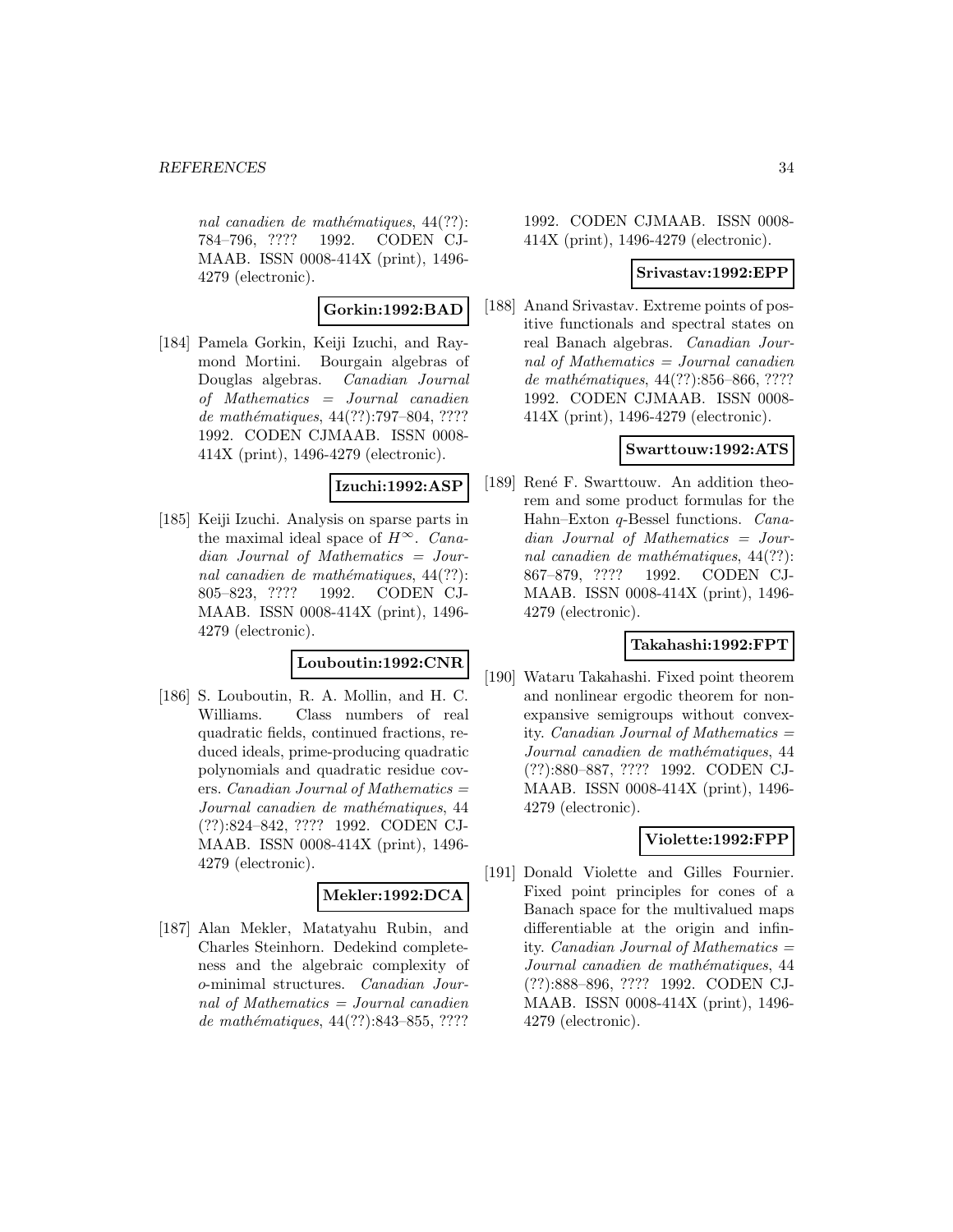#### **Alexopoulos:1992:LEC**

[192] G. Alexopoulos. A lower estimate for central probabilities on polycyclic groups. Canadian Journal of Mathematics = Journal canadien de mathématiques,  $44(??):897-910$ , ???? 1992. CODEN CJMAAB. ISSN 0008- 414X (print), 1496-4279 (electronic).

# **Andler:1992:BOT**

[193] Martin Andler. Bruhat order and transfer for complex reductive groups. Canadian Journal of Mathematics = Journal canadien de mathématiques,  $44(??)$ : 911–923, ???? 1992. CODEN CJ-MAAB. ISSN 0008-414X (print), 1496- 4279 (electronic).

# **Ditzian:1992:AFP**

[194] Z. Ditzian and D. Jiang. Approximation of functions by polynomials in  $C[-1, 1]$ .  $Canadian$  Journal of Mathematics  $=$ Journal canadien de mathématiques, 44 (??):924–940, ???? 1992. CODEN CJ-MAAB. ISSN 0008-414X (print), 1496- 4279 (electronic).

#### **Gauthier:1992:APS**

[195] P. M. Gauthier. Approximation by (pluri)subharmonic functions: fusion and localization. Canadian Journal of Mathematics = Journal canadien de mathématiques,  $44(??):941-950, ????$ 1992. CODEN CJMAAB. ISSN 0008- 414X (print), 1496-4279 (electronic).

### **Goodaire:1992:SML**

[196] Edgar G. Goodaire. Six Moufang loops of units. Canadian Journal of Mathematics = Journal canadien de mathématiques, 44(??):951–973, ???? 1992. CODEN CJMAAB. ISSN 0008- 414X (print), 1496-4279 (electronic).

# **Gross:1992:DRW**

[197] Benedict H. Gross and Dipendra Prasad. On the decomposition of a representation of  $\mathrm{SO}_n$  when restricted to  $\mathrm{SO}_{n-1}$ .  $Canadian$  Journal of Mathematics  $=$ Journal canadien de mathématiques, 44 (??):974–1002, ???? 1992. CODEN CJ-MAAB. ISSN 0008-414X (print), 1496- 4279 (electronic).

# **Kaczynski:1992:TTT**

[198] Tomasz Kaczynski and Jian Hong Wu. A topological transversality theorem for multi-valued maps in locally convex spaces with applications to neutral equations. Canadian Journal of Mathematics  $=$  Journal canadien de mathématiques, 44(??):1003–1013, ???? 1992. CODEN CJMAAB. ISSN 0008-414X (print), 1496-4279 (electronic).

# **Noussair:1992:PFE**

[199] Ezzat S. Noussair, Charles A. Swanson, and Yang Jianfu. Positive finite energy solutions of critical semilinear elliptic problems. Canadian Journal of Mathematics = Journal canadien de mathématiques, 44(??):1014-1029, ???? 1992. CODEN CJMAAB. ISSN 0008- 414X (print), 1496-4279 (electronic).

### **Rees:1992:FBS**

[200] Rolf S. Rees and Douglas R. Stinson. Frames with block size four. Canadian Journal of Mathematics = Journal canadien de mathématiques,  $44(??)$ : 1030–1049, ???? 1992. CODEN CJ-MAAB. ISSN 0008-414X (print), 1496- 4279 (electronic).

### **Rodl:1992:RPF**

[201] V. Rödl and N. Sauer. The Ramsey property for families of graphs which ex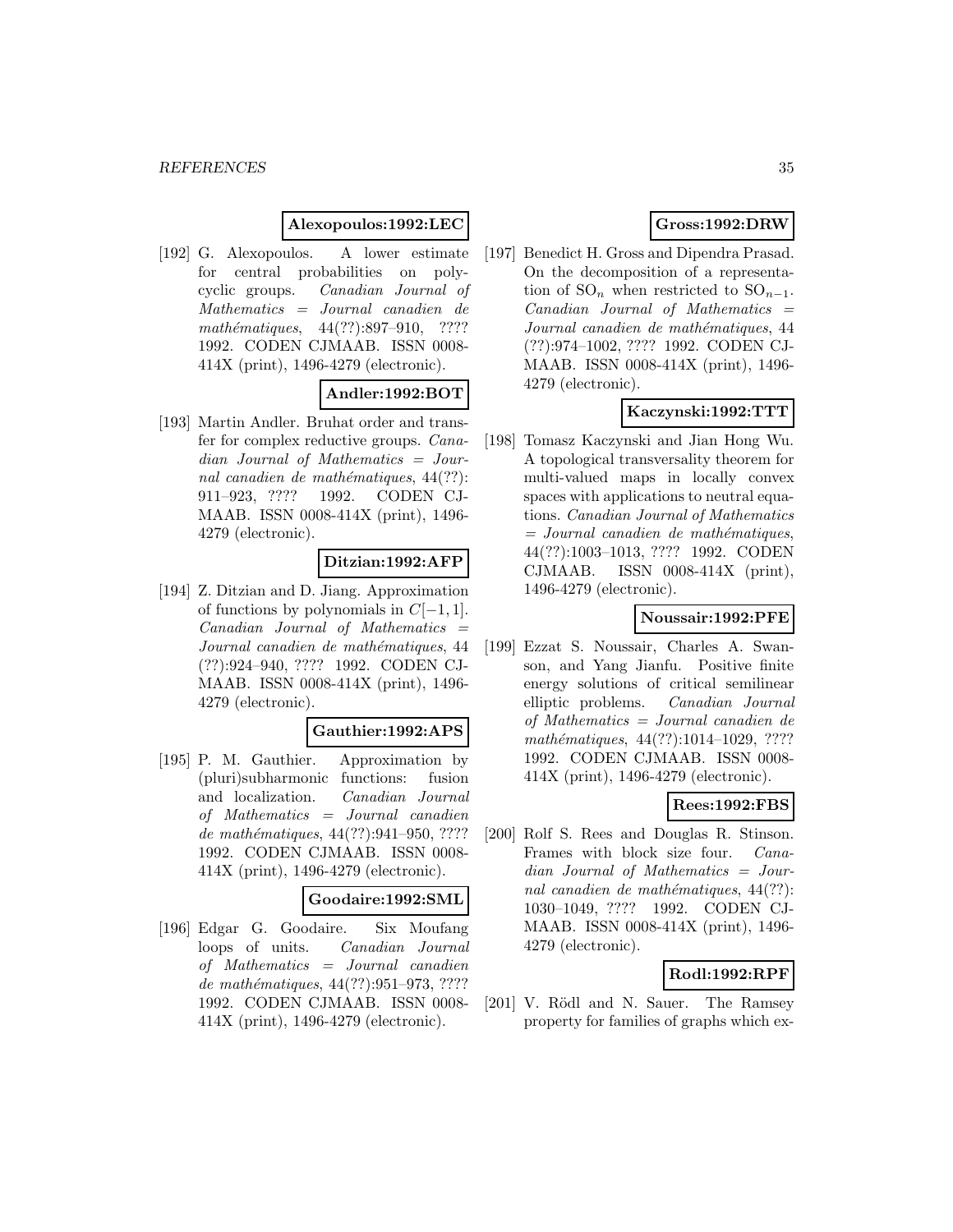clude a given graph. Canadian Journal of Mathematics = Journal canadien de mathématiques,  $44(??):1050-1060, ????$ 1992. CODEN CJMAAB. ISSN 0008- 414X (print), 1496-4279 (electronic).

#### **Setti:1992:GEH**

[202] Alberto G. Setti. Gaussian estimates for the heat kernel of the weighted Laplacian and fractal measures. Canadian Journal of Mathematics = Journal canadien de mathématiques,  $44(??)$ : 1061–1078, ???? 1992. CODEN CJ-MAAB. ISSN 0008-414X (print), 1496- 4279 (electronic).

#### **Stembridge:1992:SCI**

[203] J. R. Stembridge. Some conjectures for immanants. Canadian Journal of Mathematics = Journal canadien de mathématiques, 44(??):1079-1099, ???? 1992. CODEN CJMAAB. ISSN 0008- 414X (print), 1496-4279 (electronic).

#### **Tam:1992:TTG**

[204] Laying Tam. A Tauberian theorem for the general Euler–Borel summability method. Canadian Journal of Mathematics = Journal canadien de mathématiques,  $44(??):1100-1120, ????$ 1992. CODEN CJMAAB. ISSN 0008- 414X (print), 1496-4279 (electronic).

#### **DeKoninck:1992:NGP**

[205] J.-M. De Koninck, I. Kátai, and A. Mercier. On the normal growth of prime factors of integers. Canadian Journal of Mathematics = Journal canadien de mathématiques,  $44(??)$ : 1121–1154, ???? 1992. CODEN CJ-MAAB. ISSN 0008-414X (print), 1496- 4279 (electronic).

### **Bhatia:1992:SVS**

[206] R. Bhatia and L. Elsner. Symmetries and variation of spectra. Canadian Journal of Mathematics = Journal canadien de mathématiques,  $44(??)$ : 1155–1166, ???? 1992. CODEN CJ-MAAB. ISSN 0008-414X (print), 1496- 4279 (electronic).

# **Farsi:1992:QA**

[207] Carla Farsi and Neil Watling. Quartic algebras. Canadian Journal of Mathematics = Journal canadien de mathématiques, 44(??):1167-1191, ???? 1992. CODEN CJMAAB. ISSN 0008- 414X (print), 1496-4279 (electronic).

### **Ferland:1992:CFA**

[208] René Ferland, Xavier Fernique, and Gaston Giroux. Compactness of the fluctuations associated with some generalized nonlinear Boltzmann equations. Canadian Journal of Mathematics = Journal canadien de mathématiques,  $44(??)$ : 1192–1205, ???? 1992. CODEN CJ-MAAB. ISSN 0008-414X (print), 1496- 4279 (electronic).

# **Gu:1992:TWN**

[209] Dangsheng Gu. Two-weight norm inequality and Carleson measure in weighted Hardy spaces. Canadian Journal of Mathematics = Journal canadien de mathématiques,  $44(??):1206-$ 1219, ???? 1992. CODEN CJ-MAAB. ISSN 0008-414X (print), 1496- 4279 (electronic).

### **Jacquet:1992:RKI**

[210] Hervé Jacquet. Relative Kloosterman integrals for  $GL(3)$ . II. *Cana*dian Journal of Mathematics = Journal canadien de mathématiques,  $44(??)$ :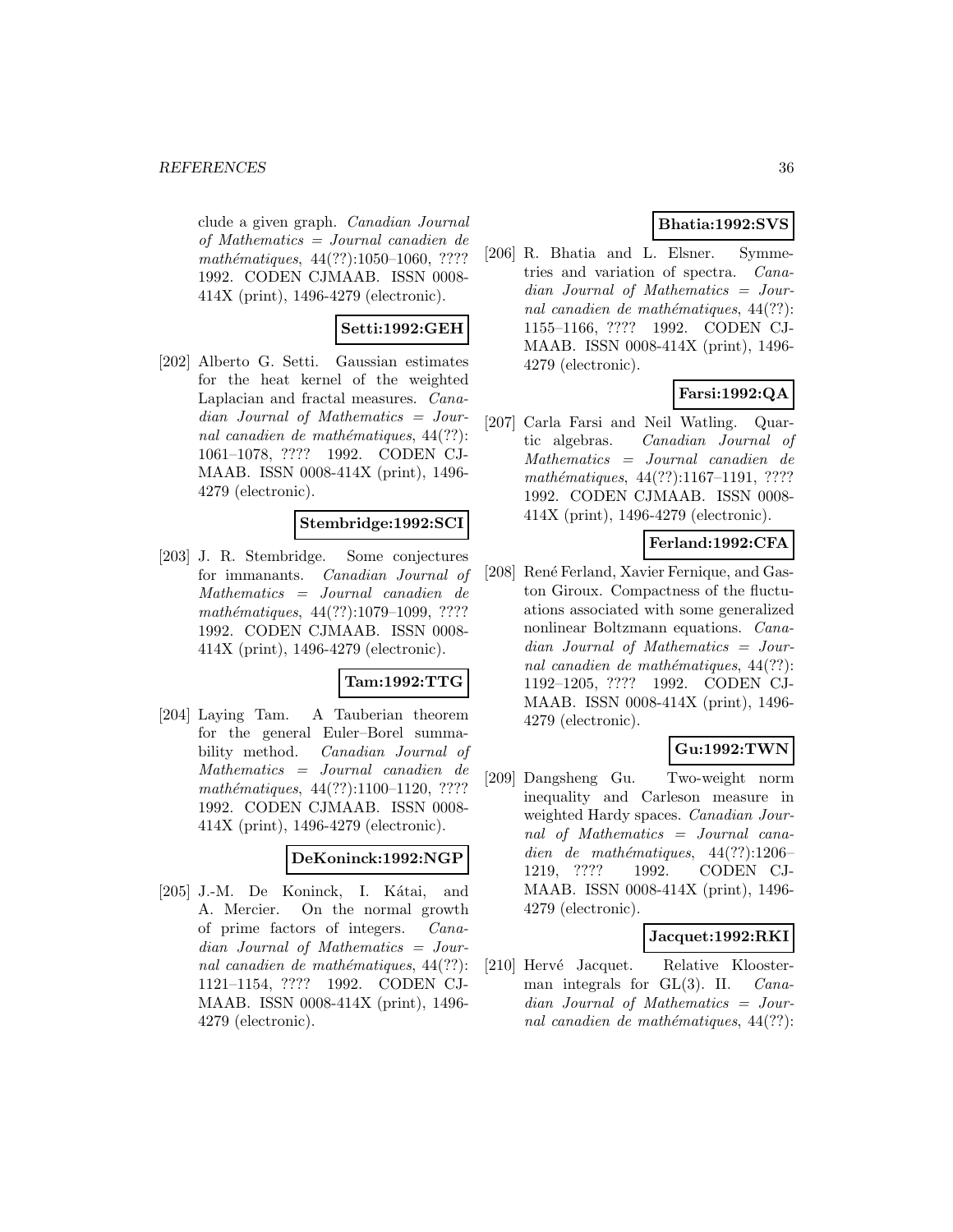1220–1240, ???? 1992. CODEN CJ-MAAB. ISSN 0008-414X (print), 1496- 4279 (electronic).

### **Lupton:1992:RHT**

[211] Gregory Lupton and Ronald Umble. Rational homotopy types with the rational cohomology algebra of stunted complex projective space. Canadian Journal of Mathematics = Journal canadien de mathématiques, 44(??):1241-1261, ???? 1992. CODEN CJMAAB. ISSN 0008- 414X (print), 1496-4279 (electronic).

#### **Marshall:1992:PBC**

[212] Murray Marshall. The Pierce–Birkhoff conjecture for curves. Canadian Journal of Mathematics = Journal canadien de mathématiques, 44(??):1262-1271, ???? 1992. CODEN CJMAAB. ISSN 0008- 414X (print), 1496-4279 (electronic).

## **Mohar:1992:CLP**

[213] Bojan Mohar. Combinatorial local planarity and the width of graph embeddings. Canadian Journal of Mathematics = Journal canadien de mathématiques, 44(??):1272-1288, ???? 1992. CODEN CJMAAB. ISSN 0008- 414X (print), 1496-4279 (electronic).

## **Pan:1992:BPA**

[214] K. Pan and E. B. Saff. Best polynomial approximation with linear constraints.  $Canadian$  Journal of Mathematics  $=$ Journal canadien de mathématiques, 44 (??):1289–1302, ???? 1992. CODEN CJ-MAAB. ISSN 0008-414X (print), 1496- 4279 (electronic).

### **Pfeffer:1992:MDG**

[215] Washek F. Pfeffer and Brian S. Thomson. Measures defined by gages. Canadian Journal of Mathematics = Journal canadien de mathématiques,  $44(??)$ : 1303–1316, ???? 1992. CODEN CJ-MAAB. ISSN 0008-414X (print), 1496- 4279 (electronic).

## **Yan:1992:CGH**

[216] Zhimin Yan. A class of generalized hypergeometric functions in several variables. Canadian Journal of Mathematics  $=$  Journal canadien de mathématiques, 44(6):1317–1338, December 1992. CO-DEN CJMAAB. ISSN 0008-414X (print), 1496-4279 (electronic).

## **Duff:1993:MGB**

[217] G. F. D. Duff. In memoriam: Gilbert de Beauregard Robinson (1906–1992).  $Canadian$  Journal of Mathematics  $=$ Journal canadien de mathématiques, 45 (??):3–5, ???? 1993. CODEN CJ-MAAB. ISSN 0008-414X (print), 1496- 4279 (electronic).

#### **Chabert:1993:PVE**

[218] Jean-Luc Chabert and Gilbert Gerboud. Polynômes à valeurs entières et binômes de Fermat. (French) [Polynomials with integer values and Fermat binomials].  $Canadian$  Journal of Mathematics  $=$ Journal canadien de mathématiques, 45 (??):6–21, ???? 1993. CODEN CJ-MAAB. ISSN 0008-414X (print), 1496- 4279 (electronic).

#### **DiVincenzo:1993:HPC**

[219] Onofrio Mario Di Vincenzo and Rosa Sagona. Homogeneous polynomials, centralizers and derivations in rings. Canadian Journal of Mathematics = Journal canadien de mathématiques,  $45(??)$ : 22–32, ???? 1993. CODEN CJ-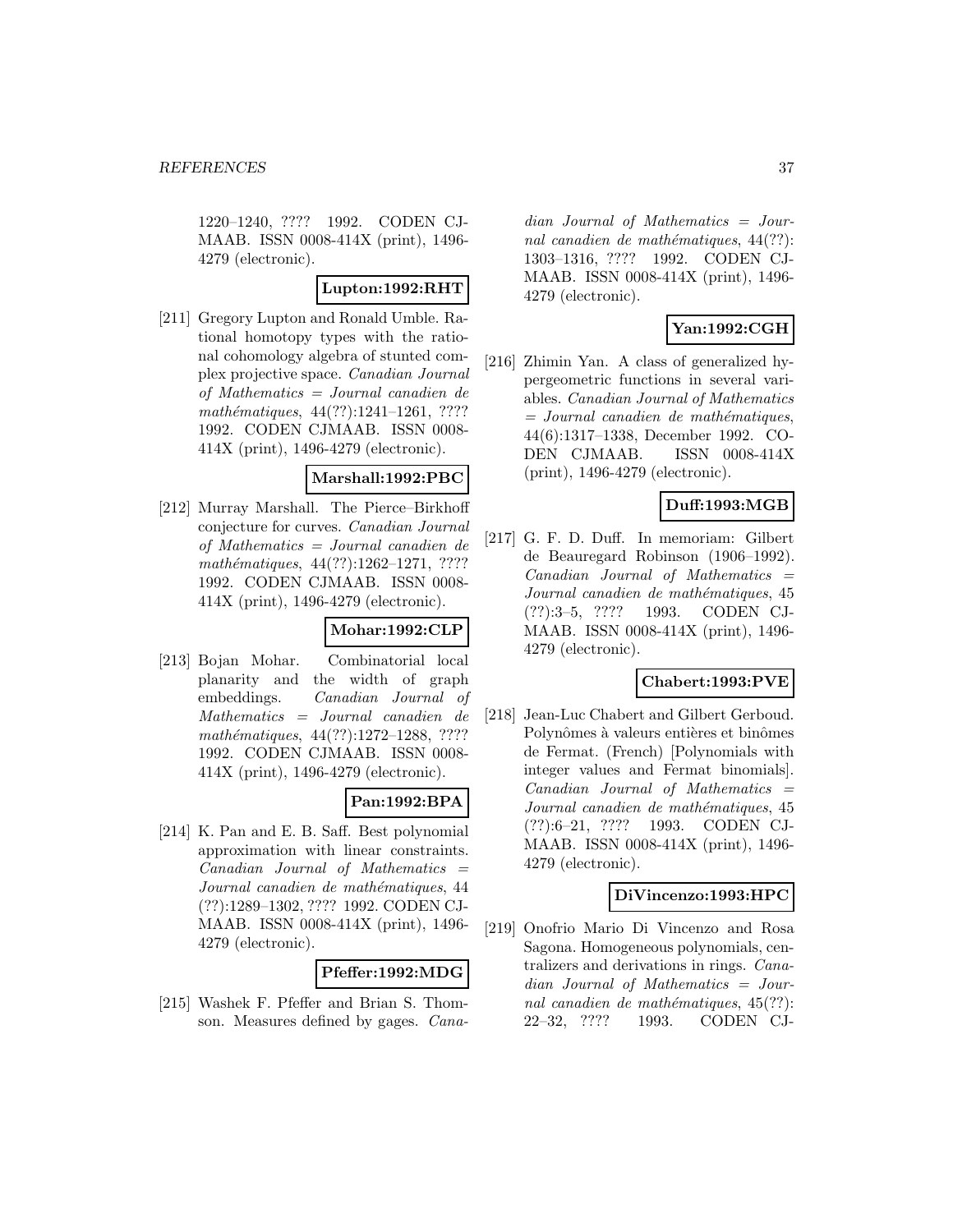MAAB. ISSN 0008-414X (print), 1496- 4279 (electronic).

#### **Friedman:1993:CAF**

[220] Yaakov Friedman and Bernard Russo. Classification of atomic facially symmetric spaces. Canadian Journal of Mathematics = Journal canadien de mathématiques,  $45(??):33–87, ????$ 1993. CODEN CJMAAB. ISSN 0008- 414X (print), 1496-4279 (electronic).

### **Cohen:1993:NLP**

[221] Arjeh M. Cohen and Robert L. Griess, Jr. Nonlocal Lie primitive subgroups of Lie groups. Canadian Journal of Mathematics = Journal canadien de mathématiques,  $45(??):88-103, ????$ 1993. CODEN CJMAAB. ISSN 0008- 414X (print), 1496-4279 (electronic).

## **Heinig:1993:WHI**

[222] H. P. Heinig and V. D. Stepanov. Weighted Hardy inequalities for increasing functions. Canadian Journal of Mathematics = Journal canadien de mathématiques,  $45(??):104-116, ????$ 1993. CODEN CJMAAB. ISSN 0008- 414X (print), 1496-4279 (electronic).

## **Ohyama:1993:MCN**

[223] Yoshiyuki Ohyama. On the minimal crossing number and the braid index of links. Canadian Journal of Mathematics  $=$  Journal canadien de mathématiques, 45(??):117–131, ???? 1993. CODEN CJ-MAAB. ISSN 0008-414X (print), 1496- 4279 (electronic).

#### **Philos:1993:OHO**

[224] Ch. G. Philos, I. K. Purnaras, and Y. G. Sficas. Oscillations in higher-order

neutral differential equations. Canadian Journal of Mathematics = Journal canadien de mathématiques,  $45(??)$ : 132–158, ???? 1993. CODEN CJ-MAAB. ISSN 0008-414X (print), 1496- 4279 (electronic).

### **Shao:1993:LIL**

[225] Qi Man Shao. On the law of the iterated logarithm for infinite-dimensional Ornstein–Uhlenbeck processes. Canadian Journal of Mathematics = Journal canadien de mathématiques,  $45(??)$ : 159–175, ???? 1993. CODEN CJ-MAAB. ISSN 0008-414X (print), 1496- 4279 (electronic).

### **Waldschmidt:1993:MCL**

[226] Michel Waldschmidt. Minorations de combinaisons lin´eaires de logarithmes de nombres algébriques. (French) [Lower bounds of linear combinations of logarithms of algebraic numbers]. Canadian Journal of Mathematics = Journal canadien de mathématiques,  $45(??)$ : 176–224, ???? 1993. CODEN CJ-MAAB. ISSN 0008-414X (print), 1496- 4279 (electronic).

## **Brunner:1993:APE**

[227] A. M. Brunner, R. G. Burns, and Sheila Oates-Williams. On almost primitive elements of free groups with an application to Fuchsian groups. Canadian Journal of Mathematics = Journal canadien de mathématiques,  $45(??):225-254, ????$ 1993. CODEN CJMAAB. ISSN 0008- 414X (print), 1496-4279 (electronic).

#### **Cochran:1993:RDF**

[228] W. George Cochran, Joel H. Shapiro, and David C. Ullrich. Random Dirichlet functions: multipliers and smooth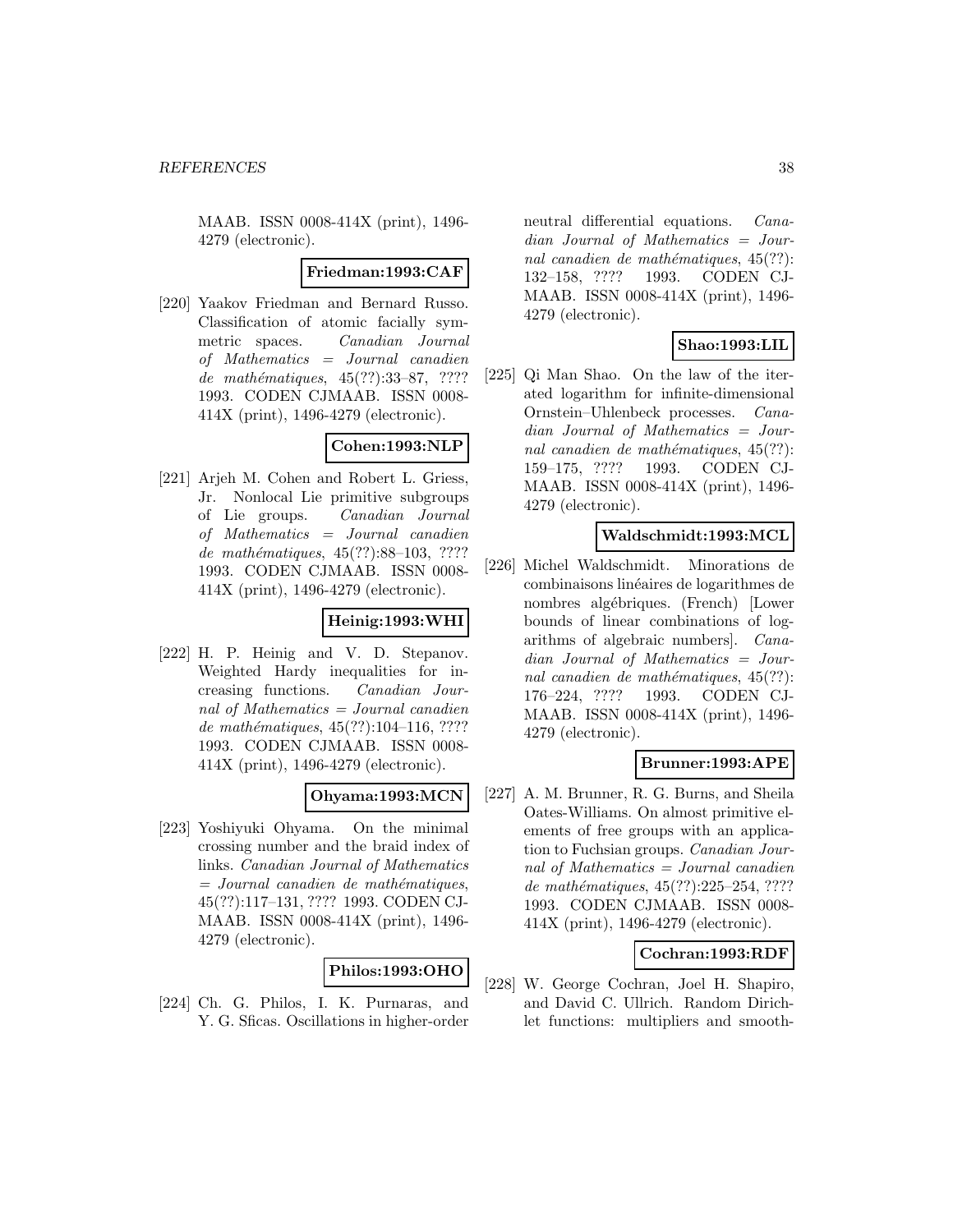ness. Canadian Journal of Mathematics  $=$  Journal canadien de mathématiques, 45(??):255–268, ???? 1993. CODEN CJ-MAAB. ISSN 0008-414X (print), 1496- 4279 (electronic).

### **Csorgo:1993:RMC**

 $[229]$  M. Csörgö, Z.-Y. Lin, and Q.-M. Shao. Randomization moduli of continuity for  $l^2$ -norm squared Ornstein-Uhlenbeck processes. Canadian Journal of Mathematics  $=$  Journal canadien de mathématiques,  $45(??):269-283, ????$ 1993. CODEN CJMAAB. ISSN 0008- 414X (print), 1496-4279 (electronic).

## **El-Zahar:1993:DHD**

[230] M. El-Zahar and N. W. Sauer. On the divisibility of homogeneous directed graphs. Canadian Journal of Mathematics = Journal canadien de mathématiques,  $45(??):284-294$ , ???? 1993. CODEN CJMAAB. ISSN 0008- 414X (print), 1496-4279 (electronic).

### **Hoffman:1993:PMR**

[231] Peter Hoffman. Projective and multigraded representations of monomial and multisigned groups. I. graded representations of a twisted product. Canadian Journal of Mathematics = Journal canadien de mathématiques,  $45(??)$ : 295–339, ???? 1993. CODEN CJ-MAAB. ISSN 0008-414X (print), 1496- 4279 (electronic).

### **Liem:1993:AKC**

[232] Vo Thanh Liem and Gerard A. Venema. On the asphericity of knot complements. Canadian Journal of Mathematics = Journal canadien de mathématiques, 45 (??):340–356, ???? 1993. CODEN CJ-

MAAB. ISSN 0008-414X (print), 1496- 4279 (electronic).

### **Lim:1993:LTS**

[233] Ming Huat Lim. Linear transformations on symmetric spaces. II. Canadian Journal of Mathematics  $=$  Journal canadien de mathématiques, 45(??):357–368, ???? 1993. CODEN CJMAAB. ISSN 0008- 414X (print), 1496-4279 (electronic).

## **Magurn:1993:BGS**

[234] Bruce A. Magurn. Birelative  $K_2$  of groups of square-free order. Canadian Journal of Mathematics = Journal canadien de mathématiques,  $45(??)$ : 369–379, ???? 1993. CODEN CJ-MAAB. ISSN 0008-414X (print), 1496- 4279 (electronic).

## **Nikiel:1993:HIC**

[235] J. Nikiel and E. D. Tymchatyn. On homogeneous images of compact ordered spaces. Canadian Journal of Mathematics = Journal canadien de mathématiques, 45(??):380–393, ???? 1993. CODEN CJMAAB. ISSN 0008- 414X (print), 1496-4279 (electronic).

# **Rahman:1993:SQC**

[236] Mizan Rahman. Some quadratic and cubic summation formulas for basic hypergeometric series. Canadian Journal of Mathematics = Journal canadien de mathématiques,  $45(??):394-411, ????$ 1993. CODEN CJMAAB. ISSN 0008- 414X (print), 1496-4279 (electronic).

#### **Schmitt:1993:HAC**

[237] William R. Schmitt. Hopf algebras of combinatorial structures. Canadian Journal of Mathematics = Journal canadien de mathématiques,  $45(??)$ :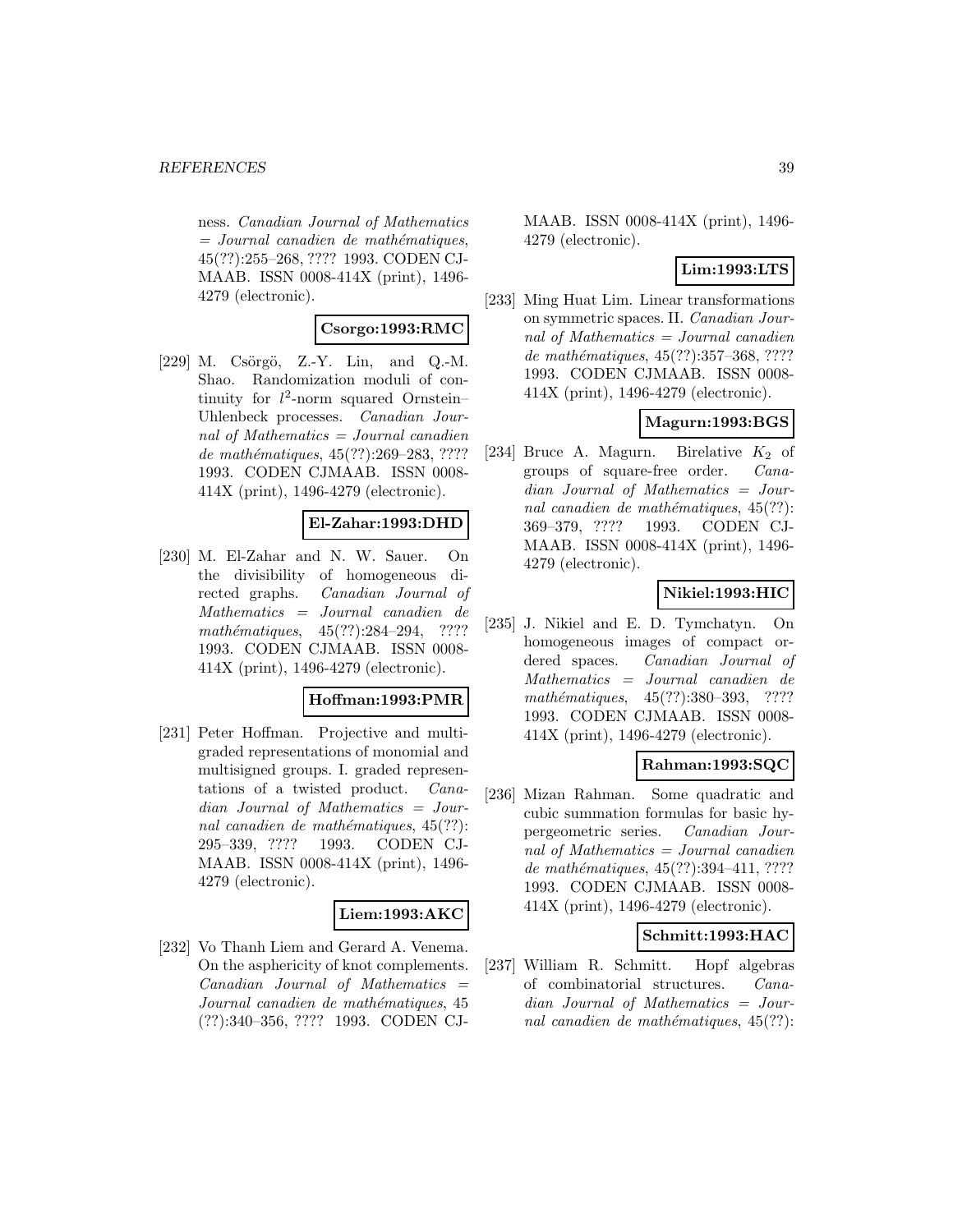412–428, ???? 1993. CODEN CJ-MAAB. ISSN 0008-414X (print), 1496- 4279 (electronic).

**Zhang:1993:CSE**

[238] Qing Zhang. Conditional sequence entropy and mild mixing extensions. Canadian Journal of Mathematics = Journal canadien de mathématiques,  $45(??)$ : 429–448, ???? 1993. CODEN CJ-MAAB. ISSN 0008-414X (print), 1496- 4279 (electronic).

### **Akcoglu:1993:MWA**

 $[239]$  M. A. Akcoglu and Y. Déniel. Moving weighted averages. Canadian Journal of Mathematics = Journal canadien de mathématiques, 45(??):449-469, ???? 1993. CODEN CJMAAB. ISSN 0008- 414X (print), 1496-4279 (electronic).

## **Asmar:1993:SIM**

[240] Nakhlé Asmar, Earl Berkson, and T. A. Gillespie. Spectral integration of Marcinkiewicz multipliers. Canadian Journal of Mathematics = Journal canadien de mathématiques,  $45(??)$ : 470–482, ???? 1993. CODEN CJ-MAAB. ISSN 0008-414X (print), 1496- 4279 (electronic).

#### **Bresar:1993:MWP**

[241] Matej Bresar and Peter Semrl. Mappings which preserve idempotents, local automorphisms, and local derivations. Canadian Journal of Mathematics  $=$  Journal canadien de mathématiques, 45(??):483–496, ???? 1993. CODEN CJ-MAAB. ISSN 0008-414X (print), 1496- 4279 (electronic).

# **Dajani:1993:GRC**

[242] Karma Dajani. Generic results for cocycles with values in a semidirect product. Canadian Journal of Mathematics  $=$  Journal canadien de mathématiques, 45(??):497–516, ???? 1993. CODEN CJ-MAAB. ISSN 0008-414X (print), 1496- 4279 (electronic).

## **Dumir:1993:CGT**

[243] V. C. Dumir, R. J. Hans-Gill, and J. B. Wilker. Contributions to a general theory of view-obstruction problems. Canadian Journal of Mathematics = Journal canadien de mathématiques,  $45(??)$ : 517–536, ???? 1993. CODEN CJ-MAAB. ISSN 0008-414X (print), 1496- 4279 (electronic).

## **Ge:1993:CRM**

[244] Zhong Ge. Collapsing Riemannian metrics to Carnot–Carathéodory metrics and Laplacians to sub-Laplacians.  $Canadian$  Journal of Mathematics  $=$ Journal canadien de mathématiques, 45 (??):537–553, ???? 1993. CODEN CJ-MAAB. ISSN 0008-414X (print), 1496- 4279 (electronic).

## **Hebert:1993:OPI**

[245] Michel Hébert. Sur les opérations partielles implicites et leur relation avec la surjectivité des épimorphismes. (French) [On implicit partial operations and their relationship with the surjectivity of epimorphisms]. Canadian Journal of Mathematics = Journal canadien de mathématiques,  $45(??):554–575, ????$ 1993. CODEN CJMAAB. ISSN 0008- 414X (print), 1496-4279 (electronic).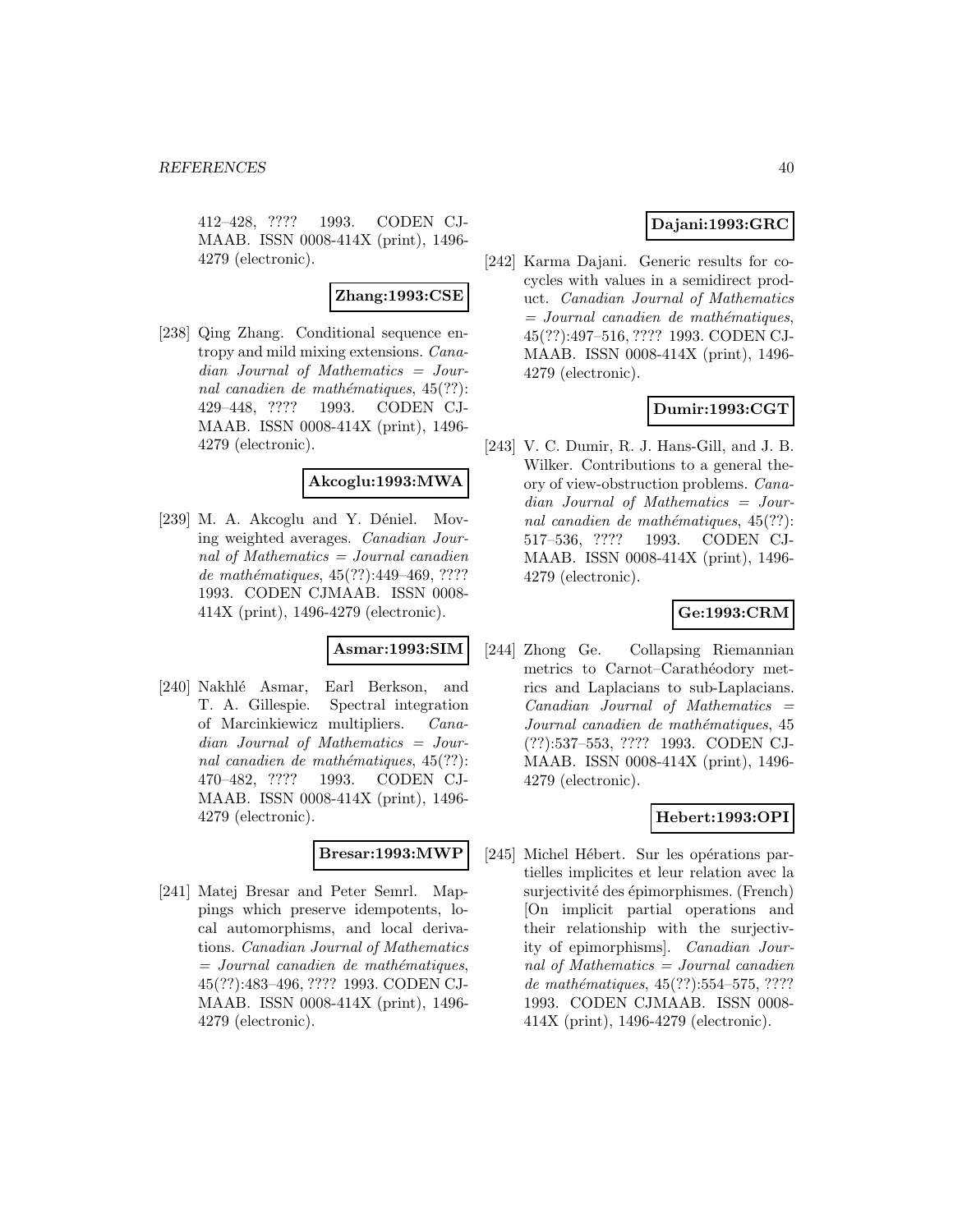### **Kato:1993:CWE**

[246] Hisao Kato. Continuum-wise expansive homeomorphisms. Canadian Journal of Mathematics = Journal canadien de mathématiques,  $45(??):576-598, ????$ 1993. CODEN CJMAAB. ISSN 0008- 414X (print), 1496-4279 (electronic).

#### **Lovric:1993:CPB**

[247] Miroslav Lovrić. Curvature pinching based on integral norms of the curvature. Canadian Journal of Mathematics  $=$  Journal canadien de mathématiques, 45(??):599–611, ???? 1993. CODEN CJ-MAAB. ISSN 0008-414X (print), 1496- 4279 (electronic).

### **McLaughlin:1993:SOG**

[248] D. McLaughlin, R. Poliquin, J. Vanderwerff, and V. Zizler. Second-order Gateaux differentiable bump functions and approximations in Banach spaces.  $Canadian$  Journal of Mathematics  $=$ Journal canadien de mathématiques, 45 (??):612–625, ???? 1993. CODEN CJ-MAAB. ISSN 0008-414X (print), 1496- 4279 (electronic).

#### **Ninomiya:1993:CSS**

[249] Yasushi Ninomiya. Correction to: "Structure of p-solvable groups with three p-regular classes". Canadian Journal of Mathematics = Journal canadien de mathématiques,  $45(??):626, ????$ 1993. CODEN CJMAAB. ISSN 0008- 414X (print), 1496-4279 (electronic). See [95].

#### **Olivier:1993:PPZ**

[250] P. F. Olivier and A. O. Watt. Polynomials with a prescribed zero and the

Bernstein's inequality. Canadian Journal of Mathematics = Journal canadien de mathématiques,  $45(??):627-637, ????$ 1993. CODEN CJMAAB. ISSN 0008- 414X (print), 1496-4279 (electronic).

## **Rahe:1993:CGB**

[251] M. Rahe. On a class of generalized baker's transformations. Canadian Journal of Mathematics = Journal canadien de mathématiques,  $45(??)$ : 638–649, ???? 1993. CODEN CJ-MAAB. ISSN 0008-414X (print), 1496- 4279 (electronic).

### **Sankaran:1993:GAF**

[252] P. Sankaran and K. Varadarajan. Group actions on flag manifolds and cobordism. Canadian Journal of Mathematics  $=$  Journal canadien de mathématiques, 45(??):650–661, ???? 1993. CODEN CJ-MAAB. ISSN 0008-414X (print), 1496- 4279 (electronic).

### **Zelewski:1993:HET**

[253] Piotr M. Zelewski. On the Hermitian– Einstein tensor of a complex homogeneous vector bundle. Canadian Journal of Mathematics = Journal canadien de mathématiques,  $45(??):662-672, ????$ 1993. CODEN CJMAAB. ISSN 0008- 414X (print), 1496-4279 (electronic).

#### **Hirschhorn:1993:CAJ**

[254] Michael Hirschhorn, Frank Garvan, and Jon Borwein. Cubic analogues of the Jacobian theta function  $\theta(z,q)$ . Canadian Journal of Mathematics = Journal canadien de mathématiques,  $45(??)$ : 673–694, ???? 1993. CODEN CJ-MAAB. ISSN 0008-414X (print), 1496- 4279 (electronic).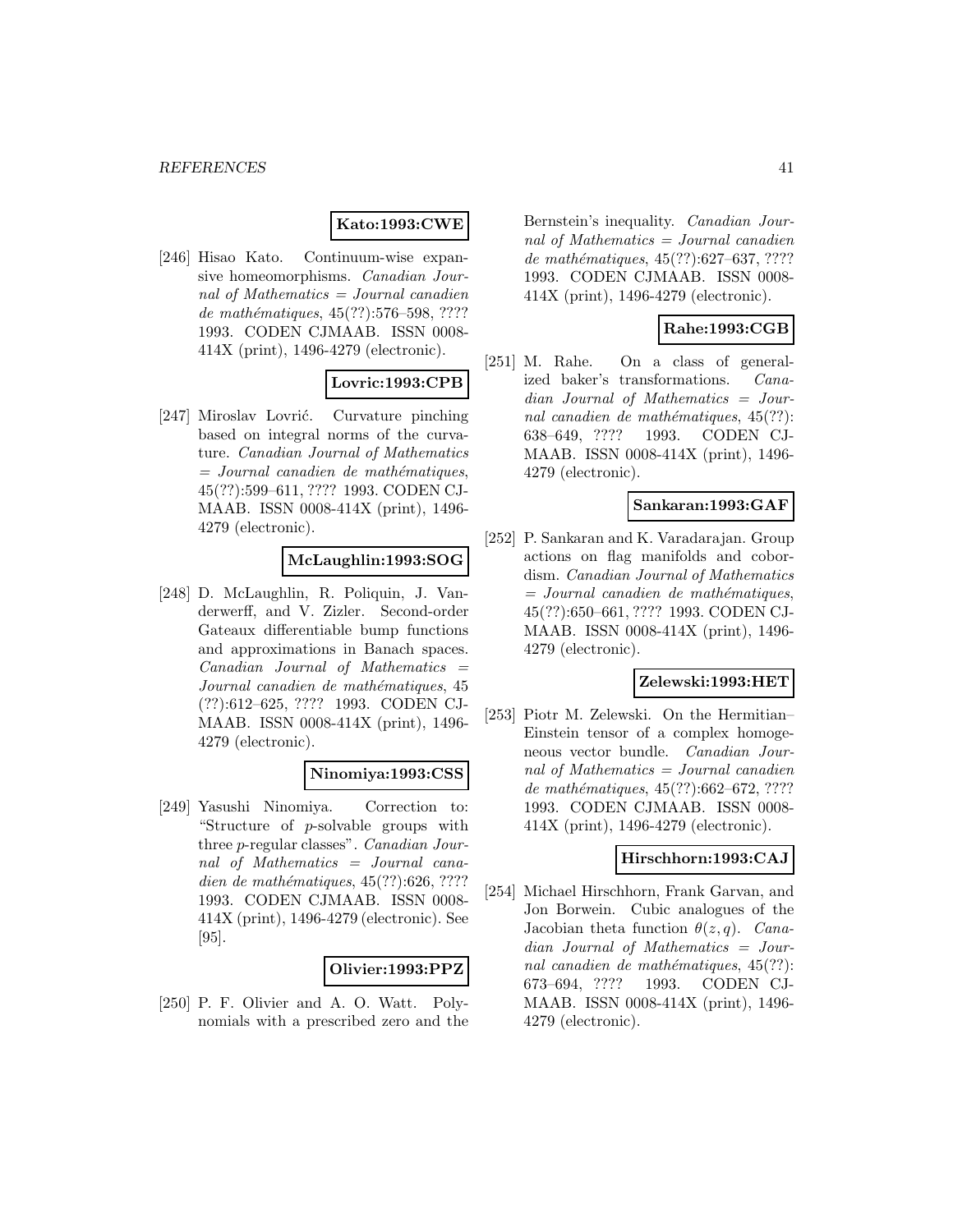## **Bresar:1993:CPM**

[255] Matej Bresar and C. Robert Miers. Commutativity preserving mappings of von Neumann algebras. Canadian Journal of Mathematics = Journal canadien de mathématiques,  $45(??):695–708, ????$ 1993. CODEN CJMAAB. ISSN 0008- 414X (print), 1496-4279 (electronic).

### **Edward:1993:JMS**

[256] Julian Edward. Jacobi matrices and the spectrum of the Neumann operator on a family of Riemann surfaces. Canadian Journal of Mathematics = Journal canadien de mathématiques,  $45(??)$ : 709–726, ???? 1993. CODEN CJ-MAAB. ISSN 0008-414X (print), 1496- 4279 (electronic).

## **Farkas:1993:STG**

[257] Daniel R. Farkas, C. D. Feustel, and Edward L. Green. Synergy in the theories of Gröbner bases and path algebras. Canadian Journal of Mathematics  $=$  Journal canadien de mathématiques, 45(??):727–739, ???? 1993. CODEN CJ-MAAB. ISSN 0008-414X (print), 1496- 4279 (electronic).

#### **Gauthier:1993:DCU**

[258] P. M. Gauthier and N. N. Tarkhanov. Degenerate cases of uniform approximation by solutions of systems with surjective symbols. Canadian Journal of Mathematics = Journal canadien de mathématiques,  $45(??):740-757, ????$ 1993. CODEN CJMAAB. ISSN 0008- 414X (print), 1496-4279 (electronic).

**Gimigliano:1993:IVS**

[259] A. Gimigliano and A. Lorenzini. On the ideal of Veronesean surfaces. Cana-

dian Journal of Mathematics = Journal canadien de mathématiques,  $45(??)$ : 758–777, ???? 1993. CODEN CJ-MAAB. ISSN 0008-414X (print), 1496- 4279 (electronic).

## **Herz:1993:RLG**

[260] Carl Herz. Representations of Lie groups by contact transformations. II. noncompact simple groups. Canadian Journal of Mathematics = Journal canadien de mathématiques,  $45(??):778-802, ????$ 1993. CODEN CJMAAB. ISSN 0008- 414X (print), 1496-4279 (electronic).

### **Kechagias:1993:MOM**

[261] Nondas E. Kechagias. Mod odd modular coinvariants, homology operations, and limit spaces. Canadian Journal of Mathematics = Journal canadien de mathématiques, 45(??):803-819, ???? 1993. CODEN CJMAAB. ISSN 0008- 414X (print), 1496-4279 (electronic).

## **Liu:1993:QMT**

[262] Ke Qin Liu. Quantizations of the module of tensor fields over the Witt algebra. Canadian Journal of Mathematics  $=$  Journal canadien de mathématiques, 45(??):820–834, ???? 1993. CODEN CJ-MAAB. ISSN 0008-414X (print), 1496- 4279 (electronic).

#### **Liu:1993:PSS**

[263] Lin Qi Liu. Propagation of singularities for semilinear hyperbolic equations.  $Canadian$  Journal of Mathematics  $=$ Journal canadien de mathématiques, 45 (??):835–846, ???? 1993. CODEN CJ-MAAB. ISSN 0008-414X (print), 1496- 4279 (electronic).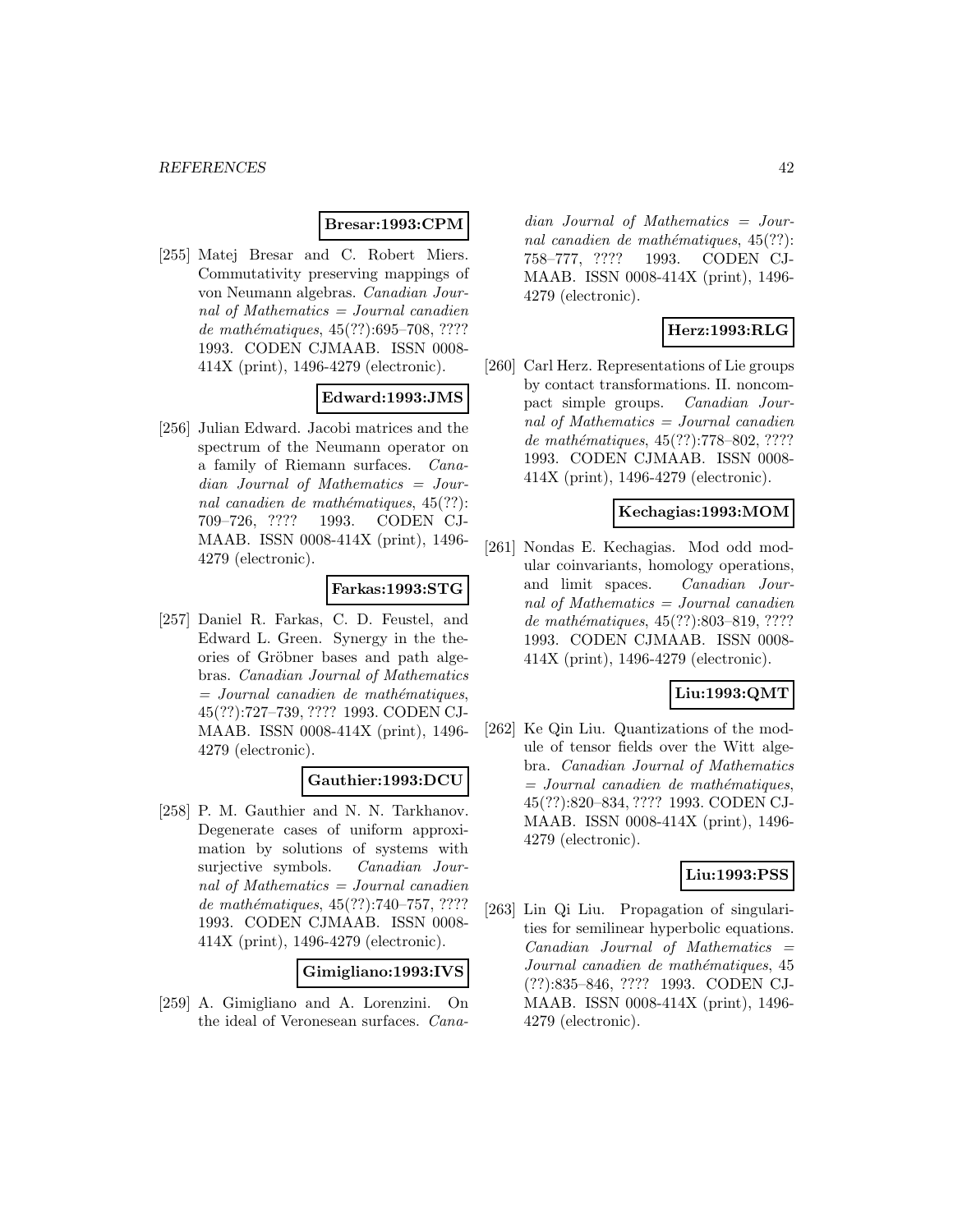# **Mai:1993:ARF**

[264] Liem Mai. The analytic rank of a family of elliptic curves. Canadian Journal of Mathematics = Journal canadien de mathématiques,  $45(??):847-862, ????$ 1993. CODEN CJMAAB. ISSN 0008- 414X (print), 1496-4279 (electronic).

## **Okada:1993:ABS**

[265] Tatsuya Okada. Asymptotic behavior of skew conditional heat kernels on graph networks. Canadian Journal of Mathematics = Journal canadien de mathématiques,  $45(??)$ :863–878, ???? 1993. CODEN CJMAAB. ISSN 0008- 414X (print), 1496-4279 (electronic).

### **Poliquin:1993:CED**

[266] R. A. Poliquin and R. T. Rockafellar. A calculus of epi-derivatives applicable to optimization. Canadian Journal of Mathematics  $=$  Journal canadien de mathématiques, 45(??):879–896, ???? 1993. CODEN CJMAAB. ISSN 0008- 414X (print), 1496-4279 (electronic).

#### **Bartoszynski:1993:CGB**

[267] Tomek Bartoszyński, Winfried Just, and Marion Scheepers. Covering games and the Banach–Mazur game: K-tactics.  $Canadian$  Journal of Mathematics  $=$ Journal canadien de mathématiques, 45 (??):897–929, ???? 1993. CODEN CJ-MAAB. ISSN 0008-414X (print), 1496- 4279 (electronic).

#### **Godoy:1993:OPR**

[268] E. Godoy and F. Marcellán. Orthogonal polynomials and rational modifications of measures. Canadian Journal of Mathematics  $=$  Journal canadien de mathématiques,  $45(??):930-943, ????$ 

1993. CODEN CJMAAB. ISSN 0008- 414X (print), 1496-4279 (electronic).

### **Goerss:1993:PIH**

[269] Paul G. Goerss. Projective and injective Hopf algebras over the Dyer– Lashof algebra. Canadian Journal of Mathematics = Journal canadien de mathématiques, 45(??):944–976, ???? 1993. CODEN CJMAAB. ISSN 0008- 414X (print), 1496-4279 (electronic).

### **Hager:1993:FDA**

[270] Anthony W. Hager and Jorge Martinez. Fraction-dense algebras and spaces.  $Canadian$  Journal of Mathematics  $=$ Journal canadien de mathématiques, 45 (??):977–996, ???? 1993. CODEN CJ-MAAB. ISSN 0008-414X (print), 1496- 4279 (electronic).

### **Petechuk:1993:IBL**

[271] Vasilij M. Petechuk. Isomorphisms between linear groups over division rings.  $Canadian$  Journal of Mathematics  $=$ Journal canadien de mathématiques, 45 (??):997–1008, ???? 1993. CODEN CJ-MAAB. ISSN 0008-414X (print), 1496- 4279 (electronic).

## **Peters:1993:ATA**

[272] J. R. Peters, Y. T. Poon, and B. H. Wagner. Analytic TAF algebras. Canadian Journal of Mathematics = Journal canadien de mathématiques,  $45(??)$ : 1009–1031, ???? 1993. CODEN CJ-MAAB. ISSN 0008-414X (print), 1496- 4279 (electronic). See correction [311].

#### **Raeburn:1993:DDC**

[273] Iain Raeburn and Dana P. Williams. Dixmier–Douady classes of dynamical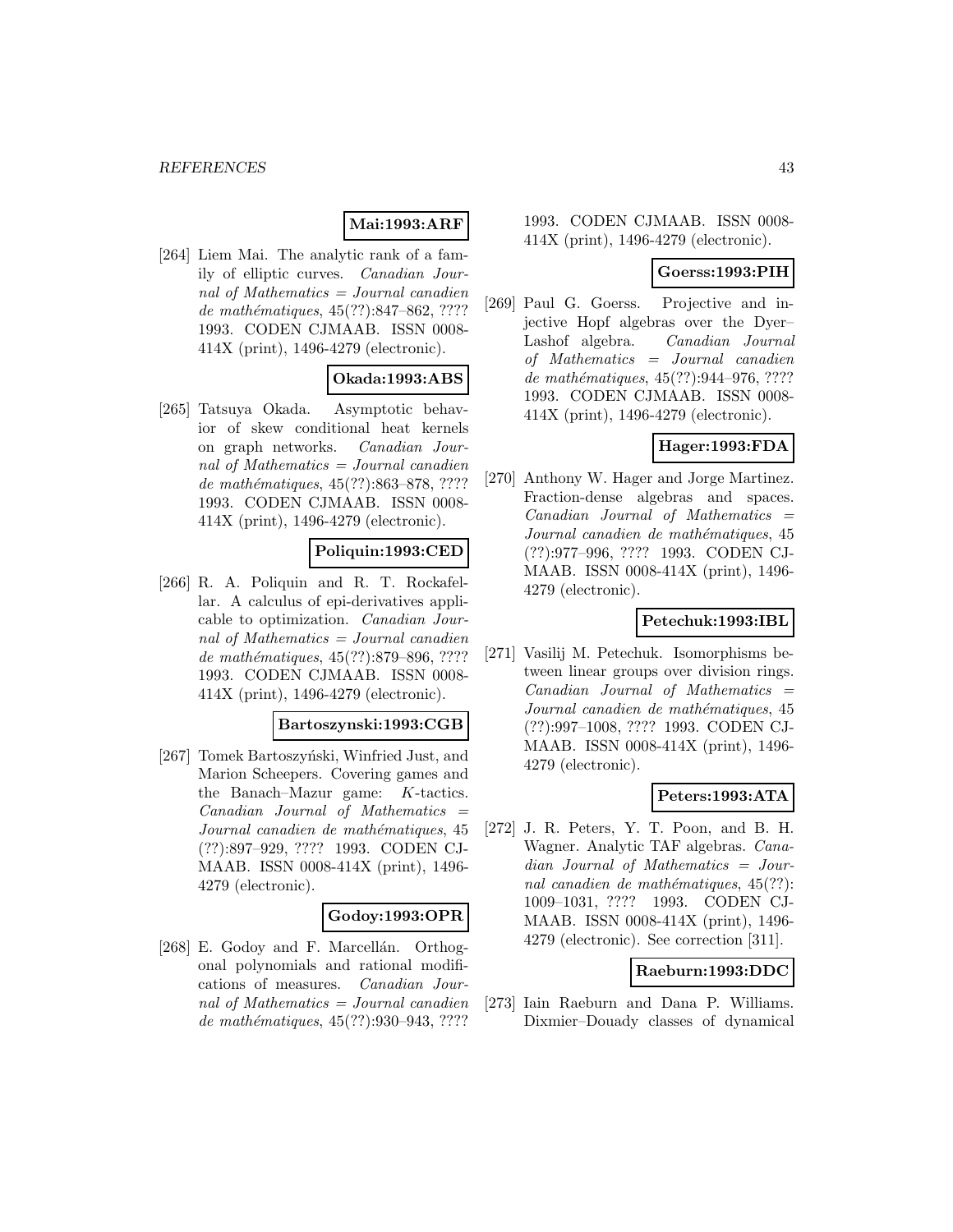systems and crossed products. Canadian Journal of Mathematics = Journal canadien de mathématiques,  $45(??)$ : 1032–1066, ???? 1993. CODEN CJ-MAAB. ISSN 0008-414X (print), 1496- 4279 (electronic).

#### **vanderPoorten:1993:SCF**

[274] A. J. van der Poorten and J. Shallit. A specialised continued fraction. Canadian Journal of Mathematics = Journal canadien de mathématiques,  $45(??)$ : 1067–1079, ???? 1993. CODEN CJ-MAAB. ISSN 0008-414X (print), 1496- 4279 (electronic).

### **Stroethoff:1993:ECT**

[275] Karel Stroethoff. Essentially commuting Toeplitz operators with harmonic symbols. Canadian Journal of Mathematics  $=$  Journal canadien de mathématiques, 45(??):1080–1093, ???? 1993. CODEN CJMAAB. ISSN 0008-414X (print), 1496-4279 (electronic).

#### **Wong:1993:OCS**

[276] James S. W. Wong. Oscillation criteria for second order nonlinear differential equations involving integral averages. Canadian Journal of Mathematics  $=$  Journal canadien de mathématiques, 45(??):1094–1103, ???? 1993. CODEN CJMAAB. ISSN 0008-414X (print), 1496-4279 (electronic).

#### **Yezza:1993:SCS**

[277] A. Yezza. Sensitivity and controllability of systems governed by integral equations via proximal analysis. Canadian Journal of Mathematics = Journal canadien de mathématiques,  $45(??)$ : 1104–1120, ???? 1993. CODEN CJ-

MAAB. ISSN 0008-414X (print), 1496- 4279 (electronic).

#### **Borwein:1993:CFH**

[278] J. M. Borwein and M. Fabián. On convex functions having points of Gâteaux differentiability which are not points of Fréchet differentiability. Canadian Journal of Mathematics = Journal canadien de mathématiques,  $45(??):1121-$ 1134, ???? 1993. CODEN CJ-MAAB. ISSN 0008-414X (print), 1496- 4279 (electronic).

# **Bryant:1993:DSA**

[279] Roger M. Bryant and Vesselin Drensky. Dense subgroups of the automorphism groups of free algebras. Canadian Journal of Mathematics = Journal canadien de mathématiques,  $45(??)$ : 1135–1154, ???? 1993. CODEN CJ-MAAB. ISSN 0008-414X (print), 1496- 4279 (electronic).

#### **Carro:1993:BSI**

[280] María J. Carro and Javier Soria. Boundedness of some integral operators. Canadian Journal of Mathematics = Journal canadien de mathématiques,  $45(??)$ : 1155–1166, ???? 1993. CODEN CJ-MAAB. ISSN 0008-414X (print), 1496- 4279 (electronic).

## **Clarke:1993:SCM**

[281] F. H. Clarke, R. J. Stern, and P. R. Wolenski. Subgradient criteria for monotonicity, the Lipschitz condition, and convexity. Canadian Journal of Mathematics = Journal canadien de mathématiques,  $45(6):1167-1183$ , December 1993. CODEN CJMAAB. ISSN 0008-414X (print), 1496-4279 (electronic).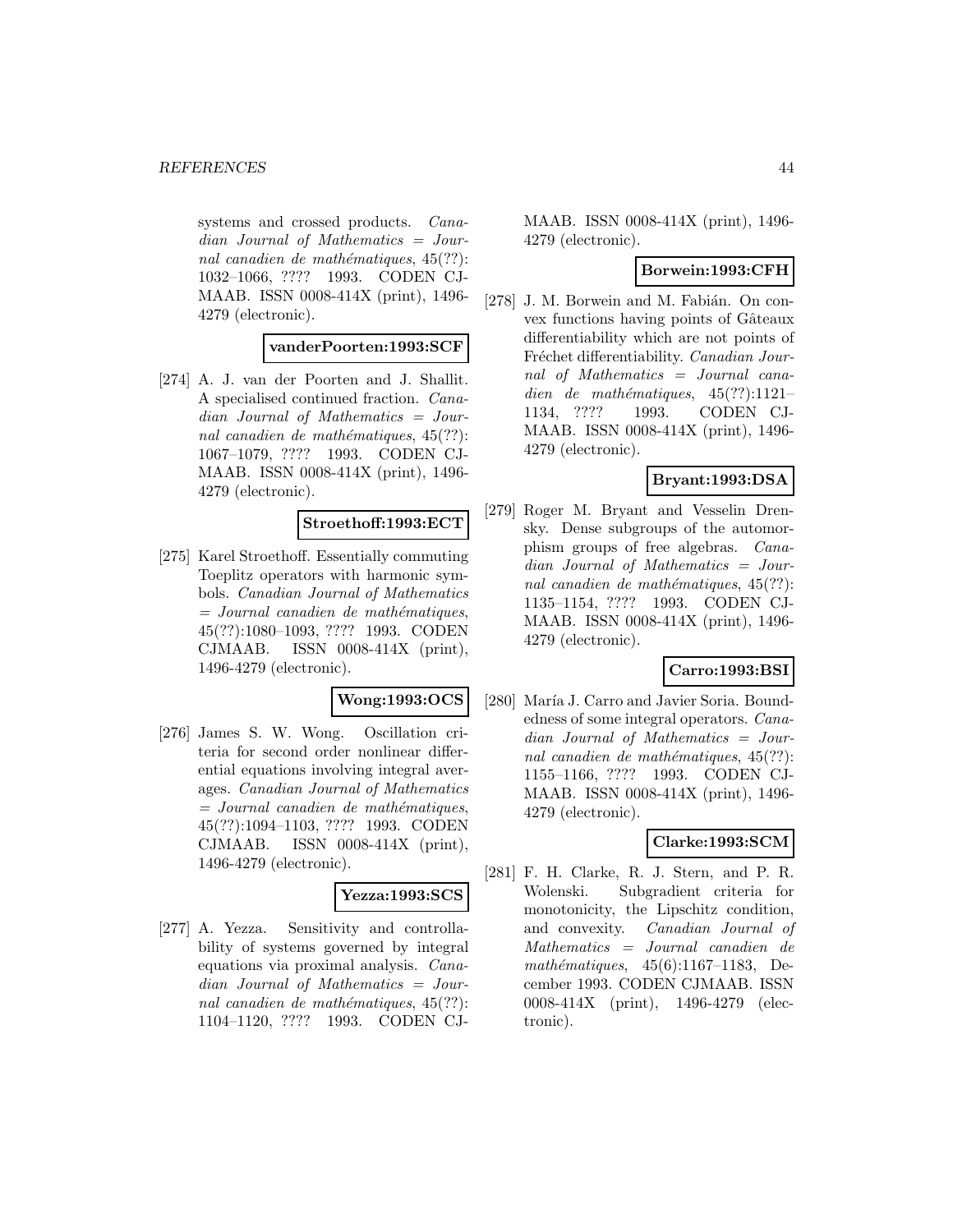### **Cordes:1993:AWR**

[282] Craig M. Cordes. Abstract Witt rings when certain binary forms represent exactly four elements. Canadian Journal of Mathematics = Journal canadien de mathématiques,  $45(??):1184-1199, ????$ 1993. CODEN CJMAAB. ISSN 0008- 414X (print), 1496-4279 (electronic).

### **Fine:1993:EFK**

[283] Benjamin L. Fine and Georgia Triantafillou. On the equivariant formality of Kähler manifolds with finite group action. Canadian Journal of Mathematics  $=$  Journal canadien de mathématiques, 45(??):1200–1210, ???? 1993. CODEN CJMAAB. ISSN 0008-414X (print), 1496-4279 (electronic).

### **Mao:1993:RKI**

[284] Zhengyu Mao. Relative Kloosterman integrals for GL(3). III. Canadian Journal of Mathematics = Journal canadien de mathématiques,  $45(??):1211-1230, ????$ 1993. CODEN CJMAAB. ISSN 0008- 414X (print), 1496-4279 (electronic).

#### **Martin-Reyes:1993:C**

[285] F. J. Martín-Reyes, L. Pick, and A. de la Torre.  $A^+_{\infty}$  condition. Canadian Journal of Mathematics = Journal canadien de mathématiques,  $45(6):1231-$ 1244, December 1993. CODEN CJ-MAAB. ISSN 0008-414X (print), 1496- 4279 (electronic).

## **Mori:1993:LDL**

[286] Tamás F. Móri. The a.s. limit distribution of the longest head run. Canadian Journal of Mathematics = Journal canadien de mathématiques,  $45(??)$ :

1245–1262, ???? 1993. CODEN CJ-MAAB. ISSN 0008-414X (print), 1496- 4279 (electronic).

#### **Mueller:1993:MDW**

[287] C. Mueller. A modulus for the 3 dimensional wave equation with noise: dealing with a singular kernel. Canadian Journal of Mathematics = Journal canadien de mathématiques,  $45(??)$ : 1263–1275, ???? 1993. CODEN CJ-MAAB. ISSN 0008-414X (print), 1496- 4279 (electronic).

### **Parshall:1993:CQG**

[288] Brian Parshall and Jian Pan Wang. Cohomology of quantum groups: the quantum dimension. Canadian Journal of Mathematics = Journal canadien de mathématiques,  $45(??):1276-1298$ , ???? 1993. CODEN CJMAAB. ISSN 0008- 414X (print), 1496-4279 (electronic).

### **Prabaharan:1993:EIW**

[289] K. Prabaharan. Existence of invariant weak units in Banach lattices: countably generated left amenable semigroup of operators. Canadian Journal of Mathematics = Journal canadien de mathématiques, 45(??):1299-1312, ???? 1993. CODEN CJMAAB. ISSN 0008- 414X (print), 1496-4279 (electronic).

#### **Reid:1993:DMR**

[290] Les Reid and Xingping Sun. Distance matrices and ridge function interpolation. Canadian Journal of Mathematics  $=$  Journal canadien de mathématiques, 45(??):1313–1323, ???? 1993. CODEN CJMAAB. ISSN 0008-414X (print), 1496-4279 (electronic).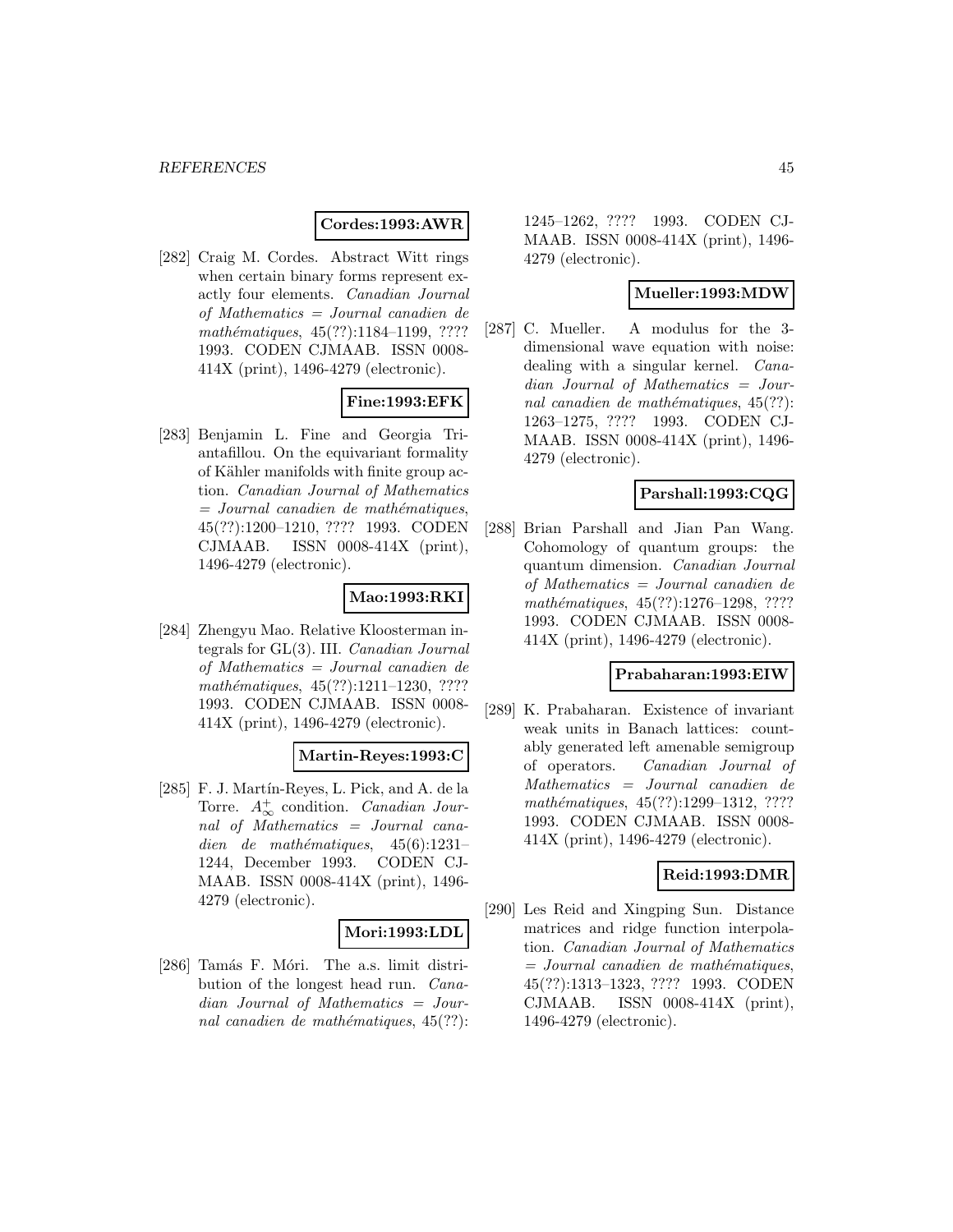#### **Schmuland:1993:NOU**

[291] Byron Schmuland. Nonsymmetric Ornstein–Uhlenbeck processes in Banach space via Dirichlet forms. Canadian Journal of Mathematics = Journal  $cana dien de mathématiques, 45(6):1324-$ 1338, December 1993. CODEN CJ-MAAB. ISSN 0008-414X (print), 1496- 4279 (electronic).

## **Gratzer:1994:HDL**

[292] G. Grätzer and H. Lakser. Homomorphisms of distributive lattices as restrictions of congruences. II. planarity and automorphisms. Canadian Journal of Mathematics = Journal canadien de mathématiques, 46(??):3–54, ???? 1994. CODEN CJMAAB. ISSN 0008-414X (print), 1496-4279 (electronic).

#### **Brenti:1994:LZC**

[293] Francesco Brenti, Gordon F. Royle, and David G. Wagner. Location of zeros of chromatic and related polynomials of graphs. Canadian Journal of Mathematics = Journal canadien de mathématiques,  $46(??):55–80, ????$ 1994. CODEN CJMAAB. ISSN 0008- 414X (print), 1496-4279 (electronic).

## **Csorgo:1994:KGT**

[294] Miklós Csörgö, Zheng Yan Lin, and Qi Man Shao. Kernel generated twotime parameter Gaussian processes and some of their path properties. *Cana*dian Journal of Mathematics = Journal canadien de mathématiques,  $46(??)$ : 81–119, ???? 1994. CODEN CJ-MAAB. ISSN 0008-414X (print), 1496- 4279 (electronic).

## **Evans:1994:MVB**

[295] Steven N. Evans and Edwin A. Perkins. Measure-valued branching diffusions with singular interactions. *Canadian* Journal of Mathematics = Journal canadien de mathématiques,  $46(??):120-168$ , ???? 1994. CODEN CJMAAB. ISSN 0008-414X (print), 1496-4279 (electronic).

## **Hurrelbrink:1994:CGR**

[296] Jürgen Hurrelbrink. Circulant graphs and 4-ranks of ideal class groups. Canadian Journal of Mathematics = Journal canadien de mathématiques,  $46(??)$ : 169–183, ???? 1994. CODEN CJ-MAAB. ISSN 0008-414X (print), 1496- 4279 (electronic).

#### **Rosenblatt:1994:NCE**

[297] Joseph Rosenblatt. Norm convergence in ergodic theory and the behavior of Fourier transforms. Canadian Journal of Mathematics  $=$  Journal canadien de mathématiques, 46(??):184-199, ???? 1994. CODEN CJMAAB. ISSN 0008- 414X (print), 1496-4279 (electronic).

### **Vanderwerff:1994:MBC**

[298] J. Vanderwerff, J. H. M. Whitfield, and V. Zizler. Markusevic bases and Corson compacta in duality. Canadian Journal of Mathematics = Journal canadien de mathématiques, 46(??):200-211, ???? 1994. CODEN CJMAAB. ISSN 0008- 414X (print), 1496-4279 (electronic).

## **Luo:1994:NSC**

[299] Xue Bo Luo. Necessary and sufficient conditions for hypoellipticity for a class of convolution operators. Canadian Journal of Mathematics = Journal canadien de mathématiques,  $46(??)$ :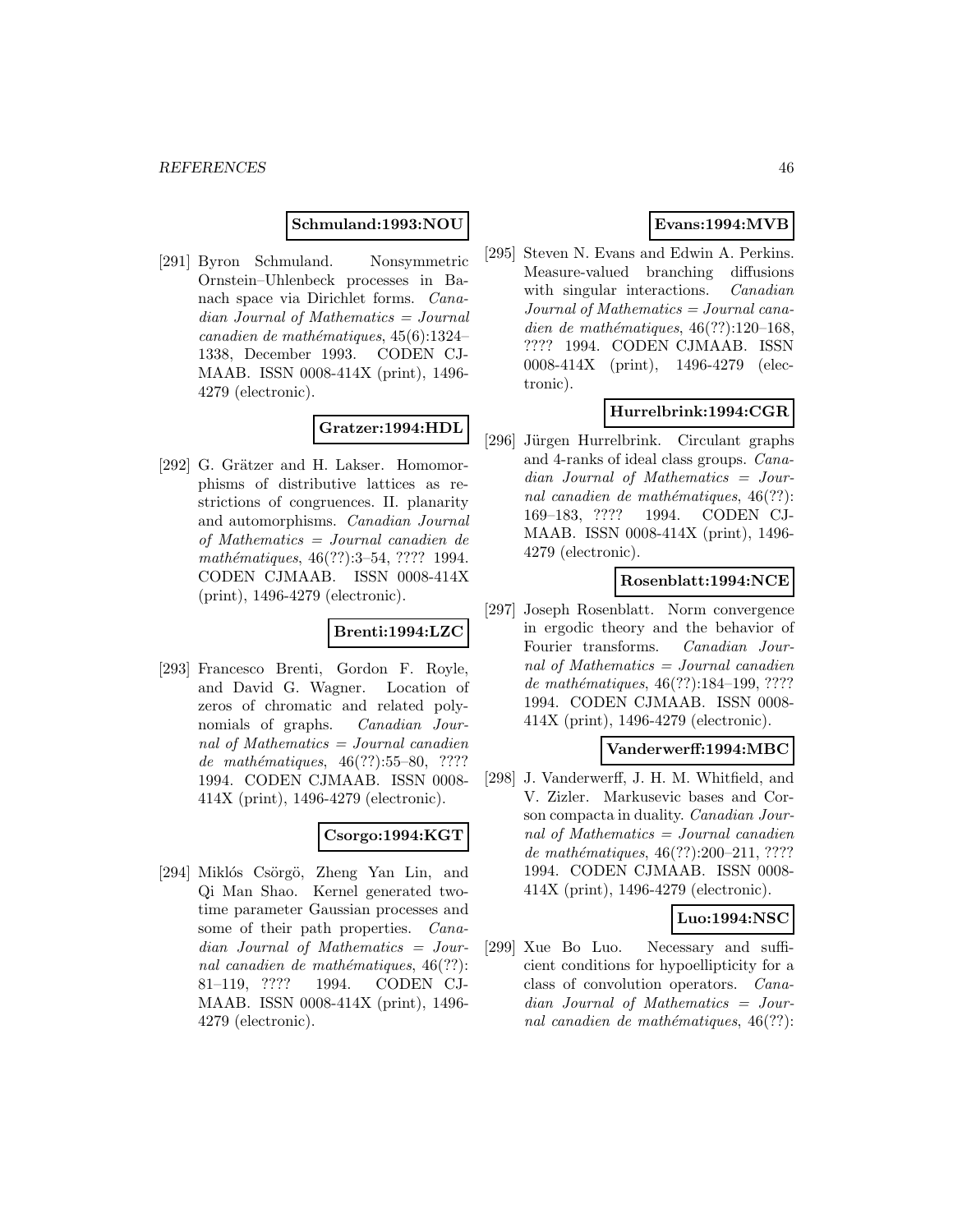212–224, ???? 1994. CODEN CJ-MAAB. ISSN 0008-414X (print), 1496- 4279 (electronic).

### **Cohen:1994:DPS**

[300] Stephen D. Cohen. Dickson polynomials of the second kind that are permutations. Canadian Journal of Mathematics  $=$  Journal canadien de mathématiques, 46(??):225–238, ???? 1994. CODEN CJ-MAAB. ISSN 0008-414X (print), 1496- 4279 (electronic).

#### **Colbourn:1994:SOS**

[301] Charles J. Colbourn, Peter B. Gibbons, Rudolf Mathon, Ronald C. Mullin, and Alexander Rosa. The spectrum of orthogonal Steiner triple systems. Canadian Journal of Mathematics = Journal canadien de mathématiques,  $46(??)$ : 239–252, ???? 1994. CODEN CJ-MAAB. ISSN 0008-414X (print), 1496- 4279 (electronic).

## **Didierjean:1994:EHC**

[302] G. Didierjean and A. Legrand. Equivalences d'homotopie et crochet de Whitehead. (French) [Equivalence of Whitehead's homotopy and hook]. Canadian Journal of Mathematics  $=$  Journal canadien de mathématiques, 46(??):253-273, ???? 1994. CODEN CJMAAB. ISSN 0008- 414X (print), 1496-4279 (electronic).

#### **Dowling:1994:GSV**

[303] Patrick N. Dowling, Zhibao Hu, and Mark A. Smith. Geometry of spaces of vector-valued harmonic functions.  $Canadian$  Journal of Mathematics  $=$ Journal canadien de mathématiques, 46 (??):274–283, ???? 1994. CODEN CJ-MAAB. ISSN 0008-414X (print), 1496- 4279 (electronic).

## **Erbe:1994:ONP**

[304] L. H. Erbe and Qingkai Kong. Oscillation and nonoscillation properties of neutral differential equations. Canadian Journal of Mathematics = Journal canadien de mathématiques,  $46(??)$ : 284–297, ???? 1994. CODEN CJ-MAAB. ISSN 0008-414X (print), 1496- 4279 (electronic).

# **Gupta:1994:SAA**

[305] C. K. Gupta, N. D. Gupta, and G. A. Noskov. Some applications of Artamonov–Quillen–Suslin theorems to metabelian inner rank and primitivity.  $Canadian$  Journal of Mathematics  $=$ Journal canadien de mathématiques, 46 (??):298–307, ???? 1994. CODEN CJ-MAAB. ISSN 0008-414X (print), 1496- 4279 (electronic).

# **Herb:1994:UOI**

[306] Rebecca A. Herb. Unipotent orbital integrals of Hecke functions for  $GL(n)$ .  $Canadian$  Journal of Mathematics  $=$ Journal canadien de mathématiques, 46 (??):308–323, ???? 1994. CODEN CJ-MAAB. ISSN 0008-414X (print), 1496- 4279 (electronic).

## **Holland:1994:CTI**

[307] D. Holland. Chinburg's third invariant in the factorisability defect class group.  $Canadian$  Journal of Mathematics  $=$ Journal canadien de mathématiques, 46 (??):324–342, ???? 1994. CODEN CJ-MAAB. ISSN 0008-414X (print), 1496- 4279 (electronic).

## **Jones:1994:MWE**

[308] Roger L. Jones and James Olsen. Multiparameter weighted ergodic theorems.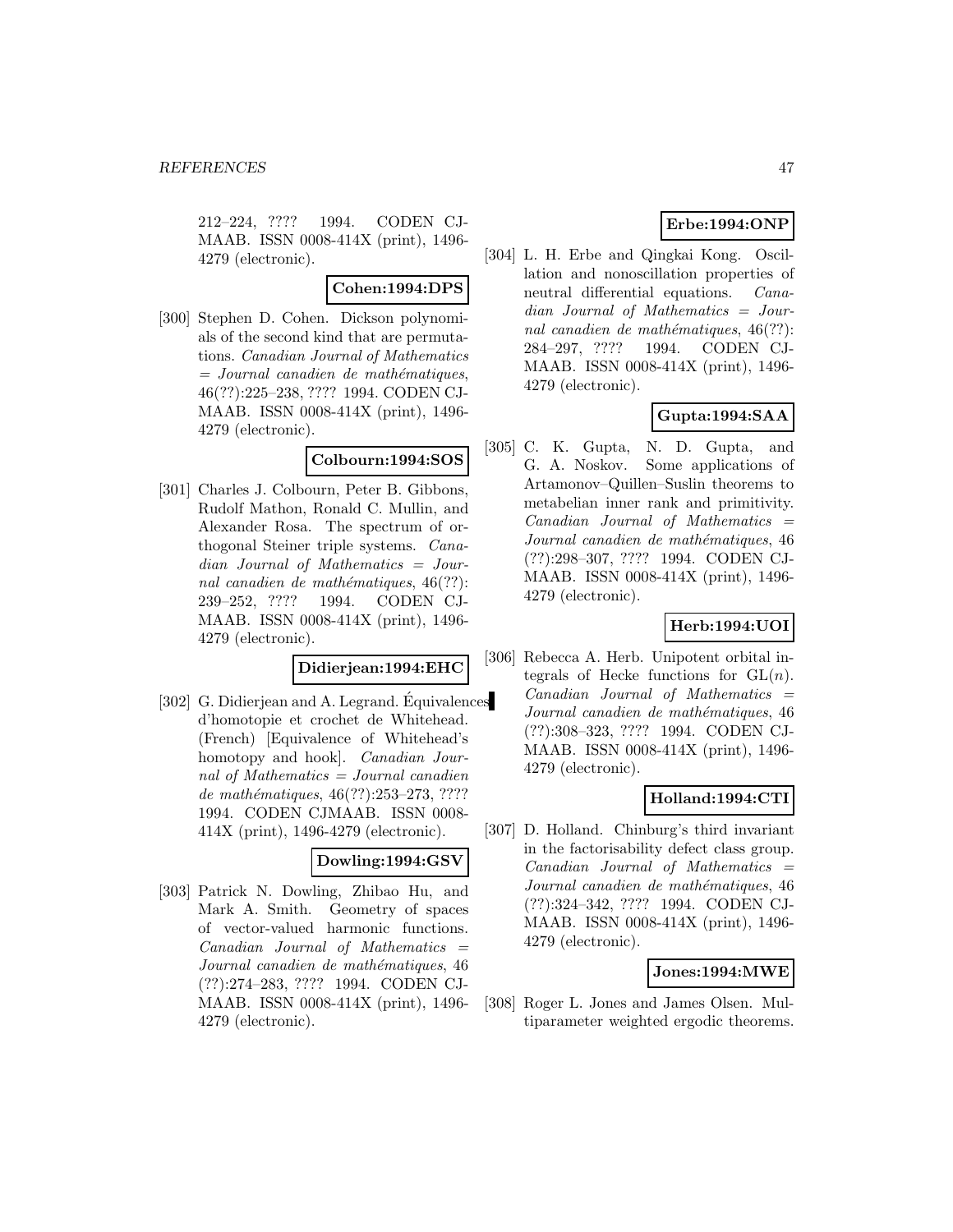$Canadian$  Journal of Mathematics  $=$ Journal canadien de mathématiques, 46 (??):343–356, ???? 1994. CODEN CJ-MAAB. ISSN 0008-414X (print), 1496- 4279 (electronic).

### **Kreuzer:1994:CMD**

[309] Martin Kreuzer. On the canonical module of a 0-dimensional scheme. Canadian Journal of Mathematics = Journal canadien de mathématiques,  $46(??)$ : 357–379, ???? 1994. CODEN CJ-MAAB. ISSN 0008-414X (print), 1496- 4279 (electronic).

#### **Parameswaran:1994:NTT**

[310] Mangalam R. Parameswaran. New Tauberian theorems from old. Canadian Journal of Mathematics = Journal canadien de mathématiques,  $46(??)$ : 380–394, ???? 1994. CODEN CJ-MAAB. ISSN 0008-414X (print), 1496- 4279 (electronic).

#### **Peters:1994:CAT**

[311] J. R. Peters, Y. T. Poon, and B. H. Wagner. Correction to: "Analytic TAF algebras". Canadian Journal of Mathematics = Journal canadien de mathématiques,  $46(??):395-396, ????$ 1994. CODEN CJMAAB. ISSN 0008- 414X (print), 1496-4279 (electronic). See [272].

#### **Poon:1994:OAC**

[312] Yiu Tung Poon and Zhong-Jin Ruan. Operator algebras with contractive approximate identities. Canadian Journal of Mathematics = Journal canadien de mathématiques,  $46(??):397-414, ????$ 1994. CODEN CJMAAB. ISSN 0008- 414X (print), 1496-4279 (electronic).

## **Shiga:1994:TCP**

[313] Tokuzo Shiga. Two contrasting properties of solutions for one-dimensional stochastic partial differential equations.  $Canadian$  Journal of Mathematics  $=$ Journal canadien de mathématiques, 46 (??):415–437, ???? 1994. CODEN CJ-MAAB. ISSN 0008-414X (print), 1496- 4279 (electronic).

## **Varopoulos:1994:DLGa**

[314] N. Th. Varopoulos. Diffusion on Lie groups. Canadian Journal of Mathematics = Journal canadien de mathématiques,  $46(??):438-448$ , ???? 1994. CODEN CJMAAB. ISSN 0008- 414X (print), 1496-4279 (electronic).

#### **Acquistapace:1994:WDS**

[315] F. Acquistapace, F. Broglia, and E. Fortuna. When is a distribution of signs locally completable? Canadian Journal of Mathematics = Journal canadien de mathématiques, 46(??):449–473, ???? 1994. CODEN CJMAAB. ISSN 0008- 414X (print), 1496-4279 (electronic).

### **Aulaskari:1994:AAF**

[316] Rauno Aulaskari and Peter Lappan. Additive automorphic functions and Bloch functions. Canadian Journal of Mathematics = Journal canadien de mathématiques,  $46(??):474-484, ????$ 1994. CODEN CJMAAB. ISSN 0008- 414X (print), 1496-4279 (electronic).

#### **Botvinnik:1994:SHT**

[317] Boris I. Botvinnik and Stanley O. Kochman. Singularities and higher torsion in symplectic cobordism. Canadian Journal of Mathematics = Journal canadien de mathématiques,  $46(??)$ :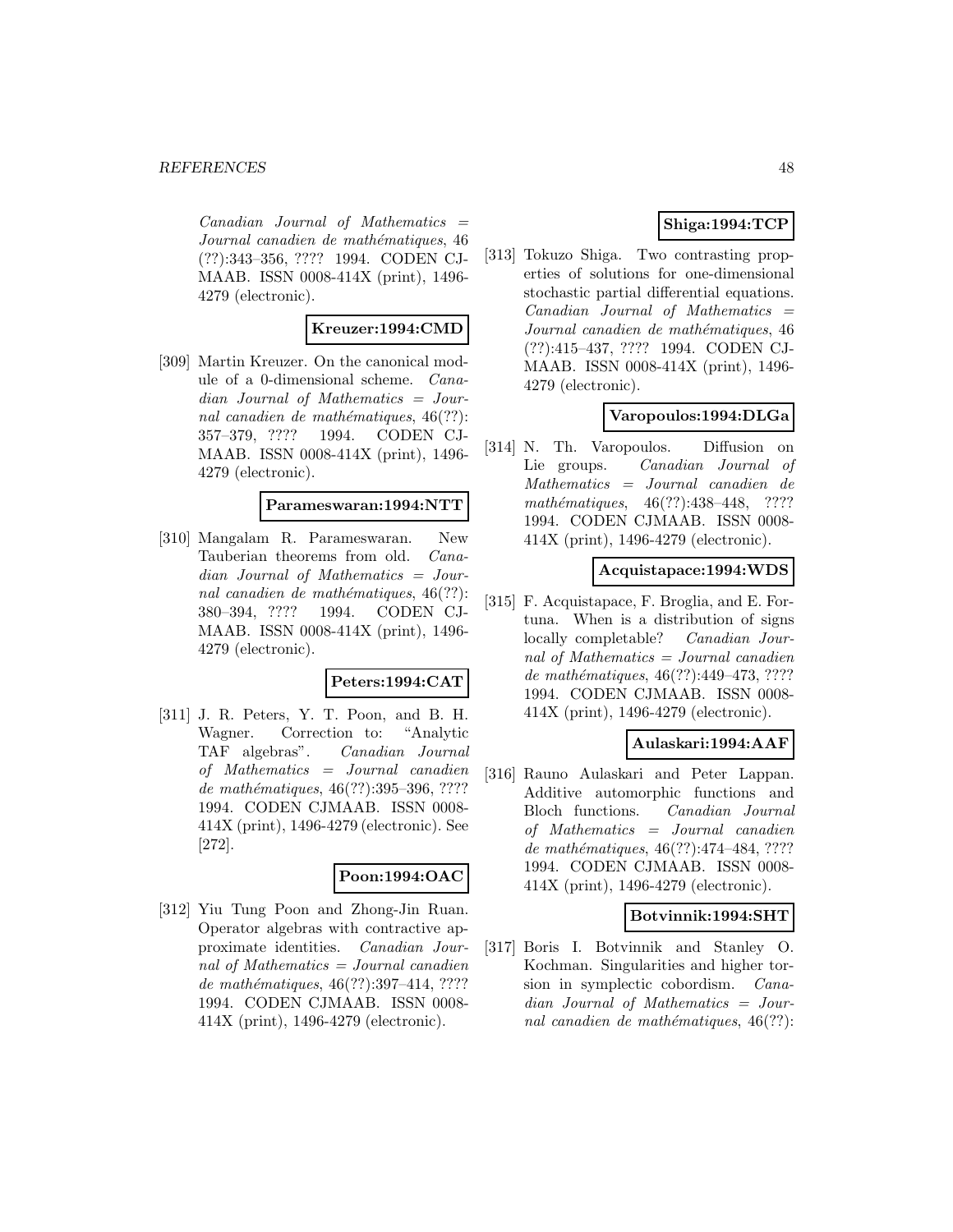485–516, ???? 1994. CODEN CJ-MAAB. ISSN 0008-414X (print), 1496- 4279 (electronic).

### **Cohn:1994:NFF**

[318] Paul M. Cohn and Christophe Reutenauer. A normal form in free fields. Canadian Journal of Mathematics = Journal canadien de mathématiques,  $46(??)$ : 517–531, ???? 1994. CODEN CJ-MAAB. ISSN 0008-414X (print), 1496- 4279 (electronic).

#### **Farid:1994:ISO**

[319] F. O. Farid and K. Varadarajan. Isometric shift operators on  $C(X)$ . Canadian Journal of Mathematics = Journal canadien de mathématiques,  $46(??)$ : 532–542, ???? 1994. CODEN CJ-MAAB. ISSN 0008-414X (print), 1496- 4279 (electronic).

#### **Huang:1994:RPR**

[320] John Q. Huang. Real projective representations of  $S_N$  and  $A_N$ . Canadian Journal of Mathematics = Journal canadien de mathématiques,  $46(??)$ : 543–573, ???? 1994. CODEN CJ-MAAB. ISSN 0008-414X (print), 1496- 4279 (electronic).

## **Komorowski:1994:ICS**

[321] Ryszard Komorowski. Isometric characterizations of  $l_p^n$  spaces. Canadian Journal of Mathematics = Journal canadien de mathématiques,  $46(??)$ :574–585, ???? 1994. CODEN CJMAAB. ISSN 0008- 414X (print), 1496-4279 (electronic).

## **Lakey:1994:WFT**

[322] Joseph D. Lakey. Weighted Fourier transform inequalities via mixed norm Hausdorff–Young inequalities. Canadian Journal of Mathematics = Journal canadien de mathématiques,  $46(??)$ : 586–601, ???? 1994. CODEN CJ-MAAB. ISSN 0008-414X (print), 1496- 4279 (electronic).

#### **Lancaster:1994:INS**

[323] P. Lancaster and L. Rodman. Invariant neutral subspaces for symmetric and skew real matrix pairs. Canadian Journal of Mathematics = Journal canadien de mathématiques,  $46(??):602-618, ????$ 1994. CODEN CJMAAB. ISSN 0008- 414X (print), 1496-4279 (electronic).

### **Leviatan:1994:DAR**

[324] D. Leviatan and D. S. Lubinsky. Degree of approximation by rational functions with prescribed numerator degree. Canadian Journal of Mathematics = Journal canadien de mathématiques, 46 (??):619–633, ???? 1994. CODEN CJ-MAAB. ISSN 0008-414X (print), 1496- 4279 (electronic).

## **Page:1994:DSI**

[325] Stanley S. Page and Yi Qiang Zhou. On direct sums of injective modules and chain conditions. Canadian Journal of Mathematics = Journal canadien de mathématiques,  $46(??):634–647, ????$ 1994. CODEN CJMAAB. ISSN 0008- 414X (print), 1496-4279 (electronic).

## **Putcha:1994:CCA**

[326] Mohan S. Putcha. Conjugacy classes in algebraic monoids. II. Canadian Journal of Mathematics = Journal canadien de mathématiques,  $46(??):648–661, ????$ 1994. CODEN CJMAAB. ISSN 0008- 414X (print), 1496-4279 (electronic).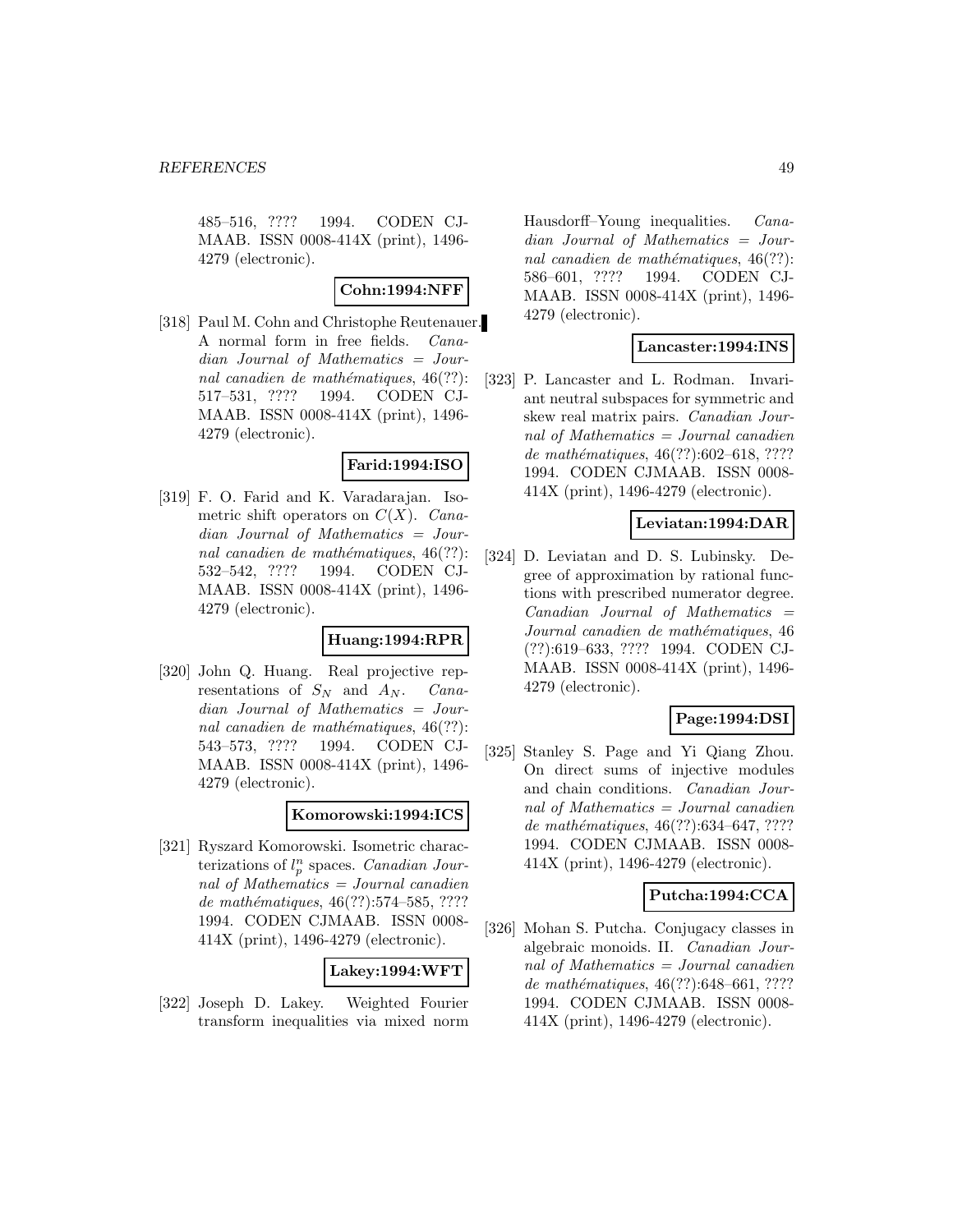## **Young:1994:LPM**

[327] Wo-Sang Young. Littlewood–Paley and multiplier theorems for Vilenkin– Fourier series. Canadian Journal of Mathematics = Journal canadien de mathématiques,  $46(??):662-672$ , ???? 1994. CODEN CJMAAB. ISSN 0008- 414X (print), 1496-4279 (electronic).

# **Arkowitz:1994:CSM**

[328] Martin Arkowitz and Marek Golasiński. Co-H-structures on Moore spaces of type  $(G, 2)$ . Canadian Journal of Mathematics = Journal canadien de mathématiques,  $46(??):673–686$ , ???? 1994. CODEN CJMAAB. ISSN 0008- 414X (print), 1496-4279 (electronic).

### **Borwein:1994:EIN**

[329] Peter B. Borwein. Exact inequalities for the norms of factors of polynomials. Canadian Journal of Mathematics  $=$  Journal canadien de mathématiques, 46(??):687–698, ???? 1994. CODEN CJ-MAAB. ISSN 0008-414X (print), 1496- 4279 (electronic).

## **Dokovic:1994:CCM**

[330] Dragomir Ž. Đoković and Nguyêñ Quôć Thǎng. Conjugacy classes of maximal tori in simple real algebraic groups and applications. Canadian Journal of Mathematics = Journal canadien de mathématiques,  $46(4):699-717$ , August 1994. CODEN CJMAAB. ISSN 0008- 414X (print), 1496-4279 (electronic). See [359].

### **Drensky:1994:CCH**

[331] Vesselin Drensky and Antonio Giambruno. Cocharacters, codimensions and Hilbert series of the polynomial identities for  $2 \times 2$  matrices with involution. Canadian Journal of Mathematics  $=$  Journal canadien de mathématiques, 46(??):718–733, ???? 1994. CODEN CJ-MAAB. ISSN 0008-414X (print), 1496- 4279 (electronic).

## **Garrido:1994:HFA**

[332] M. I. Garrido, J. Gómez Gil, and J. A. Jaramillo. Homomorphisms on function algebras. Canadian Journal of Mathematics = Journal canadien de mathématiques,  $46(??):734-745, ????$ 1994. CODEN CJMAAB. ISSN 0008- 414X (print), 1496-4279 (electronic).

# **Hilgert:1994:CTB**

[333] Joachim Hilgert. A convexity theorem for boundaries of ordered symmetric spaces. Canadian Journal of Mathematics = Journal canadien de mathématiques,  $46(??):746-757$ , ???? 1994. CODEN CJMAAB. ISSN 0008- 414X (print), 1496-4279 (electronic).

#### **Hindman:1994:SPM**

[334] Neil Hindman, Jimmie Lawson, and Amha Lisan. Separating points of β**N** by minimal flows. Canadian Journal of Mathematics = Journal canadien de  $mathématiques, 46(4):758–771, August$ 1994. CODEN CJMAAB. ISSN 0008- 414X (print), 1496-4279 (electronic).

#### **Li:1994:FBP**

[335] Zaiqing Li. Formulas for Brown– Peterson operations. Canadian Journal of Mathematics  $=$  Journal canadien de mathématiques,  $46(??):772-792, ????$ 1994. CODEN CJMAAB. ISSN 0008- 414X (print), 1496-4279 (electronic).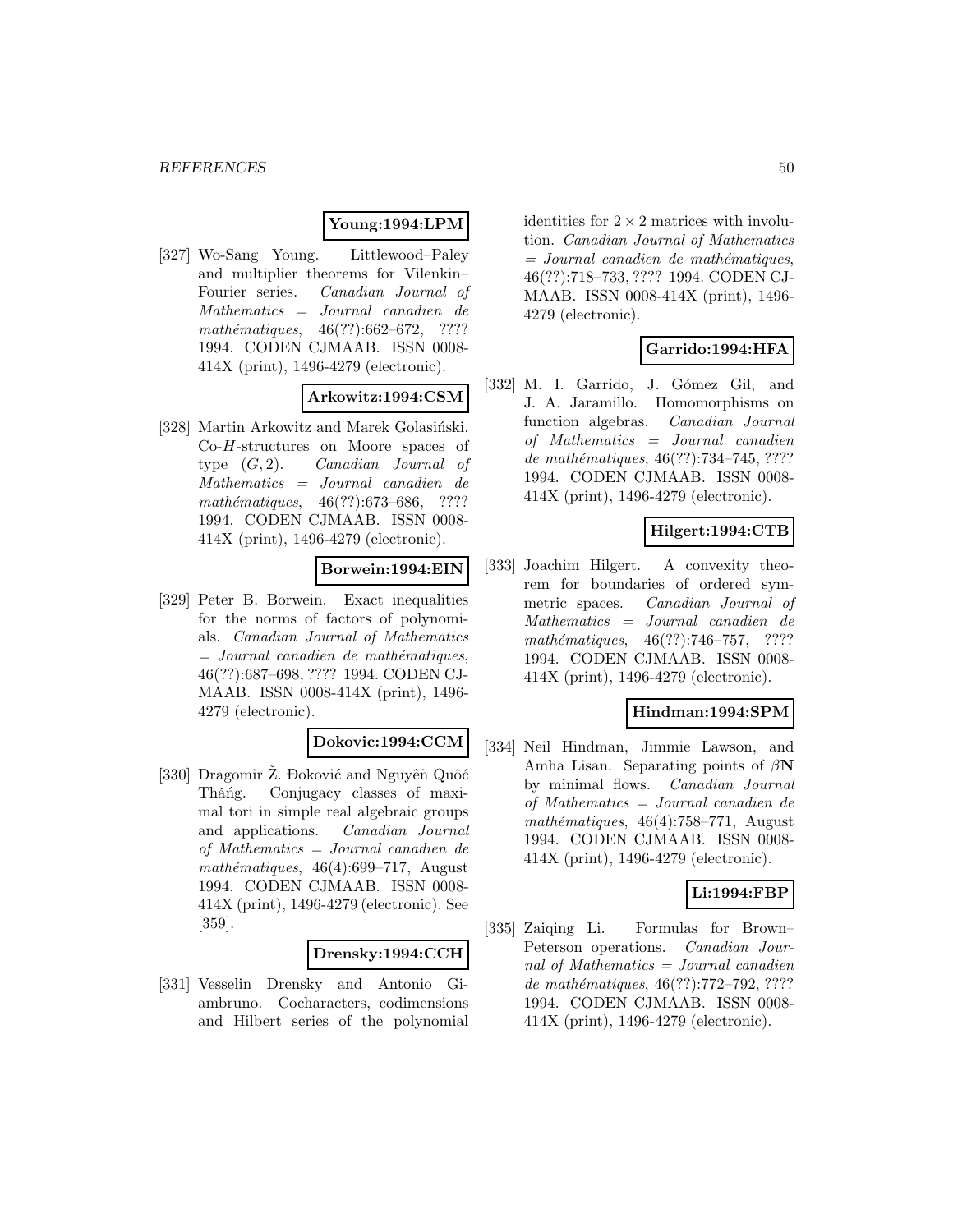### **McClanahan:1994:SRA**

[336] Kevin McClanahan. Simplicity of reduced amalgamated products of C∗-algebras. Canadian Journal of Mathematics = Journal canadien de mathématiques,  $46(??):793-807$ , ???? 1994. CODEN CJMAAB. ISSN 0008- 414X (print), 1496-4279 (electronic).

## **Miao:1994:EIM**

[337] Tianxuan Miao. The extensions of an invariant mean and the set LIMsimTLIM. Canadian Journal of Mathematics = Journal canadien de mathématiques, 46 (??):808–817, ???? 1994. CODEN CJ-MAAB. ISSN 0008-414X (print), 1496- 4279 (electronic).

## **Phillips:1994:RER**

[338] N. Christopher Phillips. Reduction of exponential rank in direct limits of C∗-algebras. Canadian Journal of Mathematics = Journal canadien de mathématiques, 46(??):818–853, ???? 1994. CODEN CJMAAB. ISSN 0008- 414X (print), 1496-4279 (electronic).

#### **Quinn:1994:PDP**

[339] Terrance Quinn. Products of decomposable positive operators. Canadian Journal of Mathematics  $=$  Journal canadien de mathématiques, 46(??):854–871, ???? 1994. CODEN CJMAAB. ISSN 0008- 414X (print), 1496-4279 (electronic).

#### **Ruttimann:1994:WPF**

[340] Gottfried T. Rüttimann. Weakly purely finitely additive measures. Canadian Journal of Mathematics = Journal canadien de mathématiques,  $46(??)$ : 872–885, ???? 1994. CODEN CJ-MAAB. ISSN 0008-414X (print), 1496- 4279 (electronic).

# **Smith:1994:ESG**

[341] Tara L. Smith. Extra-special groups of order 32 as Galois groups. Canadian Journal of Mathematics = Journal canadien de mathématiques,  $46(??)$ : 886–896, ???? 1994. CODEN CJ-MAAB. ISSN 0008-414X (print), 1496- 4279 (electronic).

## **Akhiezer:1994:CHS**

[342] D. N. Akhiezer and B. Gilligan. On complex homogeneous spaces with top homology in codimension two. *Cana*dian Journal of Mathematics = Journal canadien de mathématiques,  $46(??)$ : 897–919, ???? 1994. CODEN CJ-MAAB. ISSN 0008-414X (print), 1496- 4279 (electronic).

# **Fabbri:1994:RQH**

[343] Marc A. Fabbri and Frank Okoh. Representations of quantum Heisenberg algebras. Canadian Journal of Mathematics  $=$  Journal canadien de mathématiques, 46(??):920–929, ???? 1994. CODEN CJ-MAAB. ISSN 0008-414X (print), 1496- 4279 (electronic).

#### **Gross:1994:IR**

[344] Benedict H. Gross and Dipendra Prasad. On irreducible representations of  $SO_{2n+1} \times SO_{2m}$ . *Canadian Jour*nal of Mathematics = Journal canadien de mathématiques, 46(??):930–950, ???? 1994. CODEN CJMAAB. ISSN 0008- 414X (print), 1496-4279 (electronic).

#### **Haddad:1994:FCC**

[345] L. Haddad and I. G. Rosenberg. Finite clones containing all permutations.  $Canadian$  Journal of Mathematics  $=$ Journal canadien de mathématiques, 46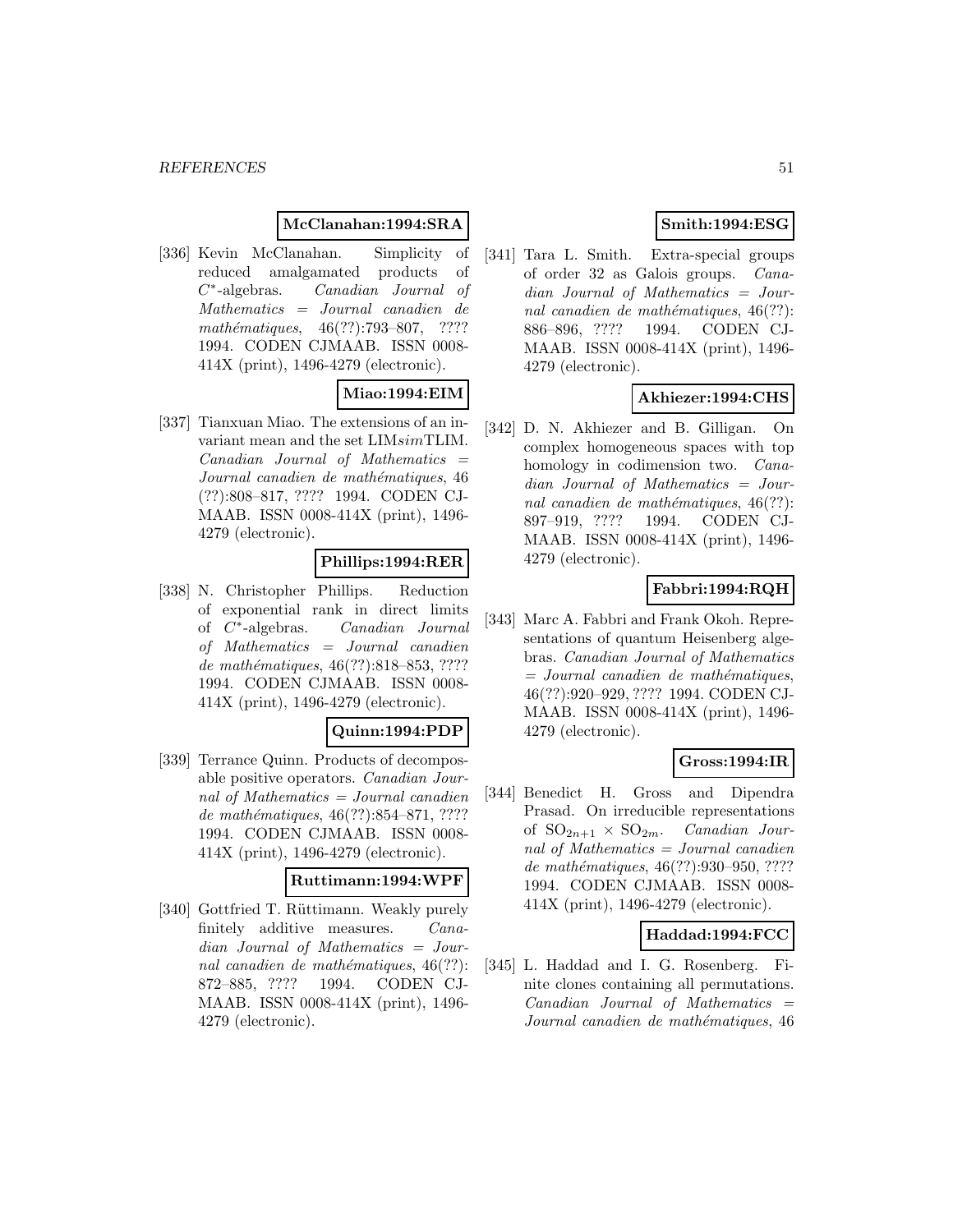(??):951–970, ???? 1994. CODEN CJ-MAAB. ISSN 0008-414X (print), 1496- 4279 (electronic).

### **Jain:1994:WPW**

[346] S. K. Jain, S. R. López-Permouth, K. Oshiro, and M. A. Saleh. Weakly projective and weakly injective modules. Canadian Journal of Mathematics  $=$  Journal canadien de mathématiques, 46(??):971–981, ???? 1994. CODEN CJ-MAAB. ISSN 0008-414X (print), 1496- 4279 (electronic).

#### **Kiesel:1994:TCT**

[347] Rüdiger Kiesel and Ulrich Stadtmüller. Tauberian- and convexity theorems for certain  $(N, p, q)$ -means. *Canadian Jour*nal of Mathematics = Journal canadien de mathématiques,  $46(??):982-994, ????$ 1994. CODEN CJMAAB. ISSN 0008- 414X (print), 1496-4279 (electronic).

#### **Lari-Lavassani:1994:STS**

[348] Ali Lari-Lavassani and Yung-Chen Lu. The stability theorems for subgroups of scrA and scrK. Canadian Journal of Mathematics = Journal canadien de mathématiques,  $46(??):995-1006$ , ???? 1994. CODEN CJMAAB. ISSN 0008- 414X (print), 1496-4279 (electronic).

## **Morenz:1994:SCS**

[349] Phillip B. Morenz. The structure of C∗-convex sets. Canadian Journal of Mathematics = Journal canadien de mathématiques,  $46(??):1007-1026, ????$ 1994. CODEN CJMAAB. ISSN 0008- 414X (print), 1496-4279 (electronic).

### **Nagy:1994:LIS**

[350] Péter T. Nagy and Karl Strambach. Loops as invariant sections in groups, and their geometry. Canadian Journal of Mathematics = Journal canadien de mathématiques, 46(??):1027-1056, ???? 1994. CODEN CJMAAB. ISSN 0008- 414X (print), 1496-4279 (electronic).

#### **Salvador:1994:WLN**

[351] P. Ortega Salvador. Weighted Lorentz norm inequalities for the one-sided Hardy–Littlewood maximal functions and for the maximal ergodic operator. Canadian Journal of Mathematics = Journal canadien de mathématiques, 46 (??):1057–1072, ???? 1994. CODEN CJ-MAAB. ISSN 0008-414X (print), 1496- 4279 (electronic).

#### **Varopoulos:1994:DLGb**

[352] N. Th. Varopoulos. Diffusion on Lie groups. II. Canadian Journal of Mathematics = Journal canadien de mathématiques, 46(??):1073-1092, ???? 1994. CODEN CJMAAB. ISSN 0008- 414X (print), 1496-4279 (electronic).

#### **Wehrung:1994:UTO**

[353] Friedrich Wehrung. The universal theory of ordered equidecomposability types semigroups. Canadian Journal of Mathematics = Journal canadien de mathématiques, 46(??):1093-1120, ???? 1994. CODEN CJMAAB. ISSN 0008- 414X (print), 1496-4279 (electronic).

#### **Abdulali:1994:ACF**

[354] Salman Abdulali. Algebraic cycles in families of abelian varieties. Canadian Journal of Mathematics = Journal canadien de mathématiques,  $46(??)$ : 1121–1134, ???? 1994. CODEN CJ-MAAB. ISSN 0008-414X (print), 1496- 4279 (electronic).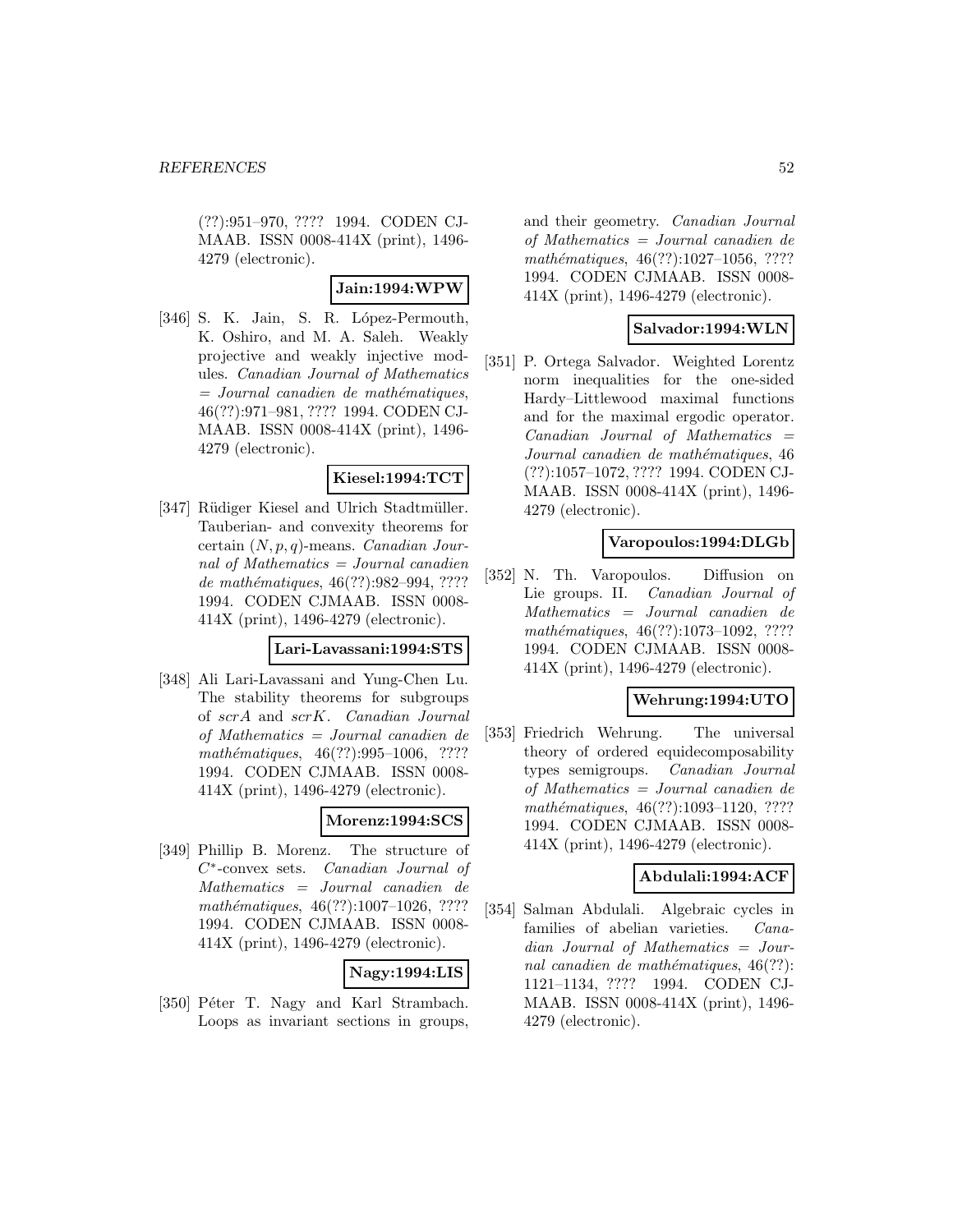## **Albert:1994:UVG**

[355] Michael H. Albert and John Lawrence. Unification in varieties of groups: nilpotent varieties. Canadian Journal of Mathematics = Journal canadien de mathématiques, 46(??):1135-1149, ???? 1994. CODEN CJMAAB. ISSN 0008- 414X (print), 1496-4279 (electronic).

## **Brown:1994:QME**

[356] Lawrence G. Brown, James A. Mingo, and Nien-Tsu Shen. Quasi-multipliers and embeddings of Hilbert  $C^*$ -bimodules.  $Canadian$  Journal of Mathematics  $=$ Journal canadien de mathématiques, 46 (??):1150–1174, ???? 1994. CODEN CJ-MAAB. ISSN 0008-414X (print), 1496- 4279 (electronic).

### **Bula:1994:KBP**

[357] W. Bula, J. Nikiel, and E. D. Tymchatyn. The Königsberg Bridge Problem for Peano continua. Canadian Journal of Mathematics = Journal canadien de mathématiques, 46(??):1175–1187, ???? 1994. CODEN CJMAAB. ISSN 0008- 414X (print), 1496-4279 (electronic).

#### **Ciesielski:1994:TDC**

[358] Krzysztof Ciesielski. Topologizing different classes of real functions. Canadian Journal of Mathematics = Journal canadien de mathématiques,  $46(??)$ : 1188–1207, ???? 1994. CODEN CJ-MAAB. ISSN 0008-414X (print), 1496- 4279 (electronic).

#### **Dokovic:1994:CCC**

[359] D. Ž. Đoković and Nguyêñ Q. Thăńg. Correction to: "Conjugacy classes of maximal tori in simple real algebraic groups and applications". Canadian

 $Journal of Mathematics = Journal cana$ dien de mathématiques,  $46(??):1208-$ 1210, ???? 1994. CODEN CJ-MAAB. ISSN 0008-414X (print), 1496- 4279 (electronic). See [330].

### **Farsi:1994:ACF**

[360] Carla Farsi and Neil Watling. Abstract characterizations of fixed point subalgebras of the rotation algebra. Canadian Journal of Mathematics = Journal canadien de mathématiques,  $46(??)$ : 1211–1237, ???? 1994. CODEN CJ-MAAB. ISSN 0008-414X (print), 1496- 4279 (electronic).

### **Iscoe:1994:AED**

[361] I. Iscoe, D. McDonald, and K. Qian. Asymptotics of the exit distribution for Markov jump processes; application to ATM. Canadian Journal of Mathematics = Journal canadien de mathématiques, 46(??):1238-1262, ???? 1994. CODEN CJMAAB. ISSN 0008- 414X (print), 1496-4279 (electronic).

#### **Jaworski:1994:EBA**

[362] Wojciech Jaworski. Exponential boundedness and amenability of open subsemigroups of locally compact groups. Canadian Journal of Mathematics = Journal canadien de mathématiques,  $46(??)$ : 1263–1274, ???? 1994. CODEN CJ-MAAB. ISSN 0008-414X (print), 1496- 4279 (electronic).

#### **May:1994:LBR**

[363] Coy L. May. A lower bound for the real genus of a finite group. Canadian Journal of Mathematics = Journal canadien de mathématiques,  $46(??)$ : 1275–1286, ???? 1994. CODEN CJ-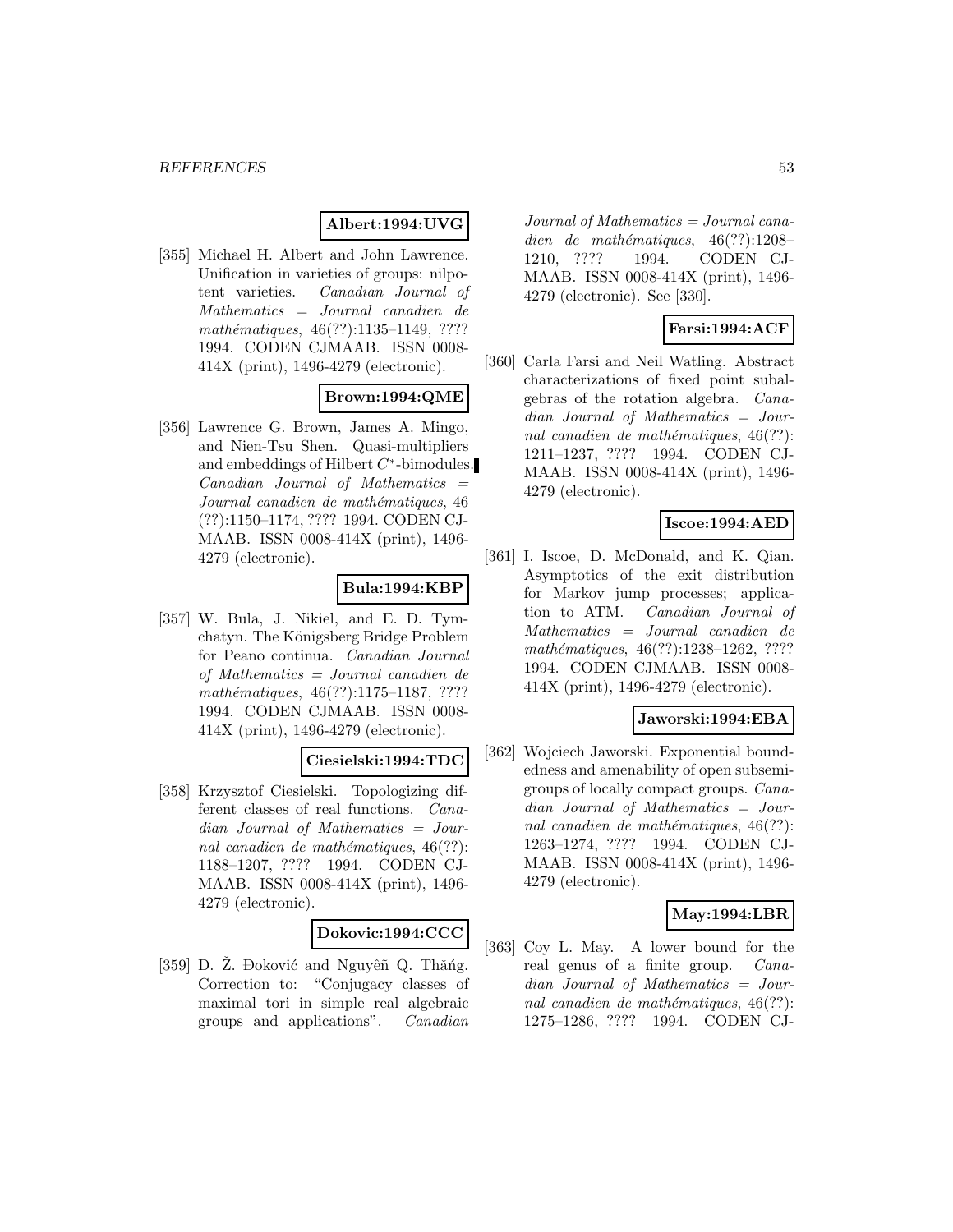MAAB. ISSN 0008-414X (print), 1496- 4279 (electronic).

**Nielsen:1994:SYI**

[364] Ole A. Nielsen. Sharpness in Young's inequality for convolution products. Canadian Journal of Mathematics = Journal canadien de mathématiques,  $46(??)$ : 1287–1298, ???? 1994. CODEN CJ-MAAB. ISSN 0008-414X (print), 1496- 4279 (electronic).

### **Tokunaga:1994:DGC**

[365] Hiro o Tokunaga. On dihedral Galois coverings. Canadian Journal of Mathematics = Journal canadien de mathématiques, 46(??):1299–1317, ???? 1994. CODEN CJMAAB. ISSN 0008- 414X (print), 1496-4279 (electronic).

## **Wong:1994:AMR**

[366] R. Wong and J.-M. Zhang. Asymptotic monotonicity of the relative extrema of Jacobi polynomials. Canadian Journal of Mathematics = Journal canadien de mathématiques,  $46(6):1318-$ 1337, December 1994. CODEN CJ-MAAB. ISSN 0008-414X (print), 1496- 4279 (electronic).

## **Baillon:1995:AON**

[367] J.-B. Baillon, Ph. Clément, A. Greven, and F. den Hollander. On the attracting orbit of a non-linear transformation arising from renormalization of hierarchically interacting diffusions. I. the compact case. Canadian Journal of Mathematics = Journal canadien de mathématiques, 47(??):3–27, ???? 1995. CODEN CJMAAB. ISSN 0008-414X (print), 1496-4279 (electronic).

## **Berenstein:1995:GCI**

[368] Carlos A. Berenstein, Bao Qin Li, and Alekos Vidras. Geometric characterization of interpolating varieties for the (FN)-space  $A_p^0$  of entire functions. *Cana*dian Journal of Mathematics = Journal canadien de mathématiques,  $47(??)$ : 28–43, ???? 1995. CODEN CJ-MAAB. ISSN 0008-414X (print), 1496- 4279 (electronic).

# **Blasco:1995:MSA**

[369] Oscar Blasco. Multipliers on spaces of analytic functions. Canadian Journal of Mathematics = Journal canadien de mathématiques,  $47(??):44-64, ????$ 1995. CODEN CJMAAB. ISSN 0008- 414X (print), 1496-4279 (electronic).

## **Borwein:1995:ZII**

[370] Peter B. Borwein, Weiyu Chen, and Karl Dilcher. Zeros of iterated integrals of polynomials. Canadian Journal of Mathematics = Journal canadien de mathématiques,  $47(??):65–87, ????$ 1995. CODEN CJMAAB. ISSN 0008- 414X (print), 1496-4279 (electronic).

## **Duran:1995:OPR**

[371] Antonio J. Duran. On orthogonal polynomials with respect to a positive definite matrix of measures. Canadian Journal of Mathematics = Journal canadien de mathématiques,  $47(??):88-112$ , ???? 1995. CODEN CJMAAB. ISSN 0008- 414X (print), 1496-4279 (electronic).

#### **Hoechsmann:1995:UIG**

[372] Klaus Hoechsmann. Units in integral group rings for order pq. Canadian Journal of Mathematics = Journal canadien de mathématiques,  $47(??):113-131, ????$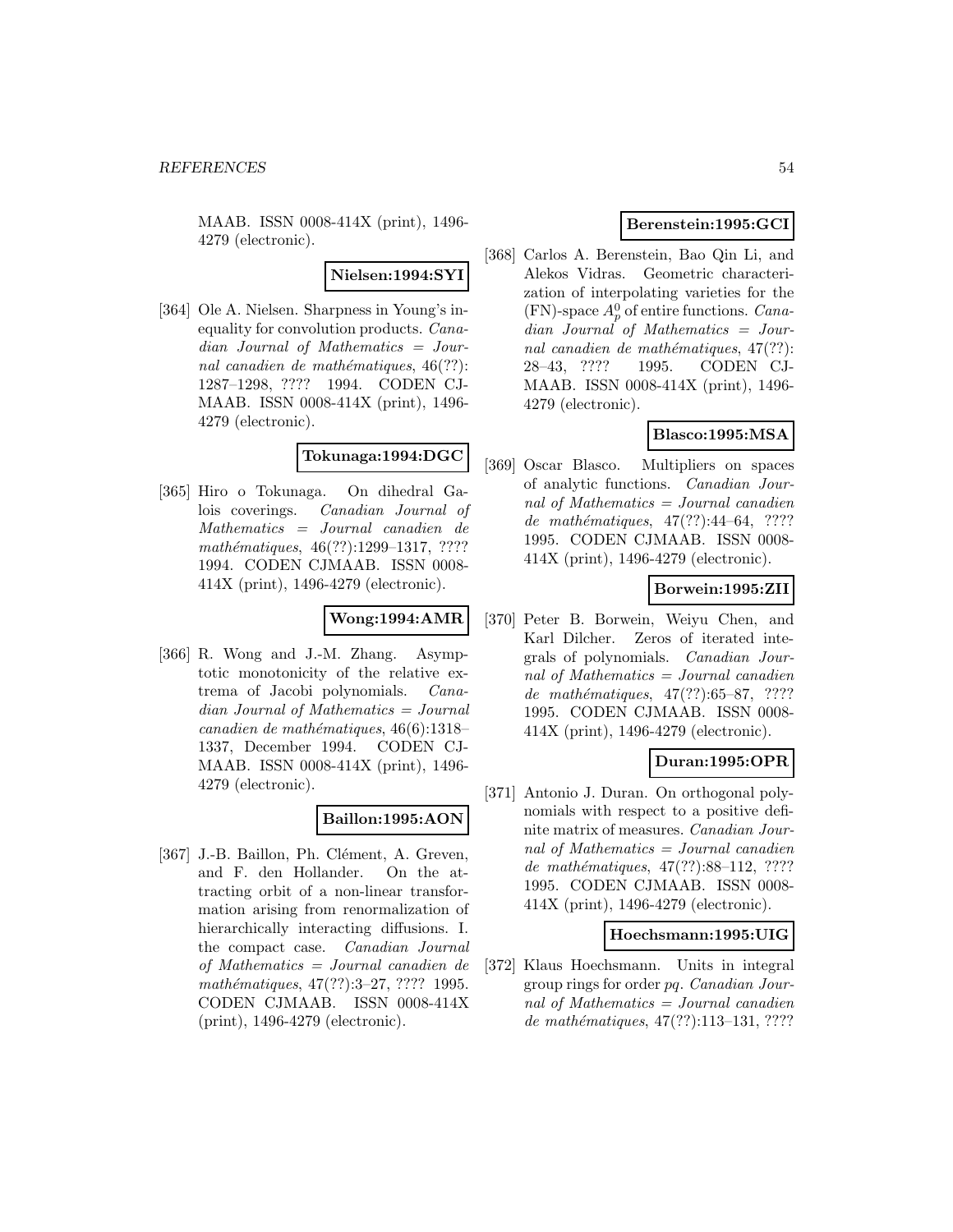1995. CODEN CJMAAB. ISSN 0008- 414X (print), 1496-4279 (electronic).

#### **Koppelberg:1995:DUB**

[373] Sabine Koppelberg and Saharon Shelah. Densities of ultraproducts of Boolean algebras. Canadian Journal of Mathematics = Journal canadien de mathématiques,  $47(??):132-145, ????$ 1995. CODEN CJMAAB. ISSN 0008- 414X (print), 1496-4279 (electronic).

## **Riley:1995:RLA**

[374] D. M. Riley and A. Shalev. Restricted Lie algebras and their envelopes. Canadian Journal of Mathematics = Journal canadien de mathématiques,  $47(??)$ : 146–164, ???? 1995. CODEN CJ-MAAB. ISSN 0008-414X (print), 1496- 4279 (electronic).

## **Rockner:1995:QRD**

[375] Michael Röckner and Byron Schmuland. Quasi-regular Dirichlet forms: examples and counterexamples. Canadian Journal of Mathematics = Journal canadien de mathématiques, 47(??):165-200, ???? 1995. CODEN CJMAAB. ISSN 0008- 414X (print), 1496-4279 (electronic).

## **Sakuma:1995:HAC**

[376] Makoto Sakuma. Homology of abelian coverings of links and spatial graphs.  $Canadian$  Journal of Mathematics  $=$ Journal canadien de mathématiques, 47 (??):201–224, ???? 1995. CODEN CJ-MAAB. ISSN 0008-414X (print), 1496- 4279 (electronic).

#### **Asmar:1995:CEG**

[377] Nakhlé Asmar, Earl Berkson, and T. A. Gillespie. Convolution estimates and

generalized de Leeuw theorems for multipliers of weak type  $(1, 1)$ . Canadian Journal of Mathematics = Journal canadien de mathématiques,  $47(??)$ : 225–245, ???? 1995. CODEN CJ-MAAB. ISSN 0008-414X (print), 1496- 4279 (electronic).

### **Beidleman:1995:GWS**

[378] James C. Beidleman, Martyn R. Dixon, and Derek J. S. Robinson. The generalized Wielandt subgroup of a group.  $Canadian$  Journal of Mathematics  $=$ Journal canadien de mathématiques, 47 (??):246–261, ???? 1995. CODEN CJ-MAAB. ISSN 0008-414X (print), 1496- 4279 (electronic).

## **Borwein:1995:ATB**

[379] Jonathan M. Borwein and Roland Girgensohn. Addition theorems and binary expansions. Canadian Journal of Mathematics = Journal canadien de mathématiques,  $47(??):262-273, ????$ 1995. CODEN CJMAAB. ISSN 0008- 414X (print), 1496-4279 (electronic).

## **Bovdi:1995:TGR**

[380] Victor Bovdi. Twisted group rings whose units form an FC-group. *Cana*dian Journal of Mathematics = Journal canadien de mathématiques,  $47(??)$ : 274–289, ???? 1995. CODEN CJ-MAAB. ISSN 0008-414X (print), 1496- 4279 (electronic).

#### **Clauss:1995:ECI**

[381] Jon M. Clauss. Elementary chains of invariant subspaces of a Banach space.  $Canadian$  Journal of Mathematics  $=$ Journal canadien de mathématiques, 47 (??):290–301, ???? 1995. CODEN CJ-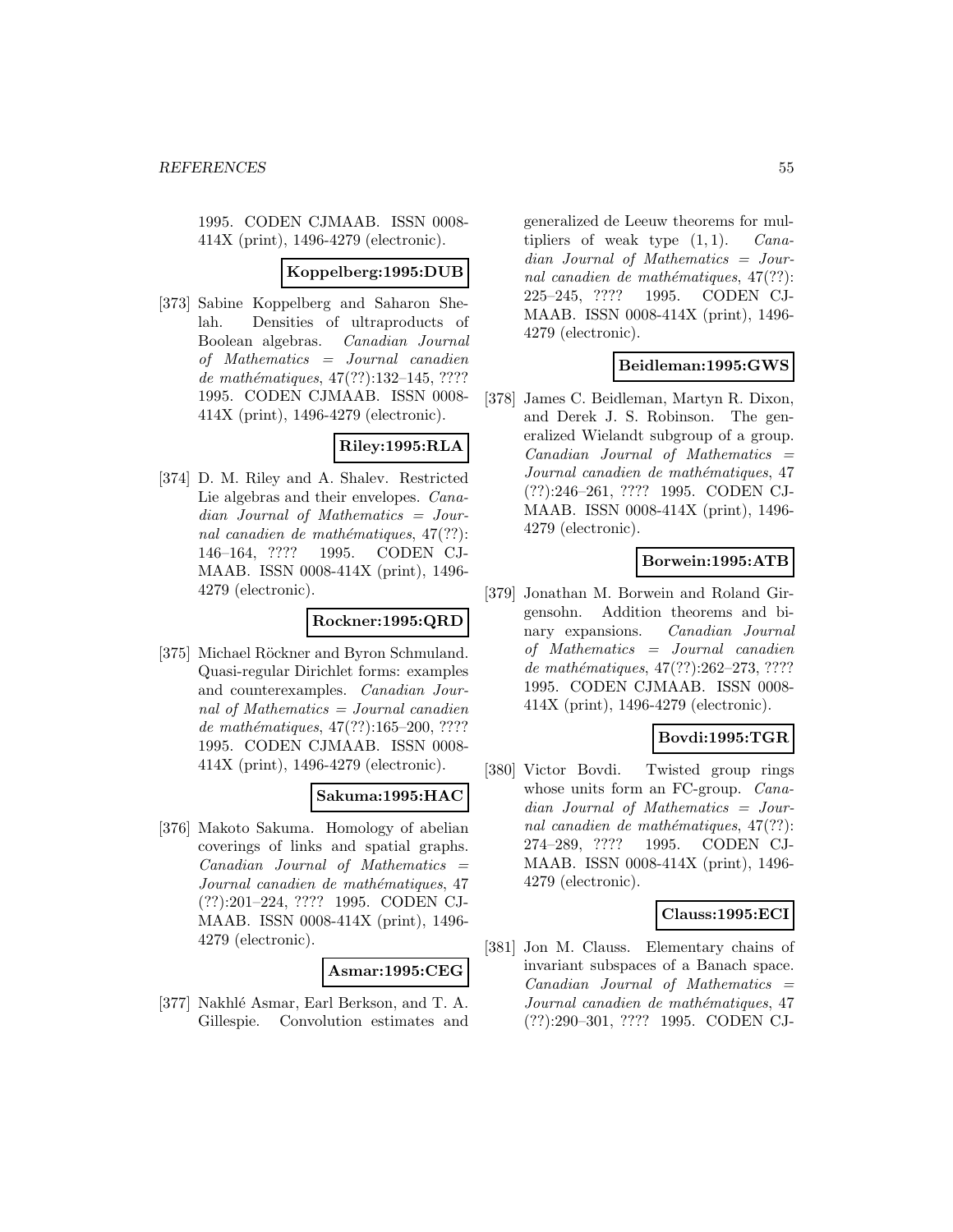MAAB. ISSN 0008-414X (print), 1496- 4279 (electronic).

**Darmon:1995:TMC**

[382] Henri Darmon. Thaine's method for circular units and a conjecture of Gross.  $Canadian$  Journal of Mathematics  $=$ Journal canadien de mathématiques, 47 (??):302–317, ???? 1995. CODEN CJ-MAAB. ISSN 0008-414X (print), 1496- 4279 (electronic).

## **Debs:1995:TPS**

[383] Gabriel Debs, Gilles Godefroy, and Jean Saint-Raymond. Topological properties of the set of norm-attaining linear functionals. Canadian Journal of Mathematics = Journal canadien de mathématiques,  $47(??):318-329, ????$ 1995. CODEN CJMAAB. ISSN 0008- 414X (print), 1496-4279 (electronic).

## **Fernandez-Cabrera:1995:EAE**

[384] L. M. Fernández-Cabrera, F. J. Martín-Reyes, and J. L. Torrea. On the ergodic averages and the ergodic Hilbert transform. Canadian Journal of Mathematics  $=$  Journal canadien de mathématiques, 47(??):330–343, ???? 1995. CODEN CJ-MAAB. ISSN 0008-414X (print), 1496- 4279 (electronic).

### **Goldberg:1995:RNC**

[385] David Goldberg. Reducibility for nonconnected p-adic groups, with  $G^{\circ}$  of prime index. Canadian Journal of Mathematics = Journal canadien de mathématiques,  $47(??):344-363$ , ???? 1995. CODEN CJMAAB. ISSN 0008- 414X (print), 1496-4279 (electronic).

# **Hamel:1995:LPS**

[386] A. M. Hamel and I. P. Goulden. Lattice paths and a Sergeev–Pragacz formula for skew supersymmetric functions. Canadian Journal of Mathematics = Journal canadien de mathématiques,  $47(??)$ : 364–382, ???? 1995. CODEN CJ-MAAB. ISSN 0008-414X (print), 1496- 4279 (electronic).

# **Herfort:1995:FPA**

[387] Wolfgang N. Herfort, Luis Ribes, and Pavel A. Zalesskii. Fixed points of automorphisms of free pro-p groups of rank 2. Canadian Journal of Mathematics = Journal canadien de mathématiques, 47 (??):383–404, ???? 1995. CODEN CJ-MAAB. ISSN 0008-414X (print), 1496- 4279 (electronic).

## **Huang:1995:BRP**

[388] Xiao Jun Huang. A boundary rigidity problem for holomorphic mappings on some weakly pseudoconvex domains.  $Canadian$  Journal of Mathematics  $=$ Journal canadien de mathématiques, 47 (??):405–420, ???? 1995. CODEN CJ-MAAB. ISSN 0008-414X (print), 1496- 4279 (electronic).

## **Huang:1995:FPI**

[389] Houben Huang and Timothy D. Hudson. Factorization of positive invertible operators in AF algebras. Canadian Journal of Mathematics = Journal canadien de mathématiques,  $47(??):421-435, ????$ 1995. CODEN CJMAAB. ISSN 0008- 414X (print), 1496-4279 (electronic).

## **Koelink:1995:AFB**

[390] H. T. Koelink. Addition formula for big q-legendre polynomials from the quan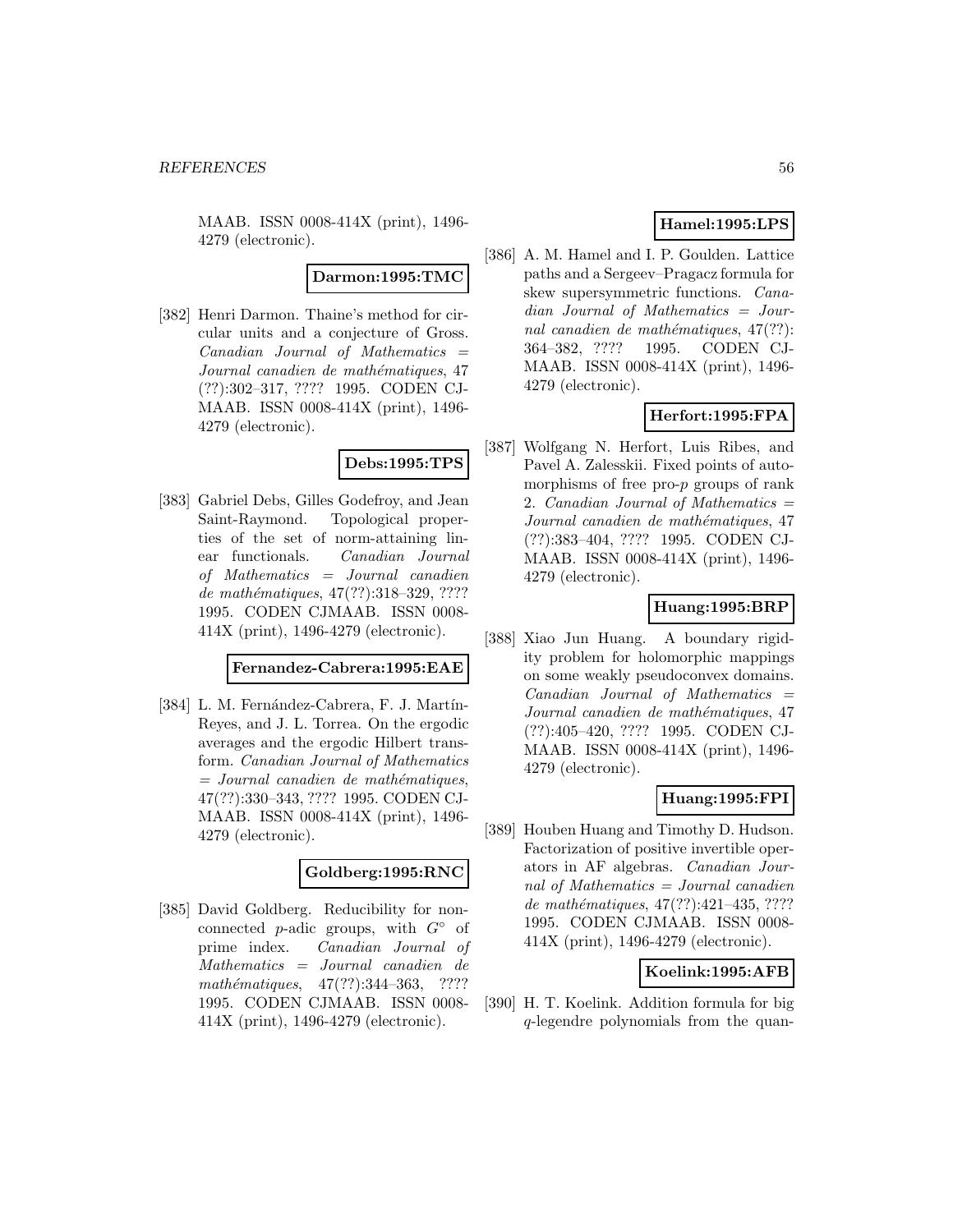tum  $SU(2)$  group. *Canadian Jour*nal of Mathematics = Journal canadien de mathématiques,  $47(??):436-448, ????$ 1995. CODEN CJMAAB. ISSN 0008- 414X (print), 1496-4279 (electronic).

### **Binding:1995:DNS**

[391] Paul Binding, D. R. Farenick, and Chi-Kwong Li. A dilation and norm in several variable operator theory. Canadian Journal of Mathematics = Journal canadien de mathématiques,  $47(??)$ : 449–461, ???? 1995. CODEN CJ-MAAB. ISSN 0008-414X (print), 1496- 4279 (electronic).

### **Cheng:1995:ARF**

[392] R. Cheng. Analytic range functions of several variables. Canadian Journal of Mathematics = Journal canadien de mathématiques,  $47(??):462-473, ????$ 1995. CODEN CJMAAB. ISSN 0008- 414X (print), 1496-4279 (electronic).

#### **deMedicis:1995:GSN**

[393] Anne de Médicis and Pierre Leroux. Generalized Stirling numbers, convolution formulae and p, q-analogues. Canadian Journal of Mathematics = Journal canadien de mathématiques,  $47(??)$ : 474–499, ???? 1995. CODEN CJ-MAAB. ISSN 0008-414X (print), 1496- 4279 (electronic).

#### **Haddock:1995:CTL**

[394] John R. Haddock, Shi Gui Ruan, Jian Hong Wu, and Hua Xing Xia. Comparison theorems of Liapunov– Razumikhin type for NFDEs with infinite delay. Canadian Journal of Mathematics = Journal canadien de mathématiques,  $47(??):500-526$ , ????

1995. CODEN CJMAAB. ISSN 0008- 414X (print), 1496-4279 (electronic).

### **Hwang:1995:BGA**

[395] Yoon Sung Hwang and Bill Jacob. Brauer group analogues of results relating the Witt ring to valuations and Galois theory. Canadian Journal of Mathematics = Journal canadien de mathématiques,  $47(??):527-543, ????$ 1995. CODEN CJMAAB. ISSN 0008- 414X (print), 1496-4279 (electronic).

### **Langevin:1995:CHS**

[396] Rémi Langevin, Gilbert Levitt, and Harold Rosenberg. Classes d'homotopie de surfaces avec rebroussements et queues d'aronde dans **R**<sup>3</sup>. (French) [Homotopy classes of surfaces with cusps and dovetails in **R**<sup>3</sup>]. Canadian Journal of Mathematics = Journal canadien de mathématiques,  $47(??):544-572, ????$ 1995. CODEN CJMAAB. ISSN 0008- 414X (print), 1496-4279 (electronic).

## **Moody:1995:VDD**

[397] R. V. Moody and J. Patera. Voronoi domains and dual cells in the generalized kaleidoscope with applications to root and weight lattices. Canadian Journal of Mathematics = Journal canadien de mathématiques, 47(??):573–605, ???? 1995. CODEN CJMAAB. ISSN 0008- 414X (print), 1496-4279 (electronic).

#### **Murnaghan:1995:LCE**

[398] Fiona Murnaghan. Local character expansions for supercuspidal representations of U(3). Canadian Journal of Mathematics = Journal canadien de mathématiques,  $47(??):606–640, ????$ 1995. CODEN CJMAAB. ISSN 0008- 414X (print), 1496-4279 (electronic).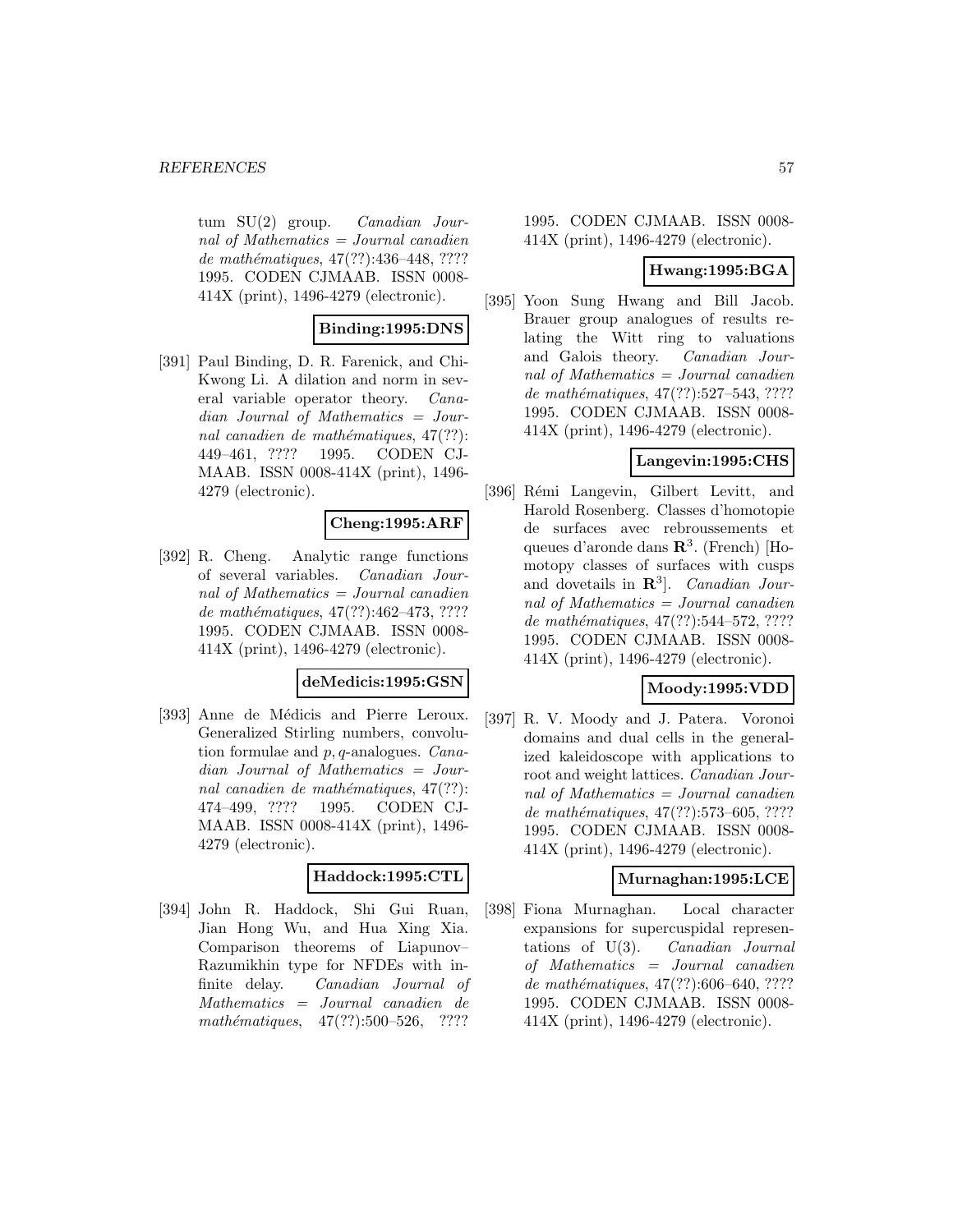### **Schulte:1995:FEC**

[399] Egon Schulte and Asia Ivić Weiss. Free extensions of chiral polytopes. Canadian Journal of Mathematics = Journal canadien de mathématiques,  $47(??)$ : 641–654, ???? 1995. CODEN CJ-MAAB. ISSN 0008-414X (print), 1496- 4279 (electronic).

## **Shen:1995:FRT**

[400] Yuan Yuan Shen and Lawrence C. Washington. A family of real  $p^n$ -tic fields.  $Canadian$  Journal of Mathematics  $=$ Journal canadien de mathématiques, 47 (??):655–672, ???? 1995. CODEN CJ-MAAB. ISSN 0008-414X (print), 1496- 4279 (electronic).

### **Aron:1995:WSC**

[401] R. M. Aron, B. J. Cole, and T. W. Gamelin. Weak-star continuous analytic functions. Canadian Journal of Mathematics = Journal canadien de mathématiques, 47(??):673–683, ???? 1995. CODEN CJMAAB. ISSN 0008- 414X (print), 1496-4279 (electronic).

## **Fang:1995:ECC**

[402] G. Fang. On the existence and the classification of critical points for nonsmooth functionals. Canadian Journal of Mathematics = Journal canadien de mathématiques,  $47(??)$ :684–717, ???? 1995. CODEN CJMAAB. ISSN 0008- 414X (print), 1496-4279 (electronic).

## **Felipe:1995:RCC**

[403] Maria Jose Felipe and Gabriel Navarro. Relative character correspondences in finite groups. Canadian Journal of Mathematics = Journal canadien de mathématiques,  $47(??):718-727$ , ????

### 1995. CODEN CJMAAB. ISSN 0008- 414X (print), 1496-4279 (electronic).

#### **Ferrando:1995:MET**

[404] S. E. Ferrando. Moving ergodic theorems for superadditive processes. Canadian Journal of Mathematics = Journal canadien de mathématiques,  $47(??)$ : 728–743, ???? 1995. CODEN CJ-MAAB. ISSN 0008-414X (print), 1496- 4279 (electronic).

## **Fowler:1995:FS**

[405] Neal J. Fowler. Free  $E_0$ -semigroups.  $Canadian$  Journal of Mathematics  $=$ Journal canadien de mathématiques, 47 (??):744–785, ???? 1995. CODEN CJ-MAAB. ISSN 0008-414X (print), 1496- 4279 (electronic).

### **Jamjoom:1995:TPA**

[406] Fatmah B. Jamjoom. On the tensor products of JW-algebras. Canadian Journal of Mathematics = Journal canadien de mathématiques,  $47(??)$ : 786–800, ???? 1995. CODEN CJ-MAAB. ISSN 0008-414X (print), 1496- 4279 (electronic).

## **Kuo:1995:SAD**

[407] Tzee Char Kuo. A simple algorithm for deciding primes in  $K[[x, y]]$ . Canadian Journal of Mathematics = Journal canadien de mathématiques,  $47(??)$ : 801–816, ???? 1995. CODEN CJ-MAAB. ISSN 0008-414X (print), 1496- 4279 (electronic).

#### **Ma:1995:MPA**

[408] Zhi Ming Ma and Michael Röckner. Markov processes associated with positivity preserving coercive forms. Canadian Journal of Mathematics = Jour-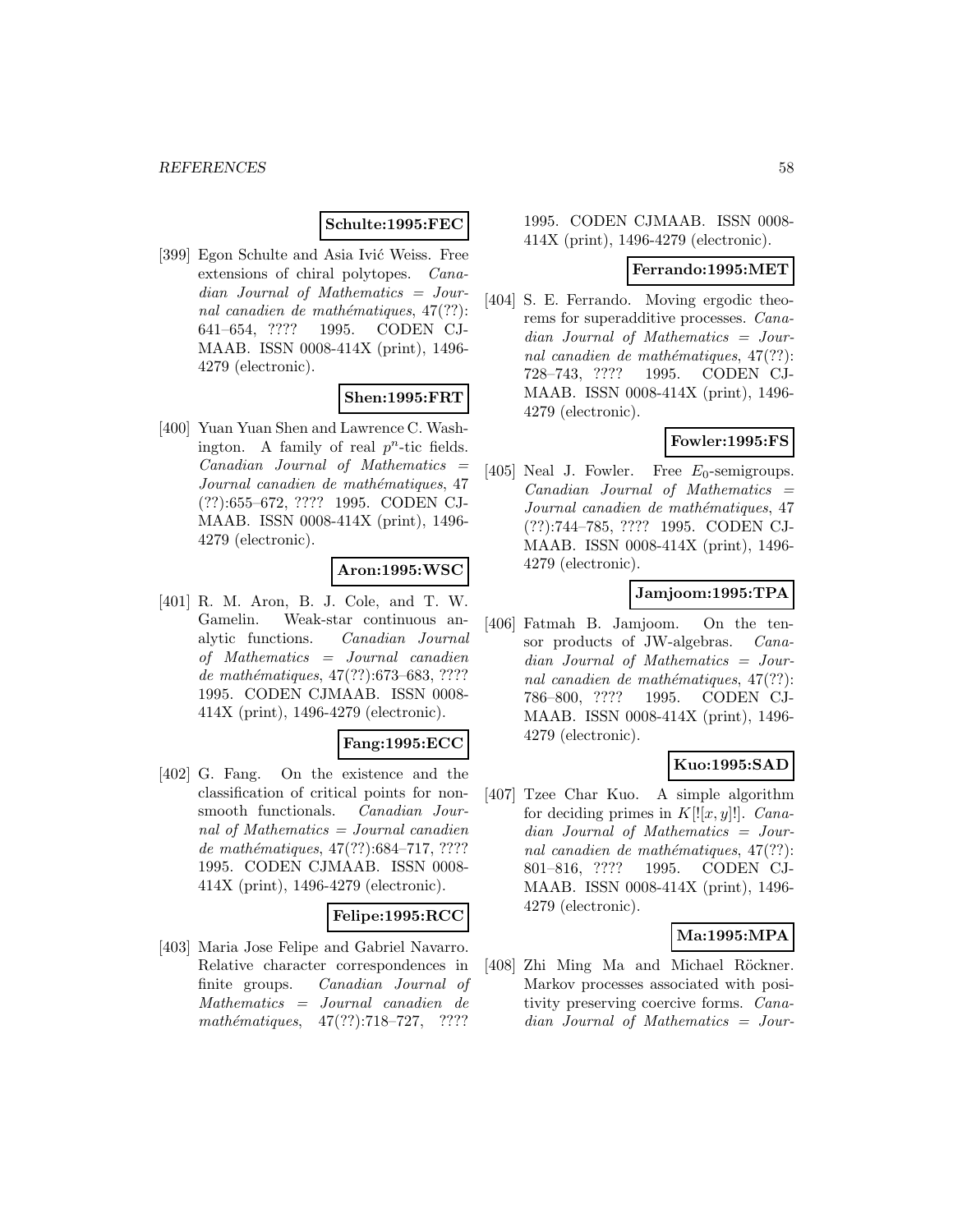nal canadien de mathématiques,  $47(??)$ : 817–840, ???? 1995. CODEN CJ-MAAB. ISSN 0008-414X (print), 1496- 4279 (electronic).

## **MacDonald:1995:DPN**

[409] Gordon W. MacDonald. Distance from projections to nilpotents. Canadian Journal of Mathematics = Journal canadien de mathématiques,  $47(??)$ : 841–851, ???? 1995. CODEN CJ-MAAB. ISSN 0008-414X (print), 1496- 4279 (electronic).

#### **McIntosh:1995:EAW**

[410] David I. McIntosh. Ergodic averages for weight functions moved by non-linear transformations on  $\mathbb{R}^n$ . Canadian Journal of Mathematics  $=$  Journal canadien de mathématiques, 47(??):852–876, ???? 1995. CODEN CJMAAB. ISSN 0008- 414X (print), 1496-4279 (electronic).

## **Xu:1995:CCV**

[411] Yeren Xu. Continuation of complex varieties across rectifiable sets. Canadian Journal of Mathematics = Journal canadien de mathématiques,  $47(??)$ : 877–896, ???? 1995. CODEN CJ-MAAB. ISSN 0008-414X (print), 1496- 4279 (electronic).

### **Berndt:1995:SVR**

[412] Bruce C. Berndt and Heng Huat Chan. Some values for the Rogers–Ramanujan continued fraction. Canadian Journal of Mathematics  $=$  Journal canadien de mathématiques, 47(??):897-914, ???? 1995. CODEN CJMAAB. ISSN 0008- 414X (print), 1496-4279 (electronic).

# **Bruck:1995:CIC**

[413] Rainer Brück and Jürgen Müller. Closed ideals in a convolution algebra of holomorphic functions. Canadian Journal of Mathematics = Journal canadien de mathématiques,  $47(??):915-928, ????$ 1995. CODEN CJMAAB. ISSN 0008- 414X (print), 1496-4279 (electronic).

## **Ellers:1995:CIR**

[414] Harald Ellers. Cliques of irreducible representations, quotient groups, and Brauer's theorems on blocks. Canadian Journal of Mathematics = Journal canadien de mathématiques,  $47(??)$ : 929–945, ???? 1995. CODEN CJ-MAAB. ISSN 0008-414X (print), 1496- 4279 (electronic).

### **Girardin:1995:EMG**

[415] Valérie Girardin. Extreme measures with given moments or marginals. *Cana*dian Journal of Mathematics = Journal canadien de mathématiques,  $47(??)$ : 946–958, ???? 1995. CODEN CJ-MAAB. ISSN 0008-414X (print), 1496- 4279 (electronic).

#### **Goodman:1995:BST**

[416] T. N. T. Goodman and A. Sharma. A Bernstein–Schoenberg type operator: shape preserving and limiting behaviour.  $Canadian$  Journal of Mathematics  $=$ Journal canadien de mathématiques, 47 (??):959–973, ???? 1995. CODEN CJ-MAAB. ISSN 0008-414X (print), 1496- 4279 (electronic).

#### **Hales:1995:FLS**

[417] Thomas C. Hales. On the fundamental lemma for standard endoscopy: reduction to unit elements. Canadian Journal of Mathematics = Journal canadien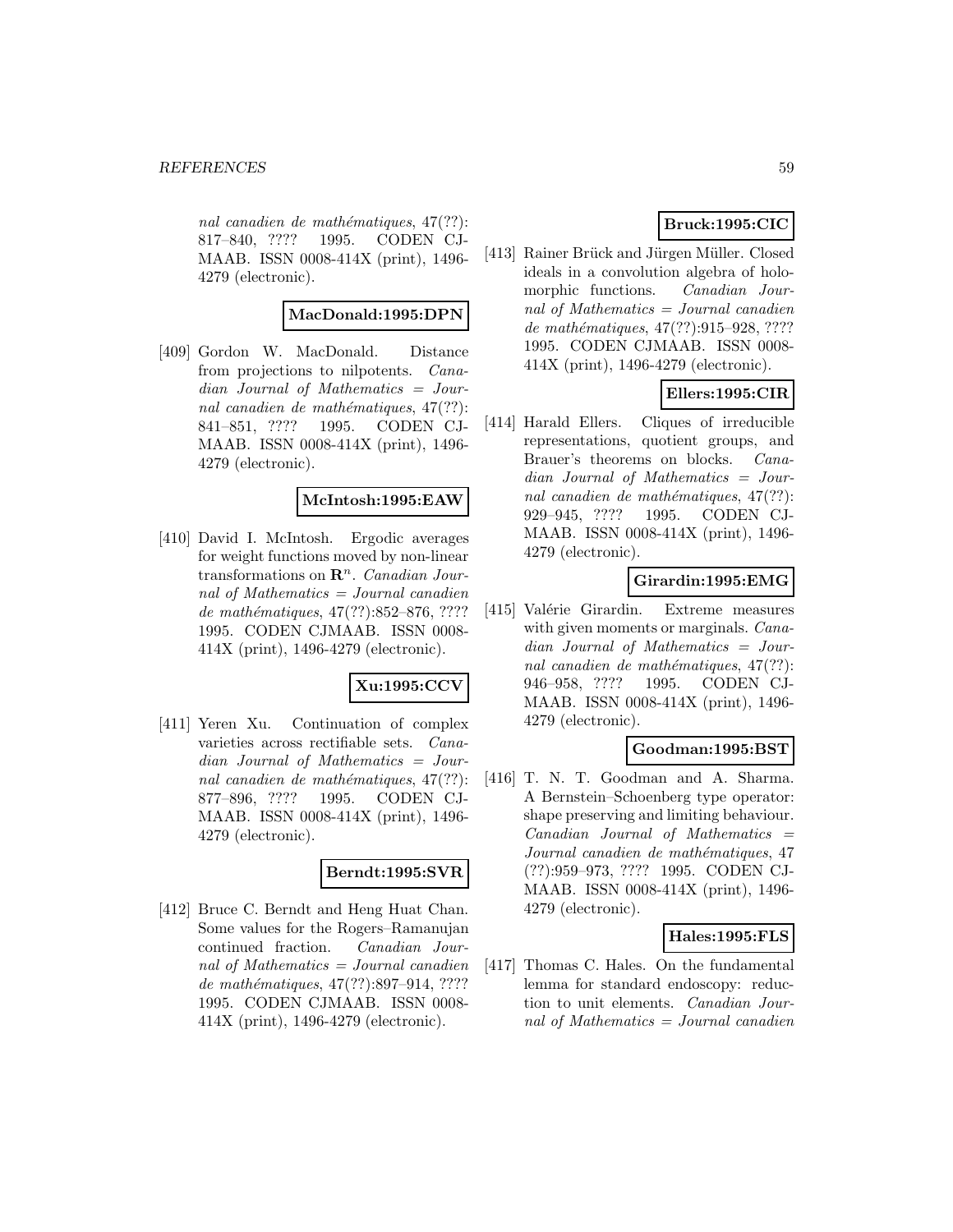de mathématiques, 47(??):974–994, ???? 1995. CODEN CJMAAB. ISSN 0008- 414X (print), 1496-4279 (electronic).

### **Lewis:1995:CMS**

[418] A. S. Lewis. Consistency of moment systems. Canadian Journal of Mathematics  $=$  Journal canadien de mathématiques, 47(??):995–1006, ???? 1995. CODEN CJMAAB. ISSN 0008-414X (print), 1496-4279 (electronic).

### **Longstaff:1995:PSS**

[419] W. E. Longstaff and H. Radjavi. On permutability and submultiplicativity of spectral radius. Canadian Journal of Mathematics = Journal canadien de mathématiques,  $47(??):1007-1022$ , ???? 1995. CODEN CJMAAB. ISSN 0008- 414X (print), 1496-4279 (electronic).

## **Mollin:1995:PDA**

[420] R. A. Mollin and H. C. Williams. Proof, disproof and advances concerning certain conjectures on real quadratic fields tain conjectures on real quadratic nelas<br> $oldQ(\sqrt{N^2+4})$ . *Canadian Journal of* Mathematics = Journal canadien de mathématiques, 47(??):1023-1036, ???? 1995. CODEN CJMAAB. ISSN 0008- 414X (print), 1496-4279 (electronic).

#### **Passare:1995:RIT**

[421] Mikael Passare and August Tsikh. Residue integrals and their Mellin transforms. Canadian Journal of Mathematics = Journal canadien de  $mathématiques, 47(??):1037–1050, ????$ 1995. CODEN CJMAAB. ISSN 0008- 414X (print), 1496-4279 (electronic).

## **Ron:1995:FSB**

[422] Amos Ron and Zuowei Shen. Frames and stable bases for shift-invariant sub-

spaces of  $L_2(\mathbf{R}^d)$ . Canadian Journal of Mathematics = Journal canadien de mathématiques,  $47(??):1051-1094$ , ???? 1995. CODEN CJMAAB. ISSN 0008- 414X (print), 1496-4279 (electronic).

## **Welland:1995:FOT**

[423] Grant Welland and Shi Ying Zhao. epsilon-families of operators in Triebel– Lizorkin and tent spaces. Canadian Journal of Mathematics = Journal canadien de mathématiques,  $47(??):1095-$ 1120, ???? 1995. CODEN CJ-MAAB. ISSN 0008-414X (print), 1496- 4279 (electronic).

#### **Baratchart:1995:RIE**

[424] L. Baratchart, E. B. Saff, and F. Wielonsky. Rational interpolation of the exponential function. Canadian Journal of Mathematics = Journal canadien de mathématiques, 47(??):1121-1147, ???? 1995. CODEN CJMAAB. ISSN 0008- 414X (print), 1496-4279 (electronic).

#### **Brungs:1995:PSS**

[425] H. H. Brungs and M. Schröder. Prime segments of skew fields. Canadian Journal of Mathematics = Journal canadien de mathématiques,  $47(??):1148-$ 1176, ???? 1995. CODEN CJ-MAAB. ISSN 0008-414X (print), 1496- 4279 (electronic).

#### **Cascante:1995:CMS**

[426] Carme Cascante and Joaquín M. Ortega. Carleson measures on spaces of Hardy–Sobolev type. Canadian Journal of Mathematics = Journal canadien de mathématiques, 47(??):1177-1200, ???? 1995. CODEN CJMAAB. ISSN 0008- 414X (print), 1496-4279 (electronic).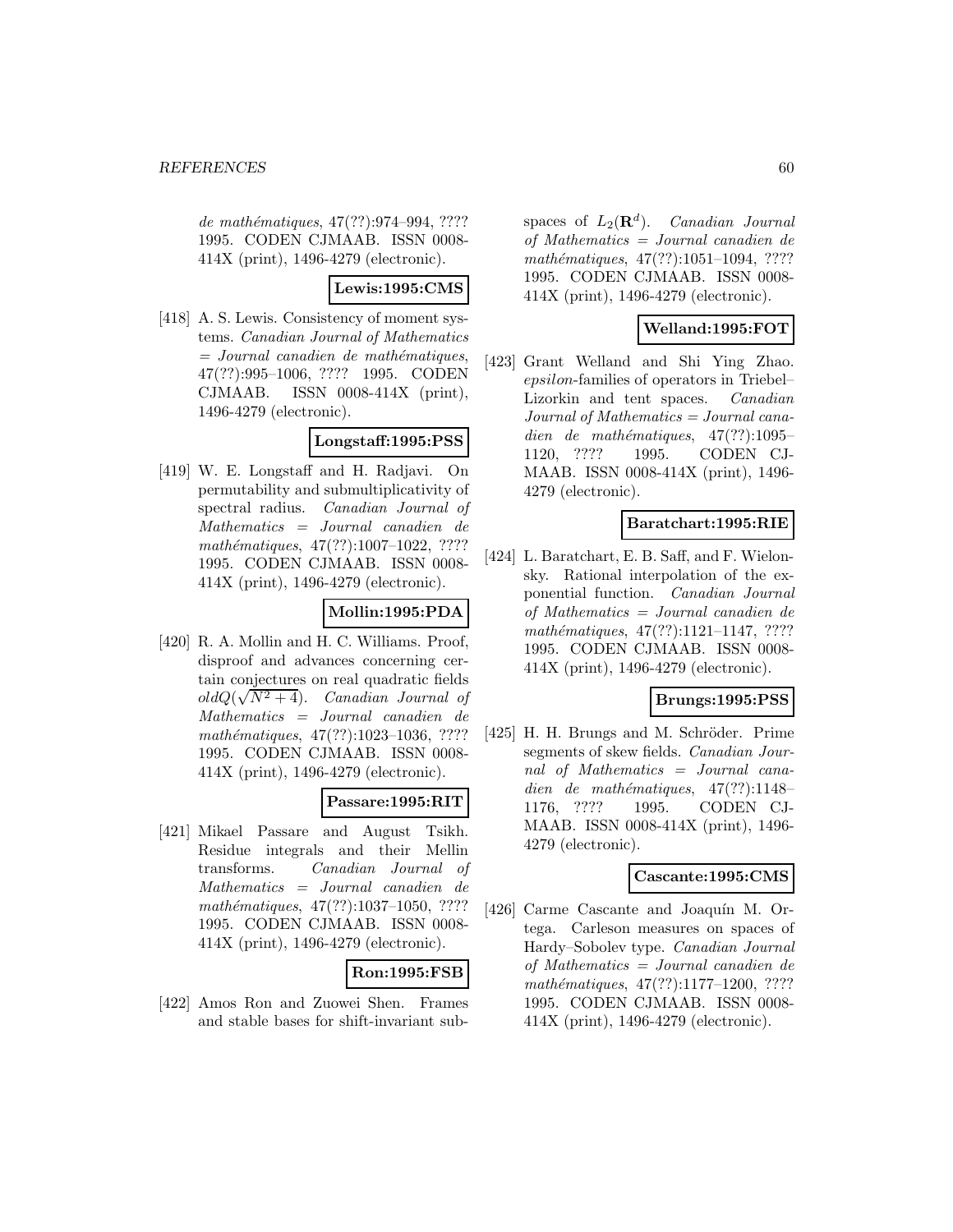## **Cummins:1995:RHR**

[427] C. J. Cummins and S. P. Norton. Rational Hauptmoduls are replicable. Canadian Journal of Mathematics = Journal canadien de mathématiques,  $47(??)$ : 1201–1218, ???? 1995. CODEN CJ-MAAB. ISSN 0008-414X (print), 1496- 4279 (electronic).

#### **Gingold:1995:APP**

[428] H. Gingold and A. Knopfmacher. Analytic properties of power product expansions. Canadian Journal of Mathematics  $=$  Journal canadien de mathématiques, 47(??):1219–1239, ???? 1995. CODEN CJMAAB. ISSN 0008-414X (print), 1496-4279 (electronic).

### **Joseph:1995:TNT**

[429] James E. Joseph and Myung H. Kwack. The topological nature of two Noguchi theorems on sequences of holomorphic mappings between complex spaces.  $Canadian$  Journal of Mathematics  $=$ Journal canadien de mathématiques, 47 (??):1240–1252, ???? 1995. CODEN CJ-MAAB. ISSN 0008-414X (print), 1496- 4279 (electronic).

## **Ledet:1995:GGG**

[430] Arne Ledet. On 2-groups as Galois groups. Canadian Journal of Mathematics = Journal canadien de mathématiques,  $47(??):1253-1273, ????$ 1995. CODEN CJMAAB. ISSN 0008- 414X (print), 1496-4279 (electronic).

#### **Minac:1995:DWR**

[431] Ján Minác and Tara L. Smith. Decomposition of Witt rings and Galois groups.  $Canadian$  Journal of Mathematics  $=$ Journal canadien de mathématiques, 47

(??):1274–1289, ???? 1995. CODEN CJ-MAAB. ISSN 0008-414X (print), 1496- 4279 (electronic).

#### **Movahedi-Lankarani:1995:TQ**

[432] H. Movahedi-Lankarani and R. Wells. The topology of quasibundles. *Cana*dian Journal of Mathematics = Journal canadien de mathématiques,  $47(??)$ : 1290–1316, ???? 1995. CODEN CJ-MAAB. ISSN 0008-414X (print), 1496- 4279 (electronic).

## **Tie:1995:I**

[433] Jingzhi Tie. Imbedding  $C^1$  into  $H_1$ .  $Canadian$  Journal of Mathematics  $=$ Journal canadien de mathématiques, 47 (??):1317–1328, ???? 1995. CODEN CJ-MAAB. ISSN 0008-414X (print), 1496- 4279 (electronic).

## **Yang:1995:CVV**

[434] Jae-Hyun Yang. Construction of vector valued modular forms from Jacobi forms. Canadian Journal of Mathematics = Journal canadien de mathématiques,  $47(6):1329-1339$ , December 1995. CODEN CJMAAB. ISSN 0008-414X (print), 1496-4279 (electronic).

### **Andruskiewitsch:1996:NEH**

[435] Nicolás Andruskiewitsch. Notes on extensions of Hopf algebras. Canadian Journal of Mathematics = Journal canadien de mathématiques,  $48(??)$ : 3–42, ???? 1996. CODEN CJ-MAAB. ISSN 0008-414X (print), 1496- 4279 (electronic).

## **Berg:1996:HPC**

[436] Christian Berg and Mourad E. H. Ismail. q-hermite polynomials and classical or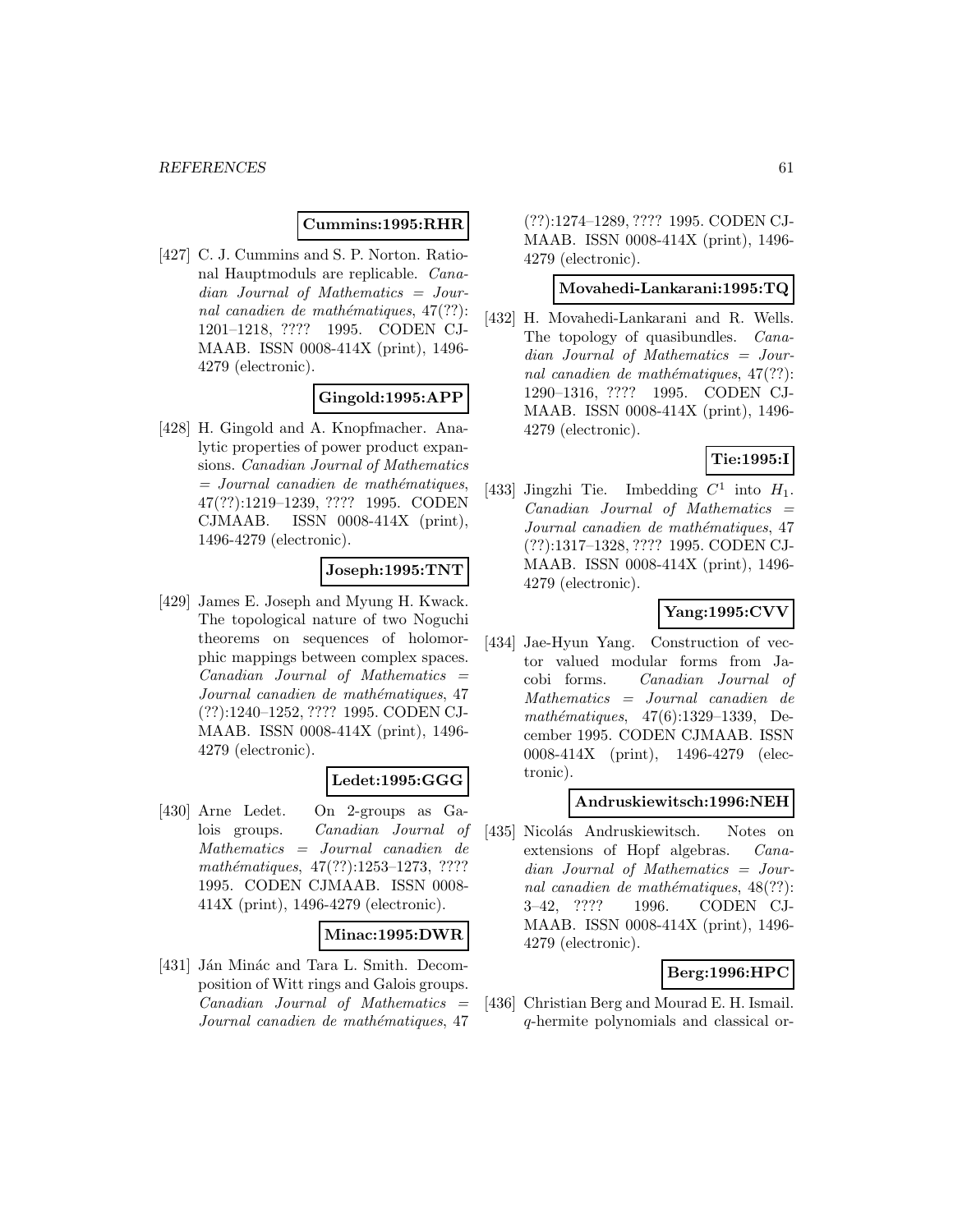thogonal polynomials. Canadian Journal of Mathematics  $=$  Journal canadien de mathématiques, 48(??):43–63, ???? 1996. CODEN CJMAAB. ISSN 0008- 414X (print), 1496-4279 (electronic).

## **Botvinnik:1996:MPS**

[437] Boris Botvinnik and Peter B. Gilkey. Metrics of positive scalar curvature on spherical space forms. Canadian Journal of Mathematics  $=$  Journal canadien de mathématiques, 48(??):64–80, ???? 1996. CODEN CJMAAB. ISSN 0008- 414X (print), 1496-4279 (electronic).

### **Fouvry:1996:DSP**

[438] Etienne Fouvry and M. Ram Murty. On the distribution of supersingular primes.  $Canadian$  Journal of Mathematics  $=$ Journal canadien de mathématiques, 48 (??):81–104, ???? 1996. CODEN CJ-MAAB. ISSN 0008-414X (print), 1496- 4279 (electronic).

#### **Guo:1996:GRW**

[439] Jiandong Guo. On a generalization of a result of Waldspurger. Canadian Journal of Mathematics = Journal canadien de mathématiques,  $48(??):105–142, ????$ 1996. CODEN CJMAAB. ISSN 0008- 414X (print), 1496-4279 (electronic).

### **ORegan:1996:SSS**

[440] Donal O'Regan. Solvability of some singular boundary value problems on the semi-infinite interval. Canadian Journal of Mathematics = Journal canadien de mathématiques, 48(??):143-158, ???? 1996. CODEN CJMAAB. ISSN 0008- 414X (print), 1496-4279 (electronic).

## **Packer:1996:MCC**

[441] Judith A. Packer. Moore cohomology and central twisted crossed product C∗-algebras. Canadian Journal of Mathematics = Journal canadien de mathématiques, 48(??):159–174, ???? 1996. CODEN CJMAAB. ISSN 0008- 414X (print), 1496-4279 (electronic).

## **Putnam:1996:ASS**

[442] Ian F. Putnam.  $C^*$ -algebras from Smale spaces. Canadian Journal of Mathematics = Journal canadien de mathématiques,  $48(??):175-195$ , ???? 1996. CODEN CJMAAB. ISSN 0008- 414X (print), 1496-4279 (electronic).

#### **Rosen:1996:PPP**

[443] Lon Rosen. Positive powers of positive positive-definite matrices. Canadian Journal of Mathematics = Journal canadien de mathématiques,  $48(??)$ : 196–209, ???? 1996. CODEN CJ-MAAB. ISSN 0008-414X (print), 1496- 4279 (electronic).

## **Voit:1996:CAD**

[444] Michael Voit. Compact almost discrete hypergroups. Canadian Journal of Mathematics = Journal canadien de mathématiques, 48(??):210–224, ???? 1996. CODEN CJMAAB. ISSN 0008- 414X (print), 1496-4279 (electronic).

#### **Aleman:1996:BSD**

[445] Alexandru Aleman, Stefan Richter, and William T. Ross. Bergman spaces on disconnected domains. Canadian Journal of Mathematics = Journal canadien de mathématiques, 48(??):225-243, ???? 1996. CODEN CJMAAB. ISSN 0008- 414X (print), 1496-4279 (electronic).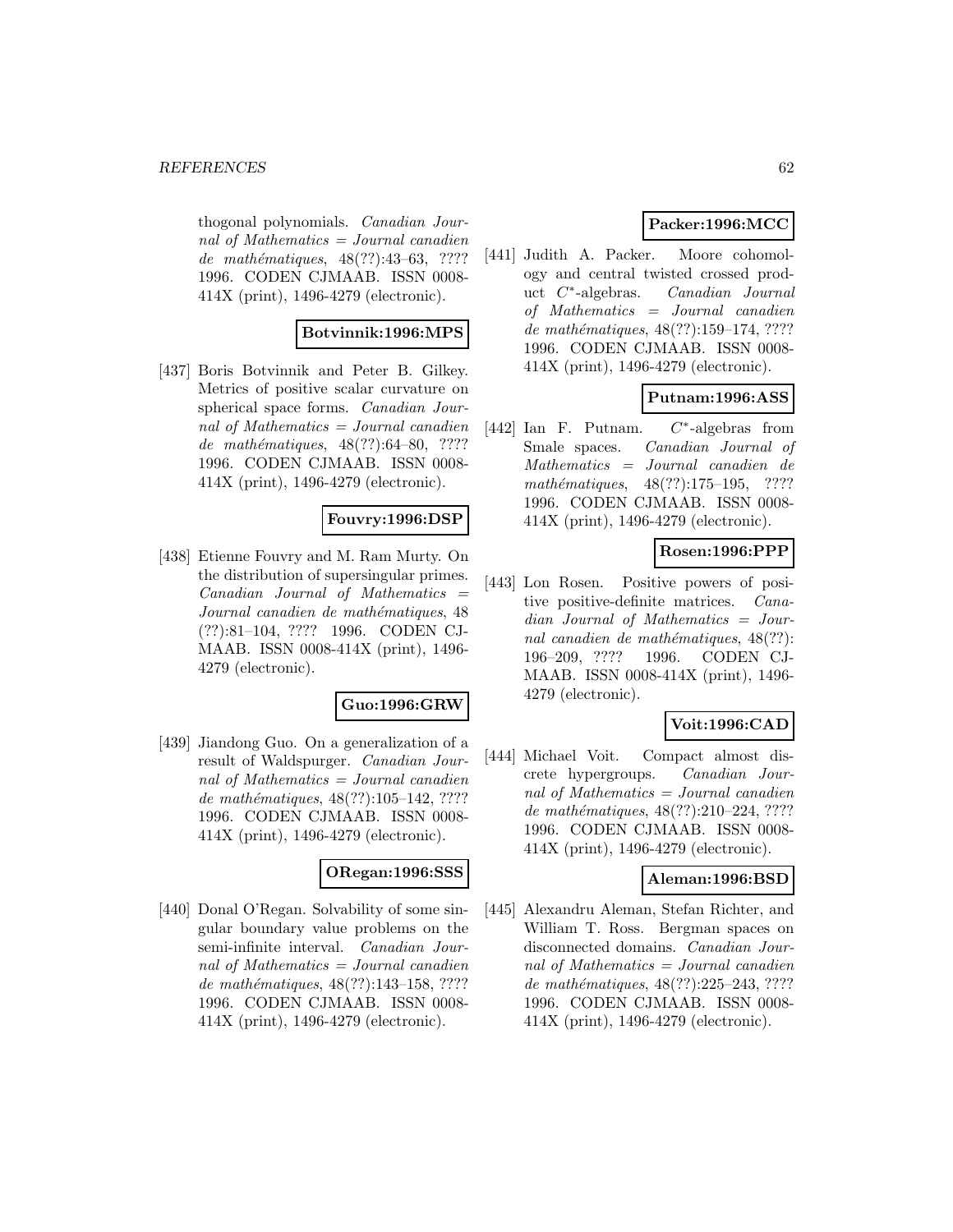## **Bakaev:1996:PES**

[446] Nikolai Bakaev. A priori estimates for some classes of difference schemes. Canadian Journal of Mathematics = Journal canadien de mathématiques, 48 (??):244–257, ???? 1996. CODEN CJ-MAAB. ISSN 0008-414X (print), 1496- 4279 (electronic).

## **Barr:1996:AM**

[447] Michael Barr. Acyclic models. Canadian Journal of Mathematics = Journal canadien de mathématiques,  $48(??)$ : 258–273, ???? 1996. CODEN CJ-MAAB. ISSN 0008-414X (print), 1496- 4279 (electronic).

## **Chen:1996:PLS**

[448] Liang Chen. Polynomial Lie subalgebras of the infinite matrix Lie algebra. Canadian Journal of Mathematics = Journal canadien de mathématiques,  $48(??)$ : 274–287, ???? 1996. CODEN CJ-MAAB. ISSN 0008-414X (print), 1496- 4279 (electronic).

#### **Cima:1996:RAF**

[449] Joseph A. Cima and Michael Stessin. On the recovery of analytic functions. Canadian Journal of Mathematics = Journal canadien de mathématiques,  $48(??)$ : 288–301, ???? 1996. CODEN CJ-MAAB. ISSN 0008-414X (print), 1496- 4279 (electronic).

#### **Dooley:1996:FGR**

[450] A. H. Dooley and S. J. Eigen. A family of generalized Riesz products. Canadian Journal of Mathematics = Journal canadien de mathématiques,  $48(??)$ : 302–315, ???? 1996. CODEN CJ-MAAB. ISSN 0008-414X (print), 1496- 4279 (electronic).

## **Doukhan:1996:SRP**

[451] P. Doukhan and F. Gamboa. Superresolution rates in Prokhorov metric. Canadian Journal of Mathematics = Journal canadien de mathématiques,  $48(??)$ : 316–329, ???? 1996. CODEN CJ-MAAB. ISSN 0008-414X (print), 1496- 4279 (electronic).

## **Gootman:1996:SIT**

[452] Elliot C. Gootman and Aldo J. Lazar. Spectra for infinite tensor product type actions of compact groups. Canadian Journal of Mathematics = Journal canadien de mathématiques,  $48(??)$ : 330–342, ???? 1996. CODEN CJ-MAAB. ISSN 0008-414X (print), 1496- 4279 (electronic).

## **Kim:1996:EFL**

[453] Donggyun Kim. Explicit forms of local lifting for  $GL_2$ . *Canadian Jour*nal of Mathematics = Journal canadien de mathématiques, 48(??):343-362, ???? 1996. CODEN CJMAAB. ISSN 0008- 414X (print), 1496-4279 (electronic).

## **Lu:1996:HLS**

[454] Shanzhen Lu and Dachun Yang. Hardy– Littlewood–Sobolev theorems of fractional integration on Herz-type spaces and its applications. Canadian Journal of Mathematics = Journal canadien de mathématiques, 48(??):363-380, ???? 1996. CODEN CJMAAB. ISSN 0008- 414X (print), 1496-4279 (electronic).

#### **Olin:1996:SOD**

[455] Robert F. Olin and Liming Yang. A subnormal operator and its dual. *Cana*dian Journal of Mathematics = Journal canadien de mathématiques,  $48(??)$ :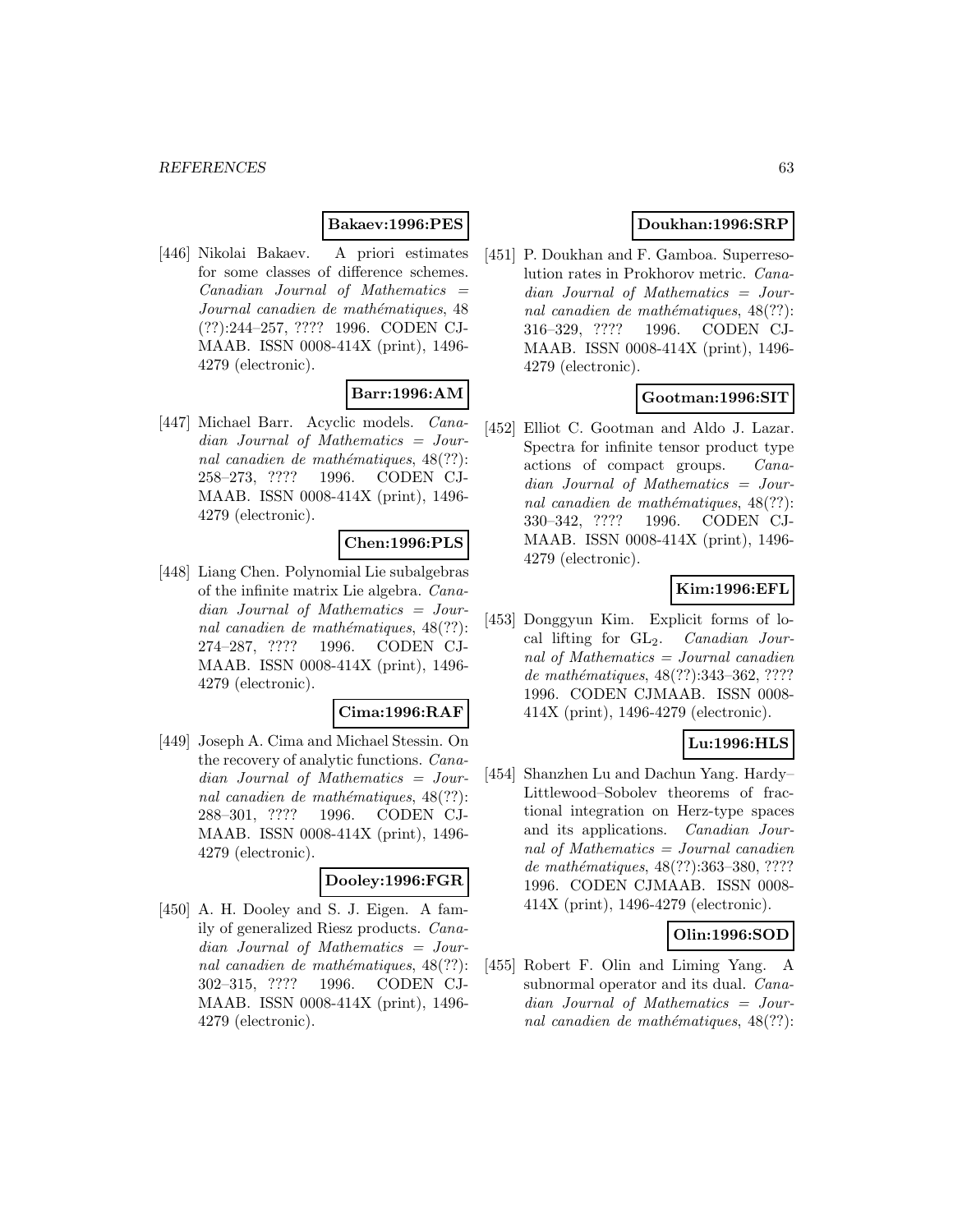381–396, ???? 1996. CODEN CJ-MAAB. ISSN 0008-414X (print), 1496- 4279 (electronic).

#### **Sjostrand:1996:DRS**

[456] Johannes Sjöstrand. Density of resonances for strictly convex analytic obstacles. Canadian Journal of Mathematics  $=$  Journal canadien de mathématiques, 48(??):397–448, ???? 1996. CODEN CJ-MAAB. ISSN 0008-414X (print), 1496- 4279 (electronic).

### **Allison:1996:CQC**

[457] Bruce N. Allison and Yun Gao. Central quotients and coverings of Steinberg unitary Lie algebras. Canadian Journal of Mathematics = Journal canadien de mathématiques,  $48(??):449-482, ????$ 1996. CODEN CJMAAB. ISSN 0008- 414X (print), 1496-4279 (electronic).

#### **Arlettaz:1996:EHG**

[458] Dominique Arlettaz. The exponent of the homotopy groups of Moore spectra and the stable Hurewicz homomorphism. Canadian Journal of Mathematics = Journal canadien de mathématiques,  $48(??):483-495$ , ???? 1996. CODEN CJMAAB. ISSN 0008- 414X (print), 1496-4279 (electronic).

## **Bonilla:1996:BPA**

[459] A. Bonilla and R. Trujillo-González. Bounded pointwise approximation of solutions of elliptic equations. Canadian Journal of Mathematics = Journal canadien de mathématiques,  $48(??)$ : 496–511, ???? 1996. CODEN CJ-MAAB. ISSN 0008-414X (print), 1496- 4279 (electronic).

## **Brudern:1996:APP**

[460] Jörg Brüdern and Alberto Perelli. The addition of primes and power. Canadian Journal of Mathematics = Journal canadien de mathématiques,  $48(??)$ : 512–526, ???? 1996. CODEN CJ-MAAB. ISSN 0008-414X (print), 1496- 4279 (electronic).

## **Chua:1996:WSS**

[461] Seng-Kee Chua. On weighted Sobolev spaces. Canadian Journal of Mathemat $ics = Journal\,c$  and  $i$ emathématiques, 48(??):527–541, ???? 1996. CODEN CJ-MAAB. ISSN 0008-414X (print), 1496- 4279 (electronic).

#### **Fleischmann:1996:STT**

[462] Klaus Fleischmann, Jürgen Gärtner, and Ingemar Kaj. A Schilder type theorem for super-Brownian motion. Canadian Journal of Mathematics = Journal canadien de mathématiques,  $48(??)$ : 542–568, ???? 1996. CODEN CJ-MAAB. ISSN 0008-414X (print), 1496- 4279 (electronic).

#### **Goulden:1996:MLO**

[463] I. P. Goulden and D. M. Jackson. Maps in locally orientable surfaces, the double coset algebra, and zonal polynomials. Canadian Journal of Mathematics  $=$  Journal canadien de mathématiques, 48(??):569–584, ???? 1996. CODEN CJ-MAAB. ISSN 0008-414X (print), 1496- 4279 (electronic).

#### **Holay:1996:GID**

[464] Sandeep H. Holay. Generators of ideals defining certain surfaces in projective space. Canadian Journal of Mathematics = Journal canadien de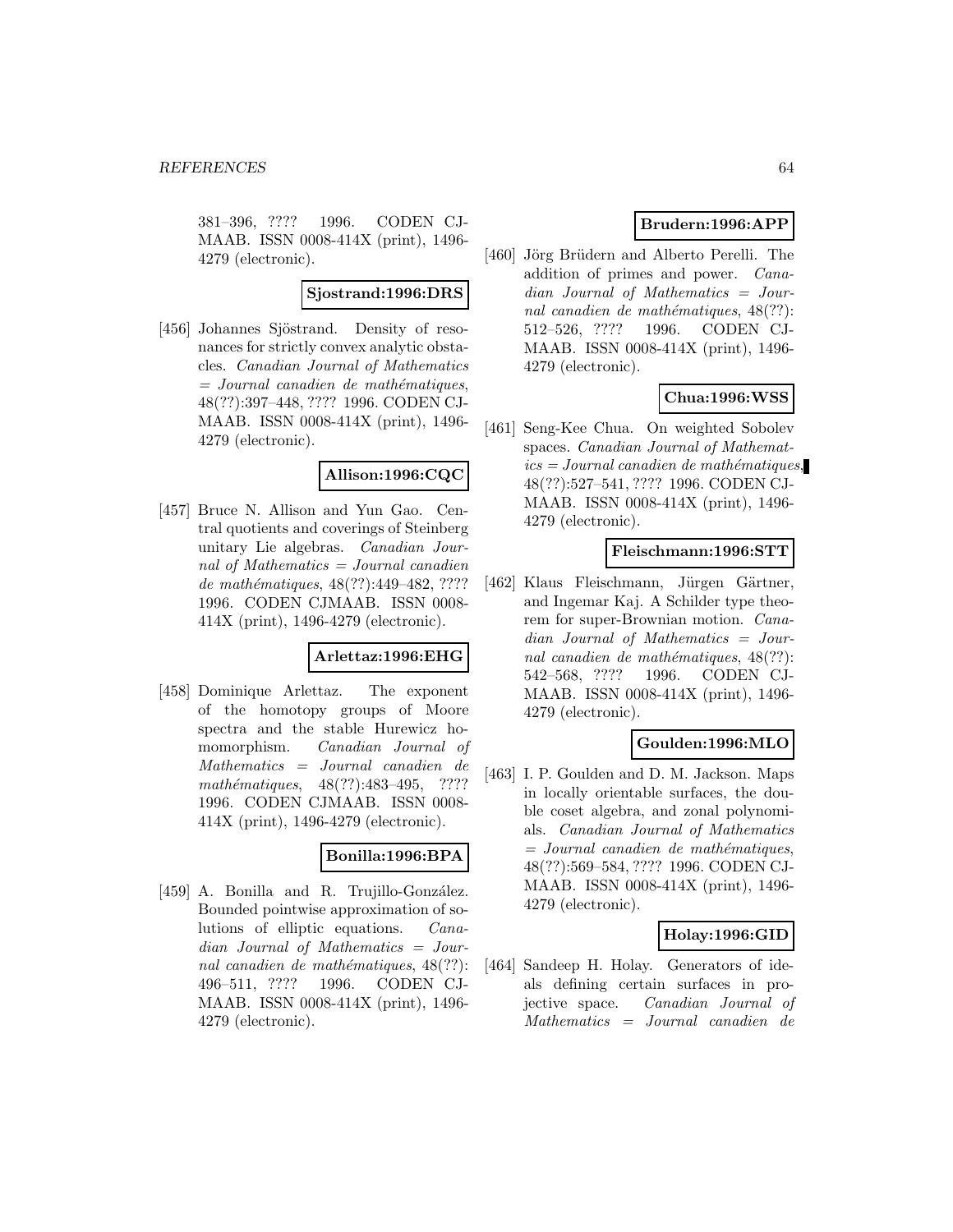mathématiques, 48(??):585–595, ???? 1996. CODEN CJMAAB. ISSN 0008- 414X (print), 1496-4279 (electronic).

### **Lanski:1996:RFM**

[465] Charles Lanski. Rings with finite maximal invariant subrings. Canadian Journal of Mathematics = Journal canadien de mathématiques, 48(??):596–606, ???? 1996. CODEN CJMAAB. ISSN 0008- 414X (print), 1496-4279 (electronic).

### **Mankiewicz:1996:SPW**

[466] Piotr Mankiewicz and Nicole Tomczak-Jaegermann. Structural properties of weak cotype 2 spaces. Canadian Journal of Mathematics = Journal canadien de mathématiques,  $48(??):607–624, ????$ 1996. CODEN CJMAAB. ISSN 0008- 414X (print), 1496-4279 (electronic).

### **Randrianantoanina:1996:CCP**

[467] Narcisse Randrianantoanina. Complemented copies of  $l^1$ and Pelczyński's property  $(V^*)$  in Bochner function spaces. Canadian Journal of Mathematics = Journal canadien de mathématiques,  $48(??):625-640$ , ???? 1996. CODEN CJMAAB. ISSN 0008- 414X (print), 1496-4279 (electronic).

## **Varopoulos:1996:DLG**

[468] N. Th. Varopoulos. Diffusion on Lie groups. III. Canadian Journal of Mathematics = Journal canadien de mathématiques, 48(??):641-672, ???? 1996. CODEN CJMAAB. ISSN 0008- 414X (print), 1496-4279 (electronic).

## **An:1996:DCC**

[469] Jianbei An. Dade's conjecture for Chevalley groups  $Gsb2(q)$  in nondefining characteristics. Canadian Jour-

nal of Mathematics  $=$  Journal canadien de mathématiques, 48(??):673–691, ???? 1996. CODEN CJMAAB. ISSN 0008- 414X (print), 1496-4279 (electronic).

## **Brenken:1996:LPS**

[470] Berndt Brenken. The local product structure of expansive automorphisms of solenoids and their associated C∗-algebras. Canadian Journal of Mathematics = Journal canadien de mathématiques, 48(??):692–709, ???? 1996. CODEN CJMAAB. ISSN 0008- 414X (print), 1496-4279 (electronic).

## **Damelin:1996:NSCa**

[471] S. B. Damelin and D. S. Lubinsky. Necessary and sufficient conditions for mean convergence of Lagrange interpolation for erd˝os weights. I. Canadian Journal of Mathematics = Journal canadien de mathématiques, 48(??):710–736, ???? 1996. CODEN CJMAAB. ISSN 0008- 414X (print), 1496-4279 (electronic).

## **Damelin:1996:NSCb**

[472] S. B. Damelin and D. S. Lubinsky. Necessary and sufficient conditions for mean convergence of Lagrange interpolation for erdős weights. II. Canadian Journal of Mathematics = Journal canadien de mathématiques, 48(??):737-757, ???? 1996. CODEN CJMAAB. ISSN 0008- 414X (print), 1496-4279 (electronic).

#### **Fegan:1996:FOO**

[473] H. D. Fegan and B. Steer. First order operators on manifolds with a group action. Canadian Journal of Mathematics  $=$  Journal canadien de mathématiques, 48(??):758–776, ???? 1996. CODEN CJ-MAAB. ISSN 0008-414X (print), 1496- 4279 (electronic).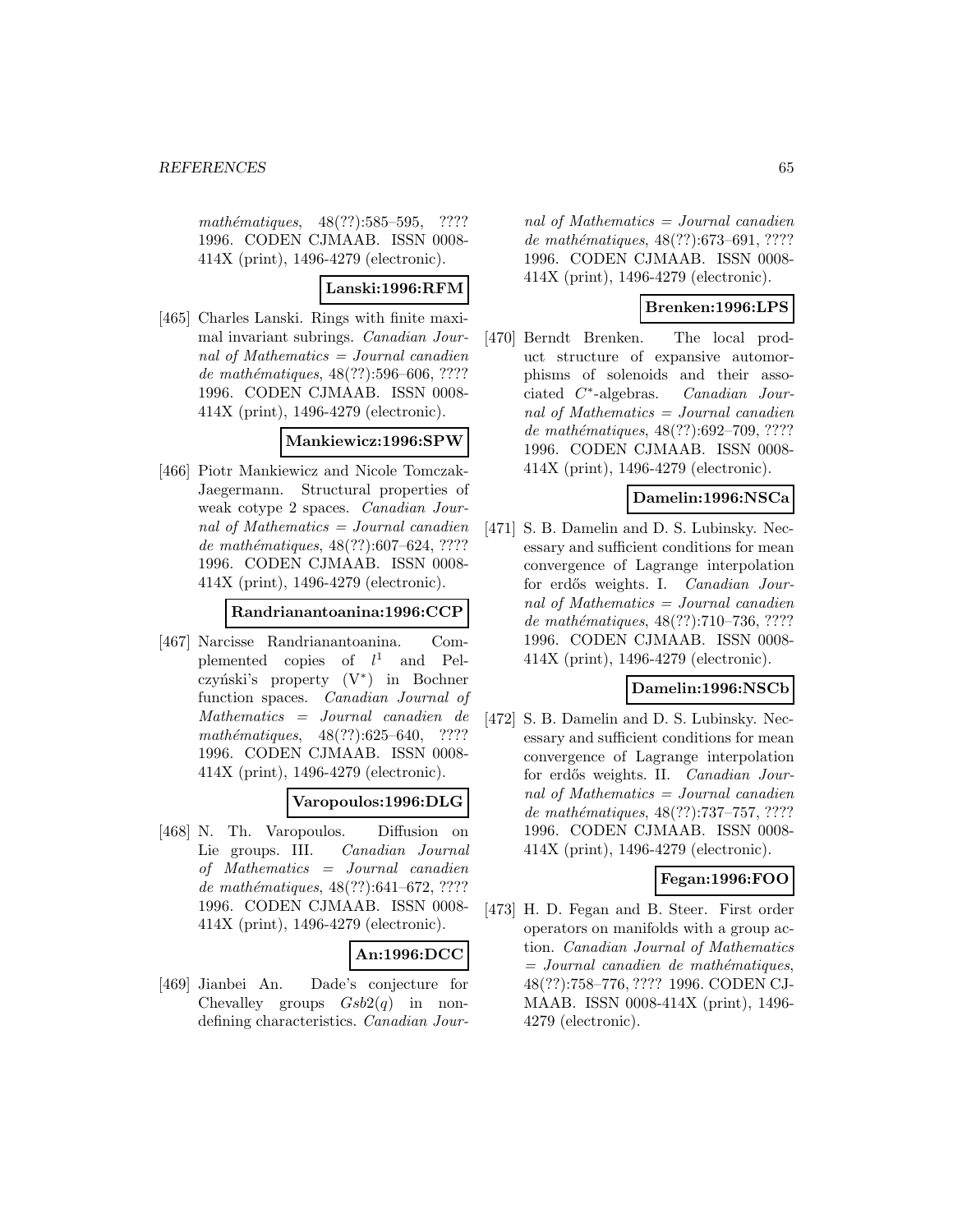### **Grozev:1996:REF**

[474] Georgi R. Grozev and Qazi I. Rahman. Reconstruction of entire functions from irregularly spaced sample points. Canadian Journal of Mathematics = Journal canadien de mathématiques,  $48(??)$ : 777–793, ???? 1996. CODEN CJ-MAAB. ISSN 0008-414X (print), 1496- 4279 (electronic).

### **Hernandez:1996:SRI**

[475] Francisco L. Hernandez and Nigel J. Kalton. Subspaces of rearrangementinvariant spaces. Canadian Journal of Mathematics = Journal canadien de mathématiques, 48(??):794–833, ???? 1996. CODEN CJMAAB. ISSN 0008- 414X (print), 1496-4279 (electronic).

### **Jourani:1996:ESC**

[476] A. Jourani and L. Thibault. Extensions of subdifferential calculus rules in Banach spaces. Canadian Journal of Mathematics = Journal canadien de mathématiques, 48(??):834–848, ???? 1996. CODEN CJMAAB. ISSN 0008- 414X (print), 1496-4279 (electronic).

#### **Kossowski:1996:FCC**

[477] Marek Kossowski. Fiber completions, contact singularities and single valued solutions for  $C^{\infty}$ -second order ODE.  $Canadian$  Journal of Mathematics  $=$ Journal canadien de mathématiques, 48 (??):849–870, ???? 1996. CODEN CJ-MAAB. ISSN 0008-414X (print), 1496- 4279 (electronic).

## **Li:1996:OCS**

[478] Horng-Jaan Li and Wei-Ling Liu. Oscillation criteria for second order neutral

differential equations. Canadian Journal of Mathematics = Journal canadien de mathématiques, 48(??):871–886, ???? 1996. CODEN CJMAAB. ISSN 0008- 414X (print), 1496-4279 (electronic).

### **Popescu:1996:PDF**

[479] Gelu Popescu. Positive-definite functions on free semigroups. Canadian Journal of Mathematics = Journal canadien de mathématiques,  $48(??)$ : 887–896, ???? 1996. CODEN CJ-MAAB. ISSN 0008-414X (print), 1496- 4279 (electronic).

### **Agoston:1996:HDQ**

[480] István Agoston, Vlastimil Dlab, and Erzsébet Lukács. Homological duality and quasi-heredity. Canadian Journal of Mathematics = Journal canadien de mathématiques, 48(??):897-917, ???? 1996. CODEN CJMAAB. ISSN 0008- 414X (print), 1496-4279 (electronic).

### **Benabdallah:1996:FEE**

[481] K. Benabdallah and M. A. Ouldbeddi. On finite essential extensions of torsion free abelian groups. Canadian Journal of Mathematics = Journal canadien de mathématiques, 48(??):918-929, ???? 1996. CODEN CJMAAB. ISSN 0008- 414X (print), 1496-4279 (electronic).

#### **Nakazi:1996:RFW**

[482] Takahiko Nakazi and Masahiro Yamada. Riesz's functions in weighted Hardy and Bergman spaces. Canadian Journal of Mathematics = Journal canadien de mathématiques, 48(??):930-945, ???? 1996. CODEN CJMAAB. ISSN 0008- 414X (print), 1496-4279 (electronic).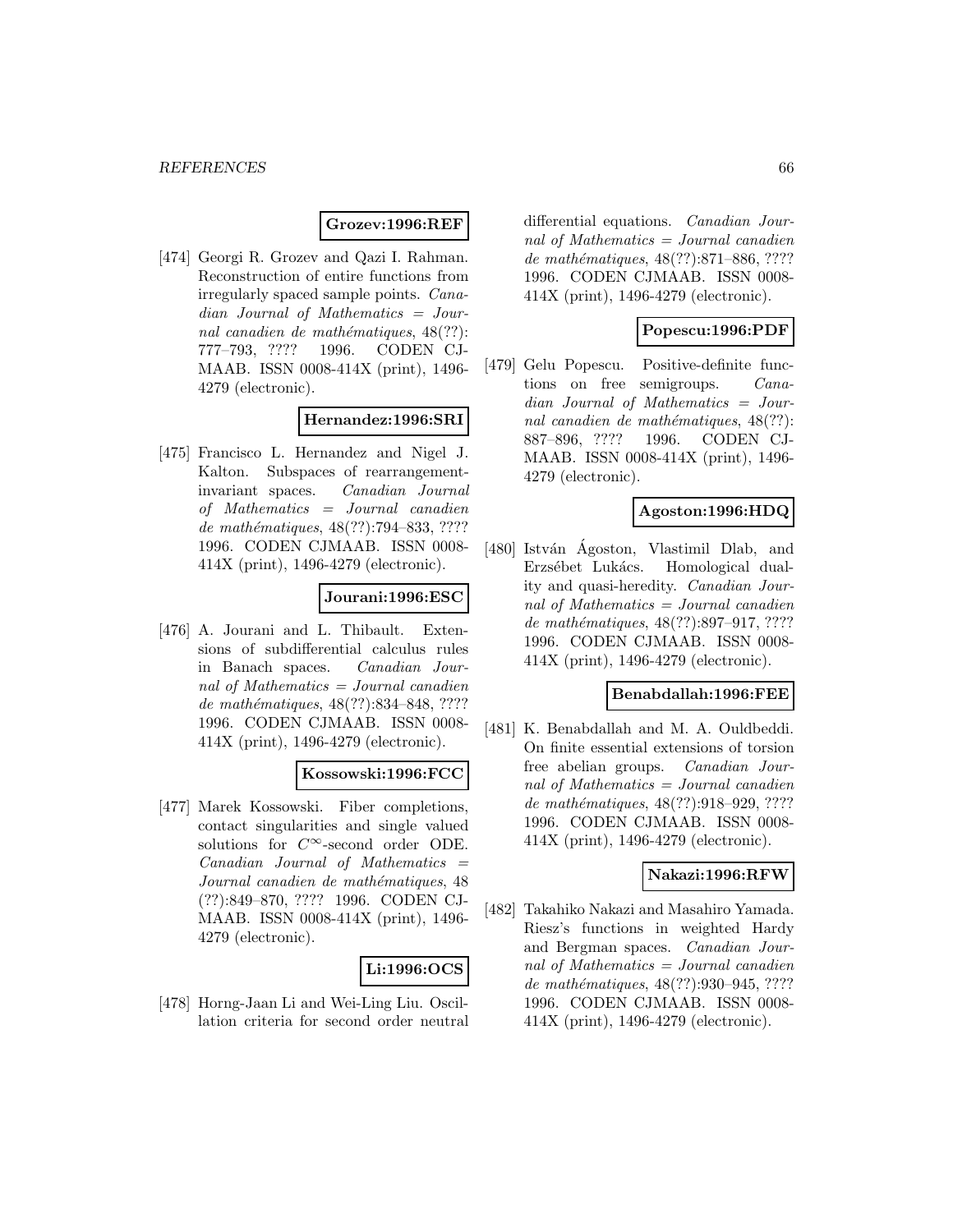### **Elliott:1996:TCI**

[483] George A. Elliott and Hongbing Su. K-theoretic classification for inductive limit  $Z_2$  actions on AF algebras. Canadian Journal of Mathematics = Journal canadien de mathématiques,  $48(??)$ : 946–958, ???? 1996. CODEN CJ-MAAB. ISSN 0008-414X (print), 1496- 4279 (electronic).

## **Goldman:1996:PDL**

[484] M. L. Gol'dman, H. P. Heinig, and V. D. Stepanov. On the principle of duality in Lorentz spaces. Canadian Journal of Mathematics = Journal canadien de mathématiques, 48(??):959–979, ???? 1996. CODEN CJMAAB. ISSN 0008- 414X (print), 1496-4279 (electronic).

### **Kishimoto:1996:SSP**

[485] Akitaka Kishimoto and Alex Kumjian. Simple stably projectionless  $C^*$ -algebras arising as crossed products. Canadian Journal of Mathematics = Journal canadien de mathématiques,  $48(??)$ : 980–996, ???? 1996. CODEN CJ-MAAB. ISSN 0008-414X (print), 1496- 4279 (electronic).

## **Lewis:1996:NFR**

[486] Mark L. Lewis. Nonabelian fullyramified sections. Canadian Journal of Mathematics = Journal canadien de mathématiques,  $48(??):997-1017$ , ???? 1996. CODEN CJMAAB. ISSN 0008- 414X (print), 1496-4279 (electronic).

#### **delaPena:1996:FSN**

[487] J. A. de la Peña and A. Skowroński. Forbidden subcategories of non-polynomial growth tame simply connected algebras.  $Canadian$  Journal of Mathematics  $=$ 

Journal canadien de mathématiques, 48 (??):1018–1043, ???? 1996. CODEN CJ-MAAB. ISSN 0008-414X (print), 1496- 4279 (electronic).

### **Ravenel:1996:HR**

[488] Douglas C. Ravenel and W. Stephen Wilson. The Hopf ring for  $P(n)$ . Canadian Journal of Mathematics = Journal canadien de mathématiques,  $48(??)$ : 1044–1063, ???? 1996. CODEN CJ-MAAB. ISSN 0008-414X (print), 1496- 4279 (electronic).

## **Salim:1996:MGA**

[489] Mohamed A. M. Salim and Robert Sandling. The modular group algebra problem for small p-groups of maximal class.  $Canadian$  Journal of Mathematics  $=$ Journal canadien de mathématiques, 48 (??):1064–1078, ???? 1996. CODEN CJ-MAAB. ISSN 0008-414X (print), 1496- 4279 (electronic).

#### **Sellier:1996:AEC**

[490] A. Sellier. Asymptotic expansion of a class of multi-dimensional integrals.  $Canadian$  Journal of Mathematics  $=$ Journal canadien de mathématiques, 48 (??):1079–1090, ???? 1996. CODEN CJ-MAAB. ISSN 0008-414X (print), 1496- 4279 (electronic).

#### **Skowronski:1996:DMN**

[491] A. Skowroński and G. Zwara. On degenerations of modules with nondirecting indecomposable summands. Canadian Journal of Mathematics = Journal canadien de mathématiques,  $48(??)$ : 1091–1120, ???? 1996. CODEN CJ-MAAB. ISSN 0008-414X (print), 1496- 4279 (electronic).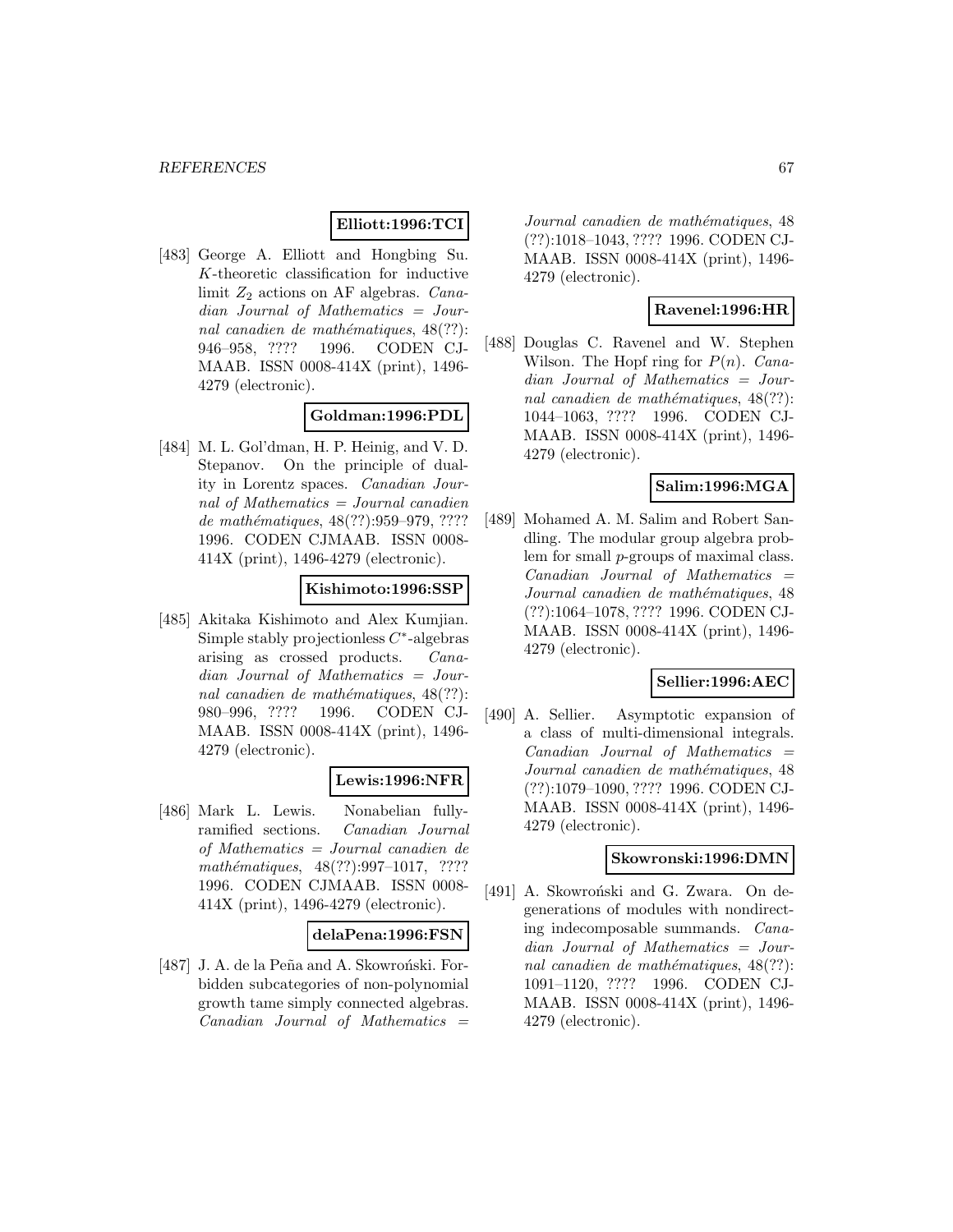### **Alzati:1996:NCV**

[492] Alberto Alzati, Marina Bertolini, and Gian Mario Besana. Numerical criteria for very ampleness of divisors on projective bundles over an elliptic curve. Canadian Journal of Mathematics = Journal canadien de mathématiques,  $48(??)$ : 1121–1137, ???? 1996. CODEN CJ-MAAB. ISSN 0008-414X (print), 1496- 4279 (electronic).

## **Basit:1996:NAP**

[493] Bolis Basit and Chuanyi Zhang. New almost periodic type functions and solutions of differential equations. Canadian Journal of Mathematics = Journal canadien de mathématiques,  $48(??)$ : 1138–1153, ???? 1996. CODEN CJ-MAAB. ISSN 0008-414X (print), 1496- 4279 (electronic).

#### **Bernstein:1996:CM**

[494] Daniel J. Bernstein and Jeffrey C. Lagarias. The  $3x+1$  conjugacy map. *Cana*dian Journal of Mathematics = Journal canadien de mathématiques,  $48(??)$ : 1154–1169, ???? 1996. CODEN CJ-MAAB. ISSN 0008-414X (print), 1496- 4279 (electronic).

#### **Dokuchaev:1996:FSI**

[495] Michael A. Dokuchaev and Stanley O. Juriaans. Finite subgroups in integral group rings. Canadian Journal of Mathematics = Journal canadien de mathématiques,  $48(??):1170-1179, ????$ 1996. CODEN CJMAAB. ISSN 0008- 414X (print), 1496-4279 (electronic).

#### **Duran:1996:MTO**

[496] Antonio J. Duran. Markov's theorem for orthogonal matrix polynomials. Cana-

dian Journal of Mathematics = Journal canadien de mathématiques,  $48(??)$ : 1180–1195, ???? 1996. CODEN CJ-MAAB. ISSN 0008-414X (print), 1496- 4279 (electronic).

## **Herman:1996:CBW**

[497] Allen Herman. A constructive Brauer–Witt theorem for certain solvable groups. Canadian Journal of Mathematics = Journal canadien de mathématiques, 48(??):1196-1209, ???? 1996. CODEN CJMAAB. ISSN 0008- 414X (print), 1496-4279 (electronic).

### **Isaacs:1996:IRP**

[498] I. M. Isaacs. Induction and restriction of pi-partial characters and their lifts. Canadian Journal of Mathematics  $=$  Journal canadien de mathématiques, 48(??):1210–1223, ???? 1996. CODEN CJMAAB. ISSN 0008-414X (print), 1496-4279 (electronic).

## **Kapovich:1996:GTQ**

[499] Ilya Kapovich and Hamish Short. Greenberg's theorem for quasiconvex subgroups of word hyperbolic groups.  $Canadian$  Journal of Mathematics  $=$ Journal canadien de mathématiques, 48 (??):1224–1244, ???? 1996. CODEN CJ-MAAB. ISSN 0008-414X (print), 1496- 4279 (electronic).

### **Kim:1996:RS**

[500] Henry H. Kim. The residual spectrum of  $G_2$ . Canadian Journal of Mathematics = Journal canadien de mathématiques, 48 (??):1245–1272, ???? 1996. CODEN CJ-MAAB. ISSN 0008-414X (print), 1496- 4279 (electronic).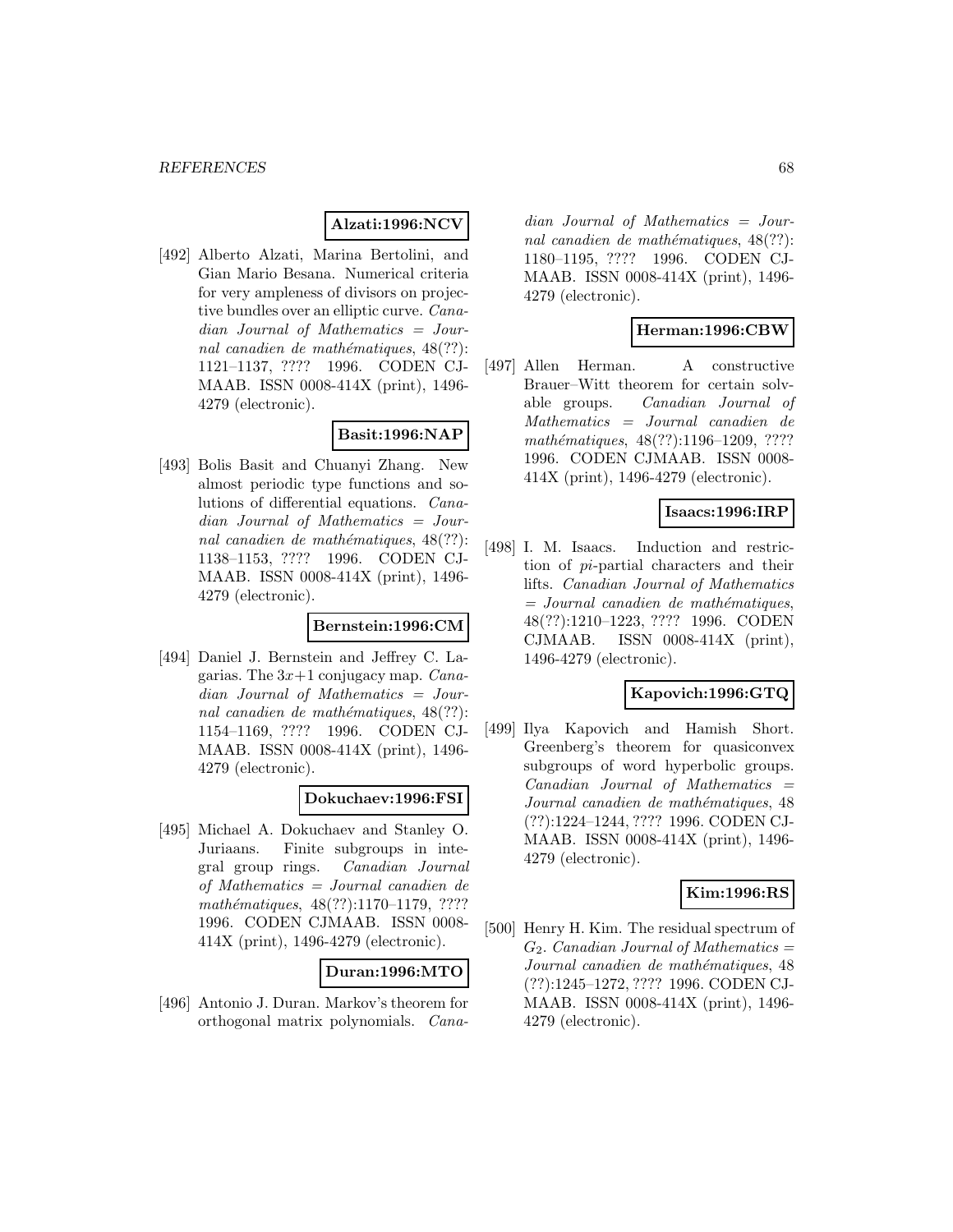### **Miao:1996:CLC**

[501] Tianxuan Miao. Compactness of a locally compact group G and geometric properties of  $A_p(G)$ . Canadian Journal of Mathematics = Journal canadien de mathématiques, 48(??):1273-1285, ???? 1996. CODEN CJMAAB. ISSN 0008- 414X (print), 1496-4279 (electronic).

## **Russell:1996:SHC**

[502] Peter Russell. Sufficiently homogeneous closed embeddings of  $\mathbf{A}^{n-1}$  into **A**<sup>n</sup> are linear. Canadian Journal of Mathematics = Journal canadien de mathématiques, 48(??):1286-1295, ???? 1996. CODEN CJMAAB. ISSN 0008- 414X (print), 1496-4279 (electronic).

### **Trnkova:1996:DSC**

[503] V. Trnková and J. Sichler. Disciplined spaces and centralizer clone segments.  $Canadian$  Journal of Mathematics  $=$ Journal canadien de mathématiques, 48 (??):1296–1323, ???? 1996. CODEN CJ-MAAB. ISSN 0008-414X (print), 1496- 4279 (electronic).

#### **Witherspoon:1996:RRT**

[504] S. J. Witherspoon. The representation ring of the twisted quantum double of a finite group. Canadian Journal of Mathematics = Journal canadien de mathématiques,  $48(6):1324-$ 1338, December 1996. CODEN CJ-MAAB. ISSN 0008-414X (print), 1496- 4279 (electronic).

#### **Akcoglu:1997:SPO**

[505] Mustafa A. Akcoglu, Dzung M. Ha, and Roger L. Jones. Sweeping out properties of operator sequences. Canadian Journal of Mathematics = Journal canadien de mathématiques,  $49(??):3-23$ , ???? 1997. CODEN CJMAAB. ISSN 0008- 414X (print), 1496-4279 (electronic).

## **Bertoin:1997:SBP**

[506] Jean Bertoin, Jean-François Le Gall, and Yves Le Jan. Spatial branching processes and subordination. Canadian Journal of Mathematics = Journal canadien de mathématiques,  $49(??)$ : 24–54, ???? 1997. CODEN CJ-MAAB. ISSN 0008-414X (print), 1496- 4279 (electronic).

## **Chen:1997:NFE**

[507] Huaihui Chen and Paul M. Gauthier. Normal functions:  $L^p$  estimates. Canadian Journal of Mathematics = Journal canadien de mathématiques,  $49(??)$ : 55–73, ???? 1997. CODEN CJ-MAAB. ISSN 0008-414X (print), 1496- 4279 (electronic).

## **Hu:1997:CAS**

[508] Y. K. Hu, K. A. Kopotun, and X. M. Yu. Constrained approximation in Sobolev spaces. Canadian Journal of Mathematics = Journal canadien de mathématiques, 49(??):74-99, ???? 1997. CODEN CJMAAB. ISSN 0008- 414X (print), 1496-4279 (electronic).

### **Lance:1997:MIS**

[509] T. L. Lance and M. I. Stessin. Multiplication invariant subspaces of Hardy spaces. Canadian Journal of Mathematics = Journal canadien de mathématiques,  $49(??):100-118$ , ???? 1997. CODEN CJMAAB. ISSN 0008- 414X (print), 1496-4279 (electronic).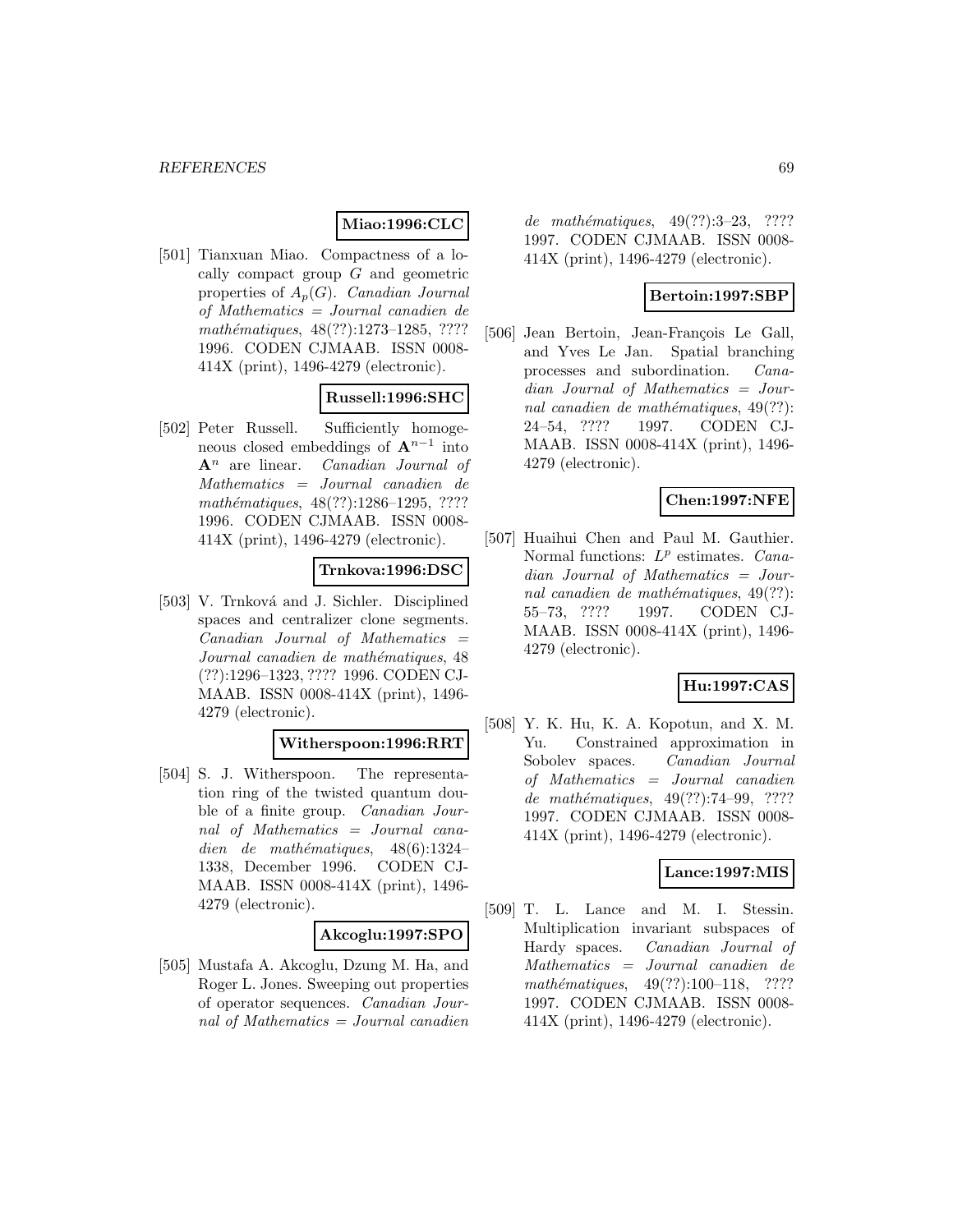# **Osborn:1997:ALA**

[510] J. Marshall Osborn. Automorphisms of the Lie algebras  $W^*$  in characteristic 0. Canadian Journal of Mathematics  $=$ Journal canadien de mathématiques, 49 (??):119–132, ???? 1997. CODEN CJ-MAAB. ISSN 0008-414X (print), 1496- 4279 (electronic).

## **Reeder:1997:EPA**

[511] Mark Reeder. Exterior powers of the adjoint representation. Canadian Journal of Mathematics  $=$  Journal canadien de mathématiques,  $49(??):133-159, ????$ 1997. CODEN CJMAAB. ISSN 0008- 414X (print), 1496-4279 (electronic).

### **Rieffel:1997:CLD**

[512] Marc A. Rieffel. The classical limit of dynamics for spaces quantized by an action of **R**<sup>d</sup>. Canadian Journal of Mathematics = Journal canadien de mathématiques,  $49(??):160-174, ????$ 1997. CODEN CJMAAB. ISSN 0008- 414X (print), 1496-4279 (electronic).

## **Xu:1997:OPF**

[513] Yuan Xu. Orthogonal polynomials for a family of product weight functions on the spheres. Canadian Journal of Mathematics  $=$  Journal canadien de mathématiques,  $49(??):175-192, ????$ 1997. CODEN CJMAAB. ISSN 0008- 414X (print), 1496-4279 (electronic).

#### **Casali:1997:CPM**

[514] Maria Rita Casali. Classifying PL 5-manifolds by regular genus: the boundary case. Canadian Journal of Mathematics = Journal canadien de mathématiques,  $49(??):193-211, ????$ 1997. CODEN CJMAAB. ISSN 0008- 414X (print), 1496-4279 (electronic).

# **Coll:1997:DED**

[515] B. Coll, A. Gasull, and R. Prohens. Differential equations defined by the sum of two quasi-homogeneous vector fields.  $Canadian$  Journal of Mathematics  $=$ Journal canadien de mathématiques, 49 (??):212–231, ???? 1997. CODEN CJ-MAAB. ISSN 0008-414X (print), 1496- 4279 (electronic).

## **Edward:1997:STN**

[516] Julian Edward. Spectral theory for the Neumann Laplacian on planar domains with horn-like ends. Canadian Journal of Mathematics = Journal canadien de mathématiques,  $49(??):232-262, ????$ 1997. CODEN CJMAAB. ISSN 0008- 414X (print), 1496-4279 (electronic). See corrigendum [697].

### **Hamel:1997:DFS**

[517] A. M. Hamel. Determinantal forms for symplectic and orthogonal Schur functions. Canadian Journal of Mathematics  $=$  Journal canadien de mathématiques, 49(??):263–282, ???? 1997. CODEN CJ-MAAB. ISSN 0008-414X (print), 1496- 4279 (electronic).

#### **McCall:1997:RCG**

[518] Thomas M. McCall, Charles J. Parry, and Ramona R. Ranalli. The 2-rank of the class group of imaginary bicyclic biquadratic fields. Canadian Journal of Mathematics = Journal canadien de mathématiques, 49(??):283-300, ???? 1997. CODEN CJMAAB. ISSN 0008- 414X (print), 1496-4279 (electronic).

## **Merlini:1997:SAC**

[519] Donatella Merlini, Douglas G. Rogers, Renzo Sprugnoli, and M. Cecilia Verri.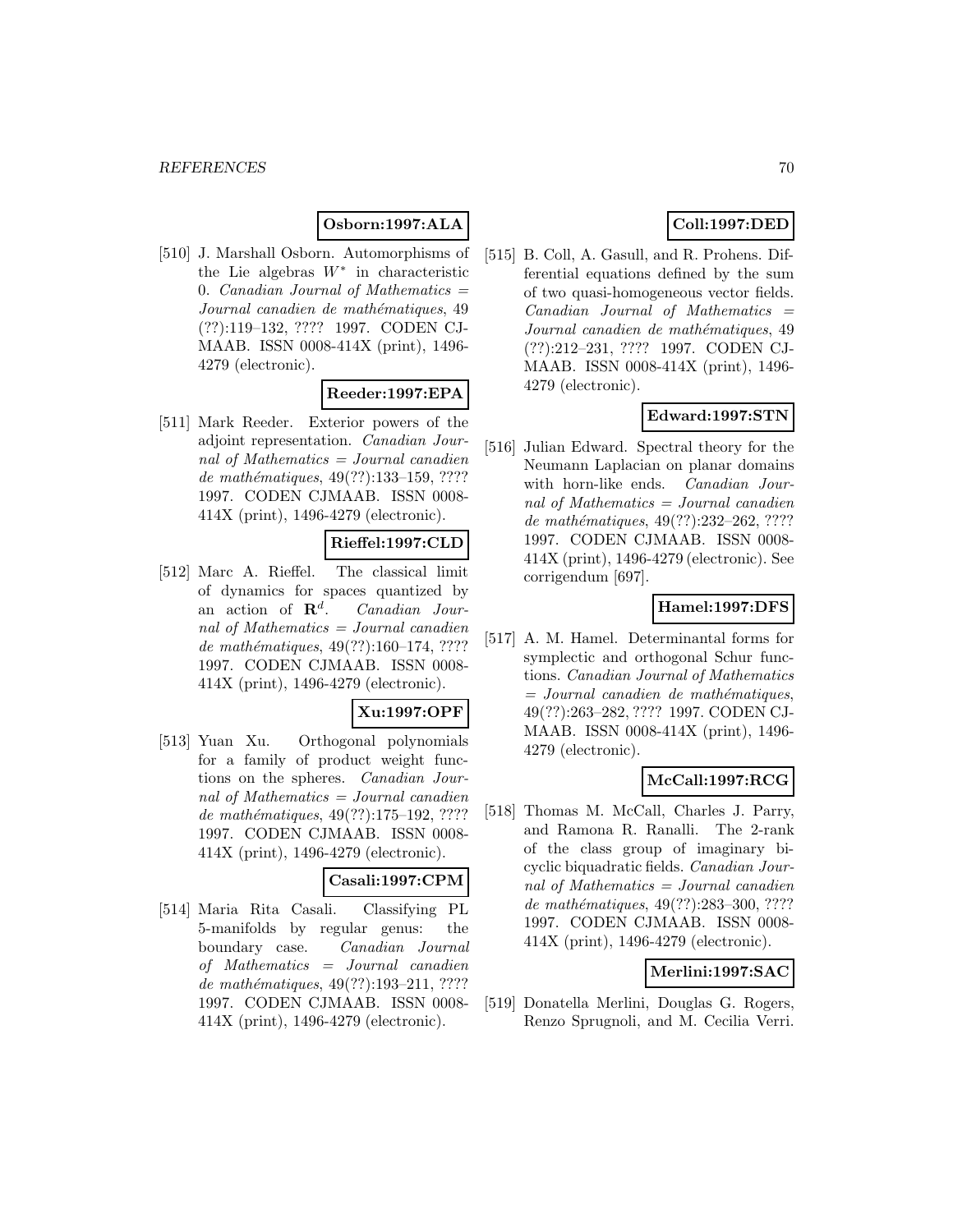#### *REFERENCES* 71

On some alternative characterizations of Riordan arrays. Canadian Journal of Mathematics  $=$  Journal canadien de mathématiques,  $49(??):301-320, ????$ 1997. CODEN CJMAAB. ISSN 0008- 414X (print), 1496-4279 (electronic).

### **Mountford:1997:CCT**

[520] T. S. Mountford. A complete convergence theorem for attractive reversible nearest particle systems. Canadian Journal of Mathematics = Journal canadien de mathématiques,  $49(??)$ : 321–337, ???? 1997. CODEN CJ-MAAB. ISSN 0008-414X (print), 1496- 4279 (electronic).

### **Rousseau:1997:LBC**

[521] C. Rousseau and B. Toni. Local bifurcations of critical periods in the reduced Kukles system. Canadian Journal of Mathematics = Journal canadien de mathématiques, 49(??):338–358, ???? 1997. CODEN CJMAAB. ISSN 0008- 414X (print), 1496-4279 (electronic).

#### **Sawyer:1997:EHK**

[522] P. Sawyer. Estimates for the heat kernel on  $SL(n, \mathbf{R})/SO(n)$ . *Canadian Jour*nal of Mathematics = Journal canadien de mathématiques, 49(??):359-372, ???? 1997. CODEN CJMAAB. ISSN 0008- 414X (print), 1496-4279 (electronic).

#### **Stokman:1997:LTB**

[523] Jasper V. Stokman and Tom H. Koornwinder. Limit transitions for BC type multivariable orthogonal polynomials.  $Canadian$  Journal of Mathematics  $=$ Journal canadien de mathématiques, 49 (??):373–404, ???? 1997. CODEN CJ-MAAB. ISSN 0008-414X (print), 1496- 4279 (electronic).

# **Vulakh:1997:HCF**

[524] L. Ya. Vulakh. On Hurwitz constants for Fuchsian groups. Canadian Journal of Mathematics  $=$  Journal canadien de mathématiques,  $49(??):405-416, ????$ 1997. CODEN CJMAAB. ISSN 0008- 414X (print), 1496-4279 (electronic).

# **Boe:1997:CCH**

[525] Brian D. Boe and Joseph H. G. Fu. Characteristic cycles in Hermitian symmetric spaces. Canadian Journal of Mathematics = Journal canadien de mathématiques,  $49(??):417-467$ , ???? 1997. CODEN CJMAAB. ISSN 0008- 414X (print), 1496-4279 (electronic).

### **Burris:1997:FSLa**

[526] Stanley Burris and András Sárközy. Fine spectra and limit laws I. first-order laws. Canadian Journal of Mathematics  $=$  Journal canadien de mathématiques, 49(??):468–498, ???? 1997. CODEN CJ-MAAB. ISSN 0008-414X (print), 1496- 4279 (electronic).

#### **Fitzgerald:1997:GWR**

[527] Robert W. Fitzgerald. Gorenstein Witt rings II. Canadian Journal of Mathematics = Journal canadien de mathématiques, 49(??):499–519, ???? 1997. CODEN CJMAAB. ISSN 0008- 414X (print), 1496-4279 (electronic).

#### **Ismail:1997:COP**

[528] Mourad E. H. Ismail and Dennis Stanton. Classical orthogonal polynomials as moments. Canadian Journal of Mathematics = Journal canadien de mathématiques, 49(??):520–542, ???? 1997. CODEN CJMAAB. ISSN 0008- 414X (print), 1496-4279 (electronic).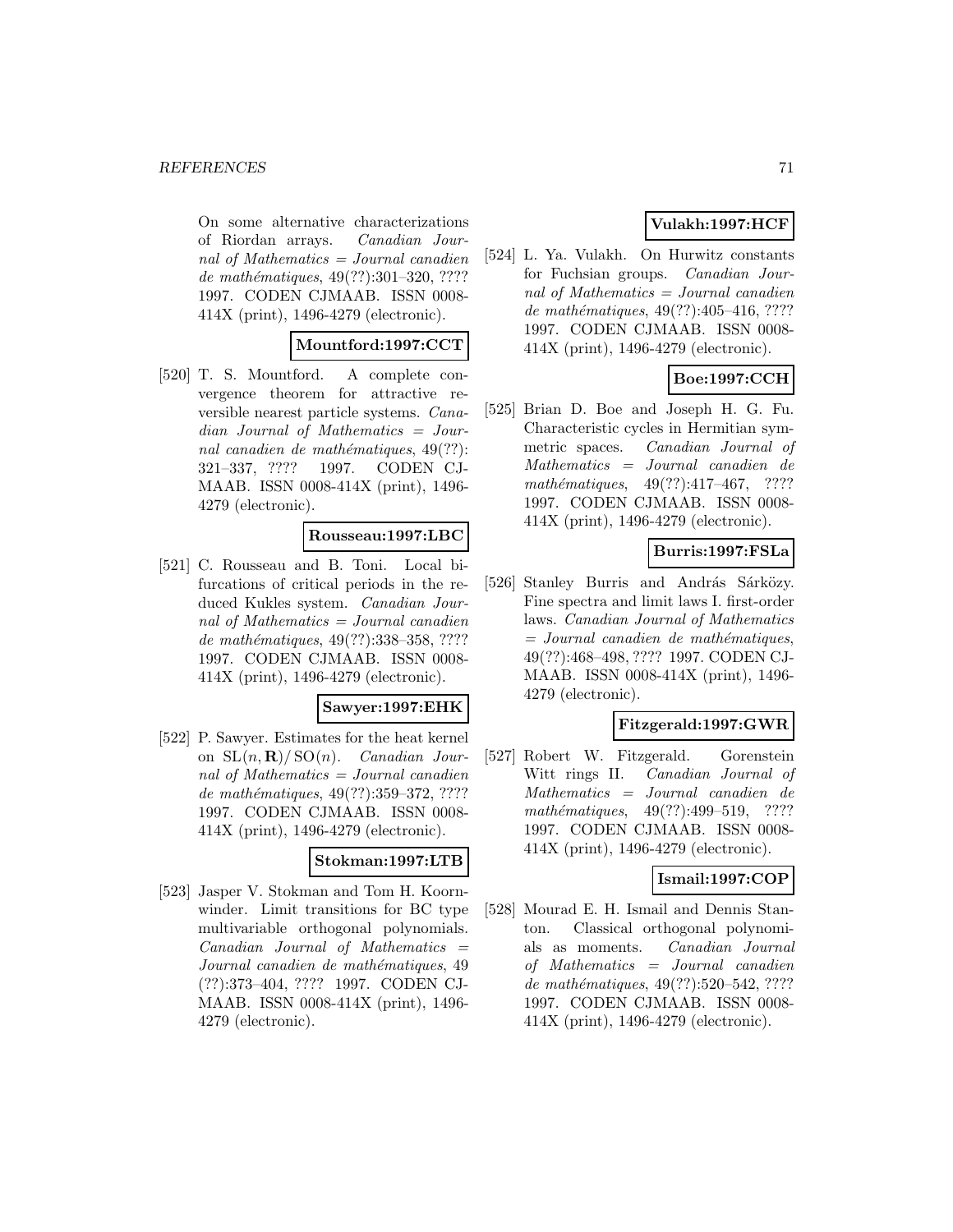#### **Ismail:1997:SST**

[529] Mourad E. H. Ismail, Mizan Rahman, and Sergei K. Suslov. Some summation theorems and transformations for q-series. Canadian Journal of Mathematics = Journal canadien de mathématiques,  $49(??):543-567, ????$ 1997. CODEN CJMAAB. ISSN 0008- 414X (print), 1496-4279 (electronic).

# **Mateu:1997:CAH**

[530] Joan Mateu. A counterexample in  $L^p$ approximation by harmonic functions.  $Canadian$  Journal of Mathematics  $=$ Journal canadien de mathématiques, 49 (??):568–582, ???? 1997. CODEN CJ-MAAB. ISSN 0008-414X (print), 1496- 4279 (electronic).

# **Pal:1997:SDQ**

[531] Janos Pal and Dana Schlomiuk. Summing up the dynamics of quadratic Hamiltonian systems with a center.  $Canadian$  Journal of Mathematics  $=$ Journal canadien de mathématiques, 49 (??):583–599, ???? 1997. CODEN CJ-MAAB. ISSN 0008-414X (print), 1496- 4279 (electronic).

## **Rosset:1997:STS**

[532] Shmuel Rosset and Alon Wasserman. The Schreier technique for subalgebras of a free Lie algebra. Canadian Journal of Mathematics = Journal canadien de mathématiques,  $49(??):600–616, ????$ 1997. CODEN CJMAAB. ISSN 0008- 414X (print), 1496-4279 (electronic).

## **Stahl:1997:ZSG**

[533] Saul Stahl. On the zeros of some genus polynomials. Canadian Journal of Mathematics  $=$  Journal canadien

de mathématiques,  $49(??):617-640, ????$ 1997. CODEN CJMAAB. ISSN 0008- 414X (print), 1496-4279 (electronic). See erratum [700].

## **Burris:1997:FSLb**

[534] Stanley Burris, Kevin Compton, Andrew Odlyzko, and Bruce Richmond. Fine spectra and limit laws. II. firstorder 0–1 laws. Canadian Journal of Mathematics = Journal canadien de mathématiques, 49(??):641-652, ???? 1997. CODEN CJMAAB. ISSN 0008- 414X (print), 1496-4279 (electronic).

### **Cascante:1997:CMS**

[535] Carme Cascante and Joaquin M. Ortega. On q-Carleson measures for spaces of M-harmonic functions. Canadian Journal of Mathematics = Journal canadien de mathématiques, 49(??):653–674, ???? 1997. CODEN CJMAAB. ISSN 0008- 414X (print), 1496-4279 (electronic).

#### **deCataldo:1997:SAT**

[536] Mark Andrea A. de Cataldo. Some adjunction-theoretic properties of codimension two non-singular subvarities of quadrics. Canadian Journal of Mathematics = Journal canadien de mathématiques,  $49(??):675-695$ , ???? 1997. CODEN CJMAAB. ISSN 0008- 414X (print), 1496-4279 (electronic).

## **Charitos:1997:GFI**

[537] Charalambos Charitos and Georgios Tsapogas. Geodesic flow on ideal polyhedra. Canadian Journal of Mathematics = Journal canadien de mathématiques,  $49(??):696-707$ , ???? 1997. CODEN CJMAAB. ISSN 0008- 414X (print), 1496-4279 (electronic).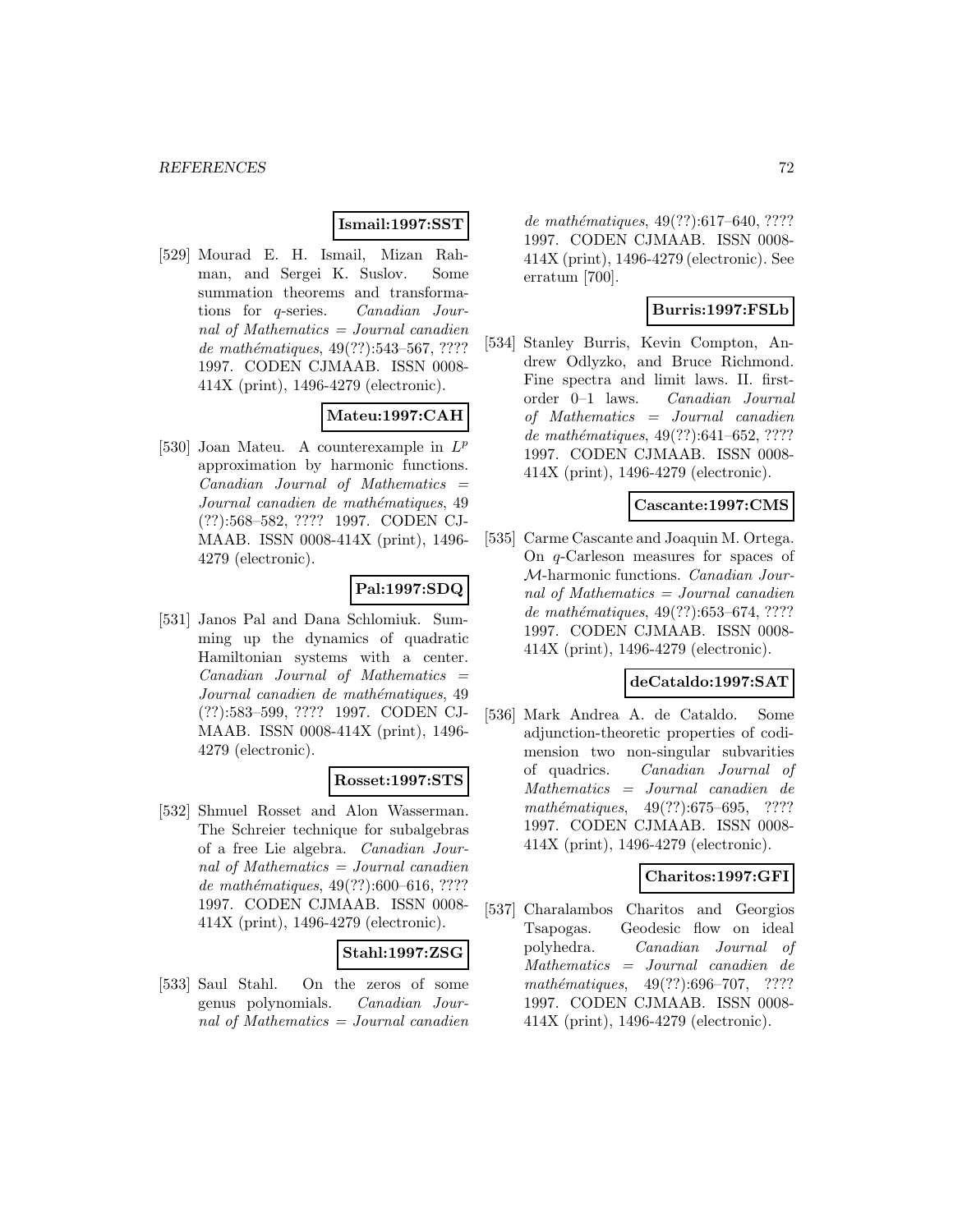# **Duran:1997:DQT**

[538] Antonio J. Duran and Pedro Lopez-Rodriguez. Density questions for the truncated matrix moment problem.  $Canadian$  Journal of Mathematics  $=$ Journal canadien de mathématiques, 49 (??):708–721, ???? 1997. CODEN CJ-MAAB. ISSN 0008-414X (print), 1496- 4279 (electronic).

# **Elder:1997:GMS**

[539] G. Griffith Elder and Manohar L. Madan. Galois module structure of the integers in wildly ramified  $C_p \times C_p$  extensions. Canadian Journal of Mathematics  $=$  Journal canadien de mathématiques, 49(??):722–735, ???? 1997. CODEN CJ-MAAB. ISSN 0008-414X (print), 1496- 4279 (electronic).

# **Fendler:1997:DOP**

[540] Gero Fendler. Dilations of one parameter semigroups of positive contractions on  $L^p$  spaces. *Canadian Journal* of Mathematics = Journal canadien de mathématiques,  $49(4)$ :736–748, August 1997. CODEN CJMAAB. ISSN 0008- 414X (print), 1496-4279 (electronic).

# **Howe:1997:THW**

[541] Lawrence Howe. Twisted Hasse–Weil L-functions and the rank of Mordell– Weil groups. Canadian Journal of Mathematics = Journal canadien de mathématiques,  $49(??):749-771$ , ???? 1997. CODEN CJMAAB. ISSN 0008- 414X (print), 1496-4279 (electronic).

# **Jie:1997:FDR**

[542] Xiao Jie. Finite dimensional representations of  $U_t(rmsl(2))$  at roots of unity.  $Canadian$  Journal of Mathematics  $=$ 

Journal canadien de mathématiques, 49 (4):772–787, August 1997. CODEN CJ-MAAB. ISSN 0008-414X (print), 1496- 4279 (electronic).

# **Lichtman:1997:TFR**

[543] A. I. Lichtman. Trace functions in the ring of fractions of polycyclic group rings, II. Canadian Journal of Mathematics = Journal canadien de mathématiques, 49(??):788–797, ????? 1997. CODEN CJMAAB. ISSN 0008- 414X (print), 1496-4279 (electronic).

# **Yu:1997:BSP**

[544] Minqi Yu and Xiting Lian. Boundedness of solutions of parabolic equations with anisotropic growth conditions. Canadian Journal of Mathematics = Journal canadien de mathématiques,  $49(??)$ : 798–809, ???? 1997. CODEN CJ-MAAB. ISSN 0008-414X (print), 1496- 4279 (electronic).

# **Pan:1997:ZDO**

[545] K. Pan. The zero distribution of orthogonal rational functions on the unit circle. Canadian Journal of Mathematics  $=$  Journal canadien de mathématiques, 49(??):810–819, ???? 1997. CODEN CJ-MAAB. ISSN 0008-414X (print), 1496- 4279 (electronic).

# **Robart:1997:ISA**

[546] Thierry Robart. Sur l'intégrabilité des sous-algèbres de Lie en dimension infinie. (French) [On the integrability of Lie subalgebras of infinite dimension].  $Canadian$  Journal of Mathematics  $=$ Journal canadien de mathématiques, 49 (??):820–839, ???? 1997. CODEN CJ-MAAB. ISSN 0008-414X (print), 1496- 4279 (electronic).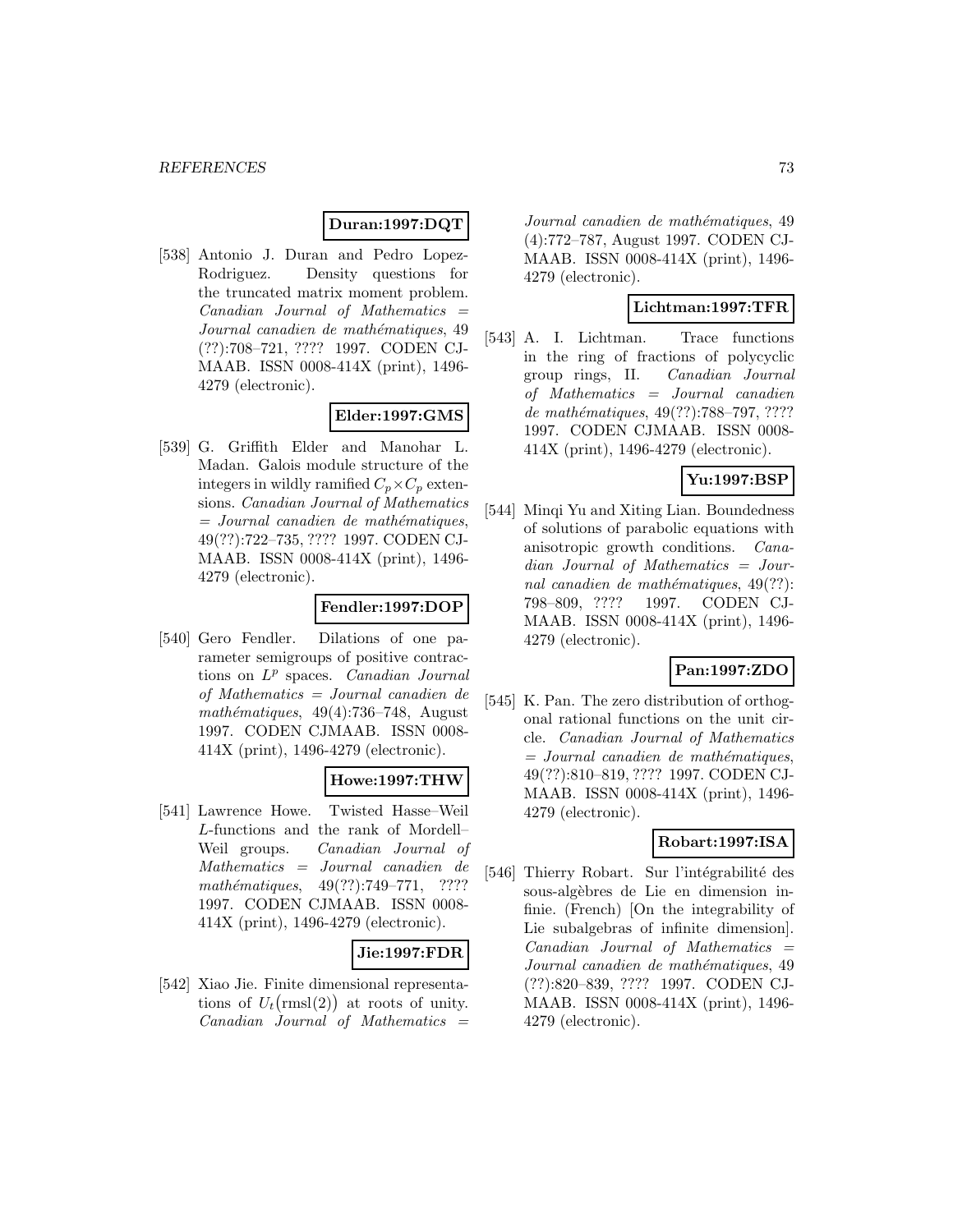## **Rodman:1997:NHS**

[547] Leiba Rodman. Non-Hermitian solutions of algebraic Riccati equation.  $Canadian$  Journal of Mathematics  $=$ Journal canadien de mathématiques, 49 (??):840–854, ???? 1997. CODEN CJ-MAAB. ISSN 0008-414X (print), 1496- 4279 (electronic).

# **Smith:1997:RCS**

[548] Samuel Bruce Smith. Rational classification of simple function space components for flag manifolds. Canadian Journal of Mathematics = Journal canadien de mathématiques, 49(??):855–864, ???? 1997. CODEN CJMAAB. ISSN 0008- 414X (print), 1496-4279 (electronic).

# **Goulden:1997:MLO**

[549] I. P. Goulden and D. M. Jackson. Maps in locally orientable surfaces and integrals over real symmetric surfaces.  $Canadian$  Journal of Mathematics  $=$ Journal canadien de mathématiques, 49 (??):865–882, ???? 1997. CODEN CJ-MAAB. ISSN 0008-414X (print), 1496- 4279 (electronic).

# **Okounkov:1997:PCG**

[550] Andrei Okounkov. Proof of a conjecture of Goulden and Jackson. Canadian Journal of Mathematics = Journal canadien de mathématiques,  $49(??)$ : 883–886, ???? 1997. CODEN CJ-MAAB. ISSN 0008-414X (print), 1496- 4279 (electronic).

### **Borwein:1997:PCR**

[551] Peter Borwein and Christopher Pinner. Polynomials with  $\{0, +1, -1\}$  coefficients and a root close to a given point.  $Canadian$  Journal of Mathematics  $=$  Journal canadien de mathématiques, 49 (??):887–915, ???? 1997. CODEN CJ-MAAB. ISSN 0008-414X (print), 1496- 4279 (electronic).

# **Brylinski:1997:QDN**

[552] Ranee Brylinski. Quantization of the 4 dimensional nilpotent orbit of  $SL(3, R)$ .  $Canadian$  Journal of Mathematics  $=$ Journal canadien de mathématiques, 49 (??):916–943, ???? 1997. CODEN CJ-MAAB. ISSN 0008-414X (print), 1496- 4279 (electronic).

## **Jia:1997:AMR**

[553] R. Q. Jia, S. D. Riemenschneider, and D. X. Zhou. Approximation by multiple refinable functions. Canadian Journal of Mathematics = Journal canadien de mathématiques,  $49(??):944-962, ????$ 1997. CODEN CJMAAB. ISSN 0008- 414X (print), 1496-4279 (electronic).

## **Lin:1997:HA**

[554] Huaxin Lin. Homomorphisms from  $C(X)$  into  $C^*$ -algebras. *Canadian Jour*nal of Mathematics = Journal canadien de mathématiques,  $49(??):963-$ 1009, ???? 1997. CODEN CJ-MAAB. ISSN 0008-414X (print), 1496- 4279 (electronic).

# **Lorente:1997:CTW**

[555] Maria Lorente. A characterization of two weight norm inequalities for onesided operators of fractional type. Canadian Journal of Mathematics = Journal canadien de mathématiques,  $49(??)$ : 1010–1033, ???? 1997. CODEN CJ-MAAB. ISSN 0008-414X (print), 1496- 4279 (electronic).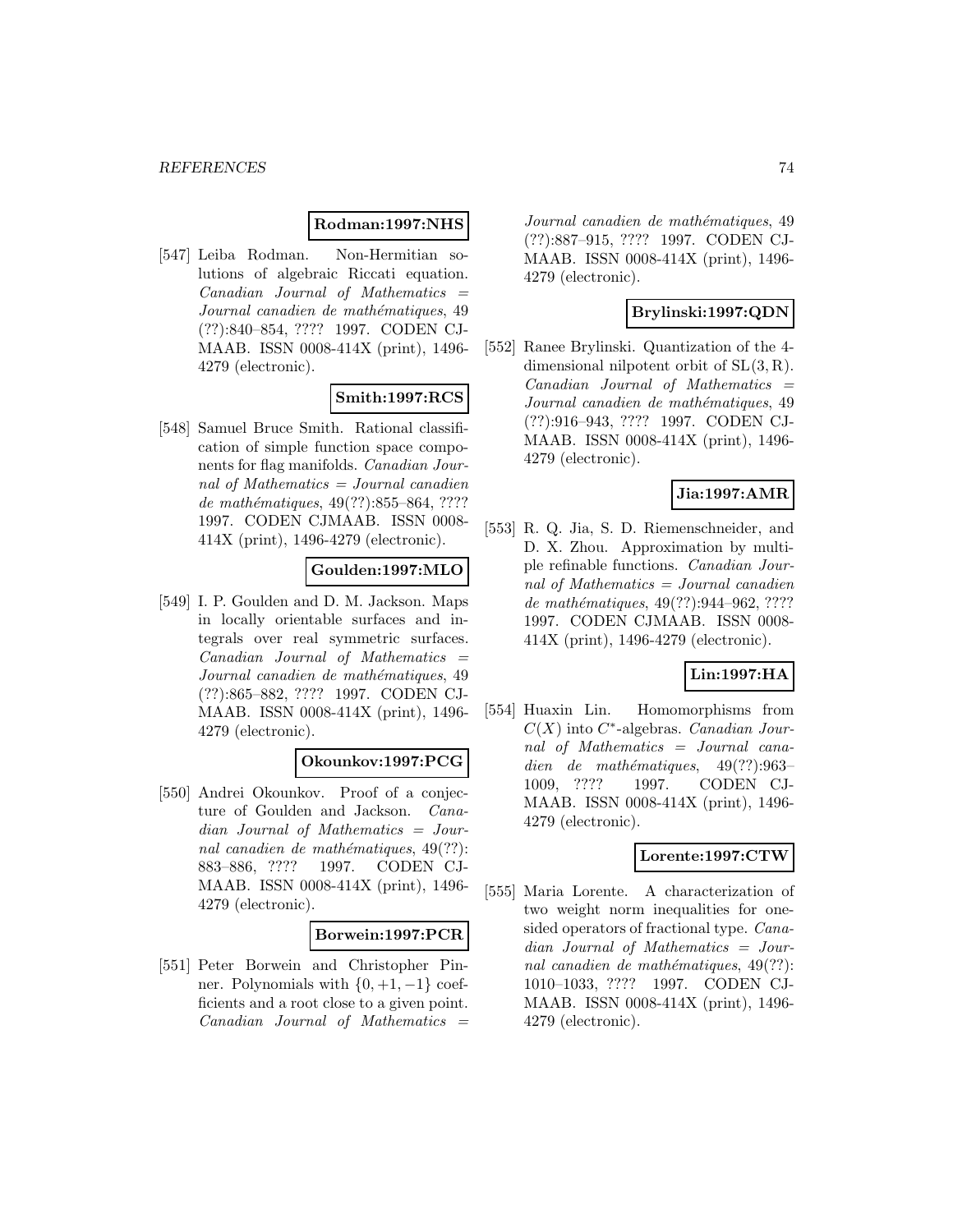# **Saff:1997:RSB**

[556] E. B. Saff and H. Stahl. Ray sequences of best rational approximants for  $|x|^\alpha$ .  $Canadian$  Journal of Mathematics  $=$ Journal canadien de mathématiques, 49 (??):1034–1065, ???? 1997. CODEN CJ-MAAB. ISSN 0008-414X (print), 1496- 4279 (electronic).

# **Shibata:1997:MVE**

[557] Tetsutaro Shibata. Multiparameter variational eigenvalue problems with indefinite nonlinearity. Canadian Journal of Mathematics = Journal canadien de mathématiques, 49(??):1066-1088, ???? 1997. CODEN CJMAAB. ISSN 0008- 414X (print), 1496-4279 (electronic).

# **Burke:1997:SWM**

[558] Maxim R. Burke and Krzysztof Ciesielski. Sets on which measurable functions are determined by their range. Canadian Journal of Mathematics = Journal canadien de mathématiques,  $49(??)$ : 1089–1116, ???? 1997. CODEN CJ-MAAB. ISSN 0008-414X (print), 1496- 4279 (electronic).

### **Hu:1997:NAL**

[559] Zhiguo Hu. The von Neumann algebra  $VN(G)$  of a locally compact group and quotients of its subspaces. Canadian Journal of Mathematics = Journal canadien de mathématiques,  $49(??)$ : 1117–1138, ???? 1997. CODEN CJ-MAAB. ISSN 0008-414X (print), 1496- 4279 (electronic).

#### **Kraus:1997:MEP**

[560] Alain Kraus. Majorations effectives pour l'équation de Fermat généralisée. (French) [Effective maximizations for

the generalized Fermat equation]. Canadian Journal of Mathematics = Journal canadien de mathématiques,  $49(??)$ : 1139–1161, ???? 1997. CODEN CJ-MAAB. ISSN 0008-414X (print), 1496- 4279 (electronic).

# **Ku:1997:IIS**

[561] Hsu-Tung Ku, Mei-Chin Ku, and Xin-Min Zhang. Isoperimetric inequalities on surfaces of constant curvature. *Cana*dian Journal of Mathematics = Journal canadien de mathématiques,  $49(??)$ : 1162–1187, ???? 1997. CODEN CJ-MAAB. ISSN 0008-414X (print), 1496- 4279 (electronic).

## **Leen:1997:FIG**

[562] Michael J. Leen. Factorization in the invertible group of a C∗-algebra. Canadian Journal of Mathematics = Journal canadien de mathématiques,  $49(??)$ : 1188–1205, ???? 1997. CODEN CJ-MAAB. ISSN 0008-414X (print), 1496- 4279 (electronic).

# **Letzter:1997:SWA**

[563] Gail Letzter. Subalgebras which appear in quantum Iwasawa decompositions. Canadian Journal of Mathematics  $=$  Journal canadien de mathématiques, 49(??):1206–1223, ???? 1997. CODEN CJMAAB. ISSN 0008-414X (print), 1496-4279 (electronic).

## **Orsted:1997:TPA**

[564] Bent Ørsted and Genkai Zhang. Tensor products of analytic continuations of holomorphic discrete series. Canadian Journal of Mathematics = Journal canadien de mathématiques,  $49(??)$ : 1224–1241, ???? 1997. CODEN CJ-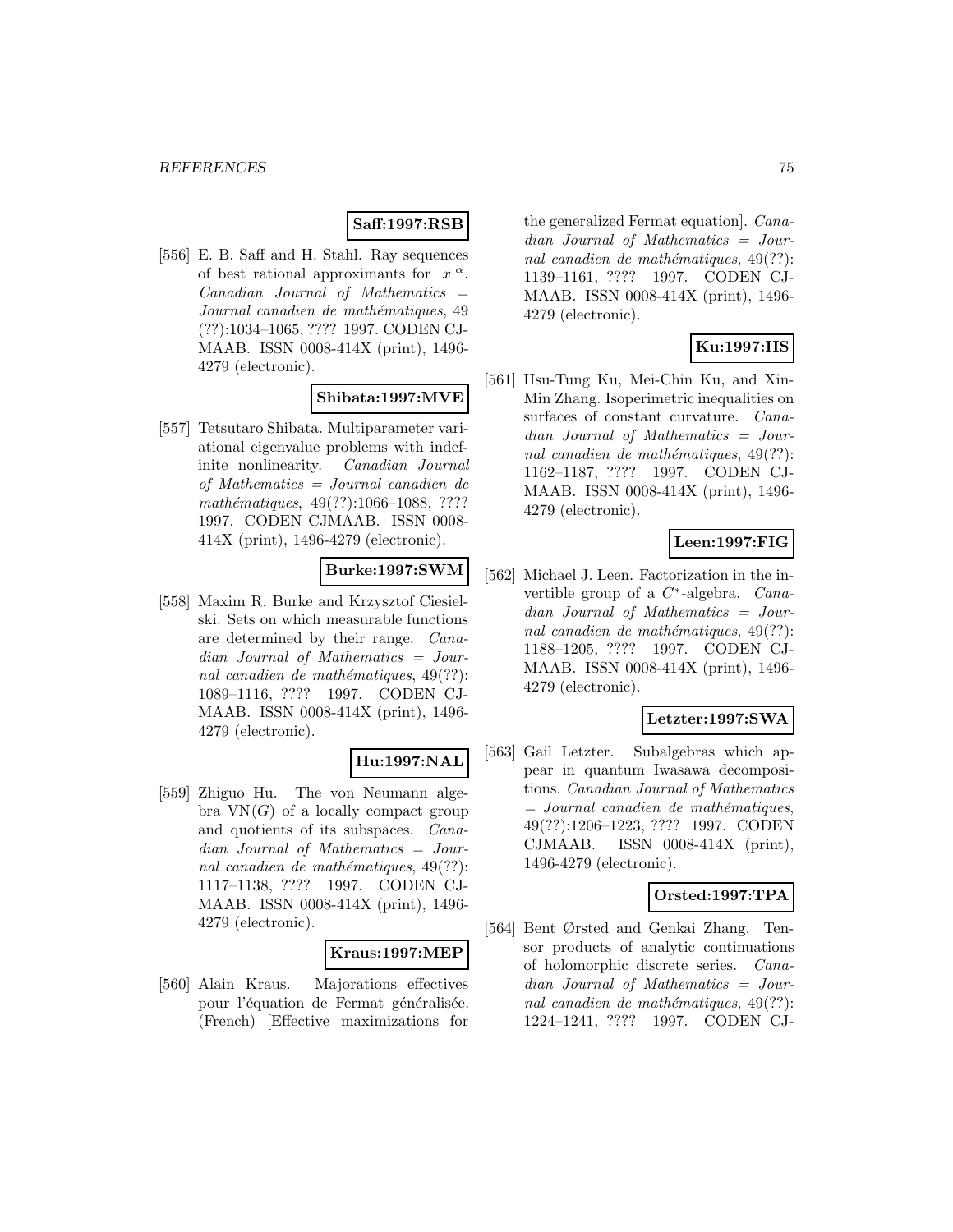MAAB. ISSN 0008-414X (print), 1496- 4279 (electronic).

#### **Randrianantoanina:1997:CSS**

[565] Beata Randrianantoanina. 1-complemented subspaces of spaces with 1-unconditional bases. Canadian Journal of Mathemat $ics = Journal\,c$  and  $i$ emathématiques, 49(??):1242–1264, ???? 1997. CODEN CJMAAB. ISSN 0008-414X (print), 1496-4279 (electronic).

## **Snaith:1997:HAC**

[566] V. P. Snaith. Hecke algebras and class-group invariant. Canadian Journal of Mathematics = Journal canadien de mathématiques, 49(??):1265-1280, ???? 1997. CODEN CJMAAB. ISSN 0008- 414X (print), 1496-4279 (electronic).

## **Sottile:1997:PFE**

[567] Frank Sottile. Pieri's formula via explicit rational equivalence. Canadian Journal of Mathematics = Journal canadien de mathématiques, 49(??):1281-1298, ???? 1997. CODEN CJMAAB. ISSN 0008- 414X (print), 1496-4279 (electronic).

## **Tie:1997:ESN**

[568] Jingzhi Tie. The explicit solution of the  $\bar{\partial}$ -neumann problem in a non-isotropic Siegel domain. Canadian Journal of Mathematics = Journal canadien de mathématiques, 49(??):1299–1322, ???? 1997. CODEN CJMAAB. ISSN 0008- 414X (print), 1496-4279 (electronic).

#### **Sankaran:1997:SPP**

[569] Parameswaran Sankaran and Peter Zvengrowski. Stable parallelizability of partially oriented flag manifolds II.  $Canadian$  Journal of Mathematics  $=$ Journal canadien de mathématiques, 49 (??):1323–1339, ???? 1997. CODEN CJ-MAAB. ISSN 0008-414X (print), 1496- 4279 (electronic).

## **Anonymous:1997:AII**

[570] Anonymous. Author index — index des auteurs — for  $1997$  — pour 1997. Canadian Journal of Mathematics = Journal canadien de mathématiques,  $49(??)$ : 1340–1344, ???? 1997. CODEN CJ-MAAB. ISSN 0008-414X (print), 1496- 4279 (electronic).

# **Amberg:1998:SAG**

[571] B. Amberg, O. Dickenschied, and Ya. P. Sysak. Subgroups of the adjoint group of a radical ring. Canadian Journal of Mathematics = Journal canadien de mathématiques, 50(??):3-15, ???? 1998. CODEN CJMAAB. ISSN 0008-414X (print), 1496-4279 (electronic).

### **Boroczky:1998:ASF**

[572] Károly Böröczky, Jr. and Uwe Schnell. Asymptotic shape of finite packings.  $Canadian$  Journal of Mathematics  $=$ Journal canadien de mathématiques, 50 (??):16–28, ???? 1998. CODEN CJ-MAAB. ISSN 0008-414X (print), 1496- 4279 (electronic).

### **Ding:1998:WNI**

[573] Yong Ding and Shanzhen Lu. Weighted norm inequalities for fractional integral operators with rough kernel. Canadian Journal of Mathematics = Journal canadien de mathématiques,  $50(??)$ : 29–39, ???? 1998. CODEN CJ-MAAB. ISSN 0008-414X (print), 1496- 4279 (electronic).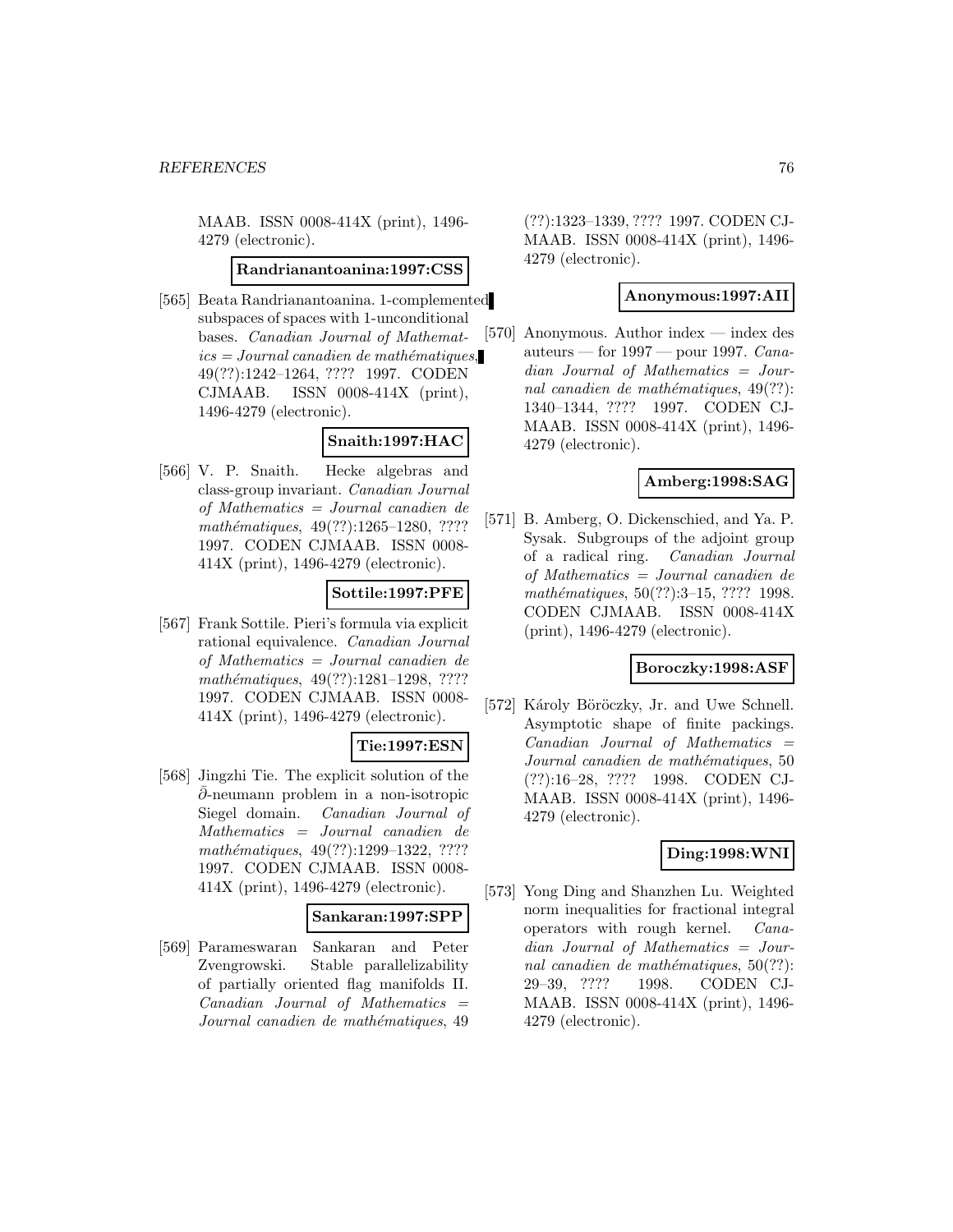# **Englis:1998:GFP**

[574] Miroslav Englis and Jaak Peetre. Green's functions for powers of the invariant Laplacian. Canadian Journal of Mathematics = Journal canadien de mathématiques,  $50(??):40-73$ , ???? 1998. CODEN CJMAAB. ISSN 0008- 414X (print), 1496-4279 (electronic).

# **Flicker:1998:EPF**

[575] Yuval Z. Flicker. Elementary proof of the fundamental lemma for a unitary group. Canadian Journal of Mathematics = Journal canadien de mathématiques,  $50(??):74-98, ????$ 1998. CODEN CJMAAB. ISSN 0008- 414X (print), 1496-4279 (electronic).

#### **Izuchi:1998:IST**

[576] Keiji Izuchi and Yasuo Matsugu.  $A_{\phi}$ invariant subspaces on the torus. Canadian Journal of Mathematics = Journal canadien de mathématiques,  $50(??)$ : 99–133, ???? 1998. CODEN CJ-MAAB. ISSN 0008-414X (print), 1496- 4279 (electronic).

## **Medan:1998:CLS**

[577] Christine Médan. On critical level sets of some two degrees of freedom integrable Hamiltonian systems. Canadian Journal of Mathematics = Journal canadien de mathématiques,  $50(??):134-151, ????$ 1998. CODEN CJMAAB. ISSN 0008- 414X (print), 1496-4279 (electronic).

### **Min:1998:IRF**

[578] G. Min. Inequalities for rational functions with prescribed poles. Canadian Journal of Mathematics = Journal canadien de mathématiques,  $50(??)$ :

152–166, ???? 1998. CODEN CJ-MAAB. ISSN 0008-414X (print), 1496- 4279 (electronic).

#### **Halverson:1998:MNR**

[579] Tom Halverson and Arun Ram. Murnaghan–Nakayama rules for characters of Iwahori–Hecke algebras of the complex reflection groups  $G(r, p, n)$ .  $Canadian$  Journal of Mathematics  $=$ Journal canadien de mathématiques, 50 (??):167–192, ???? 1998. CODEN CJ-MAAB. ISSN 0008-414X (print), 1496- 4279 (electronic).

# **Xu:1998:IOH**

[580] Yuan Xu. Intertwining operator and h-harmonics associated with reflection groups. Canadian Journal of Mathematics = Journal canadien de mathématiques,  $50(??):193-209$ , ???? 1998. CODEN CJMAAB. ISSN 0008- 414X (print), 1496-4279 (electronic).

# **Zhao:1998:IBG**

[581] Kaiming Zhao. Isomorphisms between generalized Cartan type W Lie algebras in characteristic 0. Canadian Journal of Mathematics = Journal canadien de mathématiques,  $50(??):210-224, ????$ 1998. CODEN CJMAAB. ISSN 0008- 414X (print), 1496-4279 (electronic).

### **Benkart:1998:DIF**

[582] Georgia Benkart. Derivations and invariant forms of Lie algebras graded by finite root systems. Canadian Journal of Mathematics = Journal canadien de mathématiques,  $50(??):225-241, ????$ 1998. CODEN CJMAAB. ISSN 0008- 414X (print), 1496-4279 (electronic).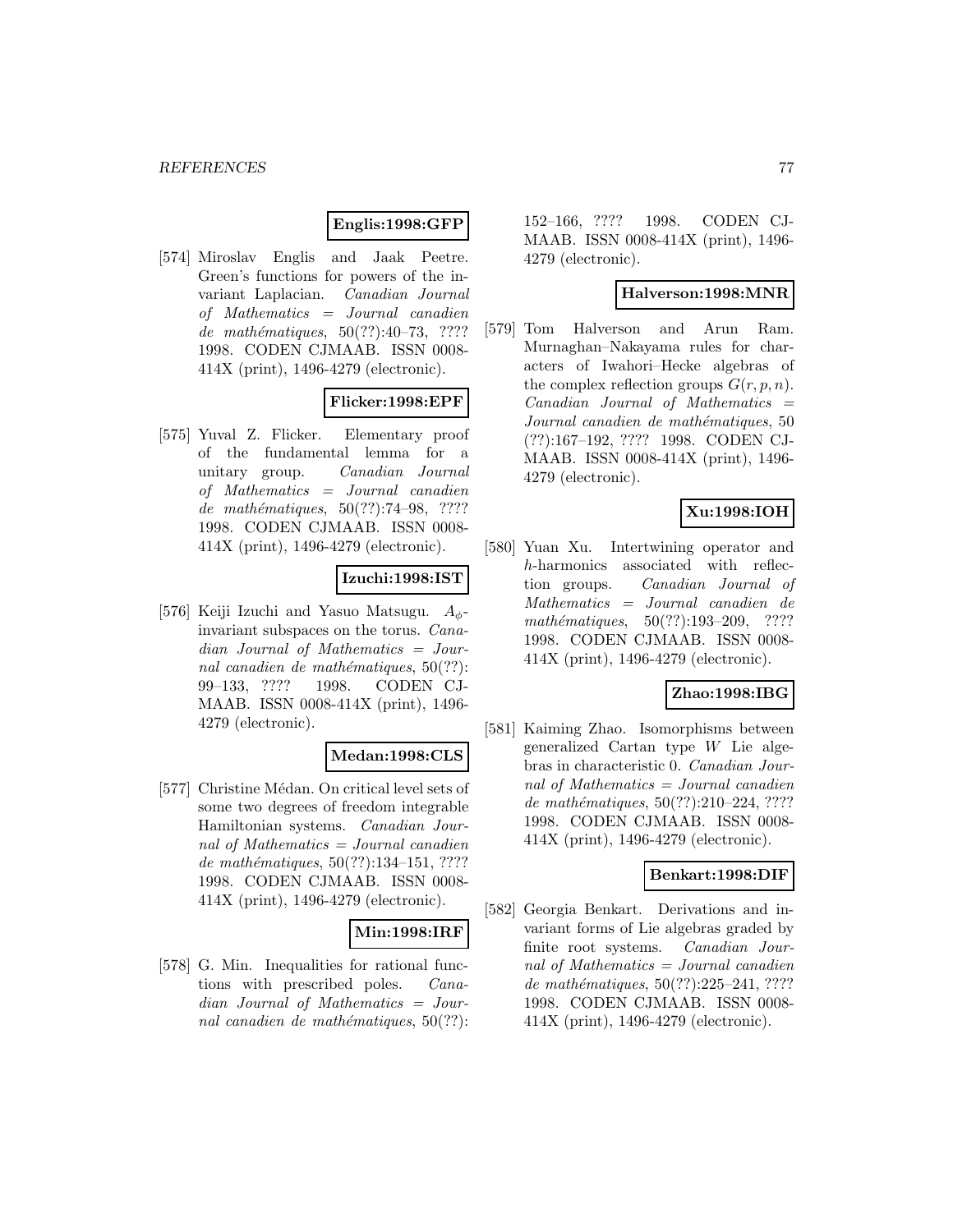## **Benoist:1998:IDS**

[583] Joël Benoist. Intégration du sousdifférentiel proximal: un contre exemple. (French) [Integration of the proximal subdifferential: a counterexample].  $Canadian$  Journal of Mathematics  $=$ Journal canadien de mathématiques, 50 (??):242–265, ???? 1998. CODEN CJ-MAAB. ISSN 0008-414X (print), 1496- 4279 (electronic).

# **Britten:1998:TFP**

[584] D. J. Britten and F. W. Lemire. The torsion free Pieri formula. Canadian Journal of Mathematics = Journal canadien de mathématiques,  $50(??):266-289, ????$ 1998. CODEN CJMAAB. ISSN 0008- 414X (print), 1496-4279 (electronic).

# **Davidson:1998:NDA**

[585] Kenneth R. Davidson and Gelu Popescu. Noncommutative disc algebras for semigroups. Canadian Journal of Mathematics = Journal canadien de mathématiques,  $50(??):290-311$ , ???? 1998. CODEN CJMAAB. ISSN 0008- 414X (print), 1496-4279 (electronic).

# **Dokuchaev:1998:UGR**

[586] Michael A. Dokuchaev and Maria Lucia Sobral Singer. Units in group rings of free products of prime cyclic groups.  $Canadian$  Journal of Mathematics  $=$ Journal canadien de mathématiques, 50 (??):312–322, ???? 1998. CODEN CJ-MAAB. ISSN 0008-414X (print), 1496- 4279 (electronic).

### **Dykema:1998:PIS**

[587] Kenneth J. Dykema and Mikael Rørdam. Purely infinite, simple C∗ algebras arising from free product

constructions. Canadian Journal of Mathematics = Journal canadien de mathématiques, 50(??):323-341, ???? 1998. CODEN CJMAAB. ISSN 0008- 414X (print), 1496-4279 (electronic).

# **Giraldo:1998:SFM**

[588] Antonio Giraldo. Shape fibrations, multivalued maps and shape groups. Canadian Journal of Mathematics = Journal canadien de mathématiques,  $50(??)$ : 342–355, ???? 1998. CODEN CJ-MAAB. ISSN 0008-414X (print), 1496- 4279 (electronic).

## **Gross:1998:SNU**

[589] Leonard Gross. Some norms on universal enveloping algebras. Canadian Journal of Mathematics = Journal canadien de mathématiques,  $50(??):356-377, ????$ 1998. CODEN CJMAAB. ISSN 0008- 414X (print), 1496-4279 (electronic).

### **Kurth:1998:EPA**

[590] Alexandre Kurth. Equivariant polynomial automorphism of Θ-representations. Canadian Journal of Mathematics = Journal canadien de mathématiques, 50 (??):378–400, ???? 1998. CODEN CJ-MAAB. ISSN 0008-414X (print), 1496- 4279 (electronic).

## **Li:1998:HCU**

[591] Yuanlin Li. The hypercentre and the n-centre of the unit group of an integral group ring. Canadian Journal of Mathematics  $=$  Journal canadien de mathématiques,  $50(??):401-411, ????$ 1998. CODEN CJMAAB. ISSN 0008- 414X (print), 1496-4279 (electronic).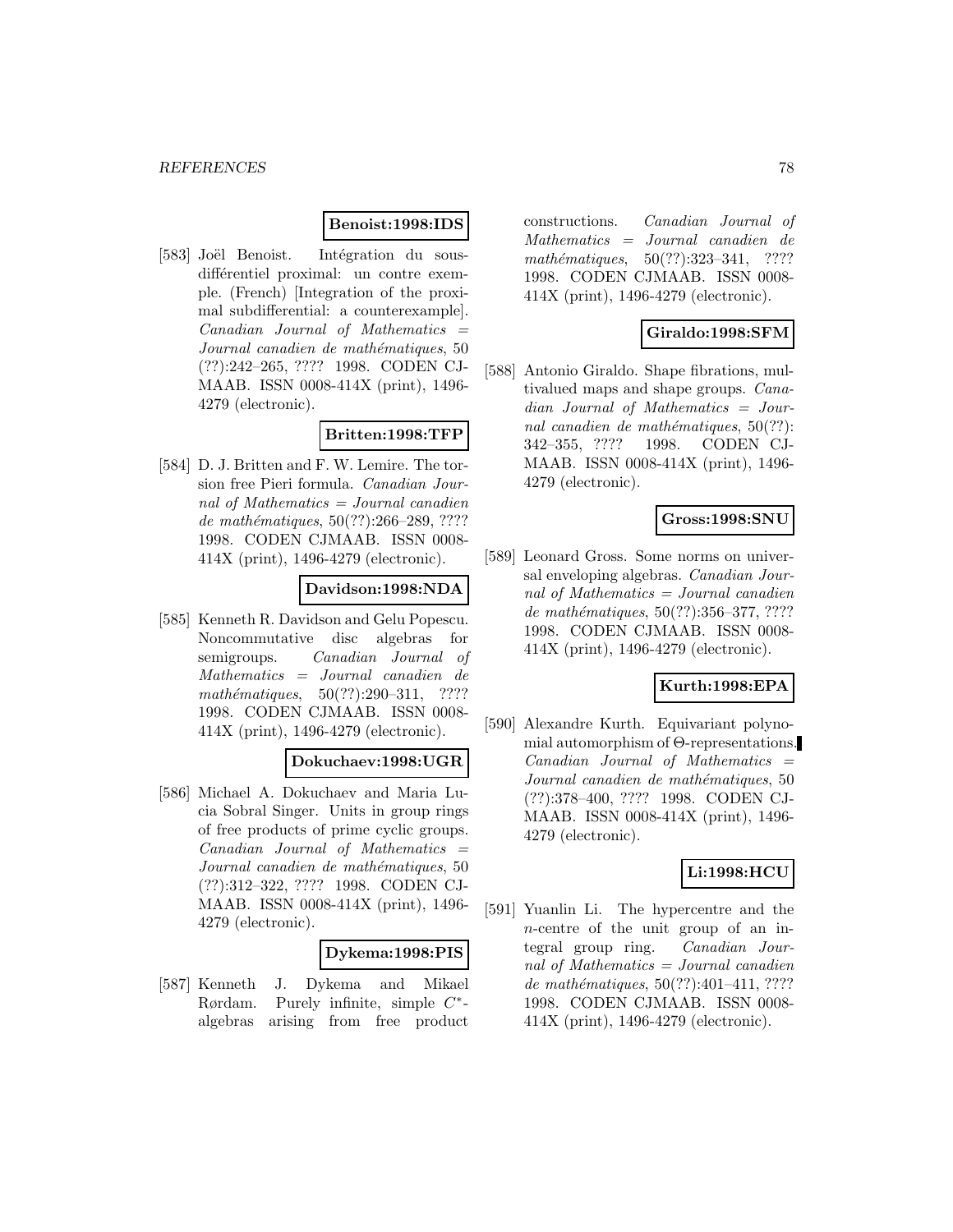# **McIntosh:1998:ATS**

[592] Richard J. McIntosh. Asymptotic transformations of q-series. Canadian Journal of Mathematics = Journal canadien de mathématiques,  $50(??):412-425, ????$ 1998. CODEN CJMAAB. ISSN 0008- 414X (print), 1496-4279 (electronic).

## **McMullen:1998:GRS**

[593] Peter McMullen. The groups of the regular star-polytopes. Canadian Journal of Mathematics = Journal canadien de mathématiques,  $50(??):426-448, ????$ 1998. CODEN CJMAAB. ISSN 0008- 414X (print), 1496-4279 (electronic).

#### **Aulaskari:1998:SRS**

[594] Rauno Aulaskari, Yuzan He, Juha Ristioja, and Ruhan Zhao.  $Q_p$  spaces on Riemann surfaces. Canadian Journal of Mathematics = Journal canadien de mathématiques,  $50(??):449-464, ????$ 1998. CODEN CJMAAB. ISSN 0008- 414X (print), 1496-4279 (electronic).

#### **Balog:1998:SPA**

[595] Antal Balog. Six primes and an almost prime in four linear equations. Canadian Journal of Mathematics = Journal canadien de mathématiques,  $50(??)$ : 465–486, ???? 1998. CODEN CJ-MAAB. ISSN 0008-414X (print), 1496- 4279 (electronic).

#### **Barlow:1998:LPD**

[596] Martin T. Barlow. On the Liouville property for divergence form operators.  $Canadian$  Journal of Mathematics  $=$ Journal canadien de mathématiques, 50 (??):487–496, ???? 1998. CODEN CJ-MAAB. ISSN 0008-414X (print), 1496- 4279 (electronic).

# **Bolle:1998:MIA**

[597] Philippe Bolle. Morse index of approximating periodic solutions for the billiard problem. application to existence results. Canadian Journal of Mathematics  $=$  Journal canadien de mathématiques, 50(??):497–524, ???? 1998. CODEN CJ-MAAB. ISSN 0008-414X (print), 1496- 4279 (electronic).

## **Brockman:1998:NOV**

[598] William Brockman and Mark Haiman. Nilpotent orbit varieties and the atomic decomposition of the q-kostka polynomials. *Canadian Journal of Mathematics*  $=$ Journal canadien de mathématiques, 50 (??):525–537, ???? 1998. CODEN CJ-MAAB. ISSN 0008-414X (print), 1496- 4279 (electronic).

## **Froese:1998:UBR**

[599] Richard Froese. Upper bounds for the resonance counting function of Schrödinger operators in odd dimensions. Canadian Journal of Mathematics  $=$  Journal canadien de mathématiques, 50(??):538–546, ???? 1998. CODEN CJ-MAAB. ISSN 0008-414X (print), 1496- 4279 (electronic). See correction [699].

## **Gauthier:1998:MLT**

[600] Paul M. Gauthier. Mittag-Leffler theorems on Riemann surfaces and Riemannian manifolds. Canadian Journal of Mathematics = Journal canadien de mathématiques,  $50(??):547-562, ????$ 1998. CODEN CJMAAB. ISSN 0008- 414X (print), 1496-4279 (electronic).

### **Goldston:1998:PSS**

[601] D. A. Goldston and C. Y. Yildirim. Primes in short segments of arith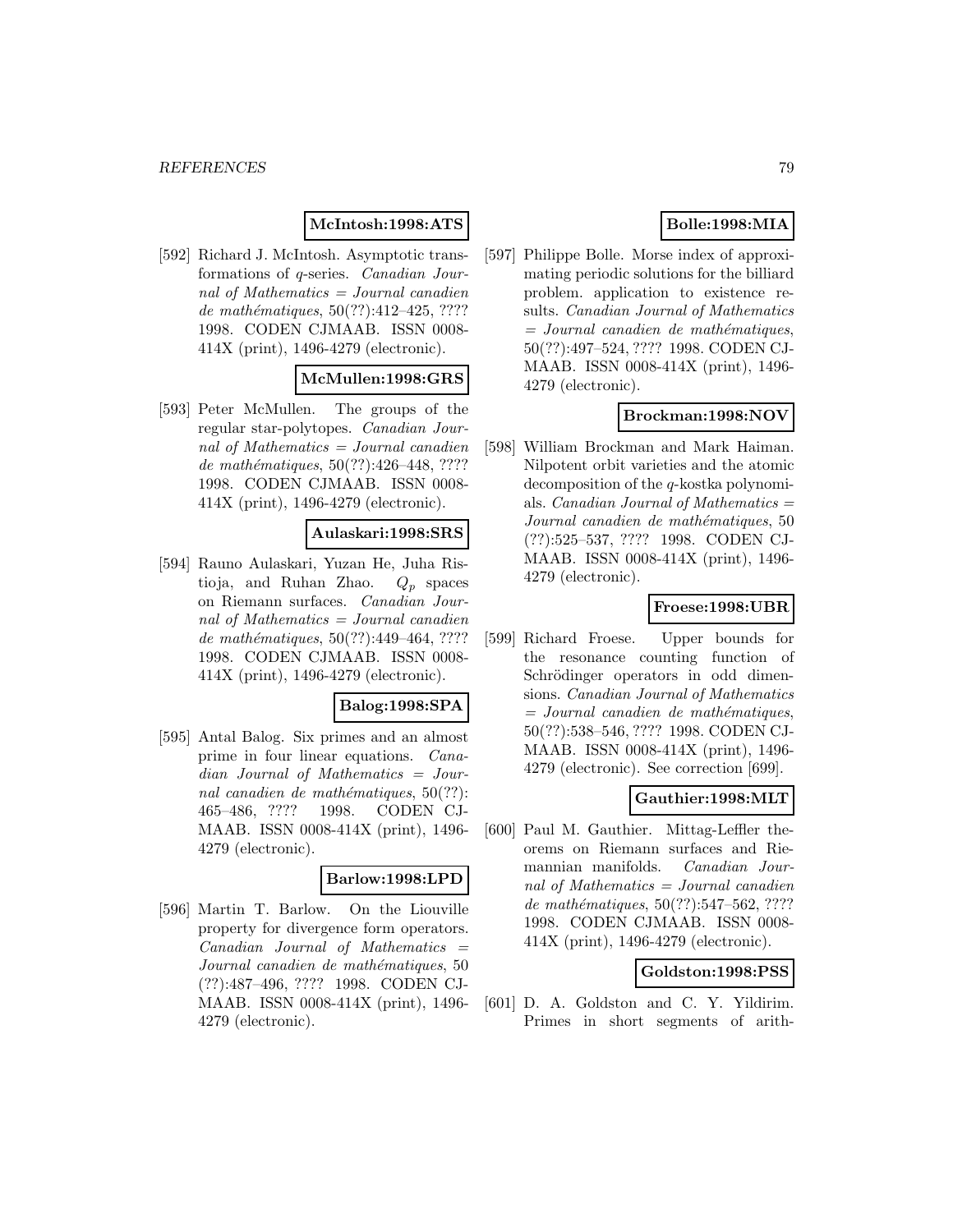metic progressions. Canadian Journal of Mathematics = Journal canadien de mathématiques, 50(??):563-580, ???? 1998. CODEN CJMAAB. ISSN 0008- 414X (print), 1496-4279 (electronic).

## **Kamiyama:1998:HSP**

[602] Yasuhiko Kamiyama. The homology of singular polygon spaces. Canadian Journal of Mathematics  $=$  Journal canadien de mathématiques,  $50(??):581-594, ????$ 1998. CODEN CJMAAB. ISSN 0008- 414X (print), 1496-4279 (electronic).

# **Luo:1998:MFC**

[603] Donghan Luo and Thomas MacGregor. Multipliers of fractional Cauchy transforms and smoothness conditions. Canadian Journal of Mathematics = Journal canadien de mathématiques,  $50(??)$ : 595–604, ???? 1998. CODEN CJ-MAAB. ISSN 0008-414X (print), 1496- 4279 (electronic).

#### **Guzman-Partida:1998:HSC**

[604] Martha Guzmán-Partida and Salvador Pérez-Esteva. Hardy spaces of conjugate systems of temperatures. Canadian Journal of Mathematics = Journal canadien de mathématiques,  $50(??)$ : 605–619, ???? 1998. CODEN CJ-MAAB. ISSN 0008-414X (print), 1496- 4279 (electronic).

### **Sjerve:1998:ETA**

[605] Denis Sjerve and Qing Jie Yang. The Eichler trace of  $\mathbf{Z}_p$  actions on Riemann surfaces. Canadian Journal of Mathematics = Journal canadien de mathématiques,  $50(??):620-637$ , ???? 1998. CODEN CJMAAB. ISSN 0008- 414X (print), 1496-4279 (electronic).

# **Strichartz:1998:FL**

[606] Robert S. Strichartz. Fractals in the large. Canadian Journal of Mathematics  $=$  Journal canadien de mathématiques, 50(??):638–657, ???? 1998. CODEN CJ-MAAB. ISSN 0008-414X (print), 1496- 4279 (electronic).

# **Symesak:1998:HOP**

[607] Frédéric Symesak. Hankel operators on pseudoconvex domains of finite type in **C**<sup>2</sup>. Canadian Journal of Mathematics  $=$  Journal canadien de mathématiques, 50(??):658–672, ???? 1998. CODEN CJ-MAAB. ISSN 0008-414X (print), 1496- 4279 (electronic).

## **Carey:1998:FMS**

[608] Alan Carey and John Phillips. Fredholm modules and spectral flow. *Cana*dian Journal of Mathematics = Journal canadien de mathématiques,  $50(??)$ : 673–718, ???? 1998. CODEN CJ-MAAB. ISSN 0008-414X (print), 1496- 4279 (electronic).

# **Gobel:1998:IAF**

[609] Rüdiger Göbel and Saharon Shelah. Indecomposable almost free modules the local case. Canadian Journal of Mathematics = Journal canadien de mathématiques, 50(??):719-738, ???? 1998. CODEN CJMAAB. ISSN 0008- 414X (print), 1496-4279 (electronic).

### **Godsil:1998:EDR**

[610] C. D. Godsil. Eigenpolytopes of distance regular graphs. Canadian Journal of Mathematics = Journal canadien de mathématiques,  $50(??):739-755, ????$ 1998. CODEN CJMAAB. ISSN 0008- 414X (print), 1496-4279 (electronic).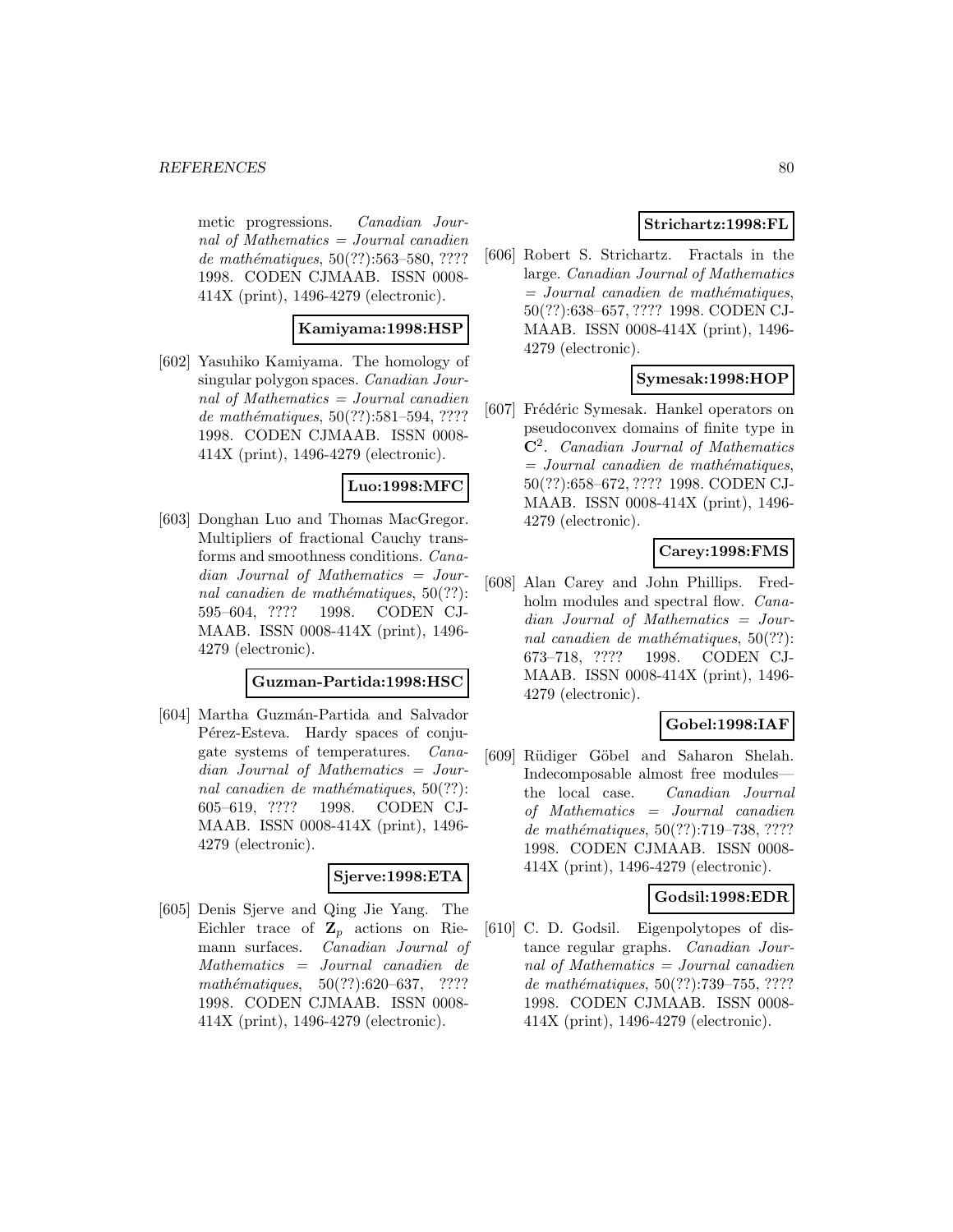## **Brydges:1998:ERG**

[611] D. Brydges, J. Dimock, and T. R. Hurd. Estimates on renormalization group transformations. Canadian Journal of Mathematics = Journal canadien de mathématiques,  $50(??):756-793, ????$ 1998. CODEN CJMAAB. ISSN 0008- 414X (print), 1496-4279 (electronic).

# **Louboutin:1998:UBA**

[612] Stéphane Louboutin. Upper bounds on  $|L(1, \chi)|$  and applications. Canadian Journal of Mathematics = Journal canadien de mathématiques,  $50(??)$ : 794–815, ???? 1998. CODEN CJ-MAAB. ISSN 0008-414X (print), 1496- 4279 (electronic).

## **Mazorchuk:1998:TRG**

[613] Volodymyr Mazorchuk. Tableaux realization of generalized Verma modules.  $Canadian$  Journal of Mathematics  $=$ Journal canadien de mathématiques, 50 (??):816–828, ???? 1998. CODEN CJ-MAAB. ISSN 0008-414X (print), 1496- 4279 (electronic).

# **Putcha:1998:CCN**

[614] Mohan S. Putcha. Conjugacy classes and nilpotent variety of a reductive monoid. Canadian Journal of Mathematics = Journal canadien de mathématiques,  $50(??):829-844$ , ???? 1998. CODEN CJMAAB. ISSN 0008- 414X (print), 1496-4279 (electronic).

### **Scheerer:1998:LSC**

[615] H. Scheerer and D. Tanré. Lusternik– Schnirelmann category and algebraic Rlocal homotopy theory. Canadian Journal of Mathematics  $=$  Journal canadien de mathématiques,  $50(??):845–862, ????$ 

1998. CODEN CJMAAB. ISSN 0008- 414X (print), 1496-4279 (electronic).

### **Yekutieli:1998:SFE**

[616] Amnon Yekutieli. Smooth formal embeddings and the residue complex.  $Canadian$  Journal of Mathematics  $=$ Journal canadien de mathématiques, 50 (4):863–896, August 1998. CODEN CJ-MAAB. ISSN 0008-414X (print), 1496- 4279 (electronic).

# **Bloom:1998:FML**

[617] Walter R. Bloom and Zengfu Xu. Fourier multipliers for local Hardy spaces on Chébli–Trimèche hypergroups.  $Canadian$  Journal of Mathematics  $=$ Journal canadien de mathématiques, 50 (??):897–928, ???? 1998. CODEN CJ-MAAB. ISSN 0008-414X (print), 1496- 4279 (electronic).

# **Broer:1998:DVS**

[618] Abraham Broer. Decomposition varieties in semisimple Lie algebras. Canadian Journal of Mathematics = Journal canadien de mathématiques,  $50(??)$ : 929–971, ???? 1998. CODEN CJ-MAAB. ISSN 0008-414X (print), 1496- 4279 (electronic).

## **Bruchert:1998:TCE**

[619] Gerd Brüchert. Trace class elements and cross-sections in Kac–Moody groups.  $Canadian$  Journal of Mathematics  $=$ Journal canadien de mathématiques, 50 (??):972–1006, ???? 1998. CODEN CJ-MAAB. ISSN 0008-414X (print), 1496- 4279 (electronic).

### **Elder:1998:GMS**

[620] G. Griffith Elder. Galois module structure of ambiguous ideals in bi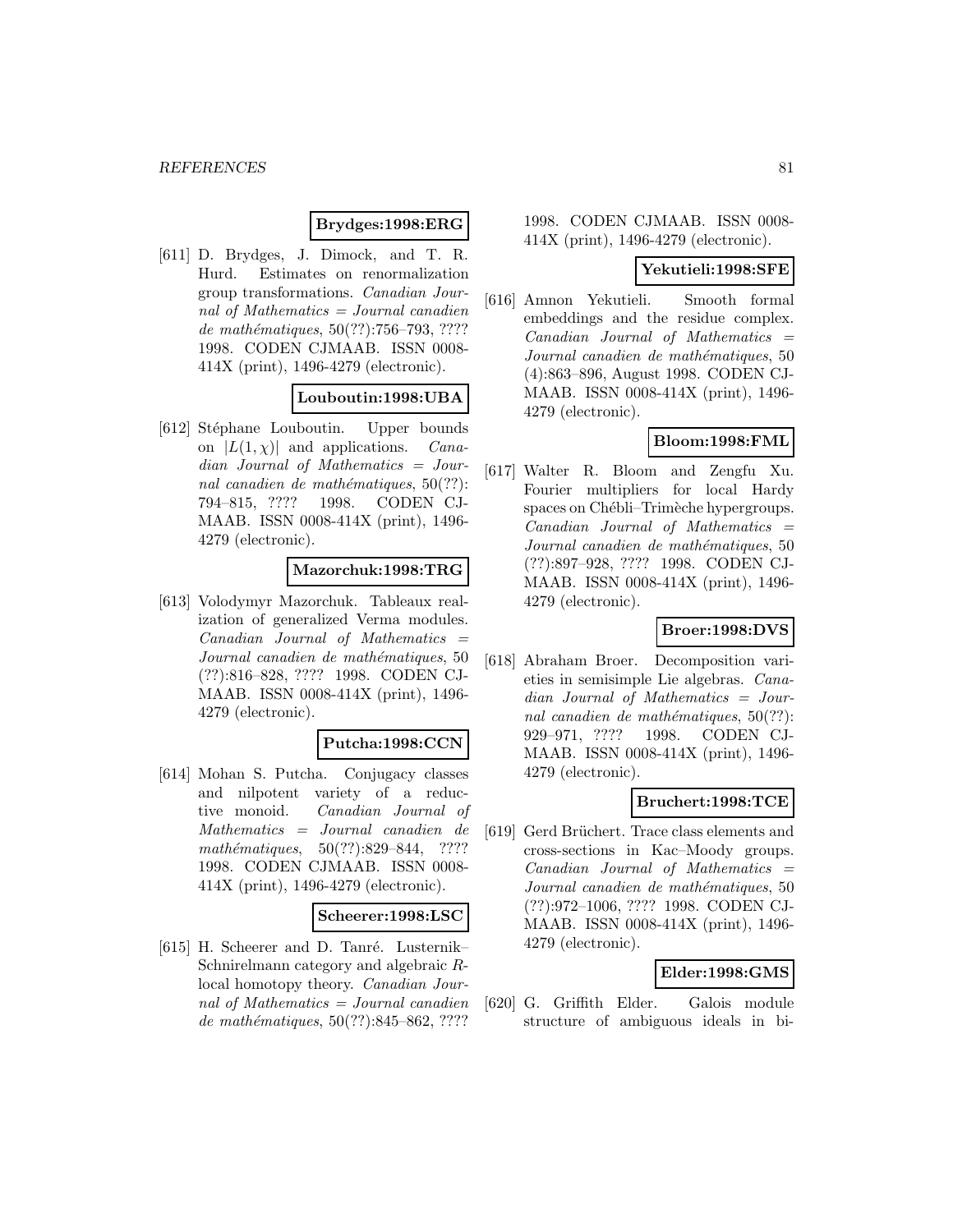quadratic extensions. Canadian Journal of Mathematics = Journal canadien de  $mathématiques, 50(??):1007–1047, ????$ 1998. CODEN CJMAAB. ISSN 0008- 414X (print), 1496-4279 (electronic).

**Goerss:1998:LTS**

[621] P. G. Goerss and J. F. Jardine. Localization theories for simplicial presheaves.  $Canadian$  Journal of Mathematics  $=$ Journal canadien de mathématiques, 50 (??):1048–1089, ???? 1998. CODEN CJ-MAAB. ISSN 0008-414X (print), 1496- 4279 (electronic).

### **Lohoue:1998:TRG**

[622] Noël Lohoué and Sami Mustapha. Sur les transformées de Riesz sur les groupes de Lie moyennables et sur certains espaces homogènes. (French) [On Riesz transforms on amenable Lie groups and on certain homogeneous spaces]. Canadian Journal of Mathematics = Journal canadien de mathématiques,  $50(??)$ : 1090–1104, ???? 1998. CODEN CJ-MAAB. ISSN 0008-414X (print), 1496- 4279 (electronic).

### **Roberts:1998:TRT**

[623] Brooks Roberts. Tempered representations and the theta correspondence.  $Canadian$  Journal of Mathematics  $=$ Journal canadien de mathématiques, 50 (??):1105–1118, ???? 1998. CODEN CJ-MAAB. ISSN 0008-414X (print), 1496- 4279 (electronic).

### **Anand:1998:WSI**

[624] Christopher Kumar Anand. Ward's solitons II: exact solutions. Canadian Journal of Mathematics = Journal canadien de mathématiques,  $50(??)$ :

1119–1137, ???? 1998. CODEN CJ-MAAB. ISSN 0008-414X (print), 1496- 4279 (electronic).

## **Chalov:1998:CIM**

[625] P. A. Chalov, T. Terzioglu, and V. P. Zahariuta. Compound invariants and mixed F-, DF-power spaces. Canadian Journal of Mathematics = Journal canadien de mathématiques,  $50(??)$ : 1138–1162, ???? 1998. CODEN CJ-MAAB. ISSN 0008-414X (print), 1496- 4279 (electronic).

## **Chen:1998:GEH**

[626] Jingyi Chen and Elton P. Hsu. Gradient estimates for harmonic functions on manifolds with Lipschitz metrics. Canadian Journal of Mathematics = Journal canadien de mathématiques,  $50(??)$ : 1163–1175, ???? 1998. CODEN CJ-MAAB. ISSN 0008-414X (print), 1496- 4279 (electronic).

# **Dobson:1998:IPM**

[627] Edward Dobson. Isomorphism problem for metacirculant graphs of order a product of distinct primes. Canadian Journal of Mathematics = Journal canadien de mathématiques, 50(??):1176-1188, ???? 1998. CODEN CJMAAB. ISSN 0008- 414X (print), 1496-4279 (electronic).

## **Engler:1998:TRR**

[628] Antonio José Engler. Totally real rigid elements and Galois theory. Canadian Journal of Mathematics = Journal canadien de mathématiques,  $50(??)$ : 1189–1208, ???? 1998. CODEN CJ-MAAB. ISSN 0008-414X (print), 1496- 4279 (electronic).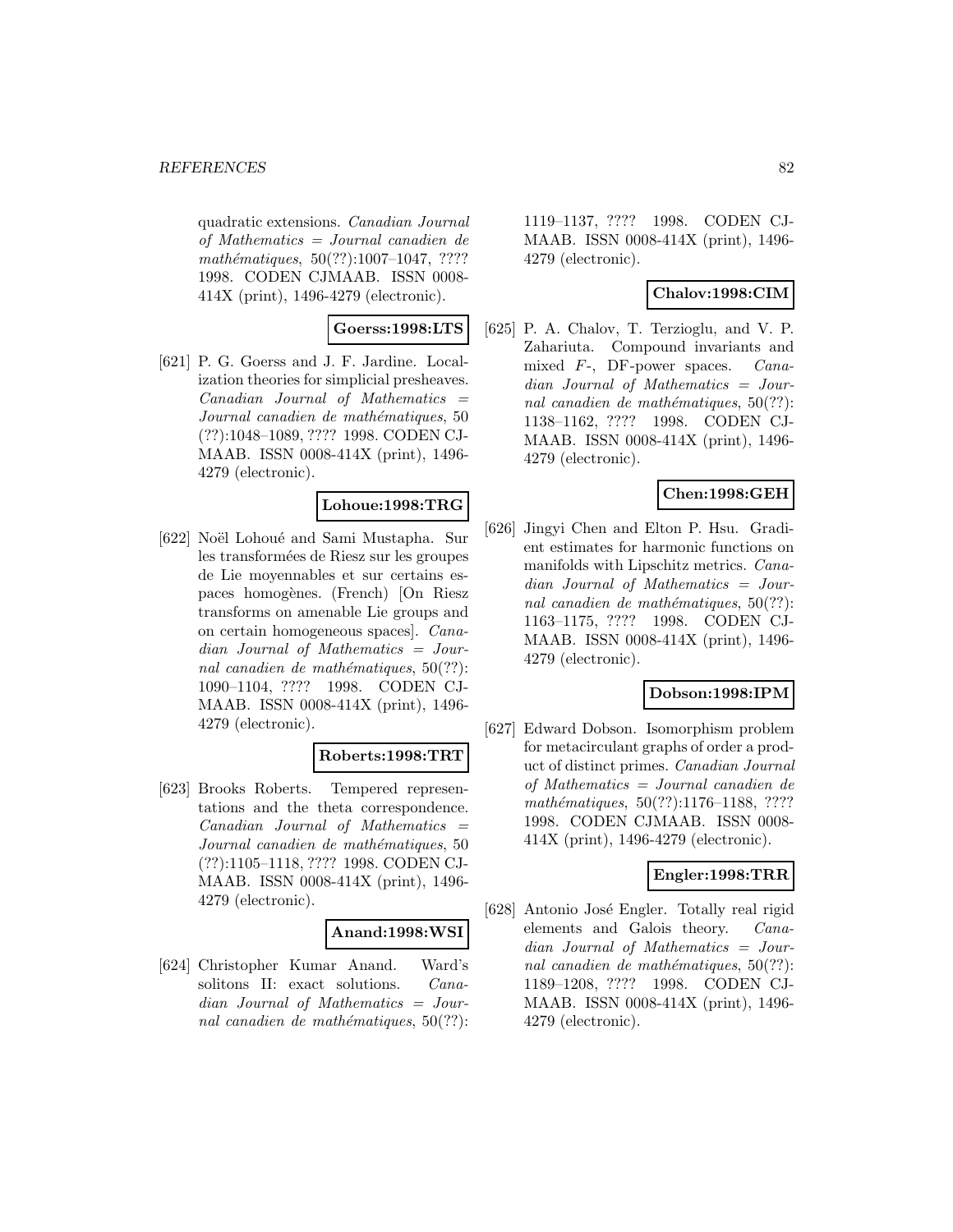## **Fukuma:1998:LBQ**

[629] Yoshiaki Fukuma. A lower bound for  $K_XL$  of quasi-polarized surfaces  $(X, L)$ with non-negative Kodaira dimension.  $Canadian$  Journal of Mathematics  $=$ Journal canadien de mathématiques, 50 (??):1209–1235, ???? 1998. CODEN CJ-MAAB. ISSN 0008-414X (print), 1496- 4279 (electronic).

# **Kalton:1998:BLU**

[630] N. J. Kalton and L. Tzafriri. The behaviour of Legendre and ultraspherical polynomials in  $L_p$ -spaces. *Cana*dian Journal of Mathematics = Journal canadien de mathématiques,  $50(??)$ : 1236–1252, ???? 1998. CODEN CJ-MAAB. ISSN 0008-414X (print), 1496- 4279 (electronic).

#### **Lopez-Bautista:1998:IRC**

[631] Pedro Ricardo López-Bautista and Gabriel Daniel Villa-Salvador. Integral representation of p-class groups in **Z**p-extensions and the Jacobian variety.  $Canadian$  Journal of Mathematics  $=$ Journal canadien de mathématiques, 50 (??):1253–1272, ???? 1998. CODEN CJ-MAAB. ISSN 0008-414X (print), 1496- 4279 (electronic).

# **Lubinsky:1998:MCL**

[632] D. S. Lubinsky. Mean convergence of Lagrange interpolation for exponential weights on  $[-1, 1]$ . Canadian Journal of Mathematics = Journal  $cana dien de mathématiques, 50(6):1273-$ 1297, December 1998. CODEN CJ-MAAB. ISSN 0008-414X (print), 1496- 4279 (electronic).

# **Milson:1998:IGL**

[633] Robert Milson. Imprimitively generated Lie-algebraic Hamiltonians and separation of variables. Canadian Journal of Mathematics = Journal canadien de mathématiques, 50(??):1298-1322, ???? 1998. CODEN CJMAAB. ISSN 0008- 414X (print), 1496-4279 (electronic).

## **Morales:1998:LHW**

[634] Jorge Morales. L'invariant de Hasse– Witt de la forme de Killing. (French) [The Hasse–Witt invariant in Killing form]. Canadian Journal of Mathemat $ics = Journal\,c$ anadien de mathématiques, 50(??):1323–1336, ???? 1998. CODEN CJMAAB. ISSN 0008-414X (print), 1496-4279 (electronic).

### **Anonymous:1998:AII**

[635] Anonymous. Author index — index des auteurs — for  $1998$  — pour 1998. Canadian Journal of Mathematics = Journal canadien de mathématiques,  $50(??)$ : 1337–1341, ???? 1998. CODEN CJ-MAAB. ISSN 0008-414X (print), 1496- 4279 (electronic).

# **Allday:1999:CGK**

[636] C. Allday and V. Puppe. On a conjecture of Goresky, Kottwitz and MacPherson. Canadian Journal of Mathematics  $=$  Journal canadien de mathématiques, 51(1):3–9, February 1999. CODEN CJ-MAAB. ISSN 0008-414X (print), 1496- 4279 (electronic).

#### **Chacron:1999:TF**

[637] M. Chacron, J.-P. Tignol, and A. R. Wadsworth. Tractable fields. Canadian Journal of Mathematics = Journal canadien de mathématiques,  $51(1)$ :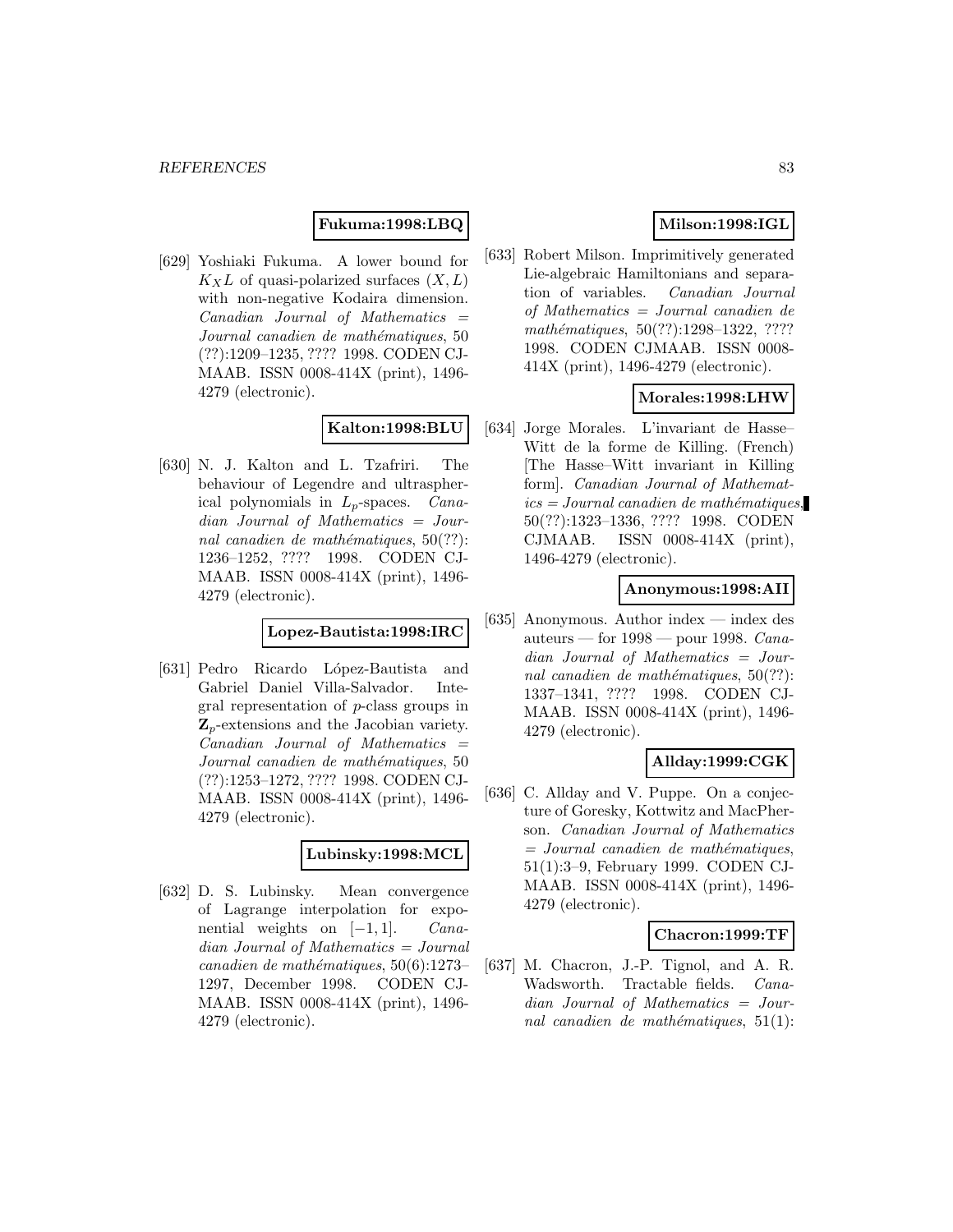10–25, February 1999. CODEN CJ-MAAB. ISSN 0008-414X (print), 1496- 4279 (electronic).

## **Fabian:1999:SRS**

[638] Marián Fabian and Boris S. Mordukhovich. Separable reduction and supporting properties of Fréchet-like normals in Banach spaces. *Cana*dian Journal of Mathematics = Journal canadien de mathématiques,  $51(1)$ : 26–48, February 1999. CODEN CJ-MAAB. ISSN 0008-414X (print), 1496- 4279 (electronic).

## **Ndombol:1999:AQC**

[639] Bitjong Ndombol and M. El haouari. Algèbres quasi-commutatives et carrés de Steenrod. (French) [Quasi-commutative algebras and Steenrod's squares]. Canadian Journal of Mathematics = Journal canadien de mathématiques,  $51(1)$ : 49–68, February 1999. CODEN CJ-MAAB. ISSN 0008-414X (print), 1496- 4279 (electronic).

# **Reichstein:1999:THJ**

[640] Zinovy Reichstein. On a theorem of Hermite and Joubert. Canadian Journal of Mathematics = Journal canadien de mathématiques,  $51(1):69-95$ , February 1999. CODEN CJMAAB. ISSN 0008- 414X (print), 1496-4279 (electronic).

### **Rosler:1999:PCS**

[641] Margit Rösler and Michael Voit. Partial characters and signed quotient hypergroups. Canadian Journal of Mathematics = Journal canadien de mathématiques,  $51(1):96-116$ , February 1999. CODEN CJMAAB. ISSN 0008- 414X (print), 1496-4279 (electronic).

## **Sauer:1999:MFP**

[642] A. Sauer. Meromorphic functions with prescribed asymptotic behaviour, zeros and poles and applications in complex approximation. Canadian Journal of Mathematics = Journal canadien de  $mathématiques, 51(1):117-129$ , February 1999. CODEN CJMAAB. ISSN 0008-414X (print), 1496-4279 (electronic).

# **Savin:1999:DPA**

[643] Gordan Savin and Wee Teck Gan. The dual pair  $G_2 \times \text{PU}_3(D)$  (*p*-adic case).  $Canadian$  Journal of Mathematics  $=$ Journal canadien de mathématiques, 51 (1):130–146, February 1999. CODEN CJMAAB. ISSN 0008-414X (print), 1496-4279 (electronic).

# **Suarez:1999:HAM**

[644] Daniel Suárez. Homeomorphic analytic maps into the maximal ideal space of  $H^{\infty}$ . Canadian Journal of Mathematics  $=$  Journal canadien de mathématiques, 51(1):147–163, February 1999. CODEN CJMAAB. ISSN 0008-414X (print), 1496-4279 (electronic).

# **Tan:1999:PSE**

[645] Victor Tan. Poles of Siegel Eisenstein series on  $U(n, n)$ . Canadian Journal of Mathematics = Journal canadien de mathématiques,  $51(1):164-175$ , February 1999. CODEN CJMAAB. ISSN 0008-414X (print), 1496-4279 (electronic).

### **vanderPoorten:1999:VDE**

[646] Alfred van der Poorten and Kenneth S. Williams. Values of the Dedekind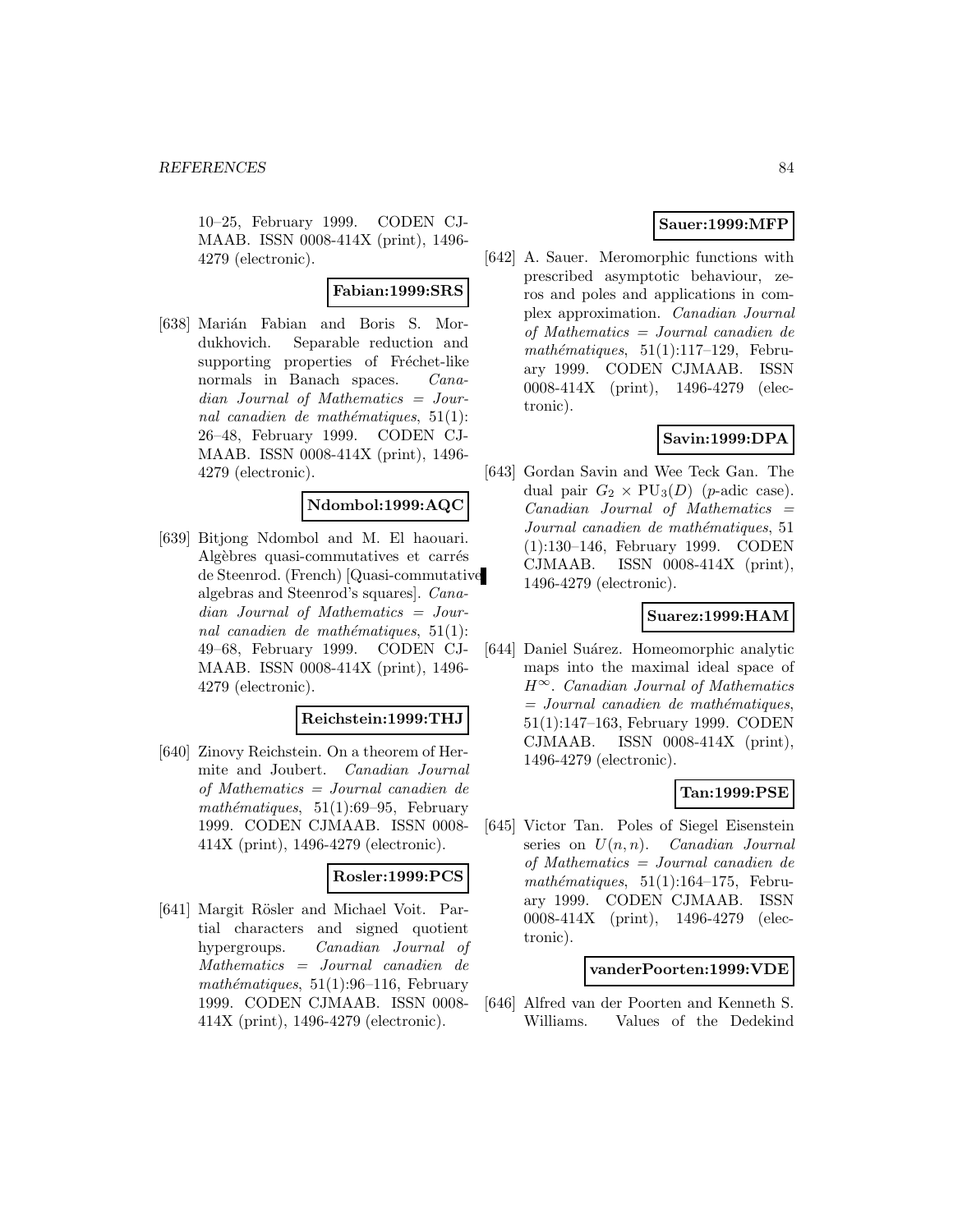eta function at quadratic irrationalities. Canadian Journal of Mathematics  $=$  Journal canadien de mathématiques, 51(1):176–224, February 1999. CODEN CJMAAB. ISSN 0008-414X (print), 1496-4279 (electronic). See corrigendum [698].

### **Betke:1999:AFL**

 $[647]$  U. Betke and K. Böröczky, Jr. Asymptotic formulae for the lattice point enumerator. Canadian Journal of Mathematics = Journal canadien de mathématiques,  $51(2):225-249$ , April 1999. CODEN CJMAAB. ISSN 0008- 414X (print), 1496-4279 (electronic).

## **Combari:1999:CSC**

[648] C. Combari, R. Poliquin, and L. Thibault. Convergence of subdifferentials of convexly composite functions. Canadian  $Journal of Mathematics = Journal cana$ dien de mathématiques,  $51(2):250-265$ , April 1999. CODEN CJMAAB. ISSN 0008-414X (print), 1496-4279 (electronic).

#### **Deitmar:1999:SET**

[649] Anton Deitmar and Werner Hoffman. Spectral estimates for towers of noncompact quotients. Canadian Journal of Mathematics = Journal canadien de mathématiques,  $51(2):266-293$ , April 1999. CODEN CJMAAB. ISSN 0008- 414X (print), 1496-4279 (electronic).

### **Enochs:1999:HQM**

[650] Edgar E. Enochs and Ivo Herzog. A homotopy of quiver morphisms with applications to representations. Canadian Journal of Mathematics = Journal canadien de mathématiques,  $51(2)$ :

294–308, April 1999. CODEN CJ-MAAB. ISSN 0008-414X (print), 1496- 4279 (electronic).

## **Leung:1999:SSS**

[651] Denny H. Leung and Wee-Kee Tang. Symmetric sequence subspaces of  $C(\alpha)$ , II. Canadian Journal of Mathematics = Journal canadien de mathématiques, 51 (2):309–325, April 1999. CODEN CJ-MAAB. ISSN 0008-414X (print), 1496- 4279 (electronic).

# **Martin:1999:ASO**

[652] W. J. Martin and D. R. Stinson. Association schemes for ordered orthogonal arrays and  $(T, M, S)$ -nets. *Canadian Jour*nal of Mathematics = Journal canadien  $de$  mathématiques, 51(2):326–346, April 1999. CODEN CJMAAB. ISSN 0008- 414X (print), 1496-4279 (electronic).

### **Muhlherr:1999:EMQ**

[653] Bernhard Mühlherr and Hendrik Van Maldeghem. Exceptional Moufang quadrangles of type F4. Canadian Journal of Mathematics  $=$  Journal canadien de mathématiques,  $51(2):347-371$ , April 1999. CODEN CJMAAB. ISSN 0008- 414X (print), 1496-4279 (electronic).

# **Mytnik:1999:UCS**

[654] Leonid Mytnik. Uniqueness for a competing species model. Canadian Journal of Mathematics = Journal canadien de mathématiques,  $51(2):372-448$ , April 1999. CODEN CJMAAB. ISSN 0008- 414X (print), 1496-4279 (electronic).

### **Bahn:1999:BMT**

[655] Hyoungsick Bahn and Paul Ehrlich. A Brunn–Minkowski type theorem on the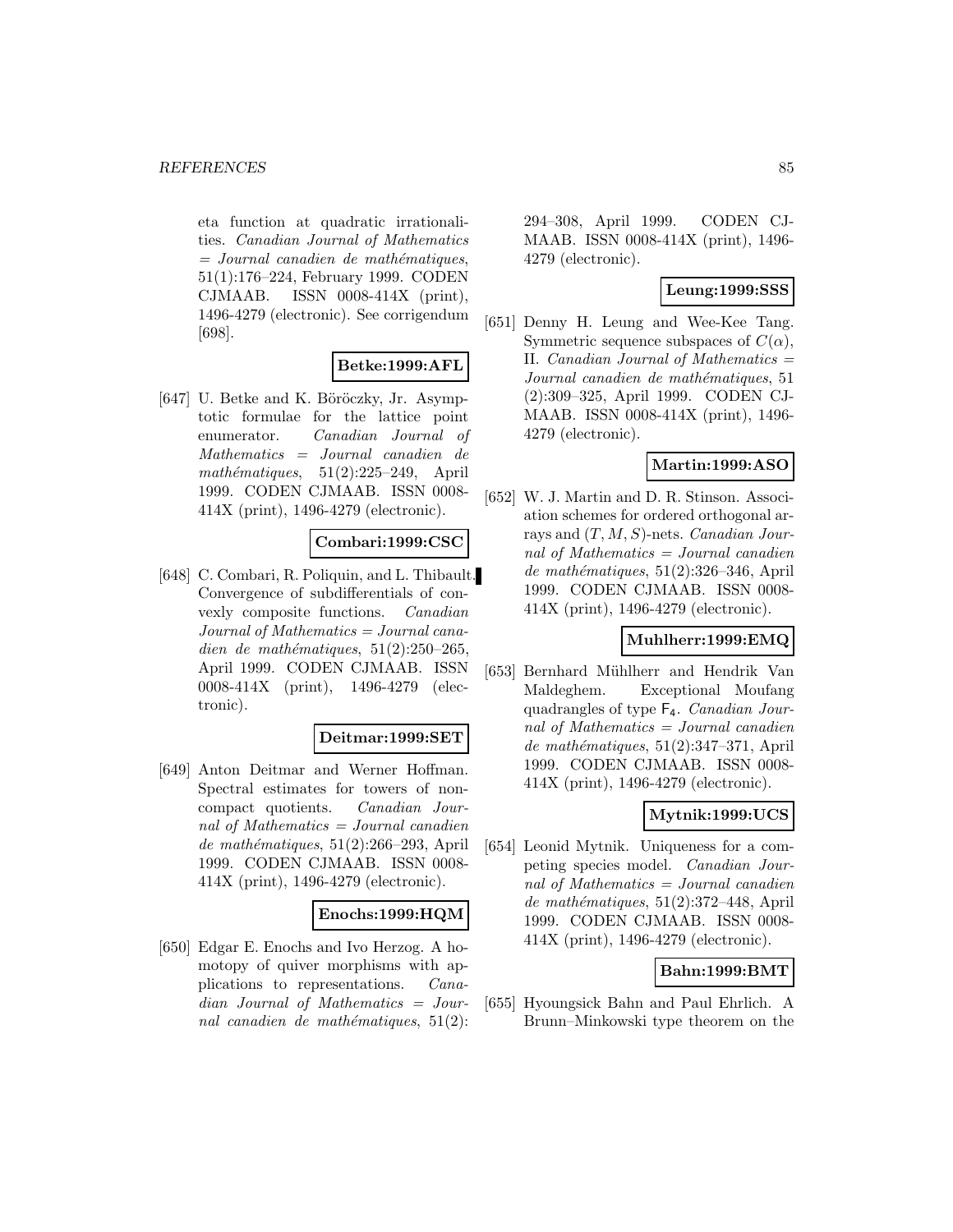Minkowski spacetime. Canadian Journal of Mathematics = Journal canadien de mathématiques,  $51(3):449-469$ , June 1999. CODEN CJMAAB. ISSN 0008- 414X (print), 1496-4279 (electronic).

## **Bshouty:1999:EUH**

[656] D. Bshouty and W. Hengartner. Exterior univalent harmonic mappings with finite Blaschke dilatations. Canadian Journal of Mathematics = Journal canadien de mathématiques,  $51(3)$ : 470–487, June 1999. CODEN CJ-MAAB. ISSN 0008-414X (print), 1496- 4279 (electronic).

### **Burgess:1999:HAS**

[657] W. D. Burgess and Manuel Saorín. Homological aspects of semigroup gradings on rings and algebras. Canadian Journal of Mathematics = Journal canadien de mathématiques,  $51(3):488-505$ , June 1999. CODEN CJMAAB. ISSN 0008- 414X (print), 1496-4279 (electronic).

### **Elduque:1999:PIE**

[658] A. Elduque and A. V. Iltyakov. On polynomial invariants of exceptional simple algebraic groups. Canadian Journal of Mathematics = Journal canadien de mathématiques,  $51(3):506-522$ , June 1999. CODEN CJMAAB. ISSN 0008- 414X (print), 1496-4279 (electronic).

# **Fabbri:1999:RVH**

[659] Marc A. Fabbri and Frank Okoh. Representations of Virasoro–Heisenberg algebras and Virasoro-toroidal algebras.  $Canadian$  Journal of Mathematics  $=$ Journal canadien de mathématiques, 51 (3):523–545, June 1999. CODEN CJ-MAAB. ISSN 0008-414X (print), 1496- 4279 (electronic).

# **Felten:1999:SCI**

[660] M. Felten. Strong converse inequalities for averages in weighted  $L^p$  spaces on [−1, 1]. Canadian Journal of Mathematics = Journal canadien de mathématiques,  $51(3):546-565$ , June 1999. CODEN CJMAAB. ISSN 0008- 414X (print), 1496-4279 (electronic).

# **Ferenczi:1999:QHI**

[661] V. Ferenczi. Quotient hereditarily indecomposable Banach spaces. Canadian Journal of Mathematics = Journal canadien de mathématiques,  $51(3)$ : 566–584, June 1999. CODEN CJ-MAAB. ISSN 0008-414X (print), 1496- 4279 (electronic).

## **Mansfield:1999:SFD**

[662] R. Mansfield, H. Movahedi-Lankarani, and R. Wells. Smooth finite dimensional embeddings. Canadian Journal of Mathematics = Journal canadien de mathématiques,  $51(3):585-615$ , June 1999. CODEN CJMAAB. ISSN 0008- 414X (print), 1496-4279 (electronic).

## **Panyushev:1999:PSA**

[663] Dmitri I. Panyushev. Parabolic subgroups with Abelian unipotent radical as a testing site for invariant theory. Canadian Journal of Mathematics = Journal canadien de mathématiques, 51 (3):616–635, June 1999. CODEN CJ-MAAB. ISSN 0008-414X (print), 1496- 4279 (electronic).

### **Paul:1999:FOD**

[664] Annegret Paul. First occurrence for the dual pairs  $(U(p,q), U(r,s))$ . Canadian Journal of Mathematics = Journal canadien de mathématiques,  $51(3)$ :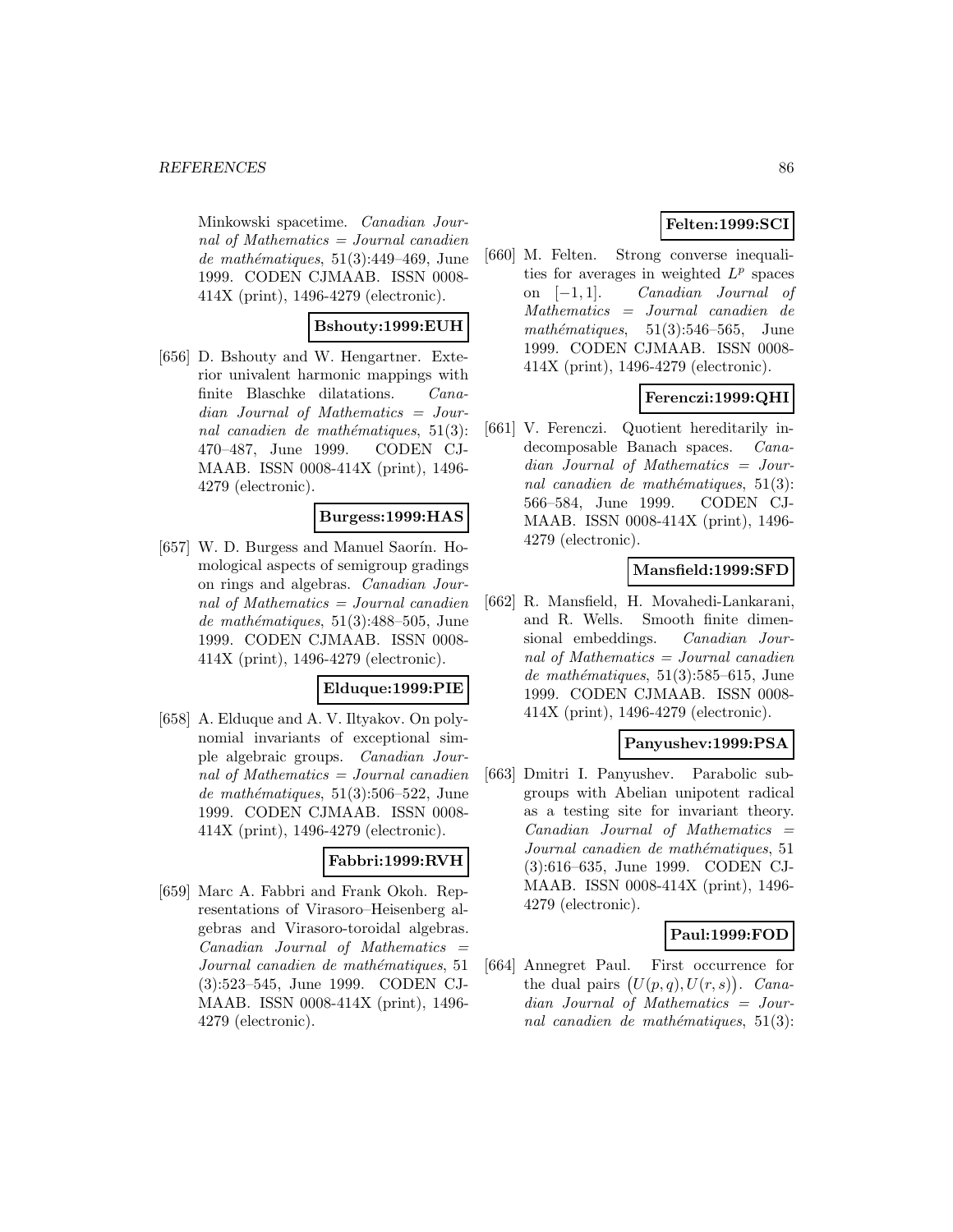636–657, June 1999. CODEN CJ-MAAB. ISSN 0008-414X (print), 1496- 4279 (electronic).

#### **Shumyatsky:1999:NSL**

[665] Pavel Shumyatsky. Nilpotency of some Lie algebras associated with *p*-groups.  $Canadian$  Journal of Mathematics  $=$ Journal canadien de mathématiques, 51 (3):658–672, June 1999. CODEN CJ-MAAB. ISSN 0008-414X (print), 1496- 4279 (electronic).

#### **Barlow:1999:BMH**

[666] Martin T. Barlow and Richard F. Bass. Brownian motion and harmonic analysis on Sierpinski carpets. Canadian Journal of Mathematics = Journal canadien de  $mathématiques, 51(4):673-744, August$ 1999. CODEN CJMAAB. ISSN 0008- 414X (print), 1496-4279 (electronic).

## **Echterhoff:1999:ICD**

[667] Siegfried Echterhoff and John Quigg. Induced coactions of discrete groups on C∗-algebras. Canadian Journal of Mathematics = Journal canadien de mathématiques,  $51(4)$ :745–770, August 1999. CODEN CJMAAB. ISSN 0008- 414X (print), 1496-4279 (electronic).

### **Flicker:1999:SBP**

[668] Yuval Z. Flicker. Stable bi-period summation formula and transfer factors.  $Canadian$  Journal of Mathematics  $=$ Journal canadien de mathématiques, 51 (4):771–791, August 1999. CODEN CJ-MAAB. ISSN 0008-414X (print), 1496- 4279 (electronic).

### **Gratzer:1999:TPT**

[669] G. Grätzer and F. Wehrung. Tensor products and transferability of semilattices. Canadian Journal of Mathematics  $=$  Journal canadien de mathématiques, 51(4):792–815, August 1999. CODEN CJMAAB. ISSN 0008-414X (print), 1496-4279 (electronic).

# **Hall:1999:NFS**

[670] Brian C. Hall. A new form of the Segal– Bargmann transform for Lie groups of compact type. Canadian Journal of Mathematics = Journal canadien de mathématiques,  $51(4):816-834$ , August 1999. CODEN CJMAAB. ISSN 0008- 414X (print), 1496-4279 (electronic).

# **Kim:1999:LSM**

[671] Henry H. Kim. Langlands–Shahidi method and poles of automorphic L-functions: Application to exterior square L-functions. Canadian Journal of Mathematics = Journal canadien de  $mathématiques, 51(4):835-849, August$ 1999. CODEN CJMAAB. ISSN 0008- 414X (print), 1496-4279 (electronic).

# **Muhly:1999:TAI**

[672] Paul S. Muhly and Baruch Solel. Tensor algebras, induced representations, and the Wold decomposition. Canadian Journal of Mathematics = Journal canadien de mathématiques,  $51(4)$ : 850–880, August 1999. CODEN CJ-MAAB. ISSN 0008-414X (print), 1496- 4279 (electronic).

## **Witherspoon:1999:RRC**

[673] Sarah J. Witherspoon. The representation ring and the centre of a Hopf algebra. Canadian Journal of Mathematics  $=$  Journal canadien de mathématiques, 51(4):881–896, August 1999. CODEN CJMAAB. ISSN 0008-414X (print), 1496-4279 (electronic).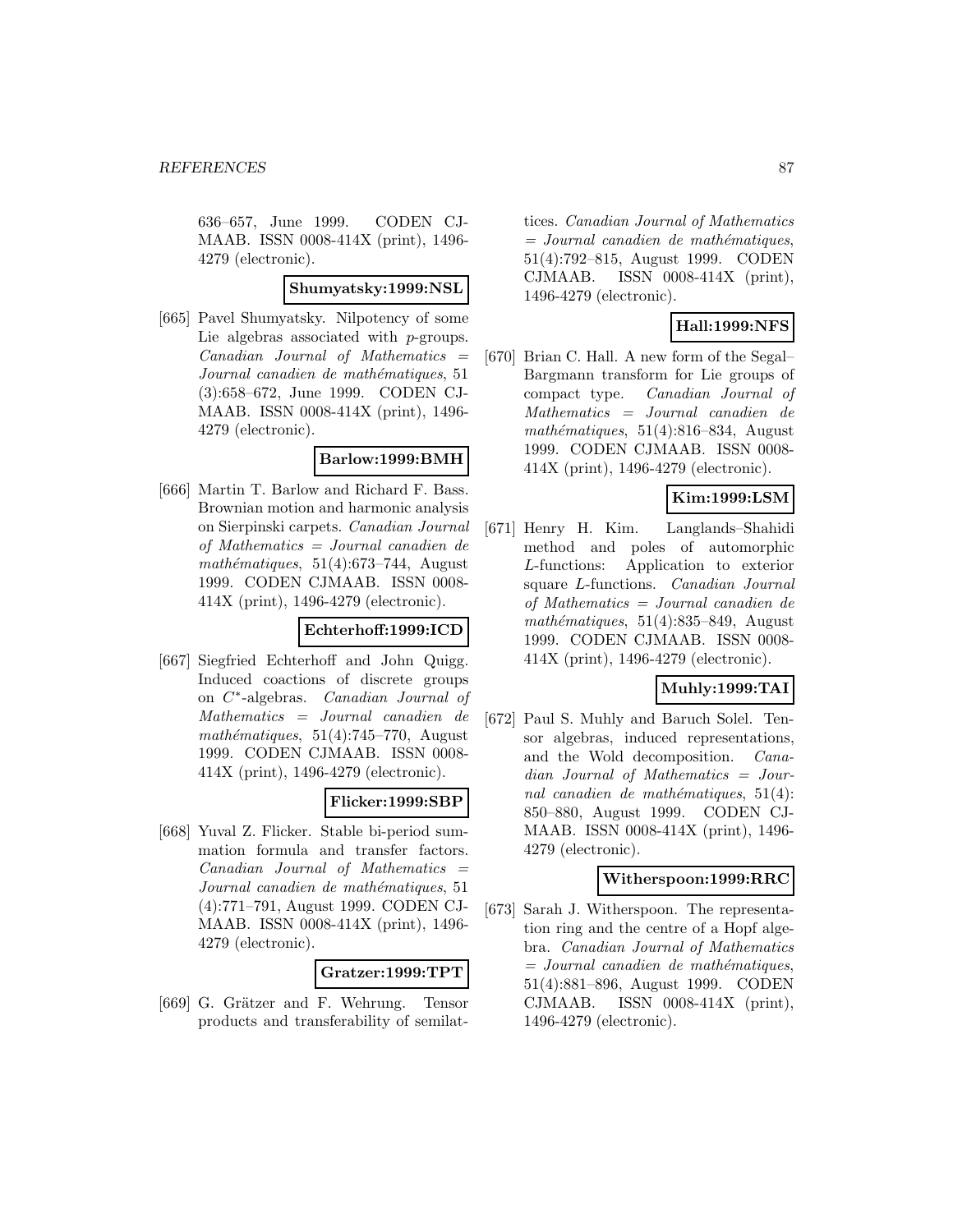# **Astey:1999:CCP**

[674] L. Astey, S. Gitler, E. Micha, and G. Pastor. Cohomology of complex projective Stiefel manifolds. Canadian Journal of Mathematics = Journal canadien de mathématiques,  $51(5)$ : 897–914, October 1999. CODEN CJ-MAAB. ISSN 0008-414X (print), 1496- 4279 (electronic).

## **Balogh:1999:QCP**

[675] Zoltán M. Balogh and Christoph Leuenberger. Quasiconformal contactomorphisms and polynomial hulls with convex fibers. Canadian Journal of Mathematics = Journal canadien de  $mathématiques, 51(5):915–935, October$ 1999. CODEN CJMAAB. ISSN 0008- 414X (print), 1496-4279 (electronic).

## **David:1999:GRN**

[676] Chantal David, Hershy Kisilevsky, and Francesco Pappalardi. Galois representations with non-surjective traces.  $Canadian$  Journal of Mathematics  $=$ Journal canadien de mathématiques, 51 (5):936–951, October 1999. CODEN CJ-MAAB. ISSN 0008-414X (print), 1496- 4279 (electronic).

# **Deitmar:1999:LMS**

[677] Anton Deitmar and Werner Hoffmann. On limit multiplicities for spaces of automorphic forms. Canadian Journal of Mathematics = Journal canadien de mathématiques,  $51(5):952-976$ , October 1999. CODEN CJMAAB. ISSN 0008- 414X (print), 1496-4279 (electronic).

### **Fisher:1999:EPN**

[678] Stephen D. Fisher and Dmitry Khavinson. Extreme Pick–Nevanlinna interpolants. Canadian Journal of Mathematics = Journal canadien de  $mathématiques, 51(5):977-995, October$ 1999. CODEN CJMAAB. ISSN 0008- 414X (print), 1496-4279 (electronic).

# **Jones:1999:CET**

[679] Roger L. Jones, Joseph M. Rosenblatt, and Máté Wierdl. Counting in ergodic theory. Canadian Journal of Mathematics = Journal canadien de mathématiques,  $51(5):996-1019$ , October 1999. CODEN CJMAAB. ISSN 0008-414X (print), 1496-4279 (electronic).

# **Kozlov:1999:FSM**

[680] Dmitry N. Kozlov. On functions satisfying modular equations for infinitely many primes. Canadian Journal of Mathematics = Journal canadien de mathématiques,  $51(5):1020-1034$ , October 1999. CODEN CJMAAB. ISSN 0008-414X (print), 1496-4279 (electronic).

### **Litherland:1999:HAC**

[681] R. A. Litherland. The homology of Abelian covers of knotted graphs. Canadian Journal of Mathematics = Journal canadien de mathématiques,  $51(5)$ : 1035–1072, October 1999. CODEN CJ-MAAB. ISSN 0008-414X (print), 1496- 4279 (electronic).

# **Nielsen:1999:HPD**

[682] Ole A. Nielsen. The Hausdorff and packing dimensions of some sets related to Sierpiński carpets. Canadian Journal of Mathematics = Journal canadien de mathématiques,  $51(5)$ : 1073–1088, October 1999. CODEN CJ-MAAB. ISSN 0008-414X (print), 1496- 4279 (electronic).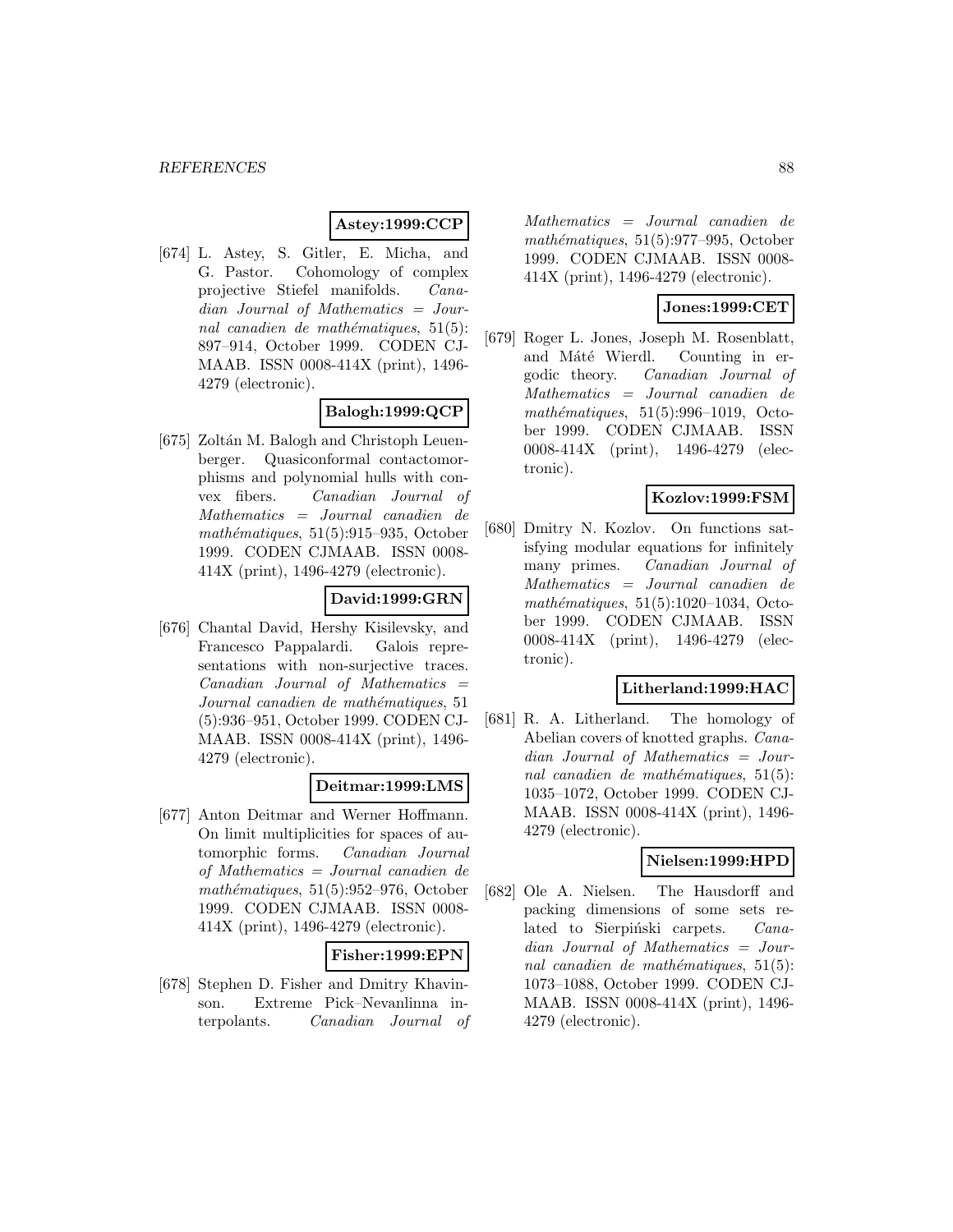# **Vakil:1999:CNQ**

[683] Ravi Vakil. The characteristic numbers of quartic plane curves. Canadian Journal of Mathematics = Journal canadien de mathématiques,  $51(5)$ : 1089–1120, October 1999. CODEN CJ-MAAB. ISSN 0008-414X (print), 1496- 4279 (electronic).

# **Arnold:1999:FSL**

[684] V. I. Arnold. First steps of local contact algebra. Canadian Journal of Mathematics = Journal canadien de mathématiques,  $51(6):1123-$ 1134, December 1999. CODEN CJ-MAAB. ISSN 0008-414X (print), 1496- 4279 (electronic).

## **Arthur:1999:EFC**

[685] James Arthur. Endoscopic L-functions and a combinatorial identity. Canadian Journal of Mathematics = Journal  $cana dien de mathématiques, 51(6):1135-$ 1148, December 1999. CODEN CJ-MAAB. ISSN 0008-414X (print), 1496- 4279 (electronic).

### **Cohen:1999:LGG**

[686] A. M. Cohen, H. Cuypers, and H. Sterk. Linear groups generated by reflection tori. Canadian Journal of Mathematics  $=$  Journal canadien de mathématiques, 51(6):1149–1174, December 1999. CO-DEN CJMAAB. ISSN 0008-414X (print), 1496-4279 (electronic).

## **Lehrer:1999:RSU**

[687] G. I. Lehrer and T. A. Springer. Reflection subquotients of unitary reflection groups. Canadian Journal of Mathematics = Journal canadien de mathématiques,  $51(6):1175-1193$ , December 1999. CODEN CJMAAB. ISSN 0008-414X (print), 1496-4279 (electronic).

# **Lusztig:1999:SNE**

[688] G. Lusztig. Subregular nilpotent elements and bases in K-theory. Canadian Journal of Mathematics = Journal canadien de mathématiques,  $51(6):1194-$ 1225, December 1999. CODEN CJ-MAAB. ISSN 0008-414X (print), 1496- 4279 (electronic).

# **McKay:1999:SAC**

[689] John McKay. Semi-affine Coxeter– Dynkin graphs and  $G \subseteq SU_2(C)$ . Canadian Journal of Mathematics = Journal canadien de mathématiques,  $51(6):1226-$ 1229, December 1999. CODEN CJ-MAAB. ISSN 0008-414X (print), 1496- 4279 (electronic).

## **Hartley:1999:STE**

[690] Michael I. Hartley, Peter McMullen, and Egon Schulte. Symmetric tessellations on Euclidean space-forms. Canadian Journal of Mathematics = Journal canadien de mathématiques,  $51(6):1230-$ 1239, December 1999. CODEN CJ-MAAB. ISSN 0008-414X (print), 1496- 4279 (electronic).

### **Monson:1999:RRT**

[691] B. Monson and A. Ivić Weiss. Realizations of regular toroidal maps. Canadian Journal of Mathematics = Journal canadien de mathématiques,  $51(6):1240-$ 1257, December 1999. CODEN CJ-MAAB. ISSN 0008-414X (print), 1496- 4279 (electronic).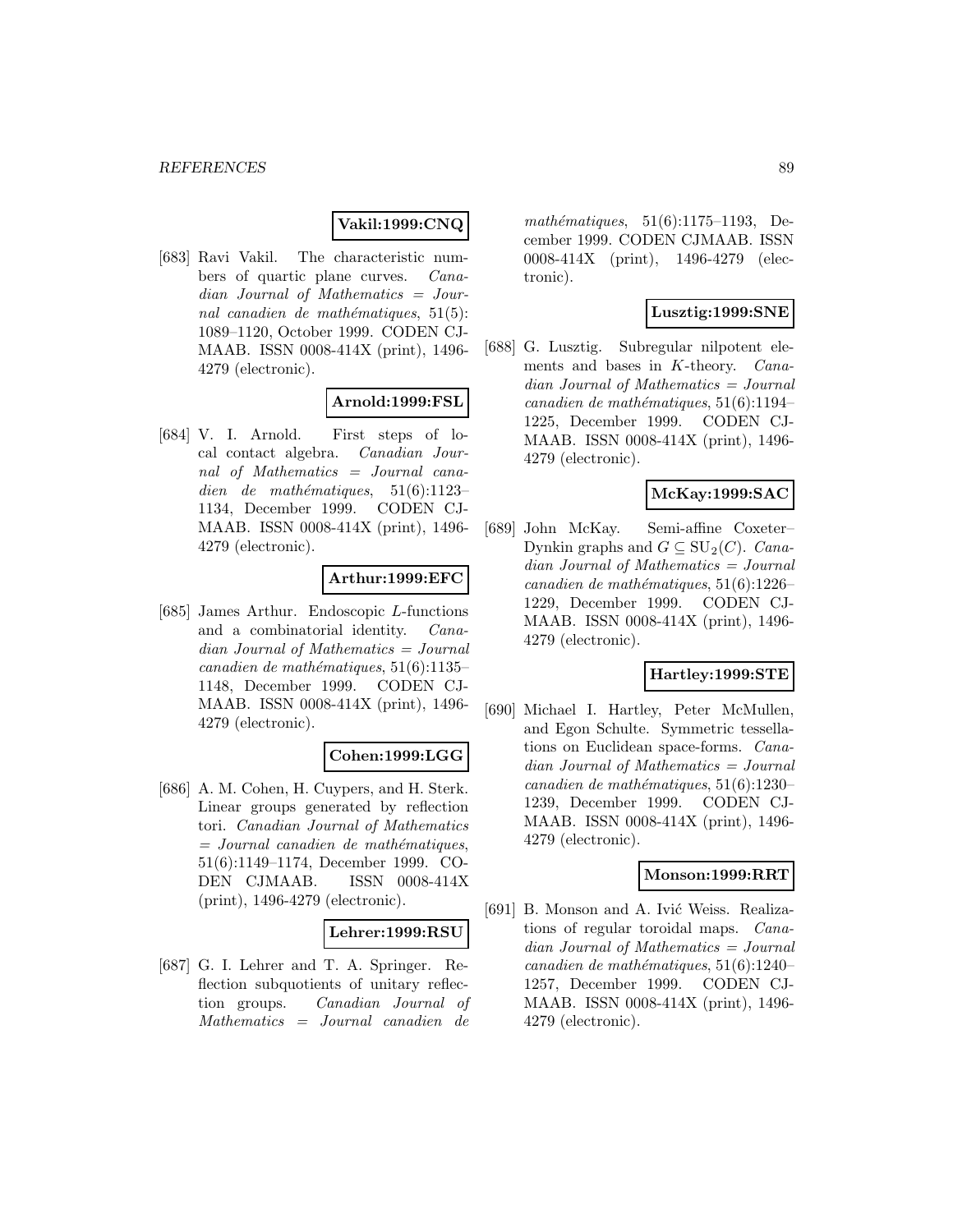## **Baake:1999:SSR**

[692] Michael Baake and Robert V. Moody. Similarity submodules and root systems in four dimensions. Canadian Journal of Mathematics = Journal canadien de mathématiques,  $51(6):1258-$ 1276, December 1999. CODEN CJ-MAAB. ISSN 0008-414X (print), 1496- 4279 (electronic).

# **Shephard:1999:IIP**

[693] G. C. Shephard. Isomorphism invariants for projective configurations. Canadian Journal of Mathematics = Journal  $cana dien de mathématiques, 51(6):1277-$ 1299, December 1999. CODEN CJ-MAAB. ISSN 0008-414X (print), 1496- 4279 (electronic).

## **Conway:1999:ESS**

[694] J. H. Conway, E. M. Rains, and N. J. A. Sloane. On the existence of similar sublattices. Canadian Journal of Mathematics = Journal canadien de mathématiques,  $51(6):1300-$ 1306, December 1999. CODEN CJ-MAAB. ISSN 0008-414X (print), 1496- 4279 (electronic).

## **Johnson:1999:QIC**

[695] Norman W. Johnson and Asia Ivić Weiss. Quadratic integers and Coxeter groups. Canadian Journal of Mathematics = Journal canadien de mathématiques,  $51(6):1307-1336$ , December 1999. CODEN CJMAAB. ISSN 0008-414X (print), 1496-4279 (electronic).

# **Anonymous:1999:AII**

[696] Anonymous. Author index — index des auteurs — for  $1999$  — pour 1999. Canadian Journal of Mathematics = Journal  $cana dien de mathématiques, 51(6):1337-$ 1341, December 1999. CODEN CJ-MAAB. ISSN 0008-414X (print), 1496- 4279 (electronic).

# **Edward:2000:CST**

[697] Julian Edward. Corrigendum to "Spectral Theory for the Neumann Laplacian on Planar Domains with Horn-Like Ends". Canadian Journal of Mathematics = Journal canadien de mathématiques,  $52(1):119-122$ , February 2000. CODEN CJMAAB. ISSN 0008-414X (print), 1496-4279 (electronic). See [516].

## **vanderPoorten:2001:VDE**

[698] Alfred J. van der Poorten and Kenneth S. Williams. Values of the Dedekind eta function at quadratic irrationalities: Corrigendum. Canadian Journal of Mathematics = Journal canadien de mathématiques,  $53(??)$ : 434–448, ???? 2001. CODEN CJ-MAAB. ISSN 0008-414X (print), 1496- 4279 (electronic). See [646].

## **Froese:2001:CUB**

[699] Richard Froese. Correction to: "Upper Bounds for the Resonance Counting Function of Schrödinger Operators in Odd Dimensions". Canadian Journal of Mathematics = Journal canadien de mathématiques,  $53(??)$ :756–757, ???? 2001. CODEN CJMAAB. ISSN 0008- 414X (print), 1496-4279 (electronic). See [599].

## **Stahl:2008:EZS**

[700] Saul Stahl. Erratum: "On the Zeros of Some Genus Polynomials". Canadian Journal of Mathematics = Journal canadien de mathématiques,  $60(??):960, ????$